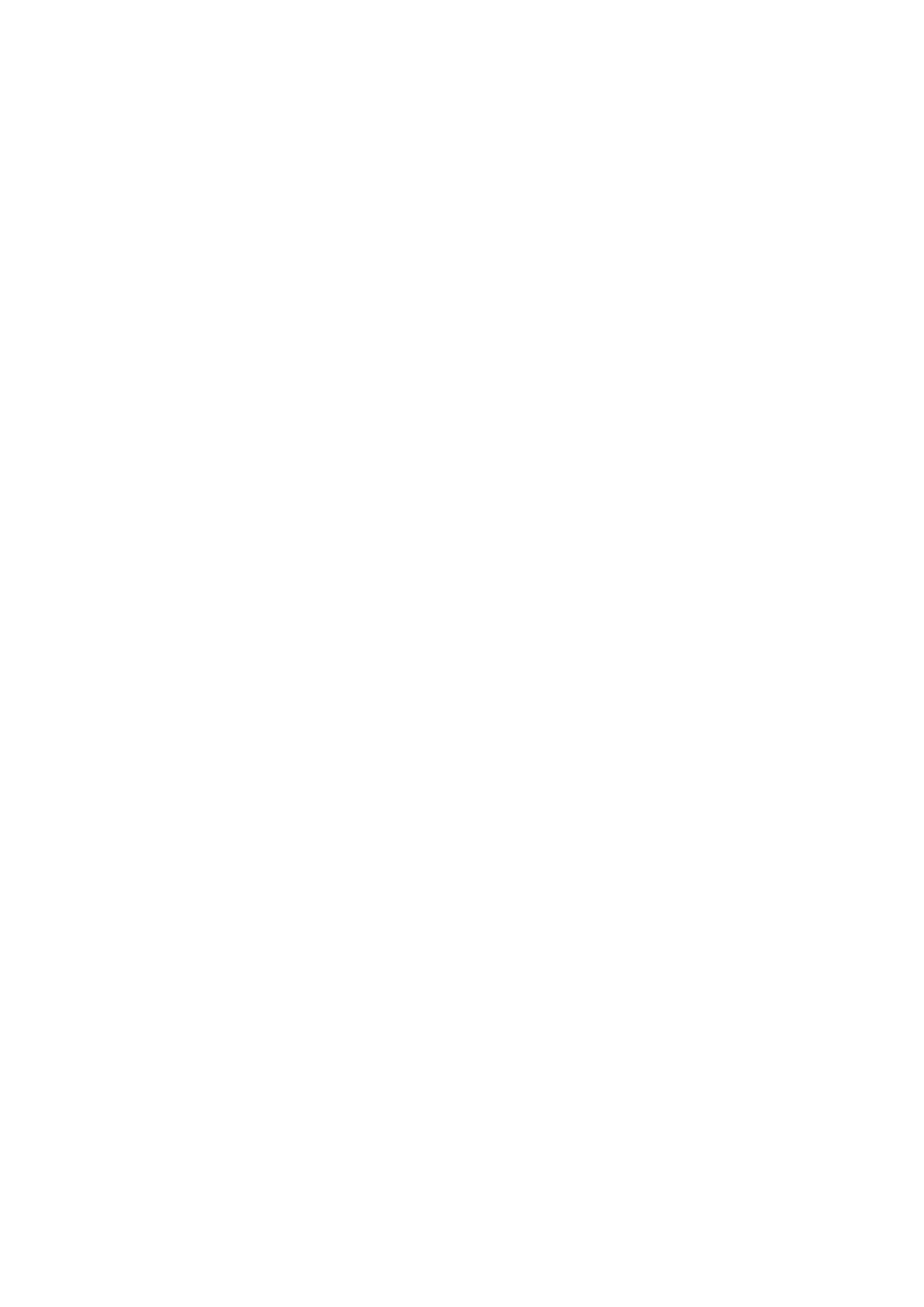## Western Australia

# **Residential Tenancies Regulations 1989**

# **Contents**

# **Part 1 — Preliminary**

| 1.               | Citation                                          | 1              |
|------------------|---------------------------------------------------|----------------|
| 2.               | Commencement                                      | 1              |
| 3A.              | Terms used                                        | 1              |
|                  | Part 2 — Application of Act,                      |                |
|                  | modification of application                       |                |
| 3.               | Exemption for retirement villages                 | 2              |
| $\overline{4}$ . | Exemption for certain agreements with squatters   | $\overline{2}$ |
| 5.               | Exemption for certain agreements under Land       |                |
|                  | Act 1933                                          | 3              |
| 5AAA.            | Application of Act to certain accommodation at    |                |
|                  | <b>St Thomas More College</b>                     | 3              |
| 5AA.             | Modified application of section $22(2)$ of Act    | 3              |
| 5AB.             | Exemptions from section 27A of Act — residential  |                |
|                  | agreements not required to be in prescribed form  | 4              |
| 5AC.             | Exemption from section 27B of Act if residential  |                |
|                  | tenancy agreement extended or renewed             | 5              |
| 5AD.             | Modified application of section 27C(4) of Act for |                |
|                  | <b>Housing Authority</b>                          | 5              |
| 5A.              | <b>Exemption of Housing Authority from</b>        |                |
|                  | sections $29(4)(b)$ and 33 of Act                 | 6              |
| 5BA.             | Exemptions from section $29(8)$ of Act            | 7              |
| 5B.              | Exemptions from section $30(1)$ of Act            | 7              |
| 5CA.             | Modified application of section $30(2)(a)$ of Act | 10             |
| 5C.              | Exemption from section 33 of Act for              |                |
|                  | employment-linked residential tenancy agreements  | 10             |

As at 01 Jul 2019 Version 05-i0-00 page i Published on www.legislation.wa.gov.au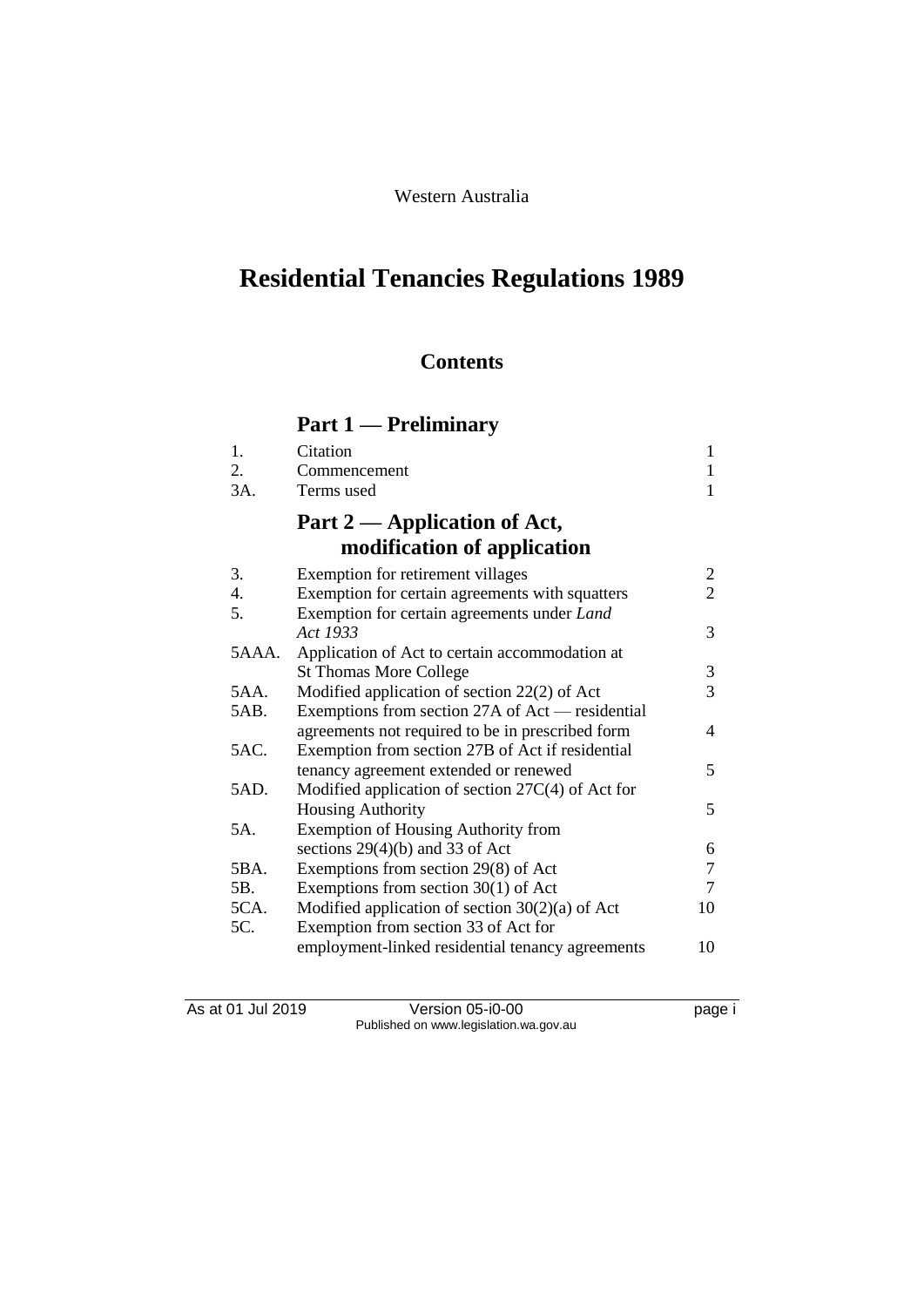| 5D.   | Exemption for certain agreements under Land<br><b>Administration Act 1997</b> | 11       |
|-------|-------------------------------------------------------------------------------|----------|
| 6.    | Modified application of section 43(3) of Act when                             |          |
|       | Housing Authority is lessor of premises outside                               |          |
|       | metropolitan region                                                           | 11       |
| 6A.   | Modified application of s. 71AD(2) of Act when                                |          |
|       | Housing Authority is lessor of premises                                       | 11       |
| 7A.   | Modified application of s. 45(1) of Act                                       | 12       |
| 7B.   | Modified application of section $47(1)(b)$ of Act for                         |          |
|       | <b>Housing Authority</b>                                                      | 13       |
| 7C.   | Modified application of s. $60(1)$ of Act                                     | 13       |
| 7D.   | Modified application of section 70A of Act for                                |          |
|       | Foyer Oxford                                                                  | 14       |
| 7E.   | Modified application of section 72 of Act                                     | 15       |
| 7F.   | Exemption from section 82 of Act                                              | 15       |
| 7G.   | Modified application of section 93 of Act for                                 |          |
|       | <b>Housing Authority</b>                                                      | 15       |
| 7H.   | Modified application of Schedule 1 clauses 5A                                 |          |
|       | and 5 of Act                                                                  | 16       |
|       |                                                                               |          |
|       | Part 3 — Other matters                                                        |          |
| 7.    |                                                                               |          |
|       | Applications prescribed for the purposes of                                   | 19       |
| 9.    | section $13A(2)(a)$ of Act<br>Determination of nearest Magistrates Court      | 20       |
| 10.   | Scale of costs for section 24 of Act                                          | 20       |
| 10AA. | Form of written residential tenancy agreement for                             |          |
|       | section 27A of Act                                                            | 20       |
| 10AB. | Information to be given to tenant for section 27B                             |          |
|       | of Act                                                                        | 21       |
| 10AC. | Information to be included in property condition                              |          |
|       | report for section 27C(6) of Act                                              | 21       |
| 10AD. | Amount prescribed for section 27(2)(a) of Act                                 | 21       |
| 10A.  | Amount prescribed for section $29(1)(b)(ii)$ of Act                           | 22       |
| 11.   | Amount prescribed for section 29(2) of Act                                    | 22       |
| 12A.  | Essential services prescribed for section $43(1)$ of                          |          |
|       | Act                                                                           | 22       |
| 12B.  | Means to secure residential premises prescribed for                           |          |
| 12BA. | s. $45(1)(a)$ of Act<br>Prescribed alterations for s. 47(4) of Act            | 22<br>24 |

page ii Version 05-i0-00 As at 01 Jul 2019 Published on www.legislation.wa.gov.au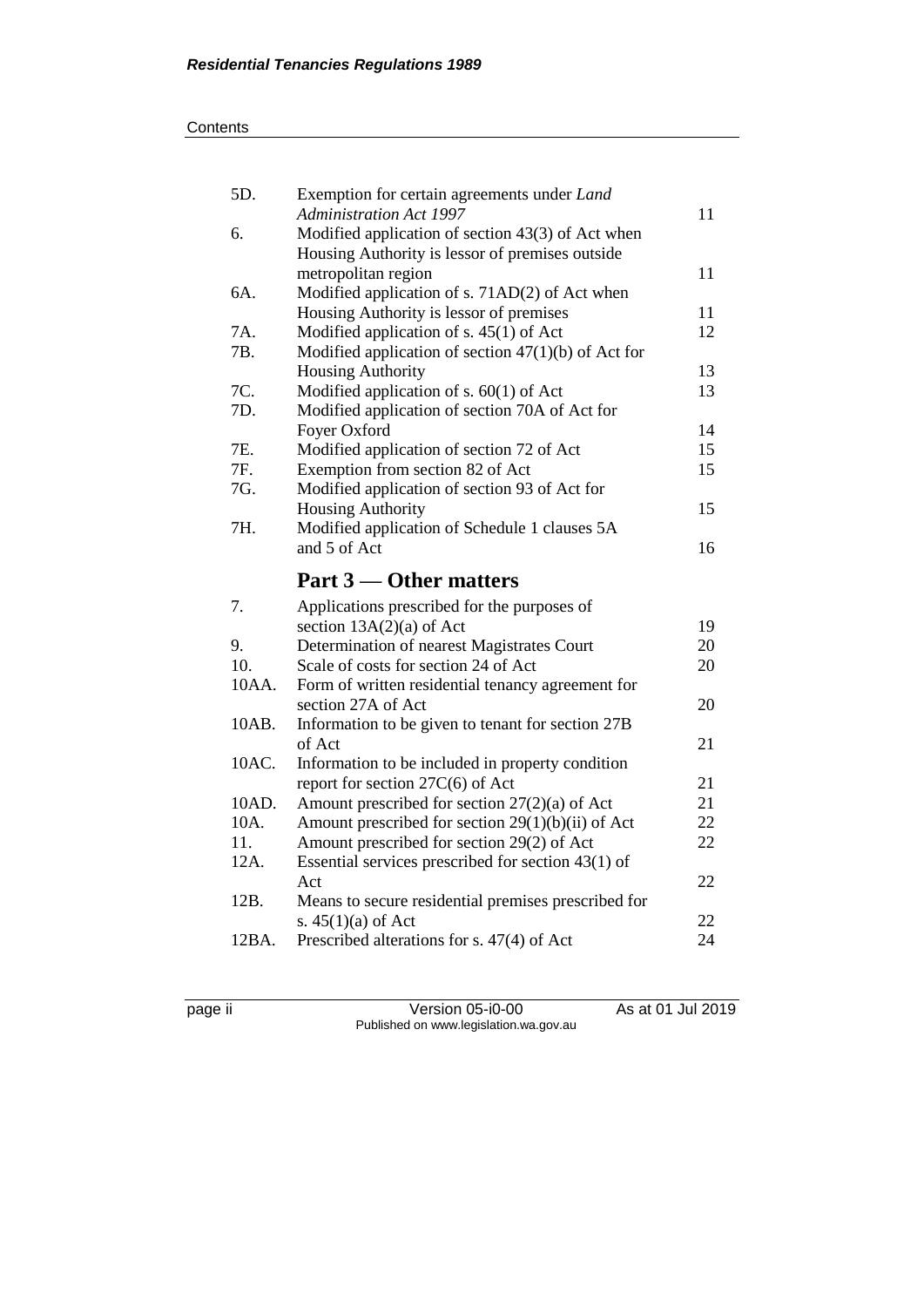#### **Contents**

| 12C.  | Social housing tenancy agreement for the purposes    |    |  |  |
|-------|------------------------------------------------------|----|--|--|
|       | of section 71A of Act                                | 24 |  |  |
| 12CA. | Prescribed person for s. $71AB(2)(d)(vi)$ of Act     | 25 |  |  |
| 12D.  | Manner prescribed for purposes of section $79(3)(b)$ |    |  |  |
|       | of Act                                               | 26 |  |  |
| 12E.  | Information prescribed for section $79(10)$ of Act   | 26 |  |  |
| 12.   | Manner prescribed for purposes of section $85(3)(c)$ |    |  |  |
|       | of Act                                               | 26 |  |  |
| 13.   | Infringement notices                                 | 27 |  |  |
| 14.   | Matters prescribed for section 94 of Act             | 27 |  |  |
| 15.   | Disposal of unclaimed security bonds                 | 27 |  |  |
| 17.   | Fees prescribed                                      | 29 |  |  |
| 18.   | Forms                                                | 29 |  |  |
|       | <b>Schedule 3</b>                                    |    |  |  |
|       | <b>Schedule 4 – Forms</b>                            |    |  |  |
|       | Schedule 5 — Prescribed offences                     |    |  |  |
|       | and modified penalties                               |    |  |  |
|       | <b>Notes</b>                                         |    |  |  |

| Compilation table | 117 |
|-------------------|-----|
|                   |     |

# **Defined terms**

As at 01 Jul 2019 Version 05-i0-00 page iii Published on www.legislation.wa.gov.au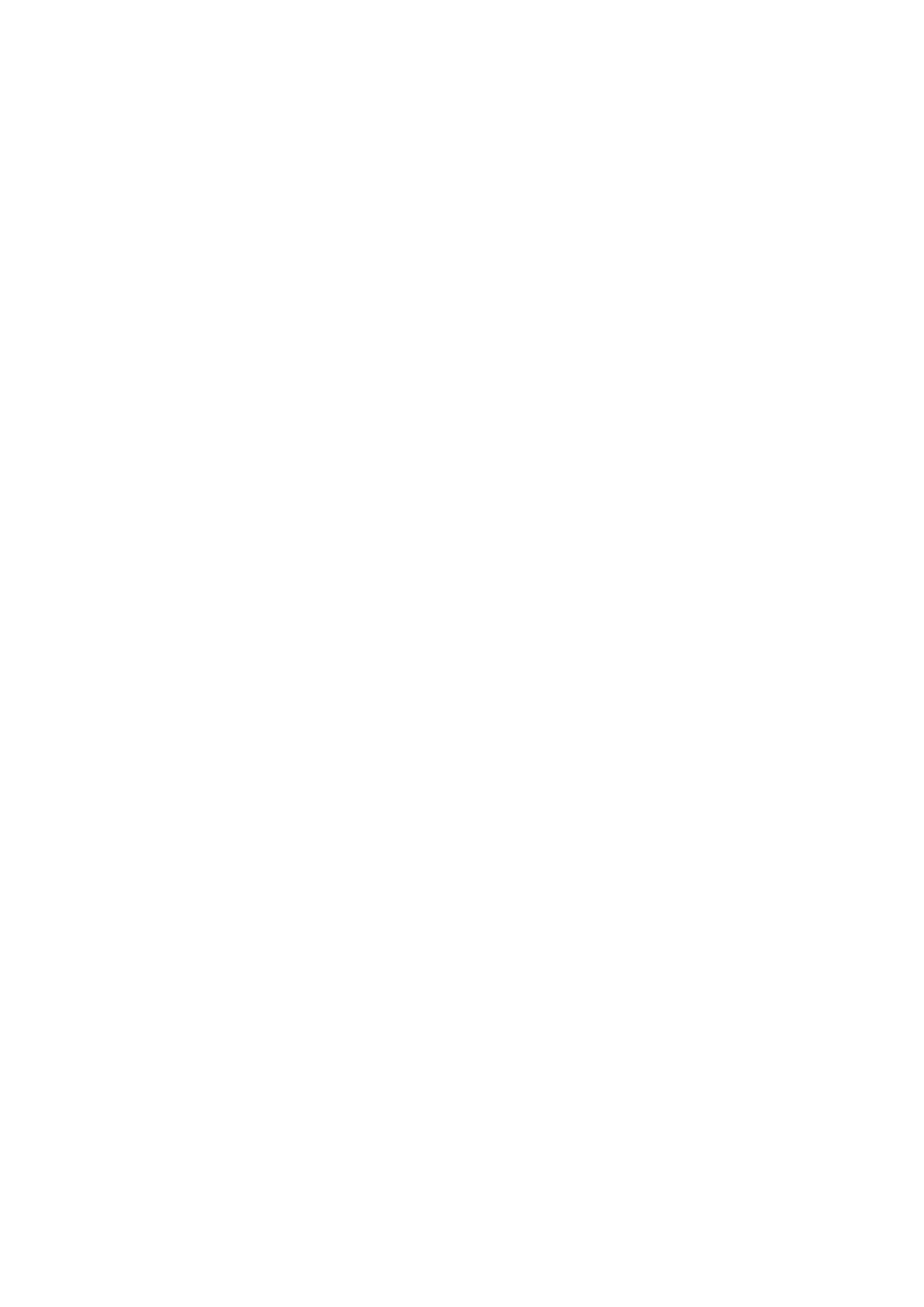Western Australia

Residential Tenancies Act 1987

# **Residential Tenancies Regulations 1989**

# **Part 1 — Preliminary**

*[Heading inserted: Gazette 3 May 2013 p. 1737.]*

# **1. Citation**

These regulations may be cited as the *Residential Tenancies Regulations 1989* <sup>1</sup> .

# **2. Commencement**

These regulations shall come into operation on the day on which the *Residential Tenancies Act 1987* comes into operation<sup>1</sup>.

*[2A. Deleted: Gazette 3 May 2013 p. 1738.]*

# **3A. Terms used**

In these regulations —

*Housing Authority* has the meaning given in section 71A of the Act;

*housing management agreement* means an agreement entered into under —

- (a) the *Housing Act 1980* section 62B(1); or
- (b) the *Housing Regulations 1980* regulation 6D(1).

*[Regulation 3A inserted: Gazette 3 May 2013 p. 1738.]*

As at 01 Jul 2019 Version 05-i0-00 Page 1 Published on www.legislation.wa.gov.au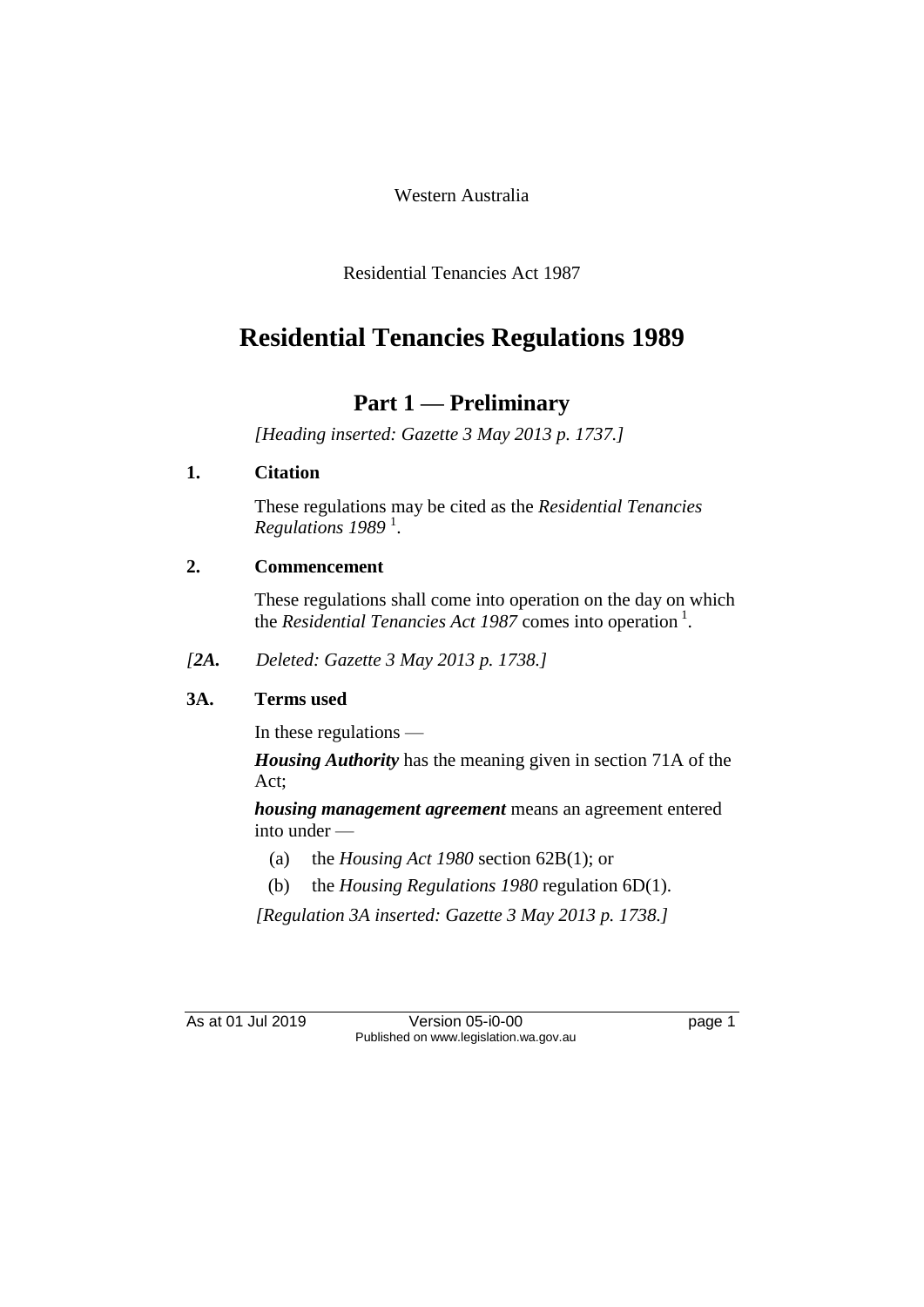**r. 3**

# **Part 2 — Application of Act, modification of application**

*[Heading inserted: Gazette 21 Mar 2014 p. 731.]*

#### **3. Exemption for retirement villages**

- (1) Any residential tenancy agreement in respect of premises in a retirement village is a prescribed agreement for the purposes of section  $5(2)(g)$  of the Act.
- (2) In subregulation (1) *retirement village* has the same meaning as in the *Retirement Villages Act 1992*.

*[Regulation 3 amended: Gazette 8 Jan 1993 p. 29.]* 

#### **4. Exemption for certain agreements with squatters**

- (1) A residential tenancy agreement to which this regulation applies is a prescribed agreement for the purposes of section  $5(2)(g)$  of the Act.
- (2) This regulation applies to a residential tenancy agreement between a local government, management body as defined in section 3(1) of the *Land Administration Act 1997*, or a State Government agency and an occupant of a coastal shack, for the purposes of implementing the Government's policy on the removal of squatters from lands of the Crown, being an agreement —
	- (a) entered into with the approval of the Minister for Lands under power conferred by Order under section 33(2) of the *Land Act*  $1933^2$ ; or
	- (aa) entered into with the approval of the Minister for Lands under power conferred by Order under section 46(3)(a) of the *Land Administration Act 1997*; or
	- (b) entered into by a State Government agency under powers conferred by another Act, over lands of the Crown vested in that agency.

*[Regulation 4 amended: Gazette 12 Feb 1993 p. 1214; 19 Feb 1999 p. 553.]* 

page 2 Version 05-i0-00 As at 01 Jul 2019 Published on www.legislation.wa.gov.au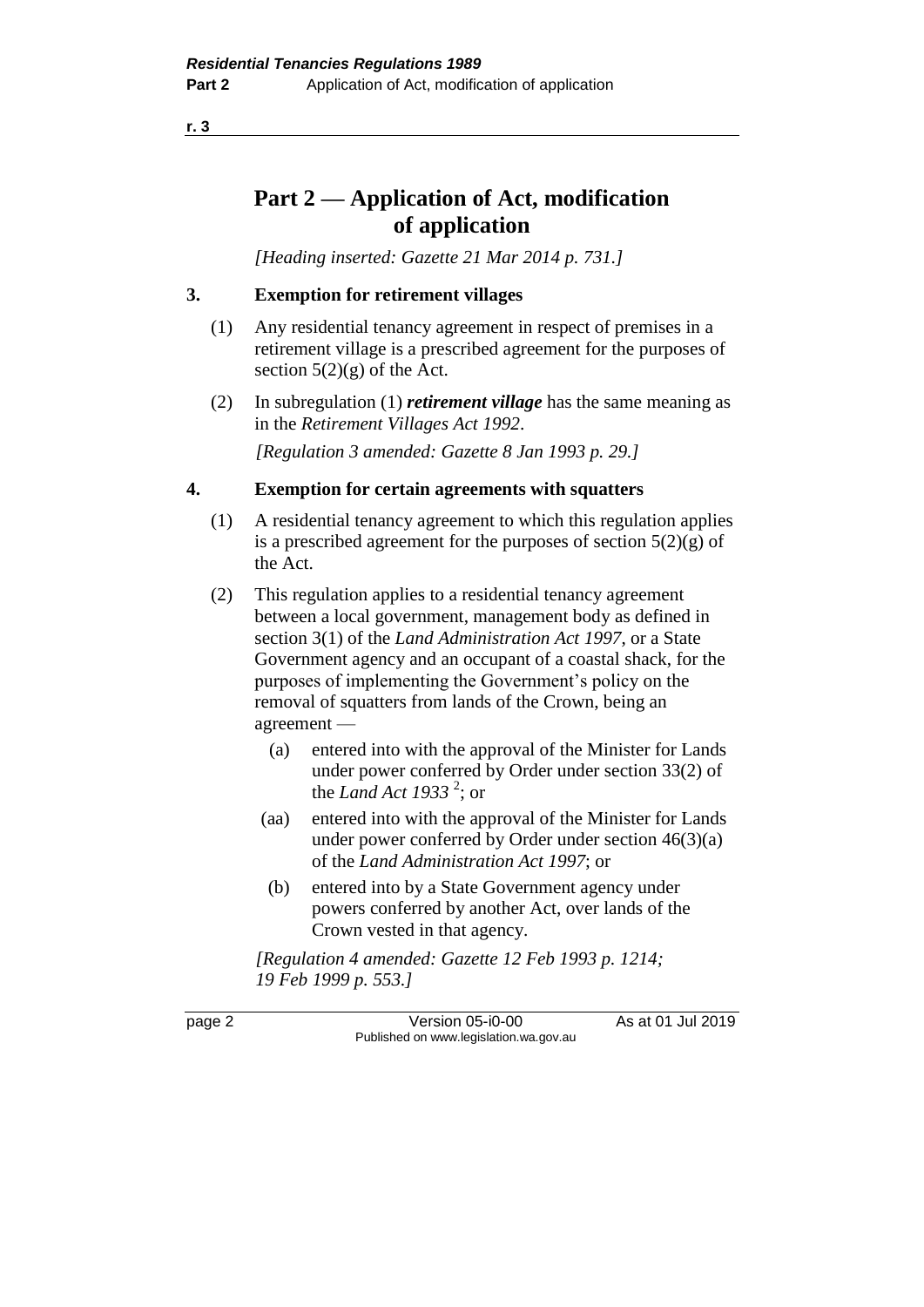#### **5. Exemption for certain agreements under** *Land Act 1933*

- (1) The Governor, the Minister within the meaning of the *Land*  Act 1933<sup>2</sup>, or other person acting on behalf of the Crown in exercise of a specified power is prescribed for the purposes of section 5(2)(f) of the Act.
- (2) In subregulation (1) *specified power* means the power to grant or issue a lease or licence under section 32(1) or (2), 38(1), 41A(1), 43, 45A(1), 45B(1), 47(4), 53, 86, 116 or 117, or under Part VI, of the *Land Act 1933*<sup>2</sup>, or under the *War Service Land Settlement Scheme Act 1954*.
- (3) A residential tenancy agreement entered into in pursuance of a direction to lease given under section 33(3)(a) of the *Land*  Act 1933<sup>2</sup> is a prescribed agreement for the purposes of section  $5(2)(g)$  of the Act.

### **5AAA. Application of Act to certain accommodation at St Thomas More College**

 $(1)$  In this regulation —

*St Thomas More College* means the premises comprising St Thomas More College on Mounts Bay Road, Crawley.

- (2) The following accommodation at St Thomas More College is prescribed for the purposes of section  $5(3)(b)$  of the Act —
	- (a) the student accommodation provided in the building on the western side of the College; and
	- (b) the student accommodation provided in the southern-most building of the College.

*[Regulation 5AAA inserted: Gazette 21 Mar 2014 p. 731.]*

#### **5AA. Modified application of section 22(2) of Act**

Under section 6(a) of the Act it is provided that section 22(2) of the Act shall apply to a residential tenancy agreement the

As at 01 Jul 2019 Version 05-i0-00 Page 3 Published on www.legislation.wa.gov.au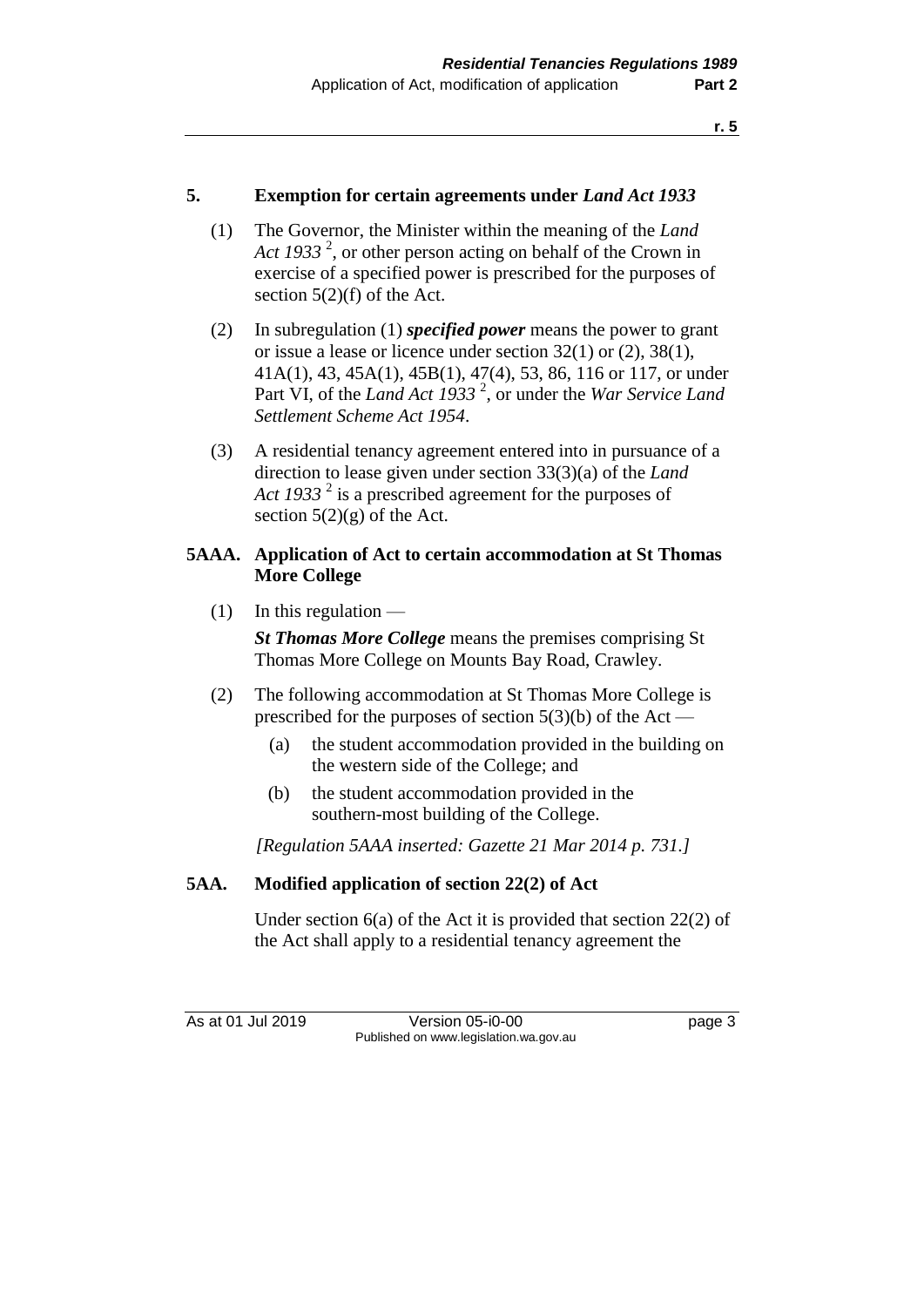#### **r. 5AB**

subject of proceedings as if it were modified by inserting after paragraph (a):

- (ba) a person who is
	- (i) an employee of, or acting on behalf of, the property manager of the premises the subject of the proceedings; and
	- (ii) registered as a sales representative under the *Real Estate and Business Agents Act 1978*;
	- or

*[Regulation 5AA inserted: Gazette 3 May 2013 p. 1738-9.]*

#### **5AB. Exemptions from section 27A of Act — residential agreements not required to be in prescribed form**

Under section 6(a) of the Act it is provided that section 27A of the Act shall not apply to the following —

- (a) a residential tenancy agreement in relation to premises to which a housing management agreement applies;
- (b) a residential tenancy agreement if
	- (i) the Housing Authority is a party to the agreement; and
	- (ii) the agreement provides that, or is deemed to contain a provision to the effect that, the tenant may sub-let the premises; and
	- (iii) the agreement is entered into by the Housing Authority on the basis that the premises will be sub-let;
- (c) a residential tenancy agreement if
	- (i) the agreement is renewed or extended; and
	- (ii) there has been no change to the parties to the agreement; and

page 4 Version 05-i0-00 As at 01 Jul 2019 Published on www.legislation.wa.gov.au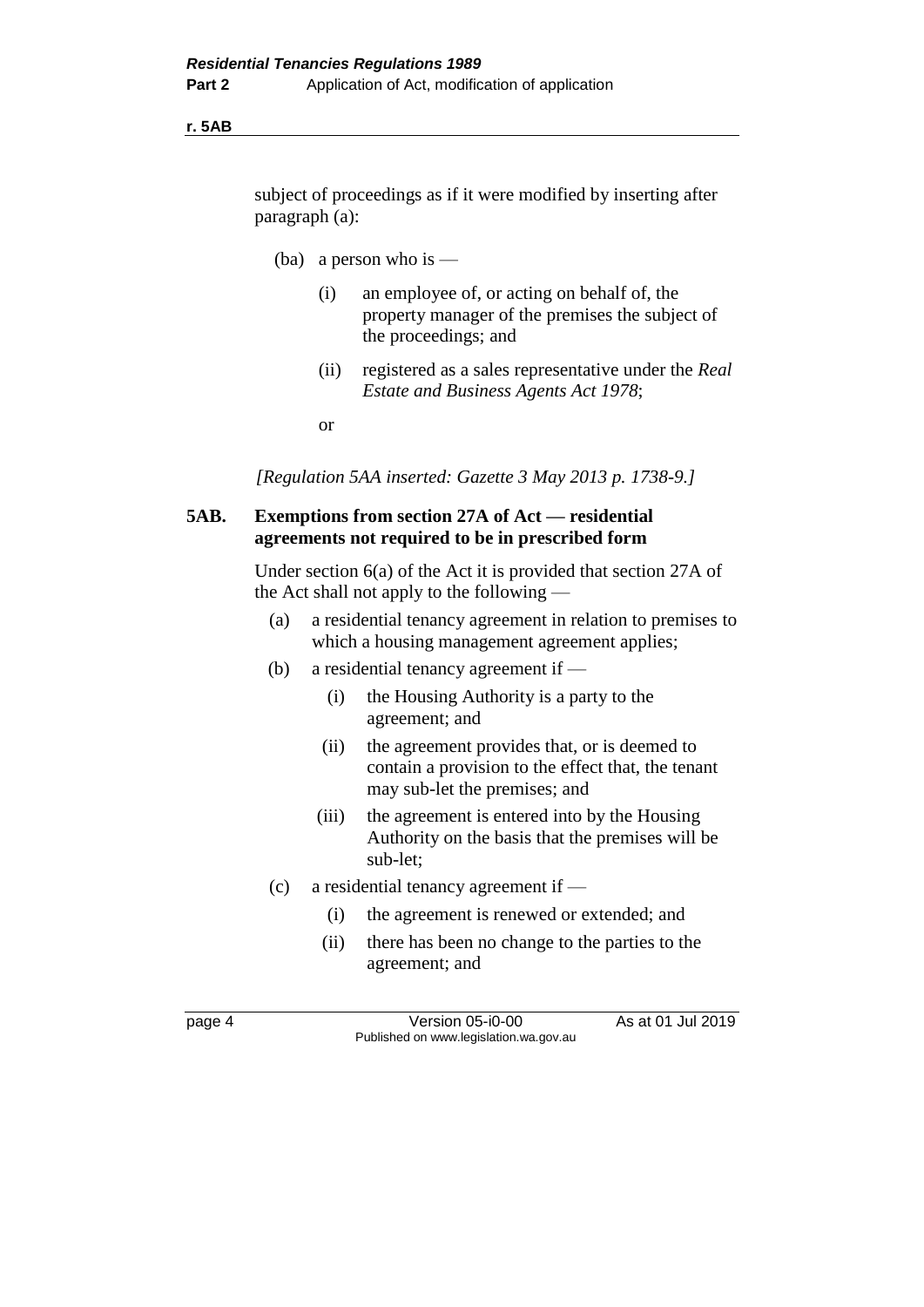(iii) any material changes to the agreement are agreed in writing between the parties to the agreement.

*[Regulation 5AB inserted: Gazette 3 May 2013 p. 1739; amended: Gazette 21 Aug 2015 p. 3311.]*

#### **5AC. Exemption from section 27B of Act if residential tenancy agreement extended or renewed**

Under section 6(a) of the Act it is provided that section 27B of the Act shall not apply to a residential tenancy agreement if —

- (a) the agreement is renewed or extended; and
- (b) there has been no change in the parties to the agreement.

*[Regulation 5AC inserted: Gazette 3 May 2013 p. 1740.]*

#### **5AD. Modified application of section 27C(4) of Act for Housing Authority**

 $(1)$  In this regulation —

*person of Aboriginal descent* has the meaning given in the *Aboriginal Affairs Planning Authority Act 1972* section 4.

- (2) This regulation applies if the Housing Authority is the lessor of residential premises (the *premises*) that are located more than 100 km from the nearest office of the Housing Authority.
- (3) Under section 6(b) of the Act it is provided that section 27C of the Act shall apply to the premises and, under section 6(c) of the Act, to the Housing Authority, as if it were modified as follows —
	- (a) in subsection (4) delete "14 days," and insert:

28 days,

As at 01 Jul 2019 Version 05-i0-00 Page 5 Published on www.legislation.wa.gov.au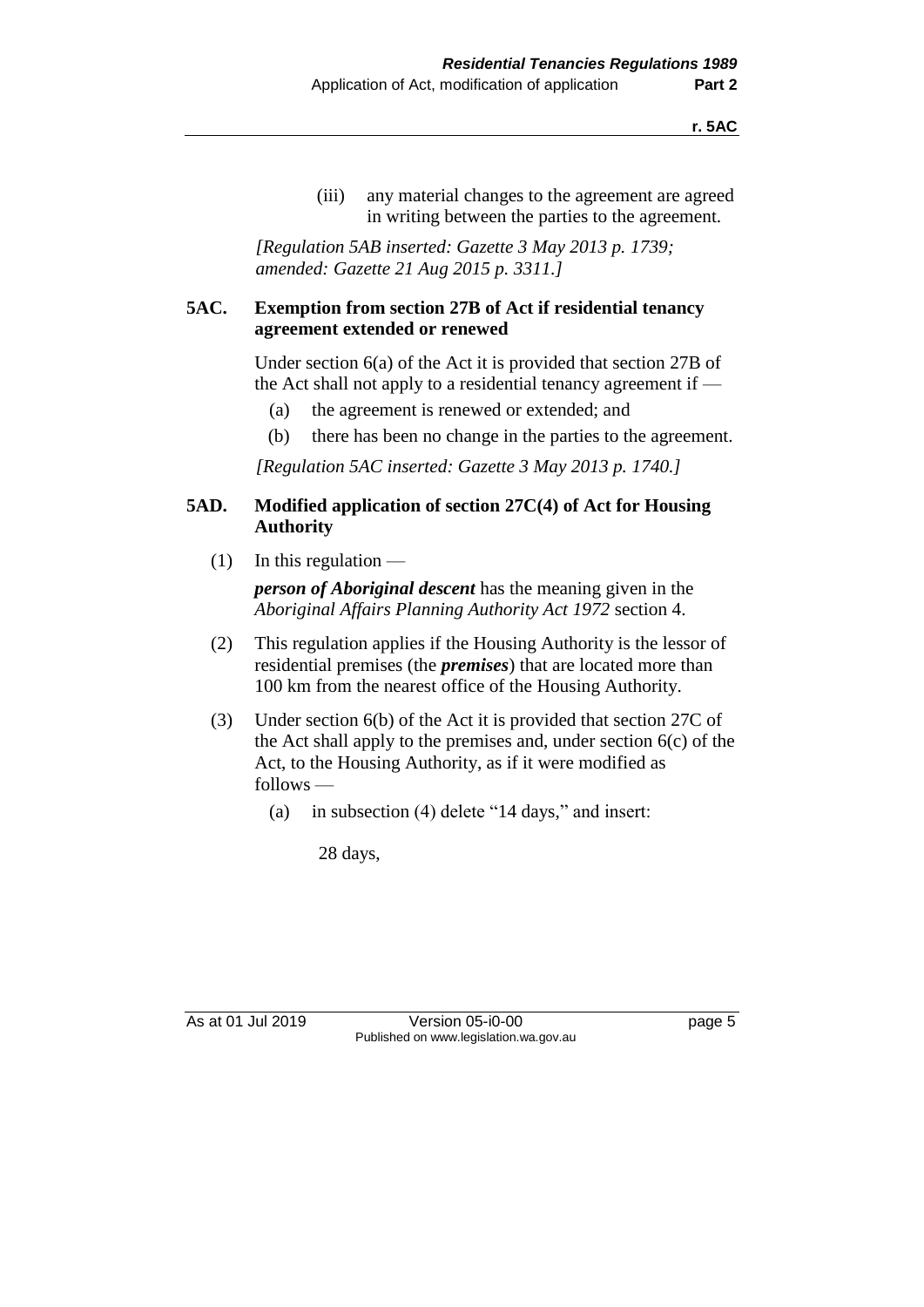**r. 5A**

- (b) after subsection (4) insert:
	- (5A) The Housing Authority is not required to comply with subsection (4) within 28 days after the termination of a tenancy if, in that period, it is unable to inspect the residential premises because —
		- (a) of weather conditions or road closure; or
		- (b) the premises are premises to which a housing management agreement applies, and a person of Aboriginal descent in relation to the community that lives on the land on which the premises are located has refused the Housing Authority access to the land.

*[Regulation 5AD inserted: Gazette 3 May 2013 p. 1740-1.]*

#### **5A. Exemption of Housing Authority from sections 29(4)(b) and 33 of Act**

 $(1A)$  In this regulation —

*commencement day* means the day on which the *Residential Tenancies Amendment Act 2011* section 25(4) comes into operation.

- (1B) Under section 6(a) of the Act it is provided that section 29(4)(b) of the Act shall not apply to a residential tenancy agreement  $if -$ 
	- (a) the Housing Authority is the lessor; and
	- (b) the agreement was entered into before the commencement day.
	- (1) The Housing Authority is prescribed under section 6(c) of the Act as an agency to which section 33 of the Act shall not apply.
	- (2) If a residential tenancy agreement is entered into by the Housing Authority and a condition of the tenancy is that the tenant will

page 6 Version 05-i0-00 As at 01 Jul 2019 Published on www.legislation.wa.gov.au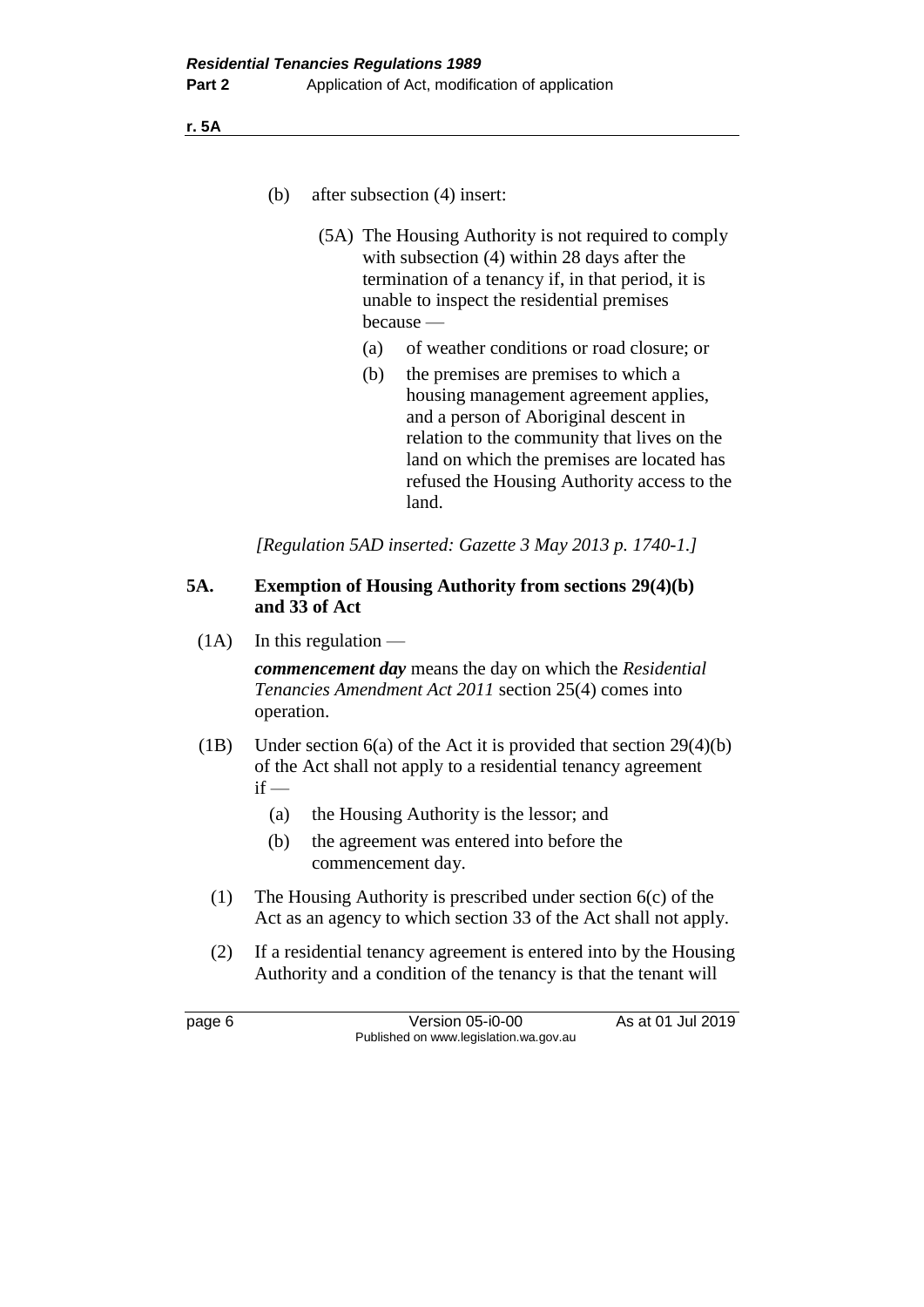pay a bond by instalments, under section 6(a) of the Act it is provided that section 29(4)(a) of the Act shall not apply to the residential tenancy agreement and, under section 6(c) of the Act, shall not apply to the Housing Authority.

*[Regulation 5A inserted: Gazette 13 Dec 1991 p. 6154; amended: Gazette 30 Dec 1994 p. 7231-2; 31 Jul 2007 p. 3790; 3 May 2013 p. 1741-2.]* 

#### **5BA. Exemptions from section 29(8) of Act**

Under section 6(a) of the Act it is provided that section 29(8) of the Act does not apply in relation to a residential tenancy agreement if the application form referred to in Schedule 1 clause  $5(1)(a)$  is signed by the tenant in the following circumstances —

- $(a)$  either
	- (i) there has been a decrease in the rent payable under the agreement; or
	- (ii) a bond has been collected from the tenant in relation to a pet that the tenant was permitted to keep on the premises and the pet is no longer being kept on the premises;
- (b) the sole purpose for the tenant signing the form is to effect payment to the tenant of only part of the security bond paid in relation to the agreement;
- (c) at the time the application form is signed by the tenant the form includes details of the amount to be paid to the tenant.

*[Regulation 5BA inserted: Gazette 21 Aug 2015 p. 3312.]* 

### **5B. Exemptions from section 30(1) of Act**

 $(1)$  In this regulation —

*Government employee* has the meaning given in the *Government Employees' Housing Act 1964* section 5.

As at 01 Jul 2019 Version 05-i0-00 Page 7 Published on www.legislation.wa.gov.au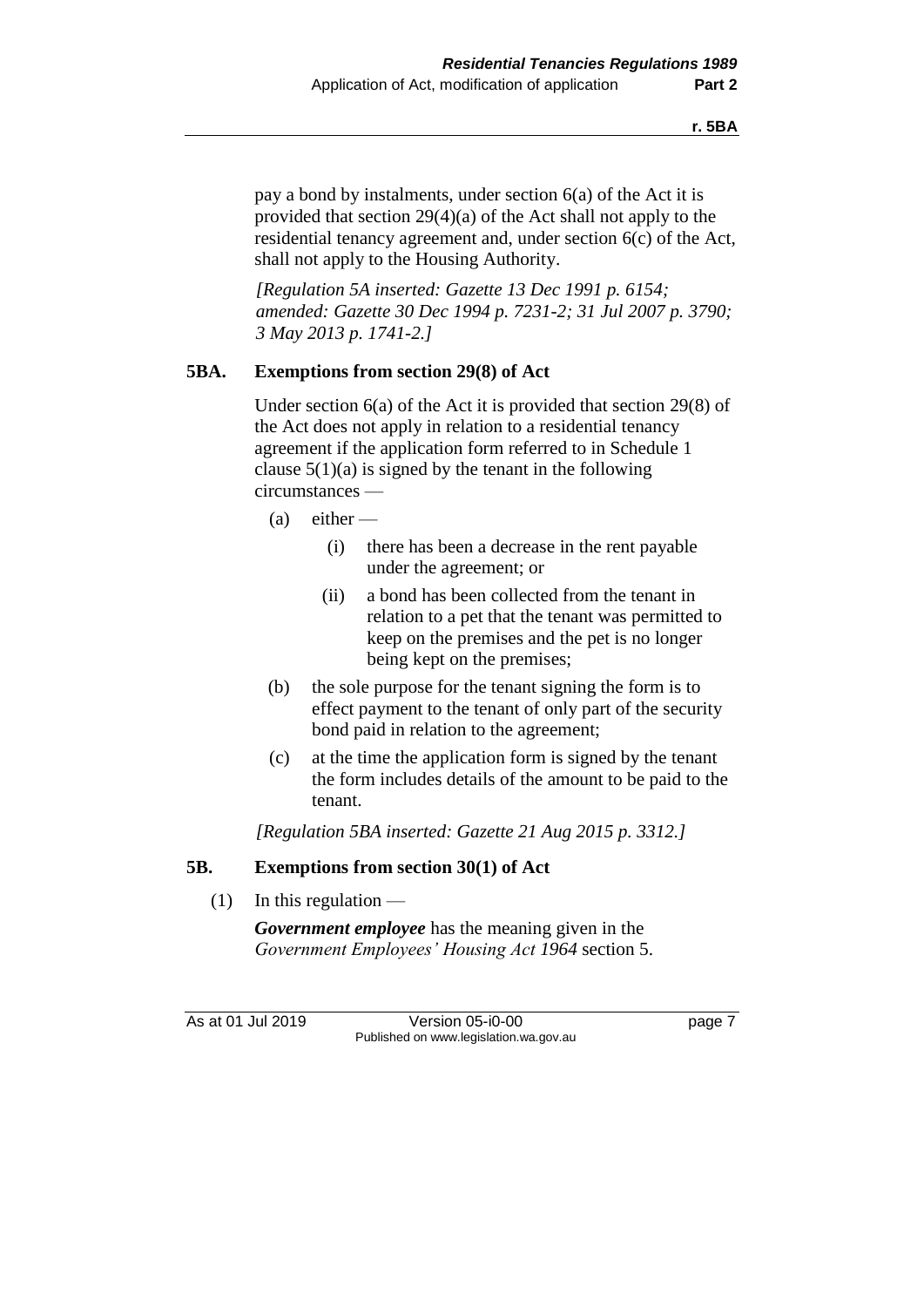| ۰.<br>×<br>۰. |
|---------------|
|---------------|

| (2A) | Under section $6(a)$ of the Act it is provided that section 30(1) of |
|------|----------------------------------------------------------------------|
|      | the Act shall not apply to the following $-$                         |

- (a) a residential tenancy agreement if
	- (i) the lessor is an employer specified in the Table to this subregulation; and
	- (ii) an employee of an employer specified in the Table to this subregulation is a tenant under that agreement;
- (b) a residential tenancy agreement if
	- (i) the lessor is the Housing Authority or a Department (as defined in the *Government Employees' Housing Act 1964* section 5); and
	- (ii) the premises are let to a Government employee under the *Government Employees' Housing Act 1964*.

**Table**

The Electricity Generation and Retail Corporation

The Electricity Networks Corporation

The Public Transport Authority of Western Australia

The Regional Power Corporation

(2) The premises set out in the Table to this subregulation are prescribed under section 6(b) of the Act as premises to which section 30(1) of the Act shall not apply.

#### **Table**

"Butler's Cottage", Government House, 7-21 St. George's Terrace, Perth

page 8 Version 05-i0-00 As at 01 Jul 2019 Published on www.legislation.wa.gov.au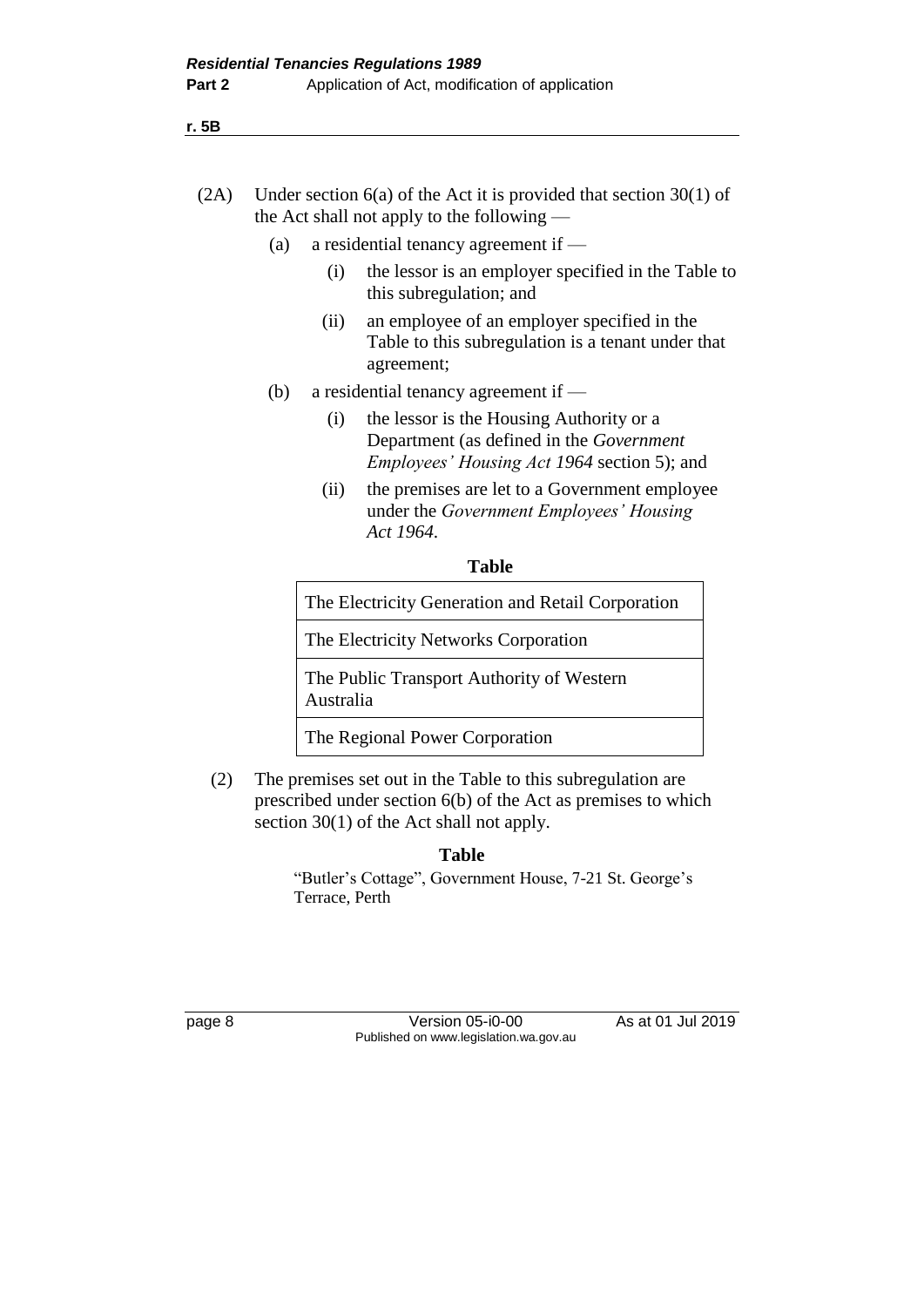(3) The agencies set out in the Table to this subregulation are prescribed under section 6(c) of the Act as agencies to which section 30(1) of the Act shall not apply.

#### **Table**

The Botanic Gardens and Parks Authority

The Commissioner of Main Roads

The department of the Public Service principally assisting in the administration of the *Agriculture Act 1988* <sup>3</sup>

The department of the Public Service principally assisting in the administration of the *Sports Drug Testing Act 2001*

The Housing Authority

The Western Australian Meat Industry Authority

- (4) A residential tenancy agreement
	- (a) in which the Crown, or a person or agency who acts on behalf of the Crown, acts in the capacity of the lessor of residential premises; and
	- (b) under which an officer of the Public Service employed in a department specified in the Table to this subregulation is a tenant,

is prescribed under section 6(a) of the Act as a residential tenancy agreement to which section 30(1) of the Act shall not apply.

#### **Table**

The department of the Public Service principally assisting in the administration of the *Health Legislation Administration Act 1984*

*[Regulation 5B inserted: Gazette 6 Apr 1990 p. 1701; erratum: Gazette 12 Apr 1990 p. 1907; amended: Gazette 14 Jun 1991 p. 2872-3; 13 Dec 1991 p. 6153; 31 Mar 2006 p. 1351-2; 31 Jul 2007 p. 3791; 3 May 2013 p. 1742-3; 27 Dec 2013 p. 6478.]* 

As at 01 Jul 2019 Version 05-i0-00 Page 9 Published on www.legislation.wa.gov.au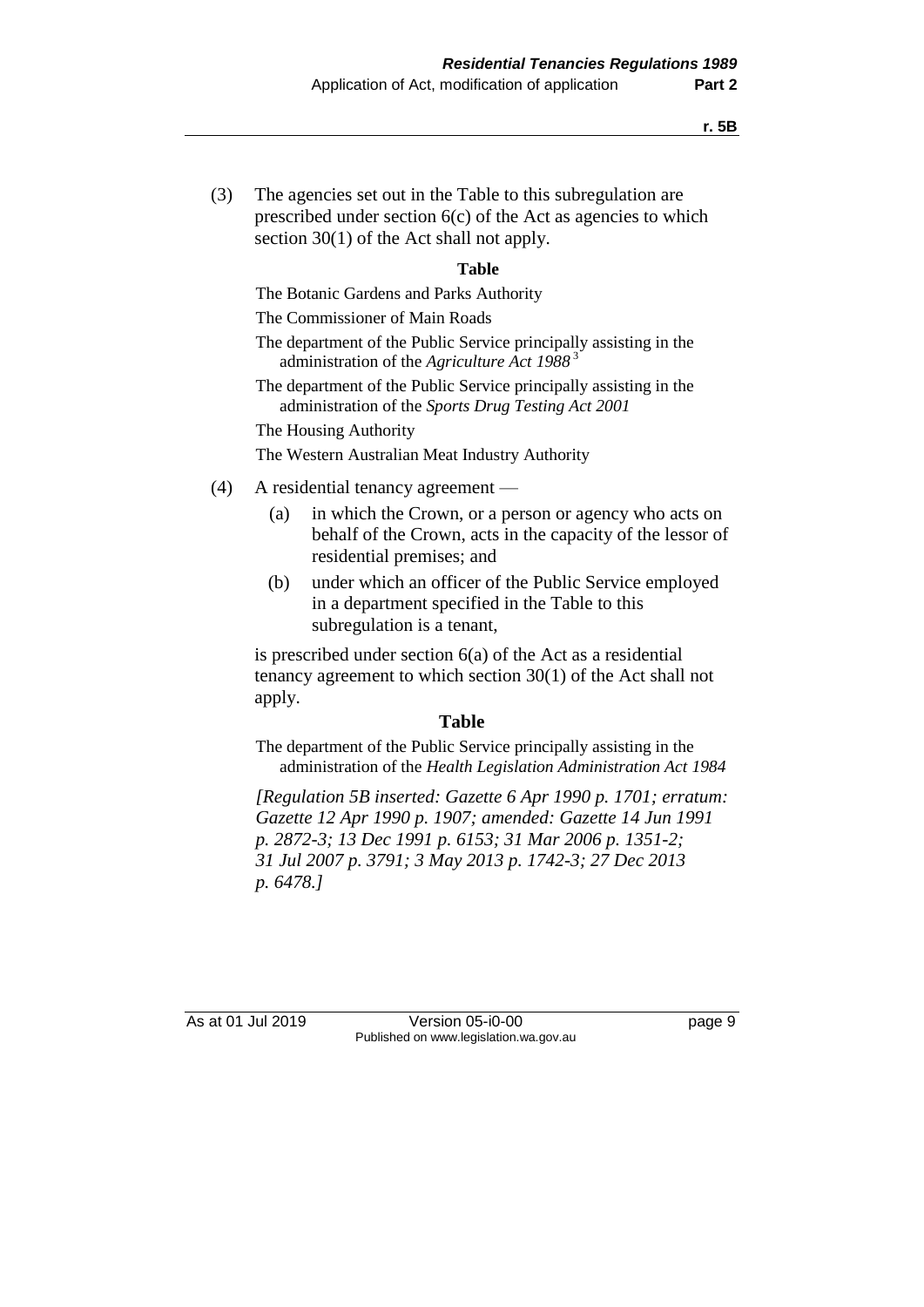**r. 5CA**

#### **5CA. Modified application of section 30(2)(a) of Act**

- (1) This regulation applies to a residential tenancy agreement  $that -$ 
	- (a) creates a tenancy for a fixed term; and
	- (b) was entered into before the day on which the *Residential Tenancies Amendment Act 2011* section 27(2) comes into operation.
- (2) Under section  $6(a)$  of the Act it is provided that section  $30(2)(a)$ of the Act shall apply to a residential tenancy agreement as if it were modified by deleting "the amount of the increase, or the method of calculating the amount of the increase, is set out in the agreement; and" and inserting:

the agreement provides that the rent may increase or be increased; and

*[Regulation 5CA inserted: Gazette 3 May 2013 p. 1744.]*

### **5C. Exemption from section 33 of Act for employment-linked residential tenancy agreements**

Under section 6(a) of the Act it is provided that section 33 of the Act shall not apply to a residential tenancy agreement under which —

- (a) an employer grants to an employee a right to occupy premises; and
- (b) employment with that employer is a condition of the employee having that right; and
- (c) the employee receives a pay slip or salary advice detailing the rent component deducted from the salary or wage; and
- (d) the method of payment of rent under the agreement is by direct deduction of the employee's salary or wage by the employer.

*[Regulation 5C inserted: Gazette 3 May 2013 p. 1744-5.]*

page 10 Version 05-i0-00 As at 01 Jul 2019 Published on www.legislation.wa.gov.au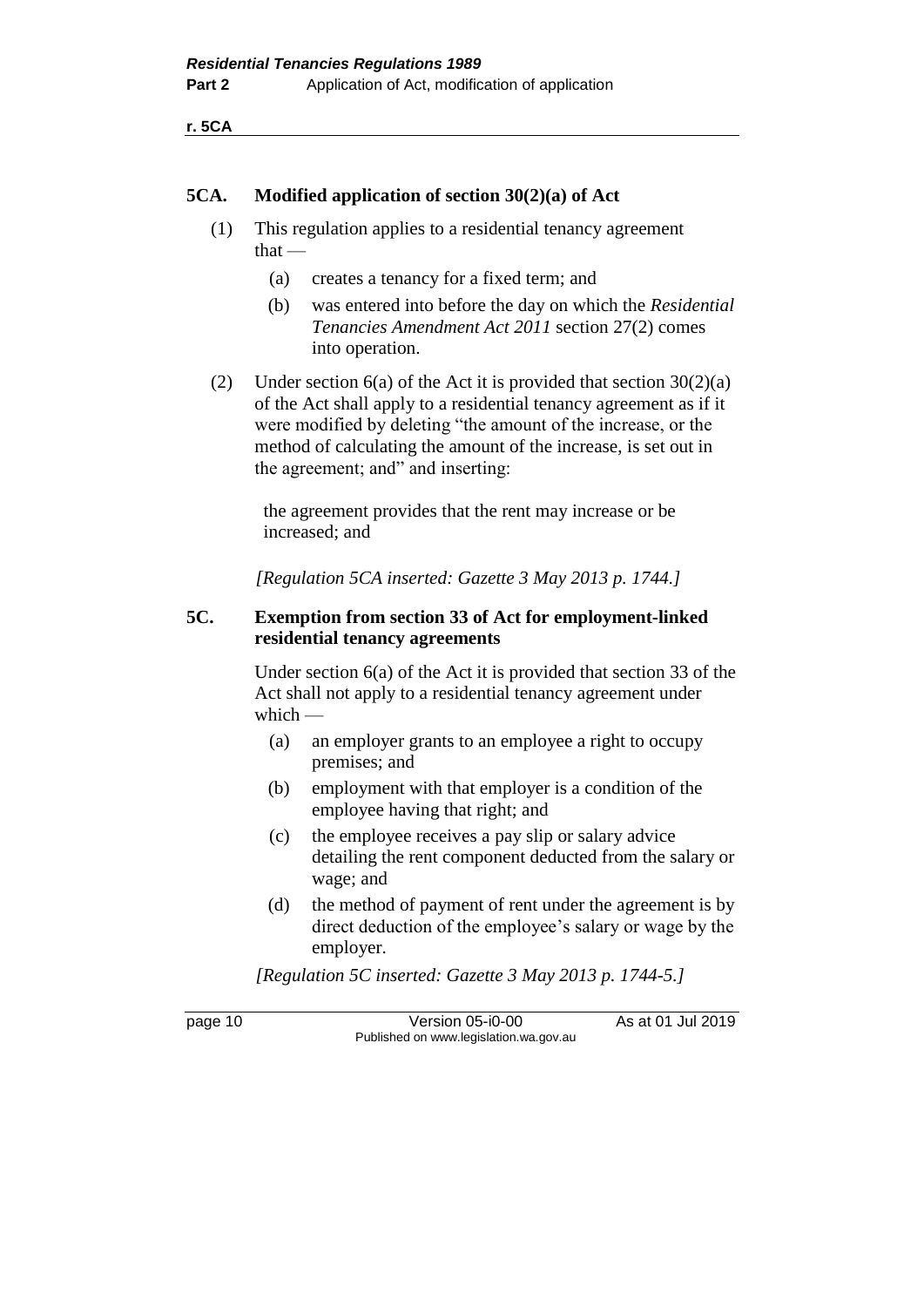### **5D. Exemption for certain agreements under** *Land Administration Act 1997*

- (1) The Minister for Lands in the exercise of a specified power is prescribed for the purposes of section 5(2)(f) of the Act.
- (2) In subregulation  $(1)$  —

*specified power* means the power to grant or issue a lease or licence under section 47, 48, 79, 80, 85, or under Part 7, of the *Land Administration Act 1997*.

*[Regulation 5D inserted: Gazette 19 Feb 1999 p. 554.]*

*[5E. Deleted: Gazette 3 May 2013 p. 1745.]*

#### **6. Modified application of section 43(3) of Act when Housing Authority is lessor of premises outside metropolitan region**

- (1) This regulation applies to a residential tenancy agreement
	- (a) under which the Housing Authority is the lessor; and
	- (b) for premises outside the metropolitan region (as defined in the *Planning and Development Act 2005* section  $4(1)$ ).
- (2) Under section 6(a) of the Act it is provided that section 43(3) of the Act shall apply to a residential tenancy agreement as if it were modified by deleting "as practicable after that notification —" and inserting:

as practicable after that notification, or fails to keep the tenant regularly informed of the efforts being made to do so —

*[Regulation 6 inserted: Gazette 3 May 2013 p. 1745.]*

### **6A. Modified application of s. 71AD(2) of Act when Housing Authority is lessor of premises**

(1) This regulation applies to a residential tenancy agreement under which the Housing Authority is the lessor.

As at 01 Jul 2019 Version 05-i0-00 page 11 Published on www.legislation.wa.gov.au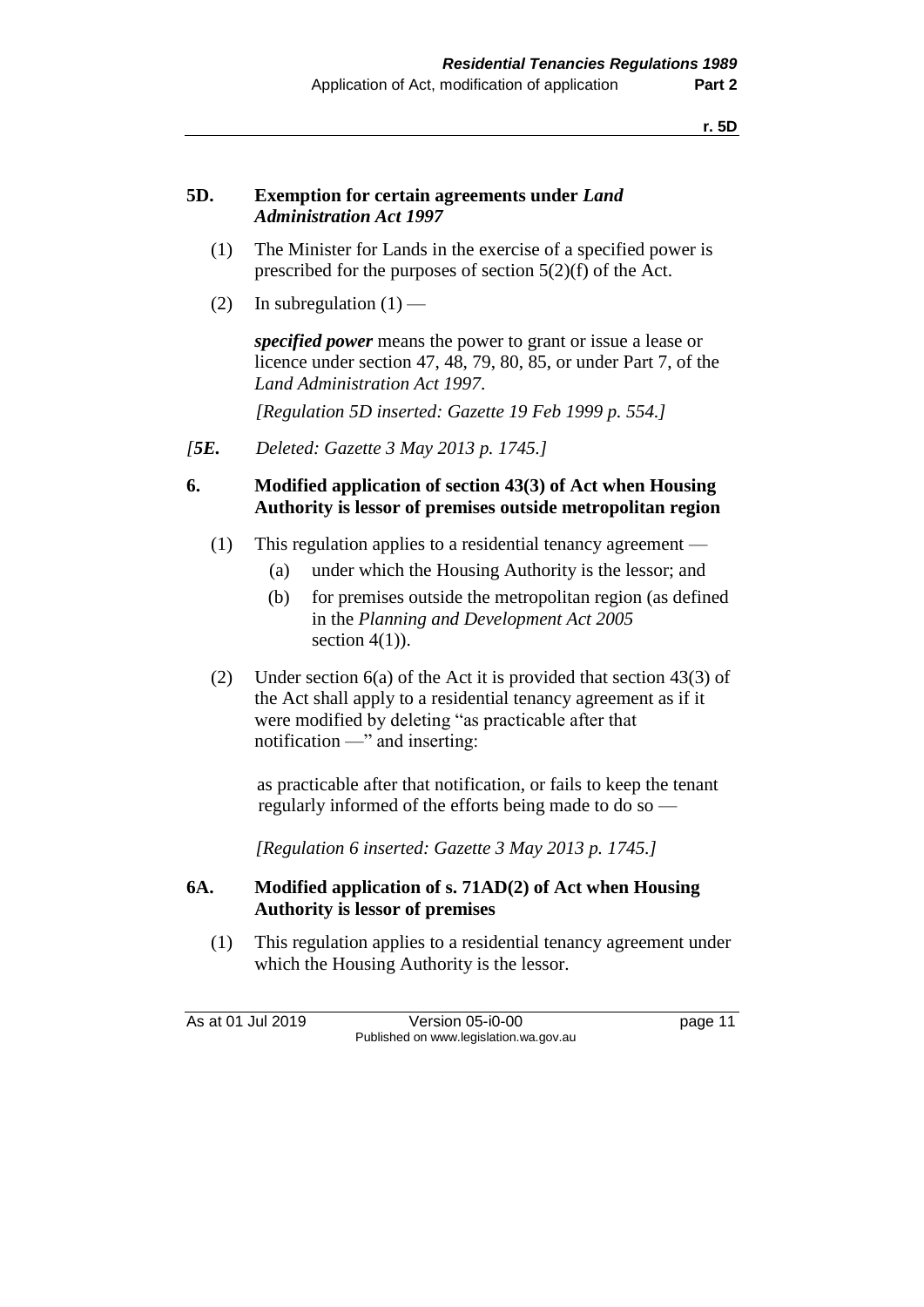**r. 7A**

(2) Under section 6(a) of the Act it is provided that section 71AD(2) of the Act applies to a residential tenancy agreement as if it were modified by deleting "7 days" and inserting:

14 days

*[Regulation 6A inserted: Gazette 9 Apr 2019 p. 1043.]*

## **7A. Modified application of s. 45(1) of Act**

(1) In this regulation —

*Register of Heritage Places* has the meaning given in the *Heritage of Western Australia Act 1990* section 46;

*rural land* means land zoned for agricultural or rural use under a local planning scheme made under the *Planning and Development Act 2005*.

- (2) Under section 6(a) of the Act it is provided that section 45(1) of the Act shall apply to a residential tenancy agreement as if it were modified by deleting "It is a term" and inserting:
	- (a) if the lessor is the Housing Authority "On and after the day that is 4 years after the day on which the *Residential Tenancies Amendment Act 2011* section 41 comes into operation, it is a term"; and
	- (b) in any other case "On and after the day that is 2 years after the day on which the *Residential Tenancies Amendment Act 2011* section 41 comes into operation, it is a term".
- (3) Subregulation (4) applies if a residential tenancy agreement is for residential premises that —
	- (a) are the subject of an entry in the Register of Heritage Places; or
	- (b) comprise rural land; or

page 12 Version 05-i0-00 As at 01 Jul 2019 Published on www.legislation.wa.gov.au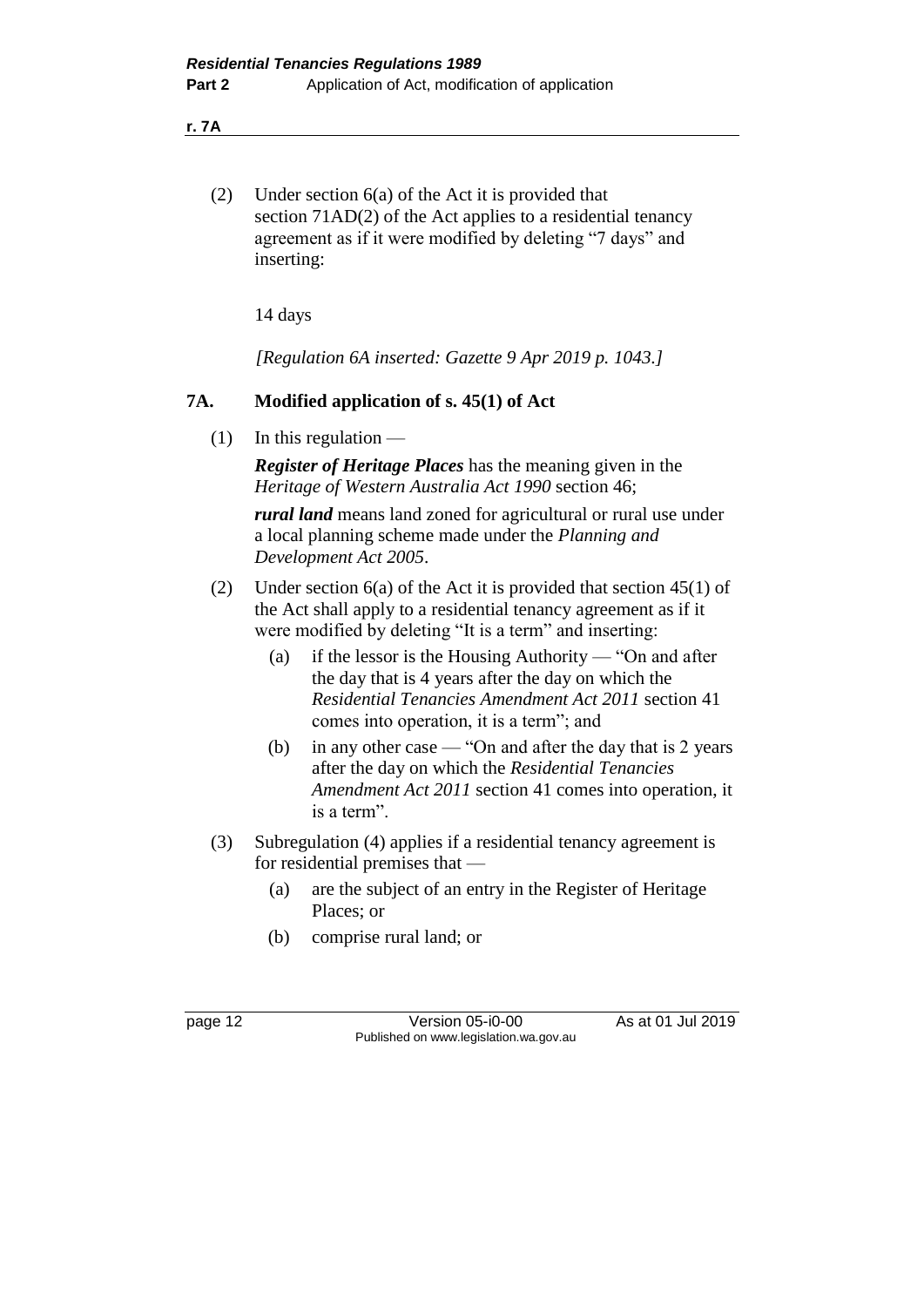- (c) are premises to which a housing management agreement applies.
- (4) Under section  $6(a)$  of the Act it is provided that section  $45(1)(a)$ of the Act shall apply to the residential tenancy agreement as if it were modified by deleting "secure as are prescribed in the regulations; and" and inserting:

secure; and

*[Regulation 7A inserted: Gazette 3 May 2013 p. 1746-7; amended: Gazette 9 Apr 2019 p. 1043.]*

### **7B. Modified application of section 47(1)(b) of Act for Housing Authority**

Under section  $6(a)$  of the Act it is provided that section  $47(1)(b)$ of the Act shall apply to a residential tenancy agreement under which the lessor is the Housing Authority as if it were modified by deleting "consent." and inserting:

written consent.

*[Regulation 7B inserted: Gazette 3 May 2013 p. 1747.]*

## **7C. Modified application of s. 60(1) of Act**

- (1) This regulation applies to a residential tenancy agreement that creates a tenancy for a fixed term expiring on or before the day that is 30 days after the day on which the *Residential Tenancies Amendment Act 2011* section 59(1) comes into operation.
- (2) Under section  $6(a)$  of the Act it is provided that section  $60(1)$  of the Act shall apply to a residential tenancy agreement as if it were modified by deleting paragraph (b) and inserting:

As at 01 Jul 2019 Version 05-i0-00 page 13 Published on www.legislation.wa.gov.au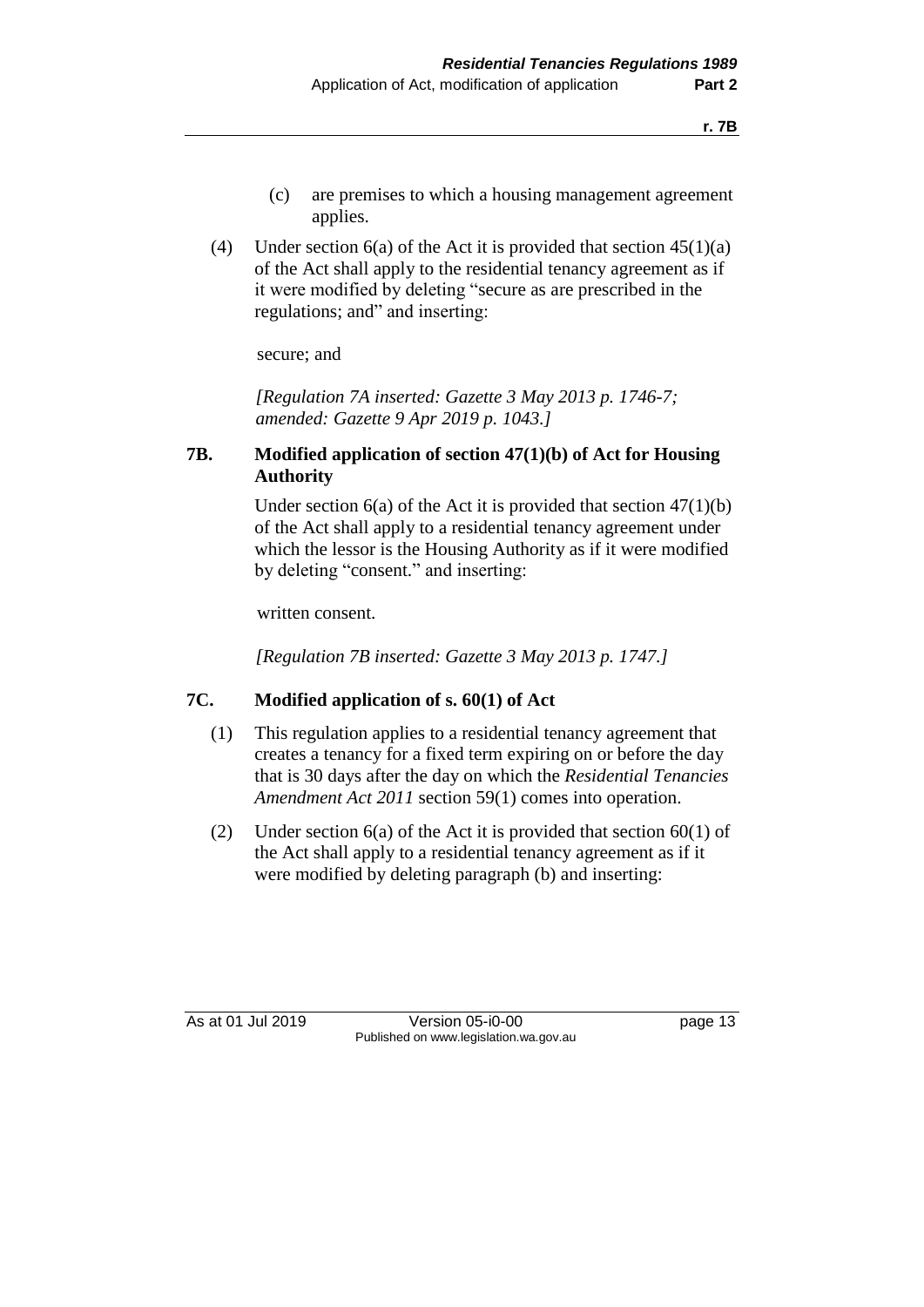**r. 7D**

- (b) in the case of a tenancy for a fixed term, where the term expires and —
	- (i) the tenant delivers up vacant possession of the premises on or after the expiration of the term; or
	- (ii) a competent court, upon application by the lessor, terminates the agreement under section 72;

*[Regulation 7C inserted: Gazette 3 May 2013 p. 1747-8; amended: Gazette 9 Apr 2019 p. 1043.]*

### **7D. Modified application of section 70A of Act for Foyer Oxford**

 $(1)$  In this regulation —

*Foyer Oxford* means the premises of that name located at 196 Oxford Street, Leederville, Western Australia.

- (2) This regulation applies to a residential tenancy agreement  $that -$ 
	- (a) creates a tenancy in respect of a residential unit in Foyer Oxford for a fixed term of 6 weeks or less; and
	- (b) is not the renewal or extension of an agreement; and
	- (c) is entered into between a tenant and Foundation Housing Limited.
- (3) Under section 6(a) of the Act it is provided that section 70A of the Act shall apply to a residential tenancy agreement as if section 70A(3) were modified by deleting "30 days" and inserting:

7 days

*[Regulation 7D inserted: Gazette 21 Aug 2015 p. 3312-13.]*

page 14 Version 05-i0-00 As at 01 Jul 2019 Published on www.legislation.wa.gov.au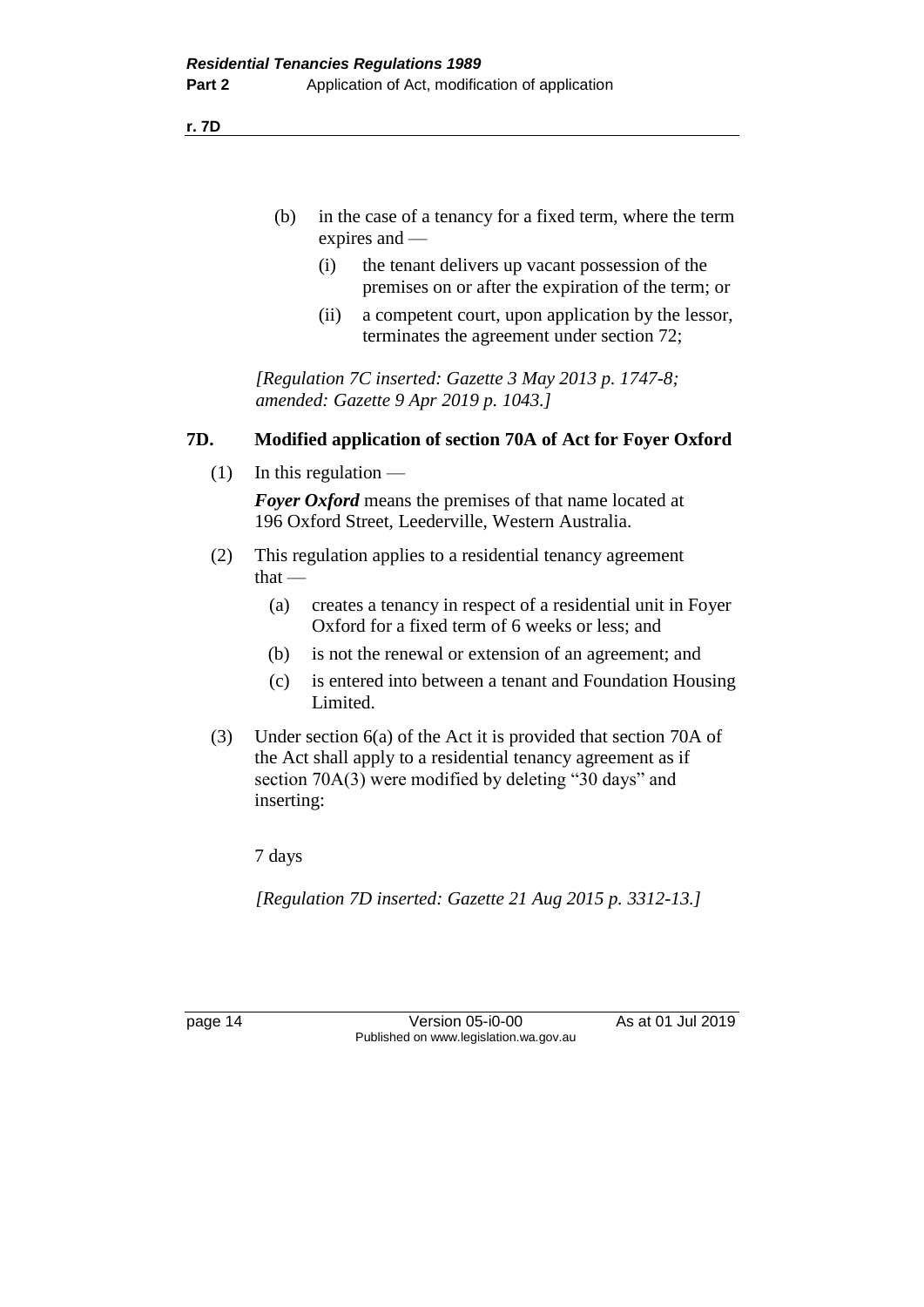#### **7E. Modified application of section 72 of Act**

- (1) This regulation applies to a residential tenancy agreement that creates a tenancy for a fixed term expiring on or before the day that is 30 days after the day on which the *Residential Tenancies Amendment Act 2011* section 71(1) comes into operation.
- (2) Under section 6(a) of the Act it is provided that section 72 of the Act shall apply to a residential tenancy agreement as if it were modified by deleting subsections (1A) and (1) and inserting:
	- (1) If an agreement creates a tenancy for a fixed term and the tenant fails to deliver up possession of the premises on or after the expiration of the term, the lessor may, within 30 days after the expiration of the term, apply to a competent court for an order terminating the agreement and an order for possession of the premises.

*[Regulation 7E inserted: Gazette 3 May 2013 p. 1748.]*

#### **7F. Exemption from section 82 of Act**

Under section 6(a) of the Act it is provided that section 82 of the Act shall not apply to a residential tenancy agreement if —

- (a) the Housing Authority is a party to the agreement; and
- (b) the agreement provides that, or is deemed to contain a provision to the effect that, the tenant may sub-let the premises; and
- (c) the agreement is entered into by the Housing Authority on the basis that the premises will be sub-let.

*[Regulation 7F inserted: Gazette 3 May 2013 p. 1749.]*

### **7G. Modified application of section 93 of Act for Housing Authority**

Under section  $6(c)$  of the Act it is provided that section  $93(1)(b)$ of the Act shall apply to the Housing Authority as if it were modified by deleting "18 months" and inserting:

As at 01 Jul 2019 Version 05-i0-00 page 15 Published on www.legislation.wa.gov.au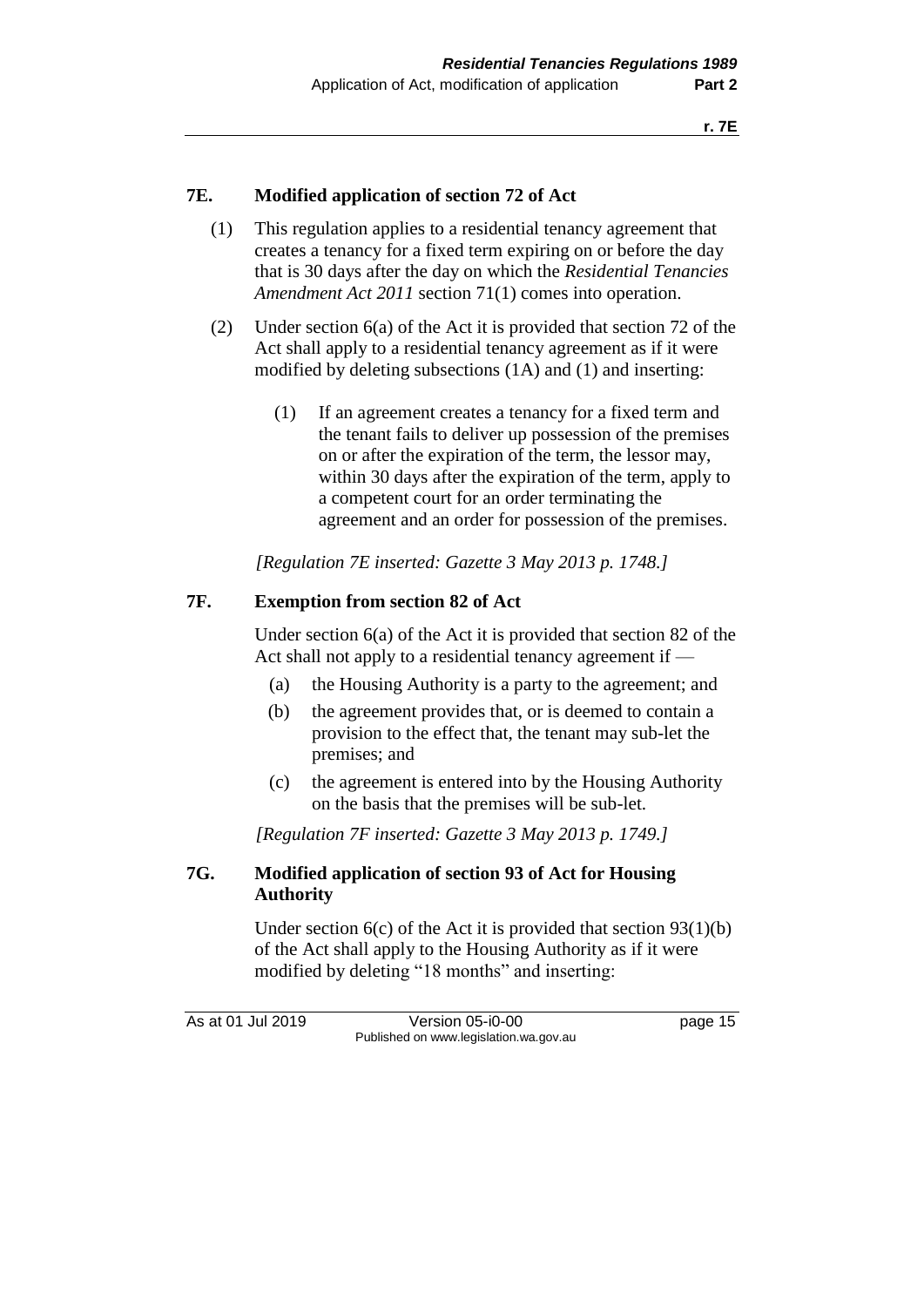**r. 7H**

7 years

#### *[Regulation 7G inserted: Gazette 3 May 2013 p. 1749.]*

#### **7H. Modified application of Schedule 1 clauses 5A and 5 of Act**

- (1) Under section 6(a) and (b) of the Act it is provided that Schedule 1 clause 5A of the Act shall apply in respect of a residential tenancy agreement for residential premises that are managed by a property manager as if it were modified by deleting subclause (2) and inserting:
	- (2) The payment must be made
		- (a) if subclause (3) applies, either directly or by lodging the amount with an authorised agent of the bond administrator; or
		- (b) otherwise, using the Bonds Online eTransactions system administered by the bond administrator and available on the website maintained by the Department at <www.commerce.wa.gov.au/consumer-protection/ bondsonline>.
	- (3) This subclause applies if
		- (a) the tenant does not have one or more of the following
			- (i) a mobile telephone number used exclusively by the tenant;
			- (ii) an email address used exclusively by the tenant;
			- (iii) internet access to check their email account;
			- (iv) competence in the use of a mobile telephone or email;
			- (v) a sound understanding of the English language;
			- or

page 16 Version 05-i0-00 As at 01 Jul 2019 Published on www.legislation.wa.gov.au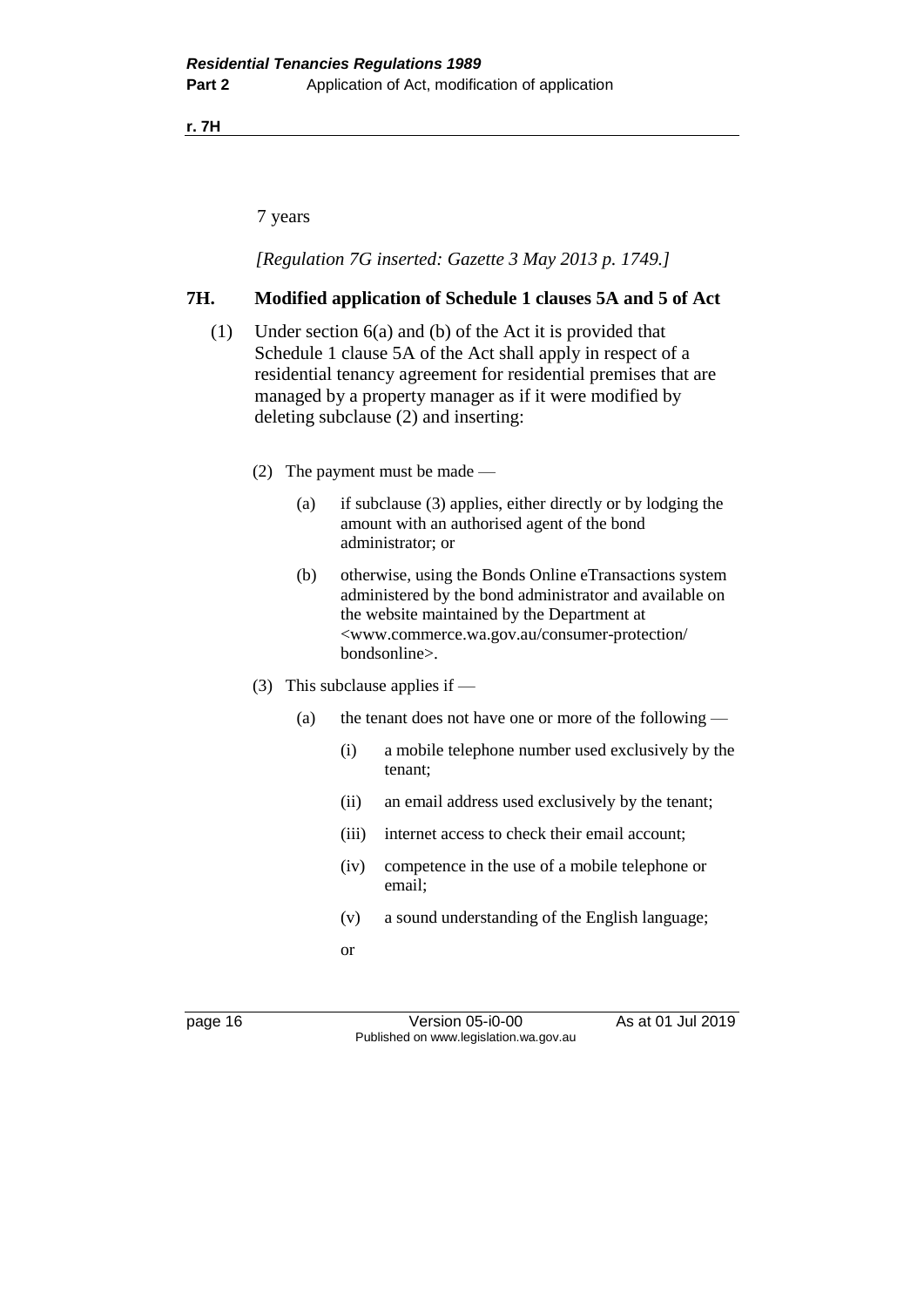- (b) the payment is made by way of the transfer of a security bond from one property to another property; or
- (c) the bond administrator or an authorised agent has approved the making of the payment in accordance with subclause 2(a).
- (4) Use of the Bonds Online eTransactions system is subject to any terms and conditions determined from time to time by the bond administrator and published on the website referred to in subclause  $(2)(b)$ .
- (2) Under section 6(a) and (b) of the Act it is provided that Schedule 1 clause 5 of the Act shall apply in respect of a residential tenancy agreement for residential premises that are managed by a property manager as if it were modified —
	- (a) in subclause  $(1)(a)$  before "an application" by inserting:

if subclause (1A) applies,

- (b) by deleting subclause  $(1)(b)$  and inserting:
	- (b) if an order has been made under clause 8, a copy of that order; or
	- (c) otherwise, an application made by all parties to the residential tenancy agreement to which the security bond relates using the Bonds Online eTransaction system administered by the bond administrator and available on the website maintained by the Department at <www.commerce.wa.gov.au/consumer-protection/ bondsonline>,
- (c) after subclause (1) by inserting:
- (1A) This subclause applies if
	- (a) the tenant does not have one or more of the following —

As at 01 Jul 2019 Version 05-i0-00 page 17 Published on www.legislation.wa.gov.au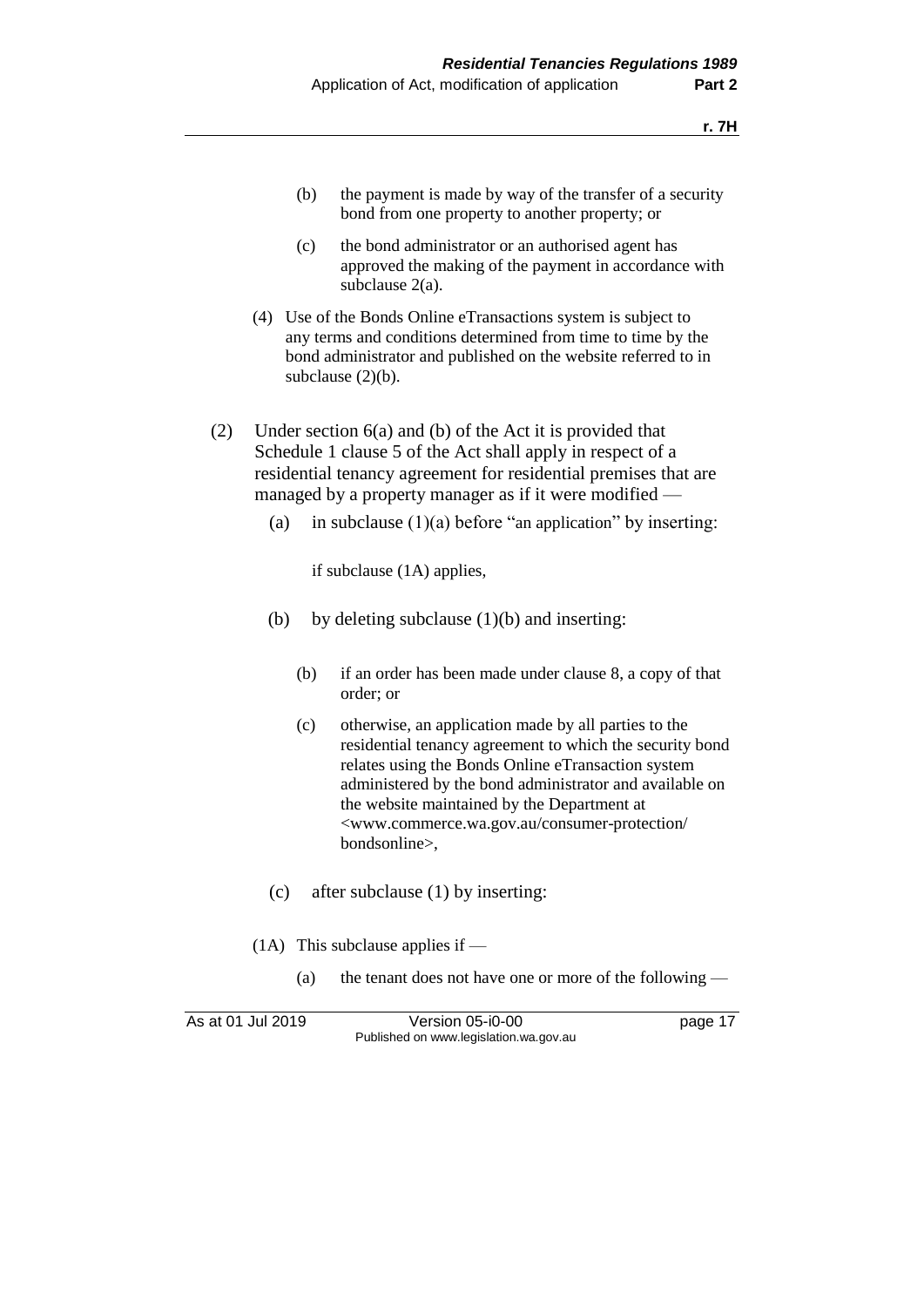**r. 7H**

| (i) | a mobile telephone number used exclusively by the |
|-----|---------------------------------------------------|
|     | tenant:                                           |

- (ii) an email address used exclusively by the tenant;
- (iii) internet access to check their email account;
- (iv) competence in the use of a mobile telephone or email;
- (v) a sound understanding of the English language;
- or
- (b) the application relates to the disposal of a security bond to an overseas bank account; or
- (c) the application relates to the transfer of a security bond from one property to another, or from one property manager to another property manager; or
- (d) the bond administrator or an authorised agent has approved the lodging of an application in accordance with subclause  $(1)(a)(ii)$ .
- (1B) Use of the Bonds Online eTransactions system is subject to any terms and conditions determined from time to time by the bond administrator and published on the website referred to in subclause  $(1)(c)$ .

*[Regulation 7H inserted: Gazette 3 Jun 2016 p. 1714-16; amended: Gazette 30 Jun 2017 p. 3554-5.]*

page 18 Version 05-i0-00 As at 01 Jul 2019 Published on www.legislation.wa.gov.au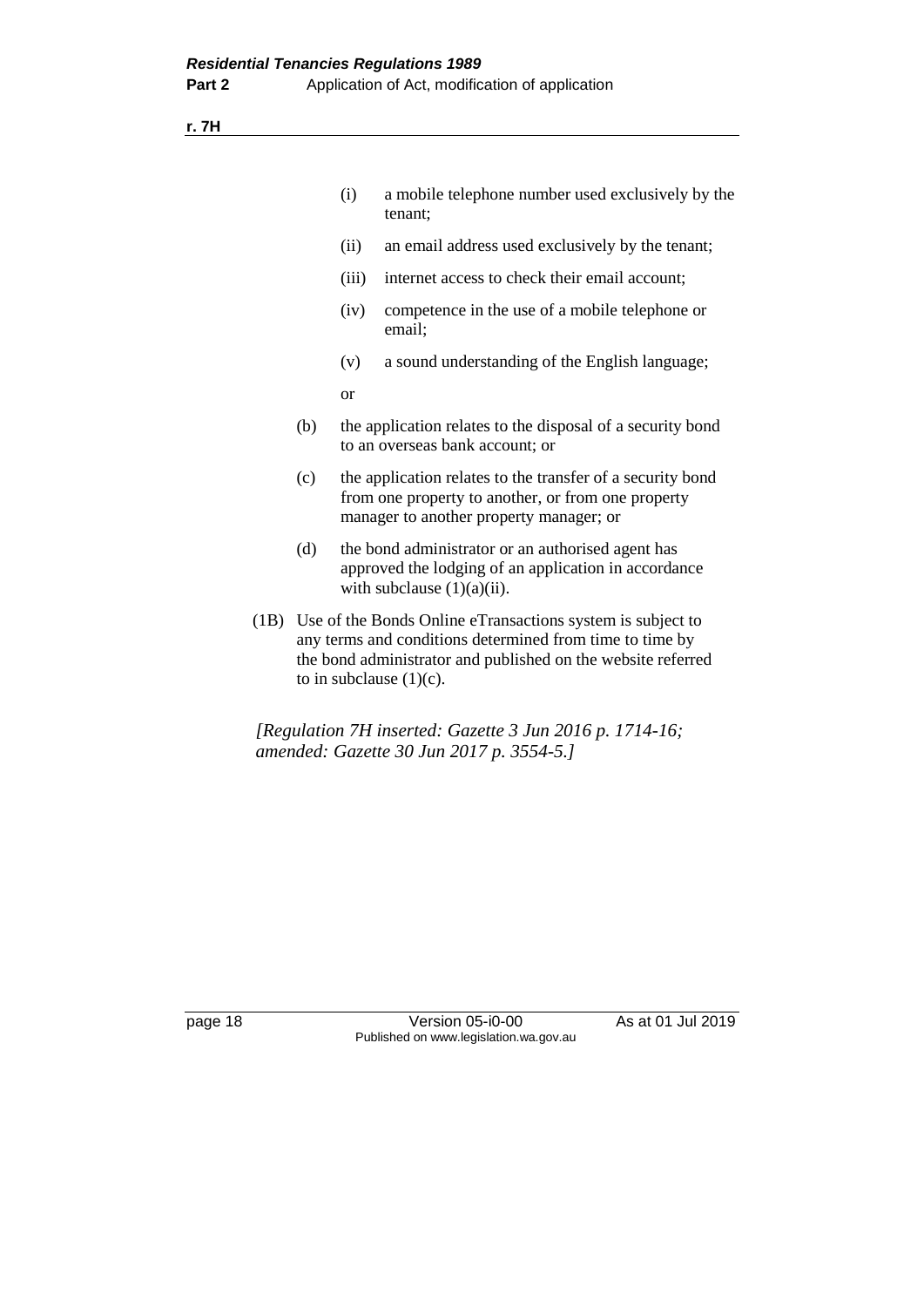# **Part 3 — Other matters**

*[Heading inserted: Gazette 3 May 2013 p. 1749.]*

## **7. Applications prescribed for the purposes of section 13A(2)(a) of Act**

- (1) The following applications are prescribed for the purposes of section  $13A(2)(a)$  of the Act —
	- (aa) an application under section 59D(4) of the Act;
	- (a) an application under section 73(1) of the Act;
	- (ba) an application under section 76B(1) of the Act;
	- (b) an application under section 77(1) of the Act;
	- (ca) an application under section 78A(1) of the Act;
	- (cb) an application under section 78B(1) of the Act;
		- (c) an application under section 79(10) of the Act;
	- (d) an application under section 79(12) of the Act;
	- (ea) an application under section 80A(8) of the Act;
	- (e) an application under Schedule 1 clause 8(1) of the Act;
	- (f) any other application under the Act that is not an application in respect of which a party objects to a registrar of the Magistrates Court exercising the court's jurisdiction.
- *[(2) deleted]*
- (3) The registrar shall not
	- (a) exercise the power in section 25 of the Act; or
	- (b) issue a warrant under section 20(d) of the Act without the approval in writing of a magistrate.
- (4) The registrar may at any time adjourn the hearing or determination of any matter and —
	- (a) seek directions or further directions from; or

As at 01 Jul 2019 Version 05-i0-00 page 19 Published on www.legislation.wa.gov.au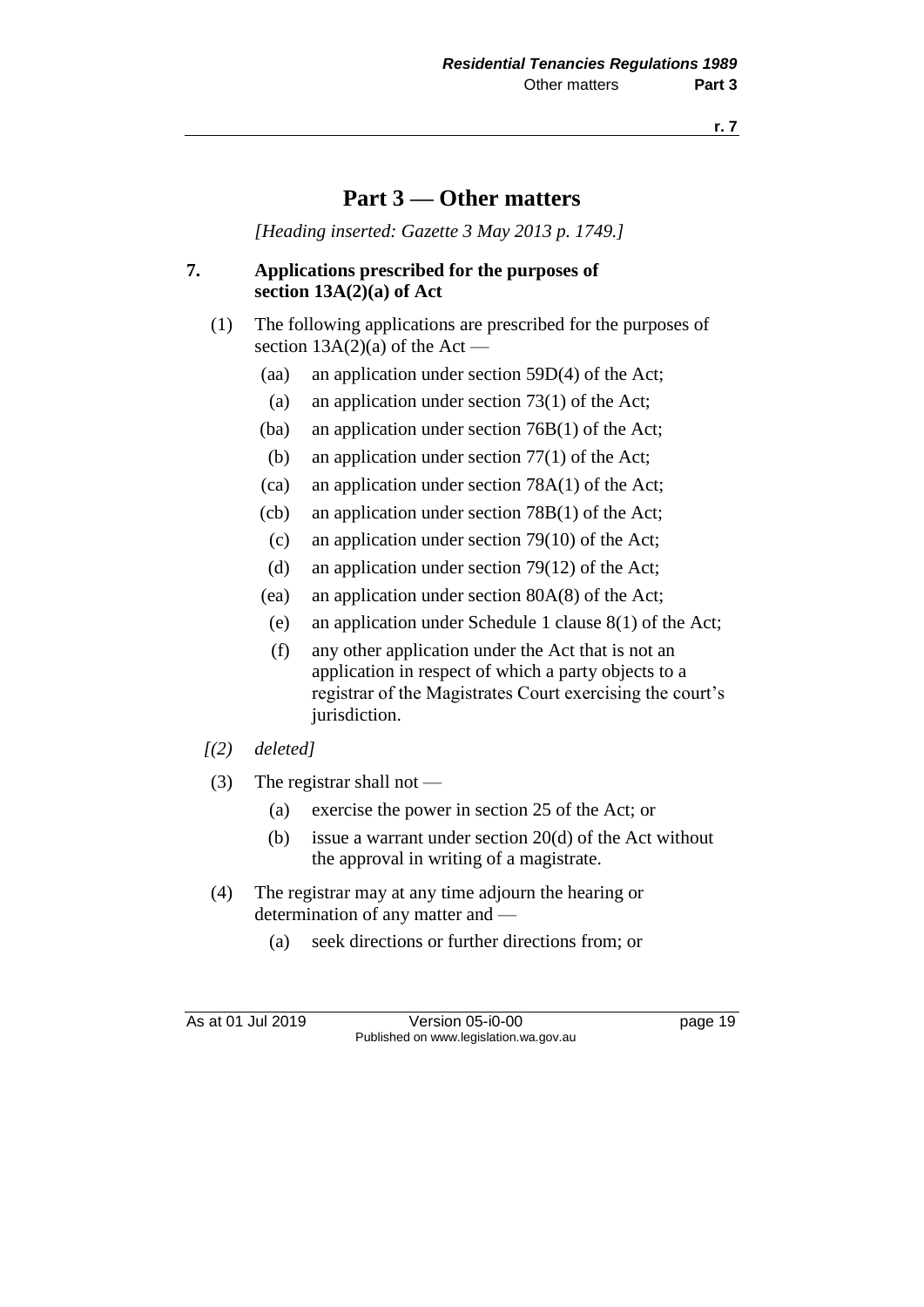**r. 9**

(b) refer the matter for hearing or determination by,

the Magistrates Court constituted by a magistrate.

*[Regulation 7 amended: Gazette 16 Jun 1995 p. 2318; 29 Apr 2005 p. 1772-3; 3 May 2013 p. 1749-50.]* 

*[8. Deleted: Gazette 29 Apr 2005 p. 1773.]*

### **9. Determination of nearest Magistrates Court**

For the purposes of section 13A(3) of the Act, the distance of the court from any premises is the distance by the most direct route using roads open to the public.

*[Regulation 9 amended: Gazette 29 Apr 2005 p. 1773.]*

### **10. Scale of costs for section 24 of Act**

Where a competent court awards costs under section 24 of the Act it shall do so, so far as the circumstances will allow, on the basis of any relevant legal costs determination within the meaning of the *Legal Practice Act 2003* <sup>4</sup> .

*[Regulation 10 amended: Gazette 19 Apr 2005 p. 1298; 29 Apr 2005 p. 1773.]*

## **10AA. Form of written residential tenancy agreement for section 27A of Act**

For the purposes of section 27A of the Act, the form prescribed for a written residential tenancy agreement is —

- (a) if the agreement is not a social housing tenancy agreement — Schedule 4 Form 1AA; and
- (b) if the agreement is a social housing tenancy agreement — Schedule 4 Form 1AB.

*[Regulation 10AA inserted: Gazette 3 May 2013 p. 1750.]* 

page 20 Version 05-i0-00 As at 01 Jul 2019 Published on www.legislation.wa.gov.au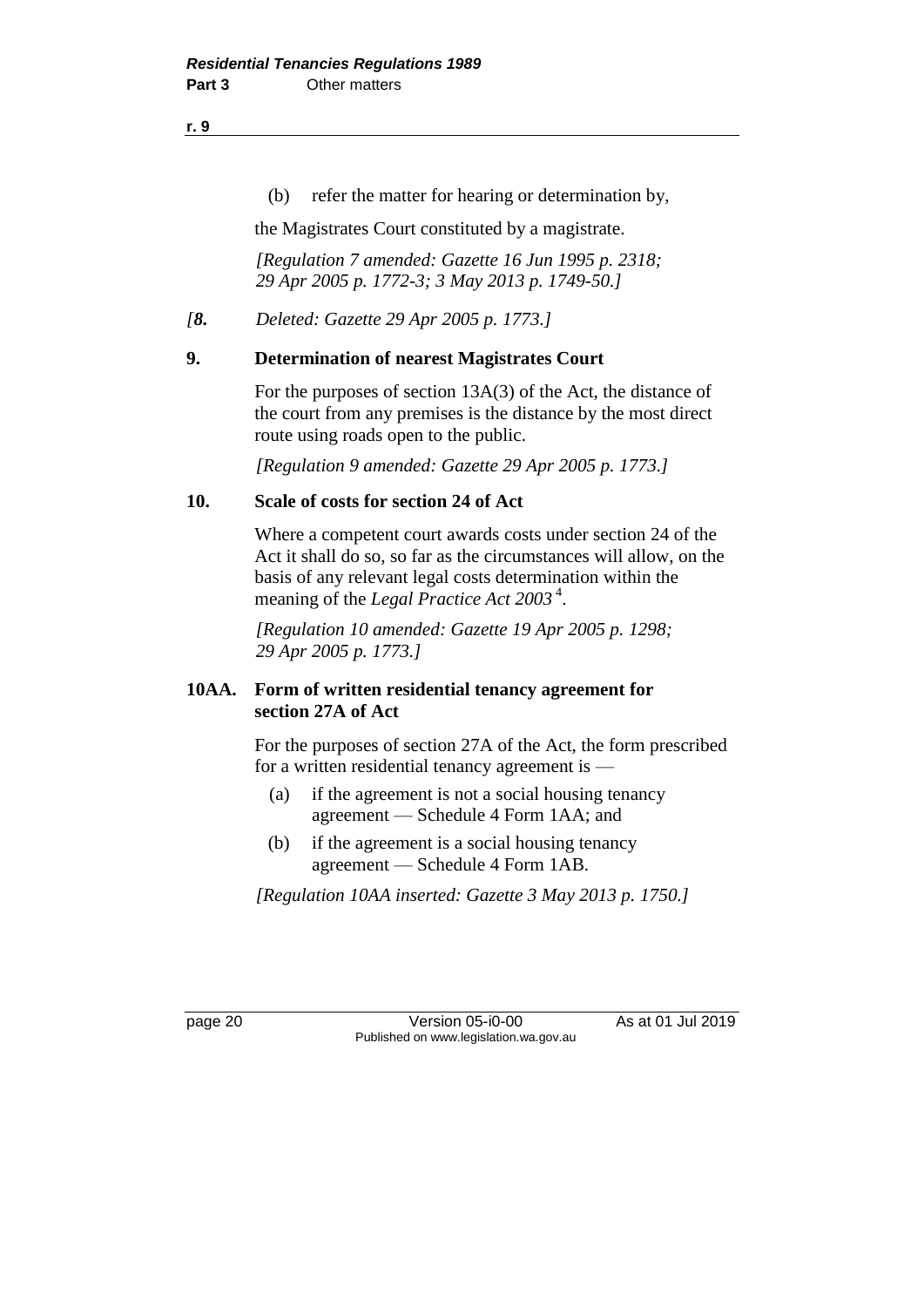#### **10AB. Information to be given to tenant for section 27B of Act**

For the purposes of section 27B of the Act —

- (a) in the case of a written residential tenancy agreement the information set out in Schedule 4 Form 1AC is prescribed; and
- (b) in any other case the information set out in Schedule 4 Form 1AD is prescribed.

*[Regulation 10AB inserted: Gazette 3 May 2013 p. 1751.]* 

#### **10AC. Information to be included in property condition report for section 27C(6) of Act**

For the purposes of section 27C(6) of the Act, the information set out in Schedule 4 Form 1 is prescribed as the information that is to be included in a property condition report.

*[Regulation 10AC inserted: Gazette 3 May 2013 p. 1751.]* 

#### **10AD. Amount prescribed for section 27(2)(a) of Act**

For the purposes of section  $27(2)(a)$  of the Act, an amount set out in column 2 of the Table opposite a description of a residential tenancy agreement, is the amount prescribed in respect of such an agreement.

**Table**

| Where the weekly rent under the residential<br>tenancy agreement is \$500 or less                                                                                             | \$50  |
|-------------------------------------------------------------------------------------------------------------------------------------------------------------------------------|-------|
| Where the weekly rent under the residential<br>tenancy agreement exceeds \$500                                                                                                | \$100 |
| Where the residential tenancy agreement is<br>for residential premises south of the 26 <sup>th</sup><br>parallel of south latitude and the weekly rent<br>is $$1 200$ or more |       |

*[Regulation 10AD inserted: Gazette 3 May 2013 p. 1751.]* 

As at 01 Jul 2019 Version 05-i0-00 page 21 Published on www.legislation.wa.gov.au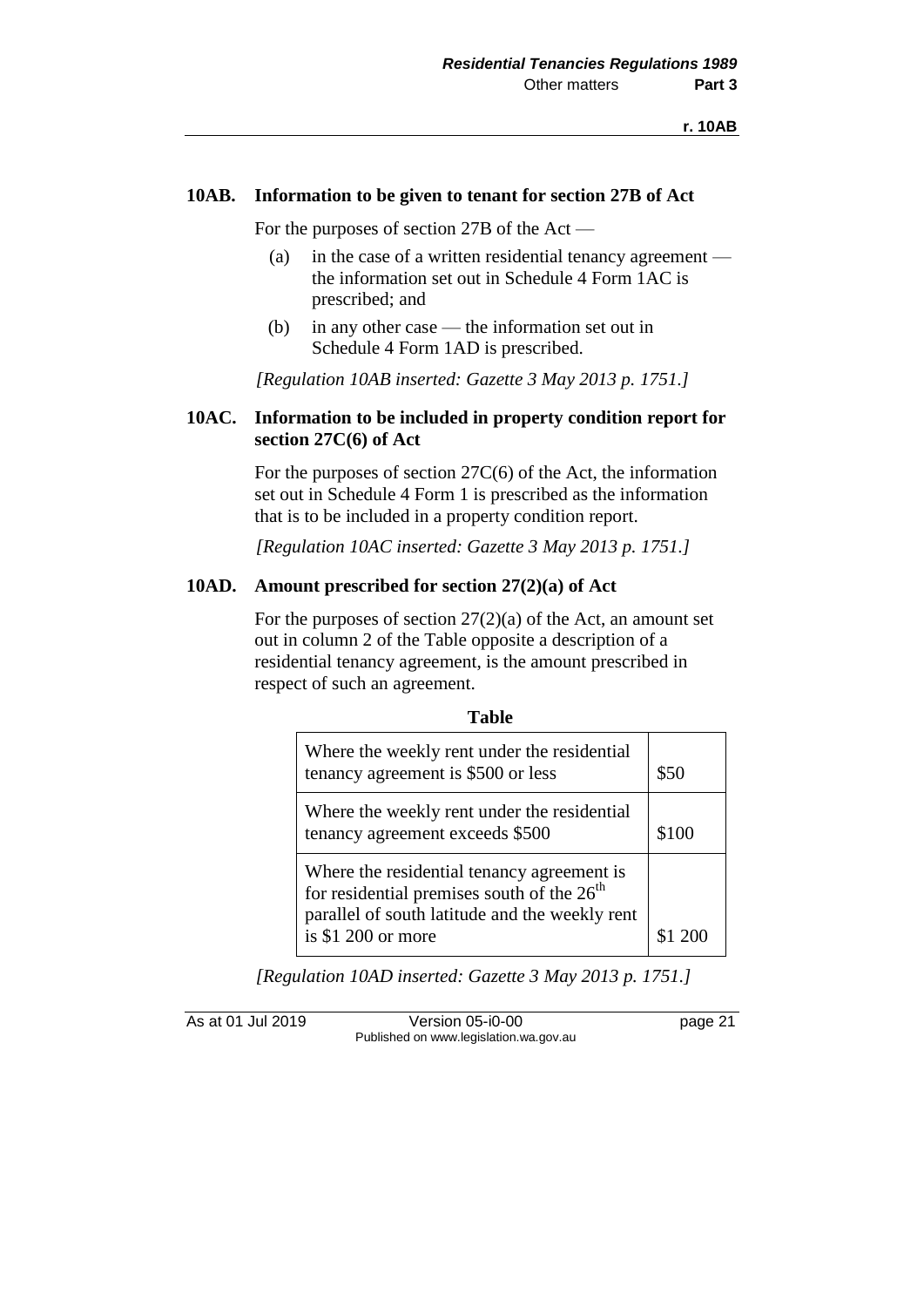**r. 10A**

#### **10A. Amount prescribed for section 29(1)(b)(ii) of Act**

For the purposes of section  $29(1)(b)(ii)$  of the Act, the amount of \$260 is prescribed.

*[Regulation 10A inserted: Gazette 16 Jun 1995 p. 2318; amended: Gazette 24 May 2011 p. 1894.]* 

## **11. Amount prescribed for section 29(2) of Act**

The amount of \$1 200 is prescribed for the purposes of section 29(2) of the Act.

*[Regulation 11 amended: Gazette 24 May 2011 p. 1894; 3 May 2013 p. 1752.]* 

*[11A. Deleted: Gazette 3 May 2013 p. 1752.]*

# **12A. Essential services prescribed for section 43(1) of Act**

For the purposes of the definition of *urgent repairs* in section 43(1) of the Act, each of the following services is prescribed as an essential service —

- (a) electricity;
- (b) gas;
- (c) a functioning refrigerator, but only if it is provided with the premises;
- (d) sewerage, septic tank or other waste water management treatment;
- (e) water, including the supply of hot water.

*[Regulation 12A inserted: Gazette 3 May 2013 p. 1752.]* 

### **12B. Means to secure residential premises prescribed for s. 45(1)(a) of Act**

 $(1)$  In this regulation —

*AS 5039-2008* means Australian Standard AS 5039-2008 (*Security screen doors and security window grilles*), or any

page 22 Version 05-i0-00 As at 01 Jul 2019 Published on www.legislation.wa.gov.au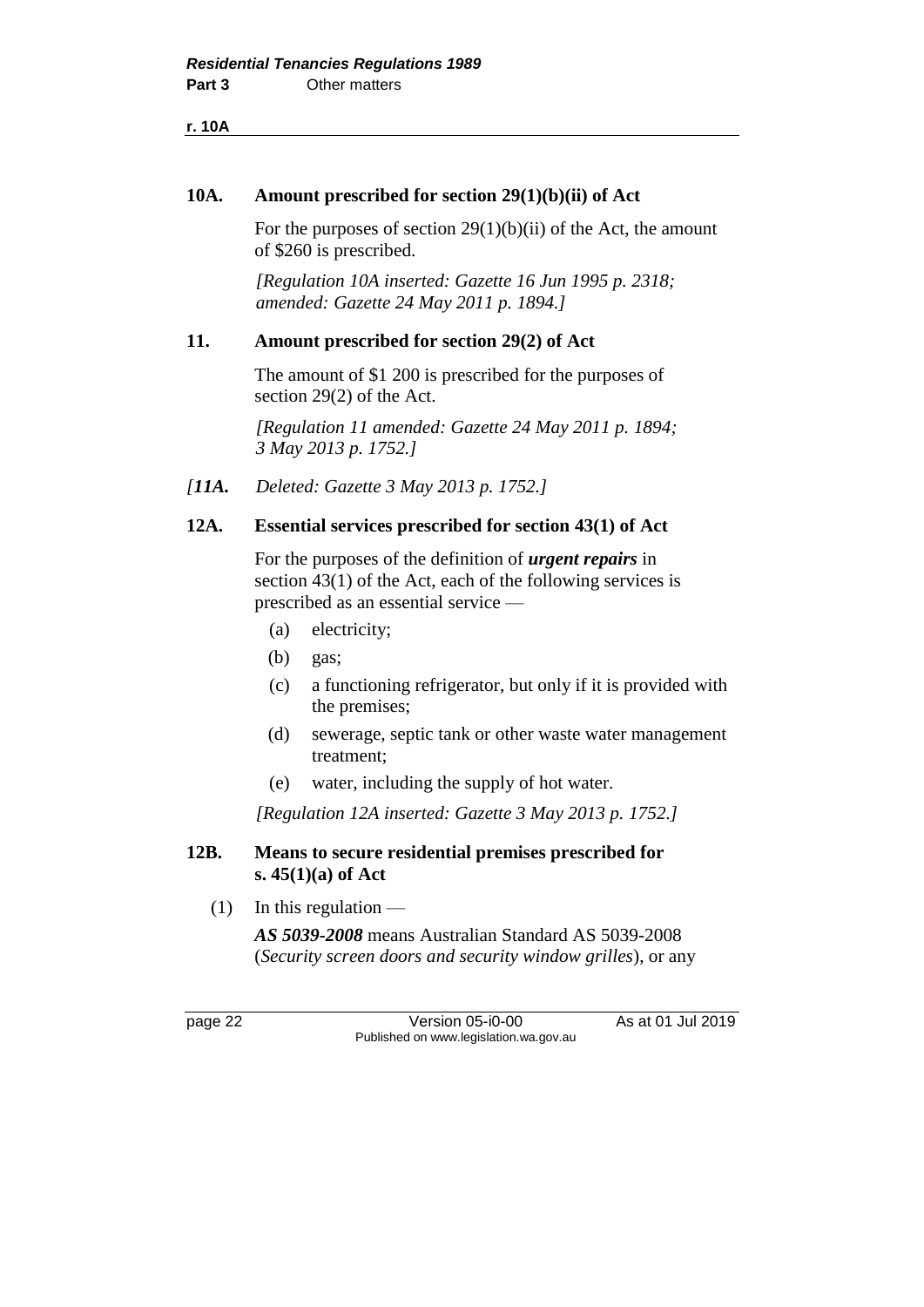subsequent version of, or amendments to, that standard, published by Standards Australia;

*deadlock* has the meaning given in Australian Standard AS 4145.1-2008 (*Locks and hardware for doors and windows — Glossary of terms and rating systems*), or any subsequent version of, or amendments to, that standard, published by Standards Australia.

- (2) The things set out in this regulation are prescribed for the purposes of section 45(1)(a) of the Act as means to ensure that residential premises are reasonably secure.
- (3) Each external door to residential premises must be fitted with
	- (a) if it is the main entry door to the premises
		- (i) a deadlock; or
		- (ii) a key lockable security screen door that complies with AS 5039-2008;
	- (b) if it is not the main entry door to the premises
		- (i) a dead lock or, if a dead lock cannot be fitted, a patio bolt lock; or
		- (ii) a key lockable security screen door that complies with AS 5039-2008.
- (4) Subregulation (3) does not apply to a door to a balcony if there is no access to the balcony except from inside the residential premises.
- (5) Each exterior window of residential premises must be fitted with a lock, whether or not a key lock, that prevents the window from being opened from outside the premises unless the window —
	- (a) is on, or above, the second floor of a building and is not easily accessible from outside the premises; or
	- (b) is fitted with a security window grille that complies with AS 5039-2008.

As at 01 Jul 2019 Version 05-i0-00 page 23 Published on www.legislation.wa.gov.au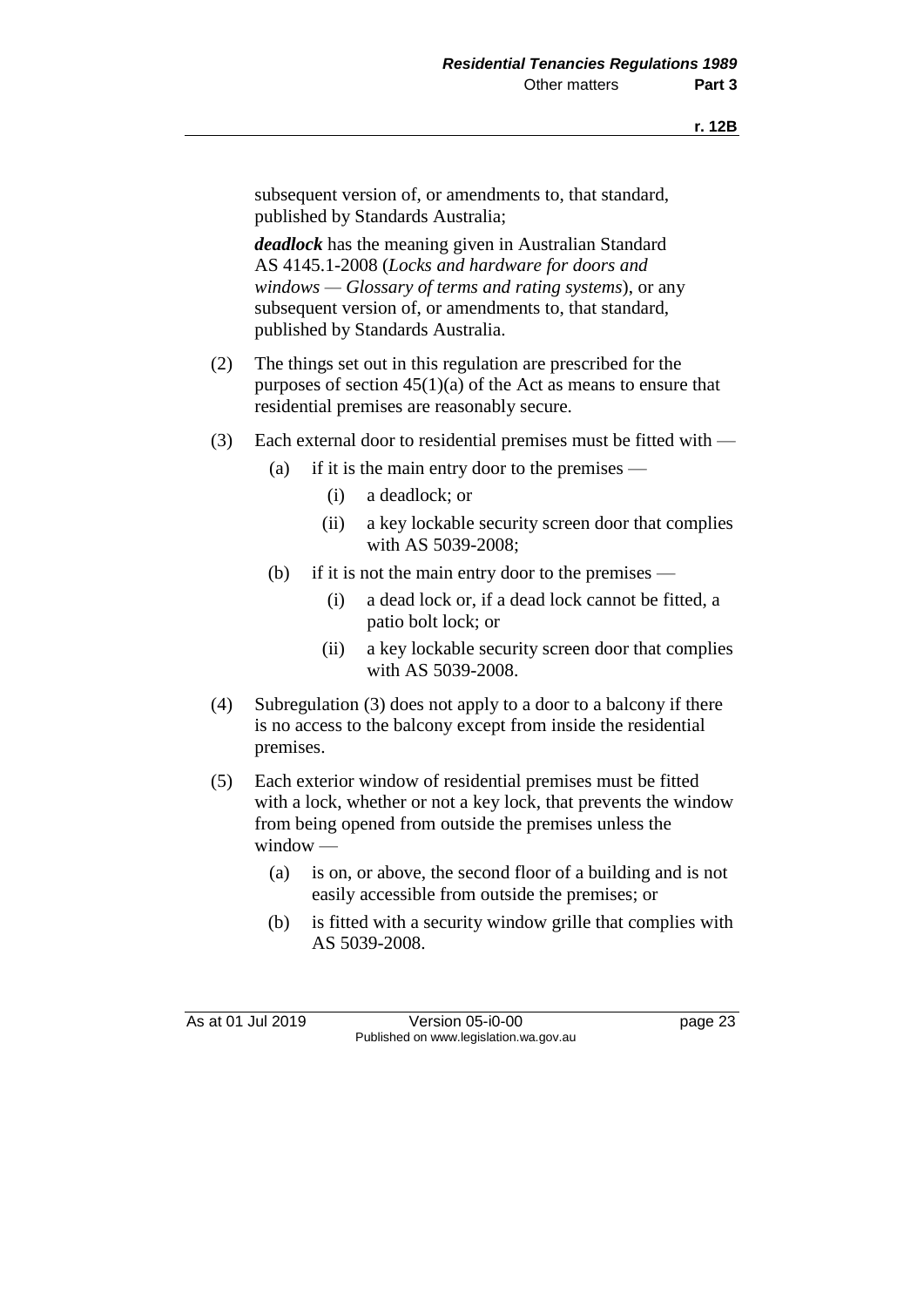- (6) Residential premises must have an electrical light fitted to or near the exterior of the premises that —
	- (a) is capable of illuminating the main entry to the premises; and
	- (b) is operable from inside the premises.
- (7) Subregulation (6) does not apply to residential premises to which the provisions of the *Strata Titles Act 1985* apply if the strata company relating to the premises provides and maintains adequate lighting, outside of daylight hours, to the main entry to the premises.

*[Regulation 12B inserted: Gazette 3 May 2013 p. 1752-4; amended: Gazette 9 Apr 2019 p. 1044.]* 

#### **12BA. Prescribed alterations for s. 47(4) of Act**

For the purposes of section 47(4) of the Act, prescribed alterations are the following —

- (a) the renovation, alteration or addition of any of the following —
	- (i) security alarms and cameras;
	- (ii) locks, screens and shutters on windows;
	- (iii) security screens on doors;
	- (iv) exterior lights;
	- (v) locks on gates;
- (b) the pruning of shrubs and trees to improve visibility around the residential premises.

*[Regulation 12BA inserted: Gazette 9 Apr 2019 p. 1044.]* 

#### **12C. Social housing tenancy agreement for the purposes of section 71A of Act**

For the purposes of the definition of *social housing tenancy agreement* in section 71A of the Act, each of the following residential tenancy agreements is prescribed as an agreement that is not a social housing tenancy agreement —

page 24 Version 05-i0-00 As at 01 Jul 2019 Published on www.legislation.wa.gov.au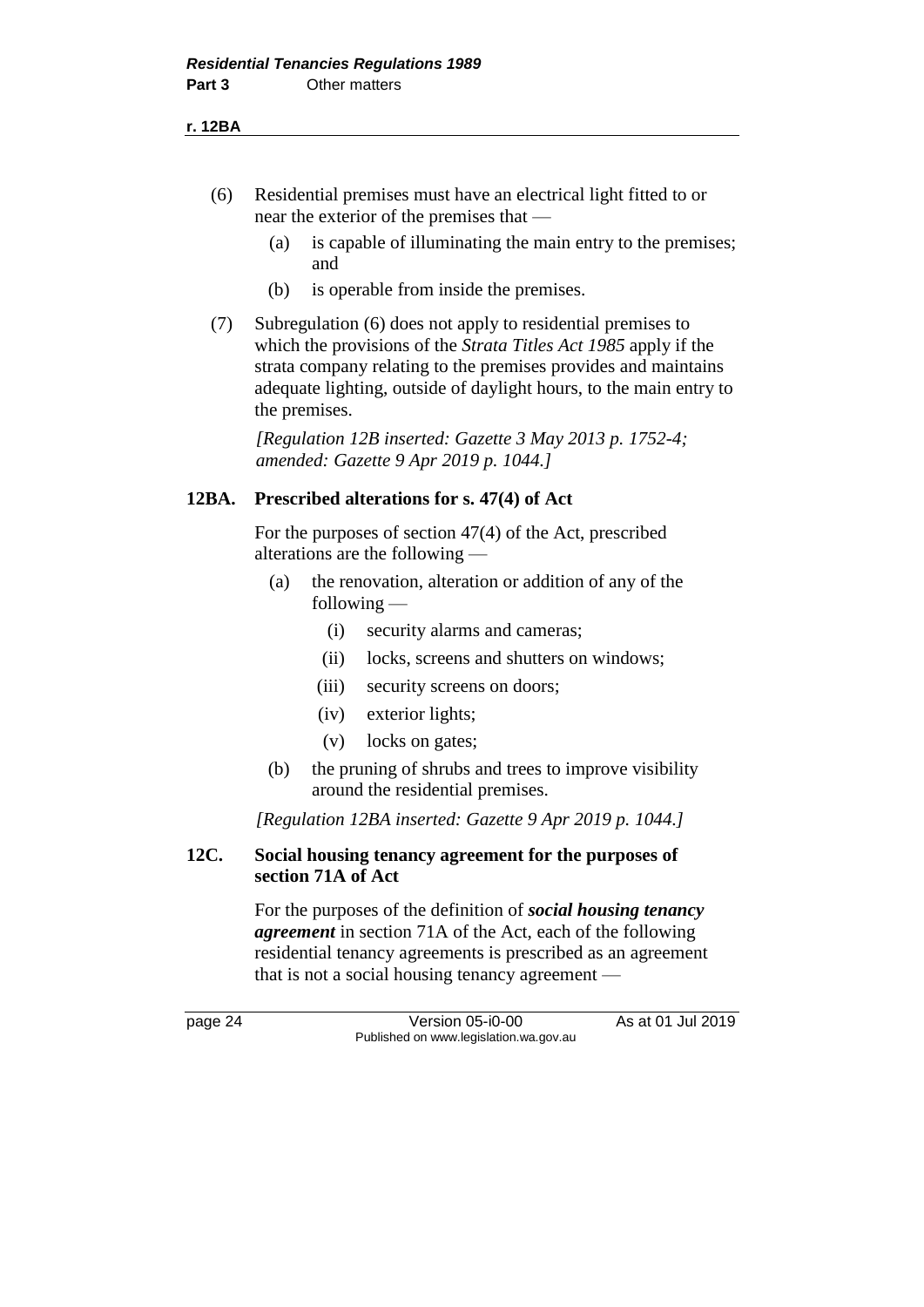- (a) a residential tenancy agreement for premises to which a housing management agreement applies;
- (b) a residential tenancy agreement if
	- (i) the lessor is the Housing Authority; and
	- (ii) the premises are let under the *Government Employees' Housing Act 1964*;
- (c) a residential tenancy agreement if
	- (i) the lessor is the Housing Authority; and
	- (ii) before the agreement is entered into, the Housing Authority determines, as the result of an assessment carried out under section 71D of the Act, that the tenant is not eligible to reside in social housing premises or to reside in the class of social housing premises to which the agreement relates.

*[Regulation 12C inserted: Gazette 3 May 2013 p. 1754-5.]* 

### **12CA. Prescribed person for s. 71AB(2)(d)(vi) of Act**

For the purposes of section  $71AB(2)(d)(vi)$  of the Act, the following are prescribed —

- (a) a person in charge of an Aboriginal legal, health or welfare organisation;
- (b) an officer as defined in the *Children and Community Services Act 2004* section 3 who is authorised for the purposes of this paragraph by the CEO as defined in that section;
- (c) a person employed as a family support worker by another person with whom the Minister administering the *Children and Community Services Act 2004* has entered into an agreement under section 15 of that Act.

*[Regulation 12CA inserted: Gazette 9 Apr 2019 p. 1044.]* 

As at 01 Jul 2019 Version 05-i0-00 page 25 Published on www.legislation.wa.gov.au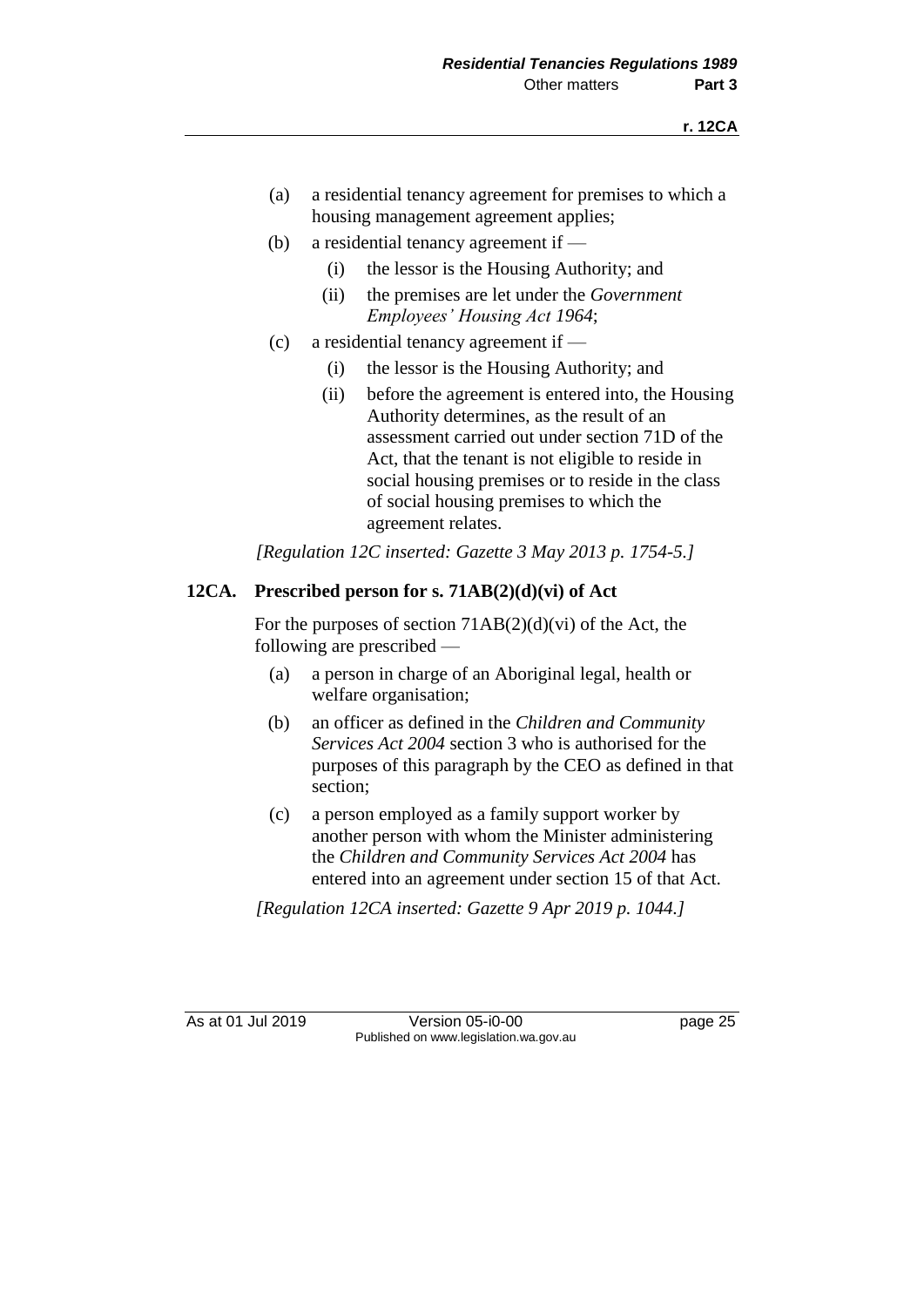**r. 12D**

### **12D. Manner prescribed for purposes of section 79(3)(b) of Act**

For the purposes of section  $79(3)(b)(i)$  of the Act, a notice is made publicly available in the prescribed manner if it is published in a newspaper circulating generally throughout all, or most of, the State.

*[Regulation 12D inserted: Gazette 30 Jun 2017 p. 3555.]* 

### **12E. Information prescribed for section 79(10) of Act**

The following information is prescribed as that to be provided by a lessor who makes an application under section 79(10) of the Act —

- (a) the name and address of the lessor;
- (b) the name of the former tenant;
- (c) for each item sold under section 79(8) of the Act
	- (i) a short description of the item; and
	- (ii) the amount received for the item; and
	- (iii) the day on which it was sold;
- (d) particulars of the amount claimed by the lessor for  $-$ 
	- (i) the cost of removing, storing and selling the goods; and
	- (ii) money owing by the tenant under the former tenancy agreement.

*[Regulation 12E inserted: Gazette 30 Jun 2017 p. 3555.]* 

#### **12. Manner prescribed for purposes of section 85(3)(c) of Act**

For the purposes of section  $85(3)(c)$  of the Act, a notice required to be given by a competent court under section 18(2) of the Act is made publicly available in the prescribed manner if an electronic version of it is published on a website maintained for that purpose by the competent court.

*[Regulation 12 inserted: Gazette 30 Jun 2017 p. 3555-6.]* 

page 26 Version 05-i0-00 As at 01 Jul 2019 Published on www.legislation.wa.gov.au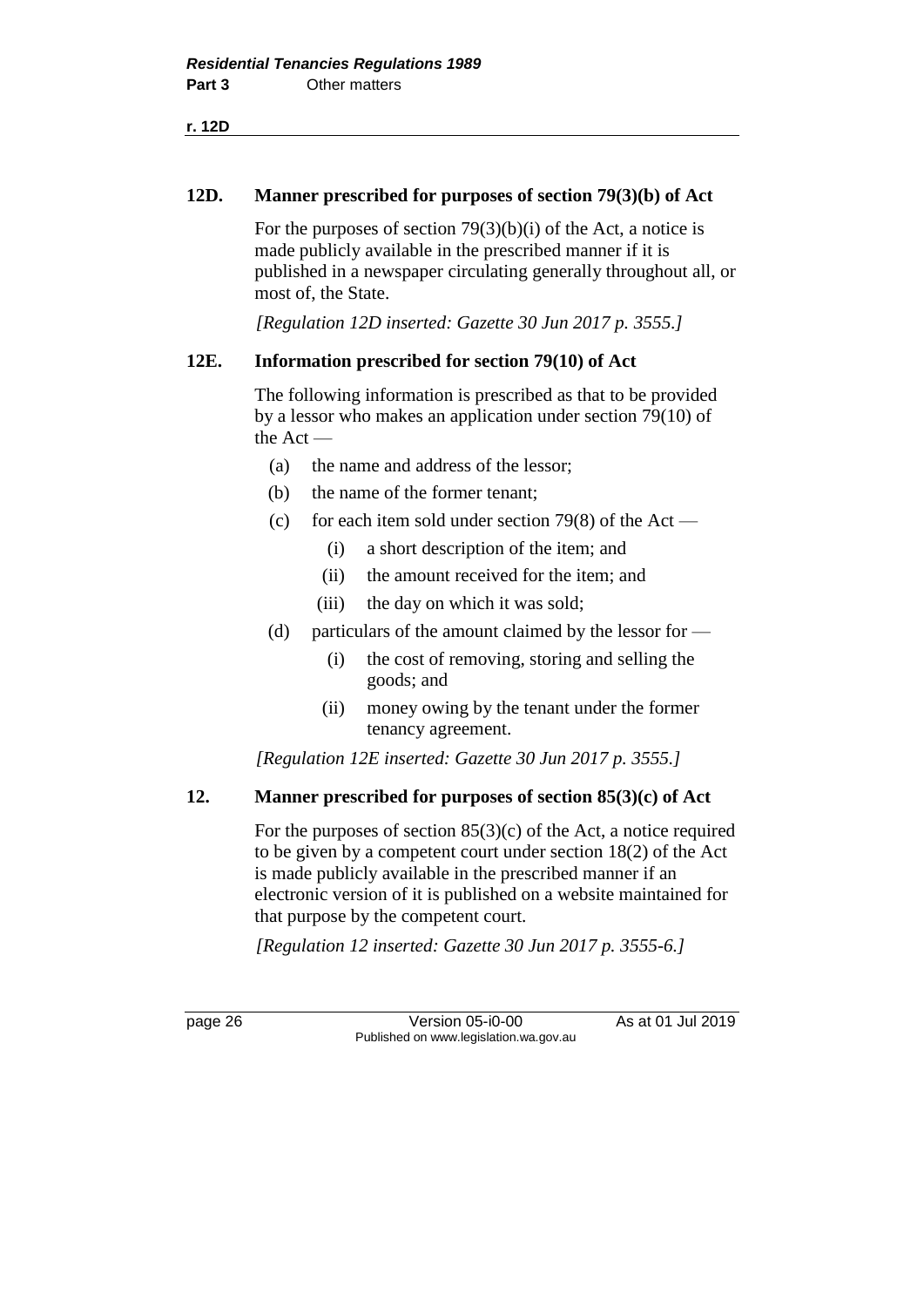#### **13. Infringement notices**

- (1) For the purposes of section 88A(2) of the Act, an offence specified in Schedule 5 is a prescribed offence.
- (2) The modified penalty specified opposite an offence in Schedule 5 is the modified penalty for that offence.

*[Regulation 13 inserted: Gazette 3 May 2013 p. 1755-6.]*

#### **14. Matters prescribed for section 94 of Act**

 $(1)$  In this regulation —

*relevant bank accepted bills rate* means the 30 day bank accepted bills rate as published in Table F.1 of the "Reserve Bank of Australia Bulletin" for the month that is 2 months before the month in respect of which the interest is to be paid.

Example for this definition:

The relevant bank accepted bills rate for May is the 30 day bank accepted bills rate for March.

- (2) For the purposes of section  $94(2)(a)$  of the Act, the interest rate is 70% of the relevant bank accepted bills rate calculated on a daily basis.
- (3) For the purposes of section  $94(2)(b)$  of the Act
	- (a) interest is to be paid within 5 working days after the end of each month; and
	- (b) the day on which a security bond or part of a security bond is paid to the tenant or the lessor is prescribed as the time for payment, to the person who paid the bond, of the amount representing interest above the prescribed rate.

*[Regulation 14 inserted: Gazette 3 May 2013 p. 1756.]*

#### **15. Disposal of unclaimed security bonds**

(1) This regulation applies where a bond holder has reason to believe that 6 months have elapsed since the termination of a

As at 01 Jul 2019 Version 05-i0-00 page 27 Published on www.legislation.wa.gov.au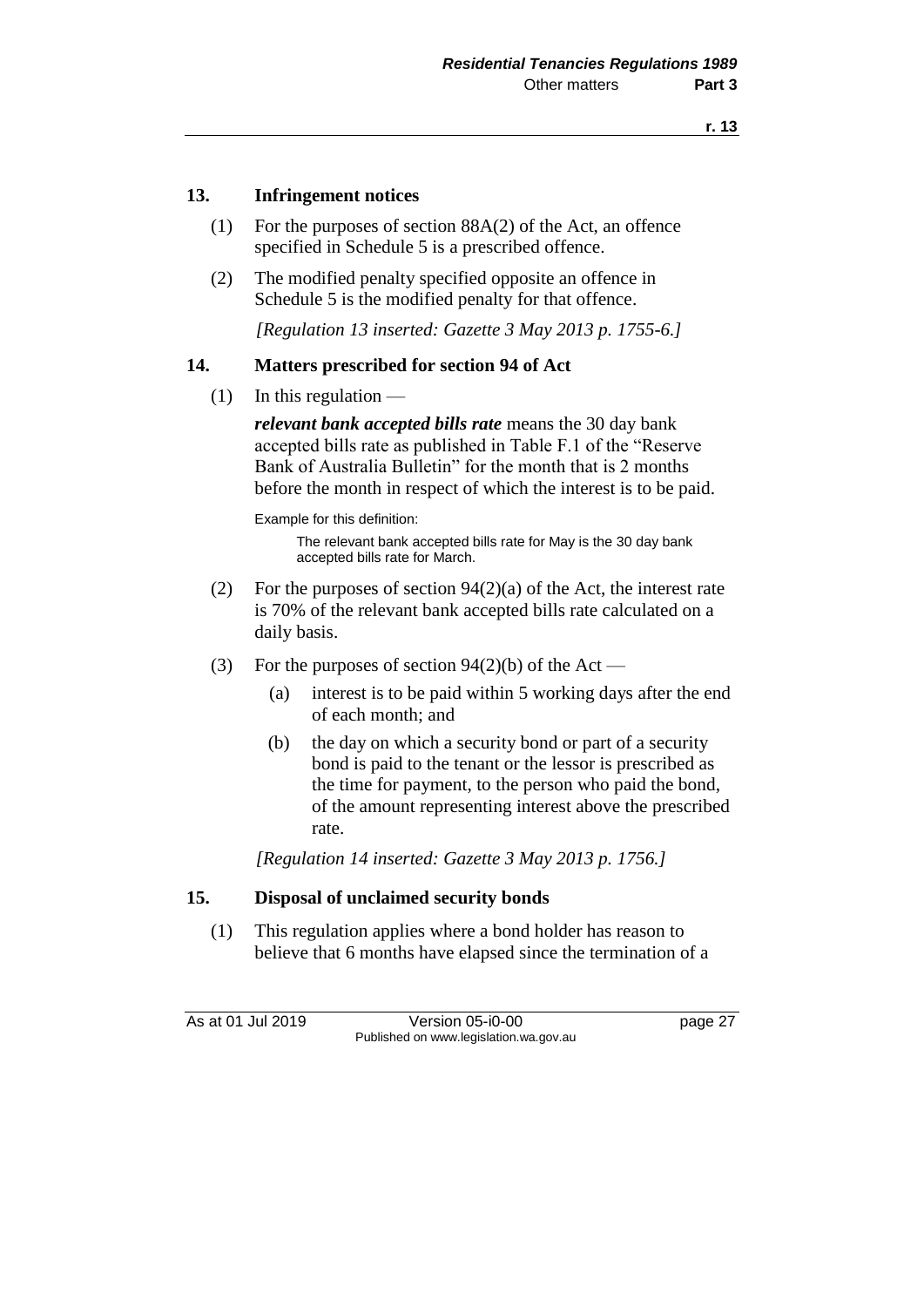residential tenancy agreement and a security bond held in respect of that agreement —

- (a) has not been paid in accordance with an application under clause  $5(1)(a)$  or  $7(1)(a)$  or  $(3)(a)$ <sup>5</sup> of Schedule 1 to the Act, as the case may require; or
- (b) has not been the subject of an application under clause 8 of that Schedule.
- (2) Where this regulation applies, the bond holder shall give notice in writing to the owner and the tenant in whose names the security bond is held —
	- (a) informing them that the bond holder has reason to believe that 6 months have elapsed since the termination of the residential tenancy agreement and that the security bond has not been dealt with in accordance with the Act; and
	- (b) inviting them to apply under the Act for disposal of the security bond; and
	- (c) notifying them that if the security bond is still in the hands of the bond holder after 60 days from the date of the notice the amount will be paid to the Unclaimed Security Bond Account.
- (3) If after 60 days from the date of a notice under subregulation (2) the security bond is still in the hands of the bond holder, the bond holder shall pay the amount to the Unclaimed Security Bond Account.
- (4) A security bond that remains in the Unclaimed Security Bond Account at the expiration of 6 years from the day on which it is paid into that account shall be paid into the Consolidated Revenue Fund<sup>6</sup>.
- (5) Clauses 5(1), (2) and (3) and 8 of Schedule 1 to the Act apply to a security bond while it is in the Unclaimed Security Bond Account.

page 28 Version 05-i0-00 As at 01 Jul 2019 Published on www.legislation.wa.gov.au

**r. 15**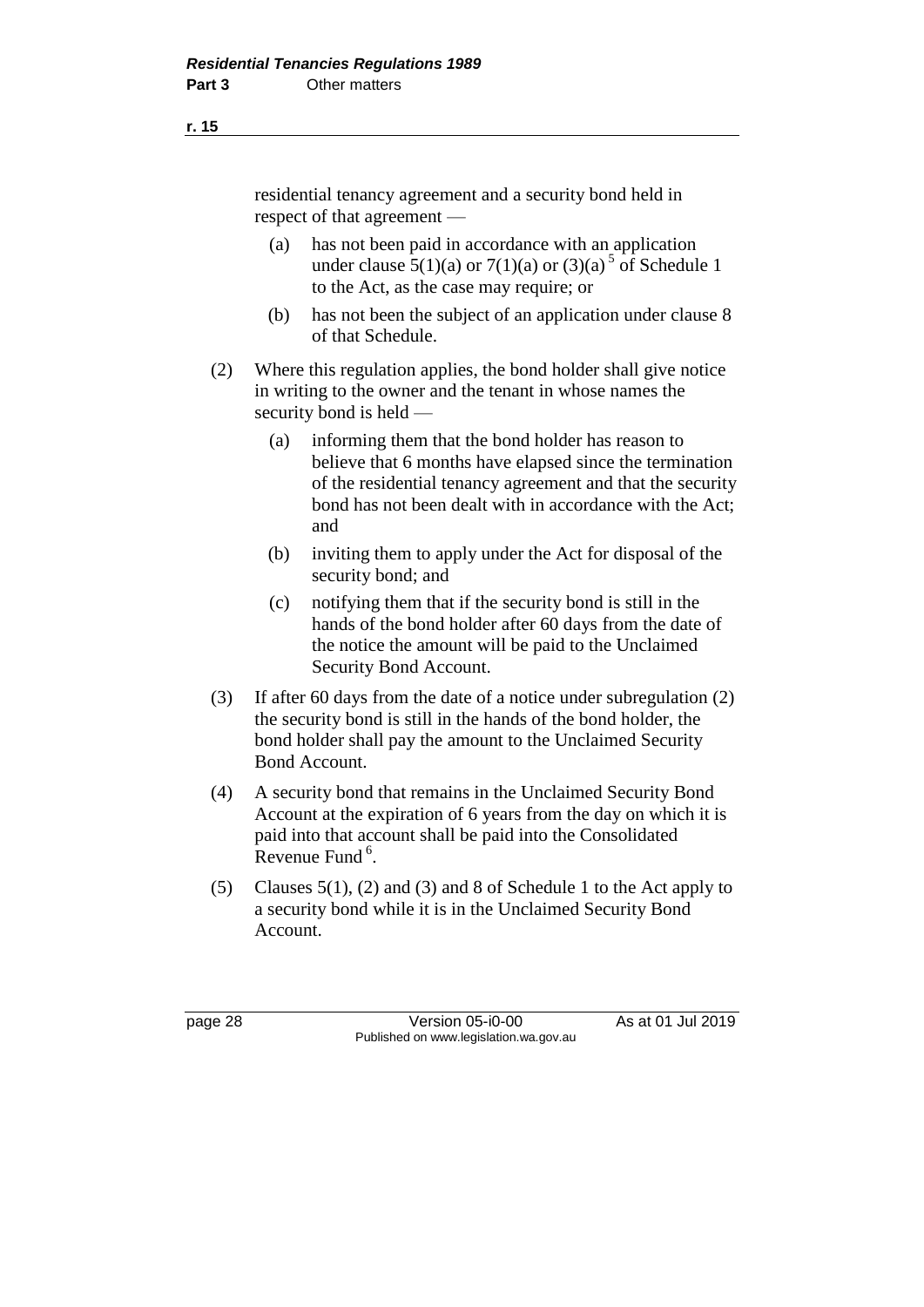- (6) For the purposes of this regulation, the bond administrator shall establish in the Rental Accommodation Account referred to in clause 3 of Schedule 1 to the Act an account called the Unclaimed Security Bond Account.
- (7) In this regulation —

*bond holder* means the bond administrator or an authorised financial institution as defined in Schedule 1 of the Act;

*security bond* includes part of a security bond;

*Unclaimed Security Bond Account* means the account established under subregulation (6).

*[Regulation 15 amended: Gazette 25 Jun 1996 p. 2905; 31 Jul 2007 p. 3791.]* 

*[16. Deleted: Gazette 3 May 2013 p. 1756.]*

# **17. Fees prescribed**

The fees set out in the third column of Schedule 3 are payable for the matters set out in the second column of that Schedule.

*[Regulation 17 amended: Gazette 29 Apr 2005 p. 1773.]*

## **18. Forms**

The forms set out in Schedule 4 are prescribed in relation to the matters specified in those forms.

*[Regulation 18 inserted: Gazette 22 Sep 2006 p. 4127.]*

*[19, 20. Deleted: Gazette 3 May 2013 p. 1757.]*

*[Schedule 1 deleted: Gazette 30 Mar 2007 p. 1452.]*

*[Schedule 2 deleted: Gazette 3 May 2013 p. 1757.]*

As at 01 Jul 2019 Version 05-i0-00 page 29 Published on www.legislation.wa.gov.au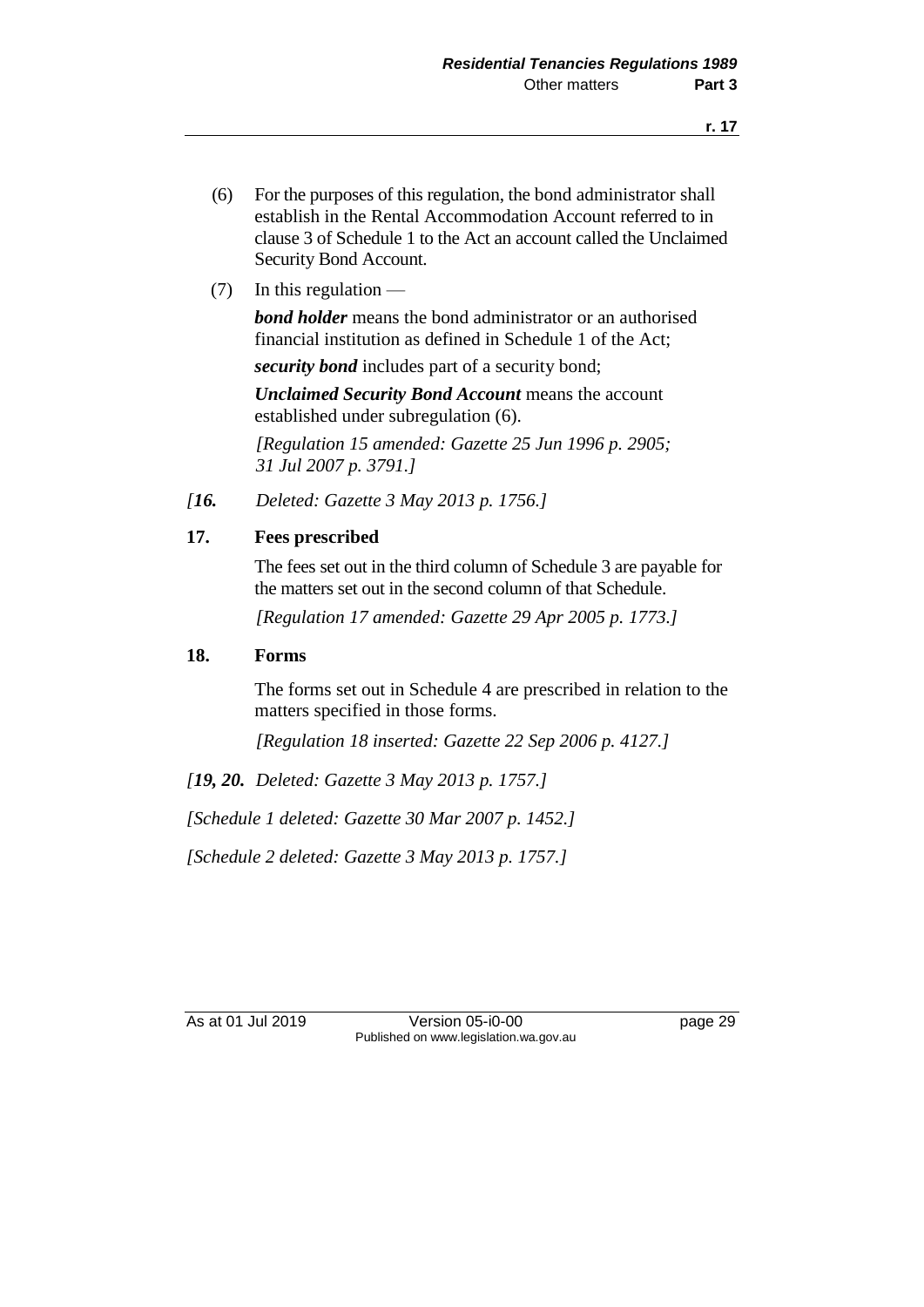# **Schedule 3**

|                  |     |          |                                                                                                                                                                                                                                                                                                                                                                                                         | [reg. 17]<br>\$ |
|------------------|-----|----------|---------------------------------------------------------------------------------------------------------------------------------------------------------------------------------------------------------------------------------------------------------------------------------------------------------------------------------------------------------------------------------------------------------|-----------------|
| 1.               | (a) |          | Filing of an application under the Act by $-$                                                                                                                                                                                                                                                                                                                                                           |                 |
|                  |     | (i)      |                                                                                                                                                                                                                                                                                                                                                                                                         | 20.50           |
|                  |     | (ii)     |                                                                                                                                                                                                                                                                                                                                                                                                         | 71.50           |
|                  | (b) |          | In sub-item $(a)(i)$ financially disadvantaged person<br>$means$ —                                                                                                                                                                                                                                                                                                                                      |                 |
|                  |     | (i)      | a person who produces, or in respect of whom there<br>is produced, to a registrar of the court evidence to<br>the satisfaction of the registrar showing that the<br>person holds a Health Care Card, a Health Benefit<br>Card, or a Pensioner Health Benefit Card issued by<br>the Department of Social Security or the<br>Department of Veteran's Affairs of the Government<br>of the Commonwealth; or |                 |
|                  |     | (ii)     | a person who satisfies the registrar that he is, by<br>reason of his financial circumstances, unable to pay<br>the prescribed fee.                                                                                                                                                                                                                                                                      |                 |
| 2.               |     |          | Filing under clause $8(3)$ of Schedule 1 to the Act of a notice                                                                                                                                                                                                                                                                                                                                         | 19.10           |
| $\overline{3}$ . |     | deleted] |                                                                                                                                                                                                                                                                                                                                                                                                         |                 |
| $\overline{4}$ . |     |          | Search of an application —                                                                                                                                                                                                                                                                                                                                                                              |                 |
|                  | (a) |          | by a reporting service approved by the Attorney General                                                                                                                                                                                                                                                                                                                                                 | 0.65            |
|                  | (b) |          |                                                                                                                                                                                                                                                                                                                                                                                                         | 4.20            |
| 5.               |     |          | Photocopy of any document —                                                                                                                                                                                                                                                                                                                                                                             |                 |
|                  | (a) |          |                                                                                                                                                                                                                                                                                                                                                                                                         | 3.20            |
|                  |     |          |                                                                                                                                                                                                                                                                                                                                                                                                         | 0.75            |
|                  |     |          |                                                                                                                                                                                                                                                                                                                                                                                                         | per page        |
| 6.               |     |          | Certification that document is a true copy, for each document                                                                                                                                                                                                                                                                                                                                           | 3.20            |
|                  |     |          | [Schedule 3 amended: Gazette 29 Apr 2005 p. 1774-5; 29 Dec 2015<br>p. 5171; 3 Jun 2016 p. 1771; 23 Jun 2017 p. 3251; 8 Dec 2017<br>p. 5843; 25 Jun 2018 p. 2352; 18 Jun 2019 p. 2112.]                                                                                                                                                                                                                  |                 |

page 30 Version 05-i0-00 As at 01 Jul 2019 Published on www.legislation.wa.gov.au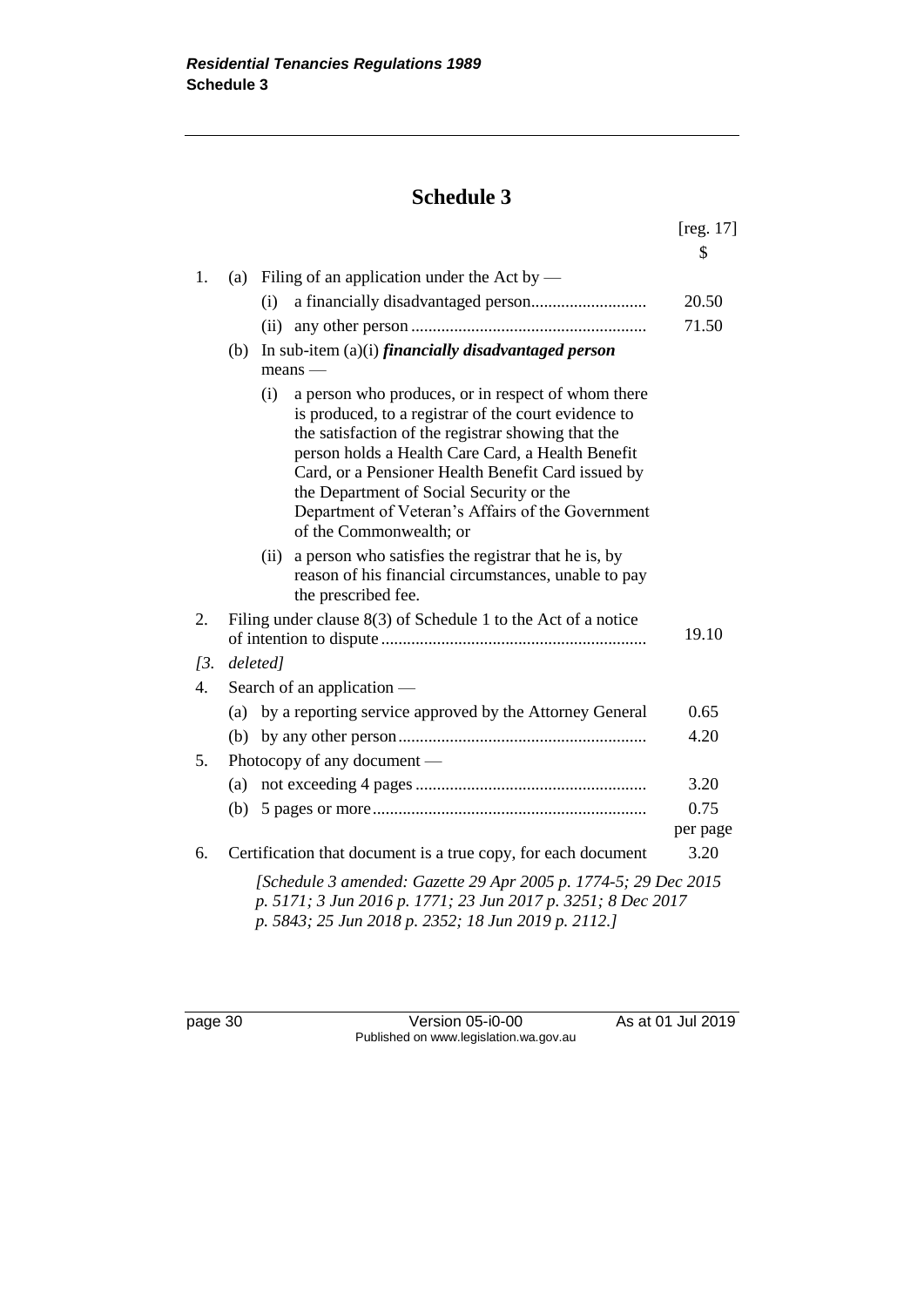# **Schedule 4 — Forms**

[r. 10AA, 10AB, 10AC and 18]

*[Heading inserted: Gazette 3 May 2013 p. 1757.]*

# **FORM 1AA**

*RESIDENTIAL TENANCIES ACT 1987*

Section 27A

## **RESIDENTIAL TENANCY AGREEMENT**

### **PART A**

#### **This agreement is made between:**

Lessor [*insert name of lessor(s) and contact details*] and

Tenant [*insert name of tenant(s) and contact details*]

#### **Lessor's property manager**

[*insert name of lessor's property manager (if any) and contact details*]

### **Giving of notices and information by electronic means**

Indicate below for each of the following persons whether the person agrees to notices and information being given by email or facsimile under the *Electronic Transactions Act 2011*.

Lessor

Email: Yes  $\Box/\mathrm{No} \Box$  Facsimile: Yes  $\Box/\mathrm{No} \Box$ 

[*insert email address or facsimile number if different from contact details above*]

Tenant(s)

Email: Yes  $\Box/\mathrm{No}\ \Box$  Facsimile: Yes  $\Box/\mathrm{No}\ \Box$ 

[*insert email address or facsimile number if different from contact details above*]

As at 01 Jul 2019 Version 05-i0-00 page 31 Published on www.legislation.wa.gov.au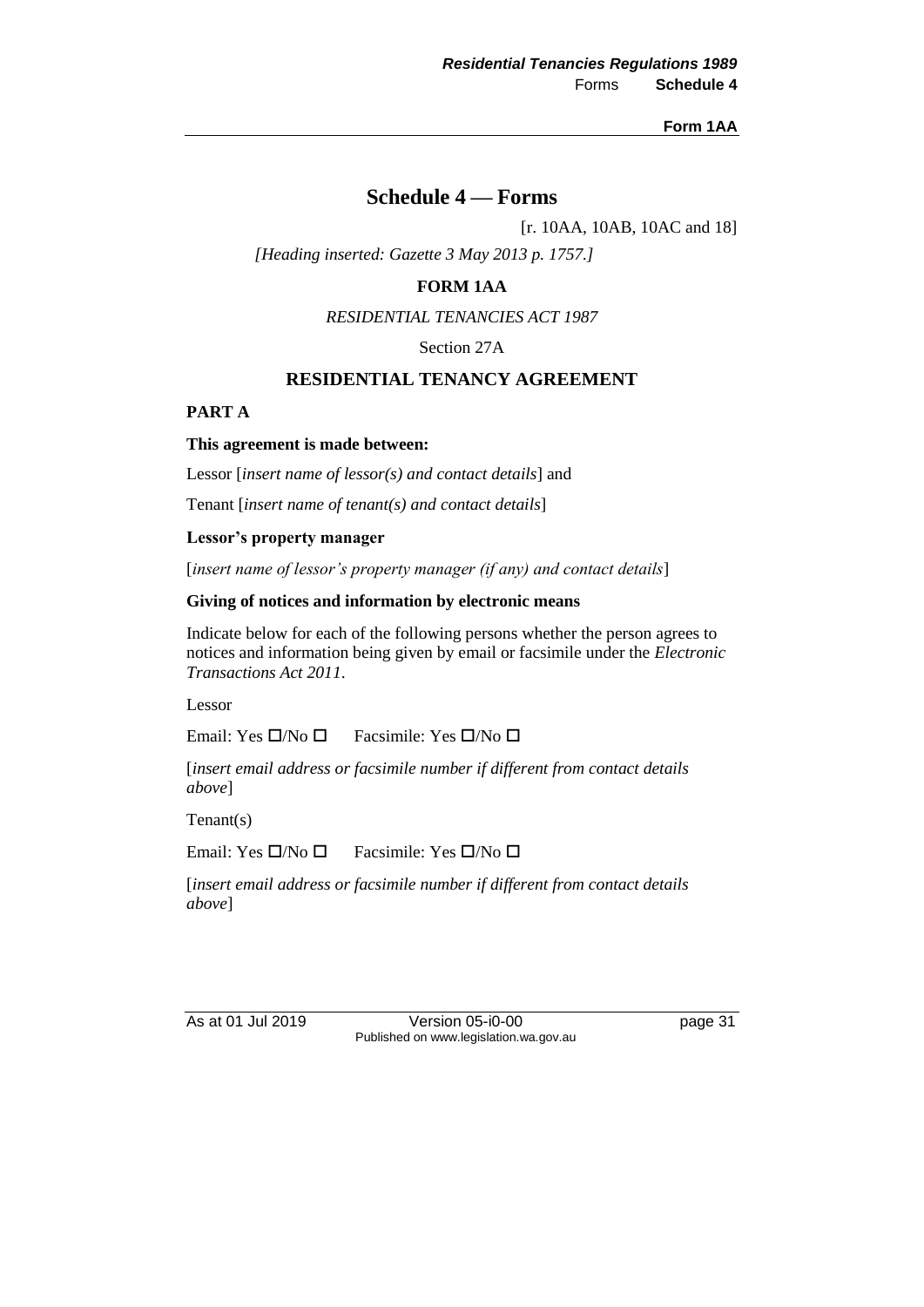Lessor's property manager

Email: Yes  $\Box/\mathrm{No}\ \Box$  Facsimile: Yes  $\Box/\mathrm{No}\ \Box$ 

[*insert email address or facsimile number if different from contact details above*]

# **TERM OF AGREEMENT**

- \* This residential tenancy agreement is periodic starting on [*insert date*].
- \* This residential tenancy agreement is fixed starting on [*insert date*] and ending on [*insert date*].

(\* *delete as appropriate*)

*Note: The start date for the agreement should not be a date prior to the date on which the tenant is entitled to enter into occupation of the premises.*

# **RESIDENTIAL PREMISES**

The residential premises are [*insert address*] and include/exclude\* (\* *delete as appropriate*): ..........................................................................................................

[*include any additional matters, such as a parking space or furniture provided, or any exclusions, such as sheds*]

# **MAXIMUM NUMBER OF OCCUPANTS**

No more than [*insert number*] persons may ordinarily live at the premises at any one time.

# **RENT**

The rent is \$[*insert amount*] per week/calculated by reference to tenants income [*insert calculation*] payable weekly/fortnightly\* in advance starting on [*insert date*].

(\* *delete as appropriate*)

The method by which the rent must be paid is:

- (a) by cash or cheque; or
- (b) into the following account or any other account nominated by the lessor: BSB number:

account number: account name: payment reference:

or

page 32 Version 05-i0-00 As at 01 Jul 2019 Published on www.legislation.wa.gov.au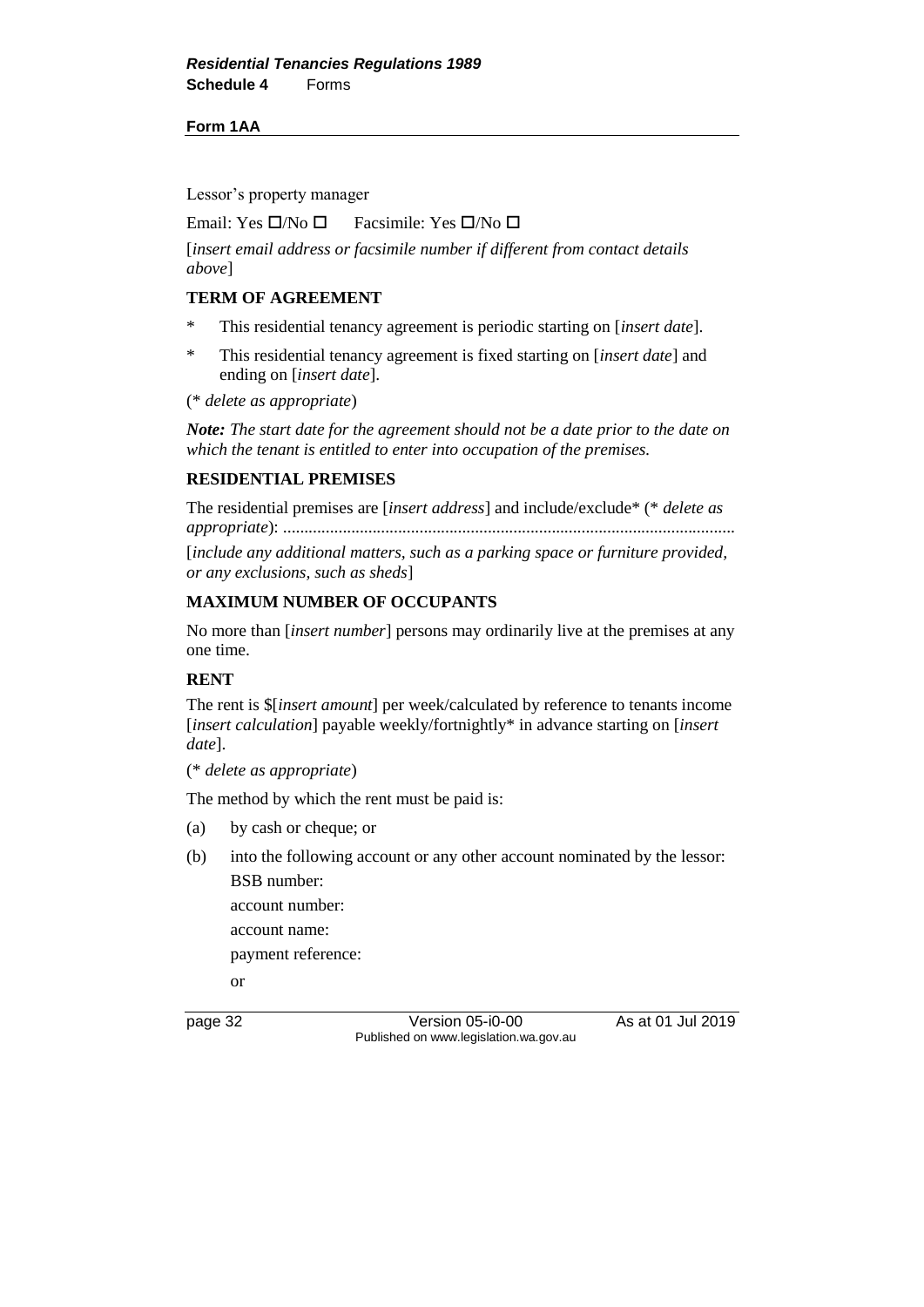(c) as follows: ....................................................................................................

# **SECURITY BOND**

A security bond of \$[*insert amount*] and a pet bond of \$[*insert amount*] must be paid by the tenant on signing this agreement.

*Note: Unless the rent for the premises exceeds \$1 200 per week, the security bond must not exceed the sum of 4 weeks rent plus a pet bond not exceeding \$260 (if a pet is permitted to be kept at the premises). The pet bond is to be used to meet costs of fumigation of the premises.*

### **RENT INCREASE**

In the case of a periodic tenancy (see "TERM OF AGREEMENT") any rent increase will be no sooner than 6 months after the commencement of this tenancy agreement and the date of the last increase. The lessor must give at least 60 days notice of the increase.

*Note: If rent is calculated by reference to income, the requirement to provide a notice of rent increase only applies if the method of calculating the rent is changed.*

In the case of a fixed term tenancy (see "TERM OF AGREEMENT") the rent increase will be [*insert maximum increase or method of calculating increase, e.g. CPI or percentage*] and take effect no sooner than 6 months after the commencement of this tenancy agreement and the date of the last increase. The lessor must give at least 60 days notice of the increase.

*Note: For fixed term lease agreements exceeding 12 months, refer to Part C for details of subsequent rent increases.*

### **WATER SERVICES**

Is scheme water connected to the premises? Yes  $\Box$ /No  $\Box$ 

*Note: If the property is not connected to scheme water, the tenant may have to purchase water at his or her own expense.*

### **WATER USAGE COSTS (SCHEME WATER)**

The tenant is required to pay [*insert number*]% of water consumption costs.

As at 01 Jul 2019 Version 05-i0-00 Page 33 Published on www.legislation.wa.gov.au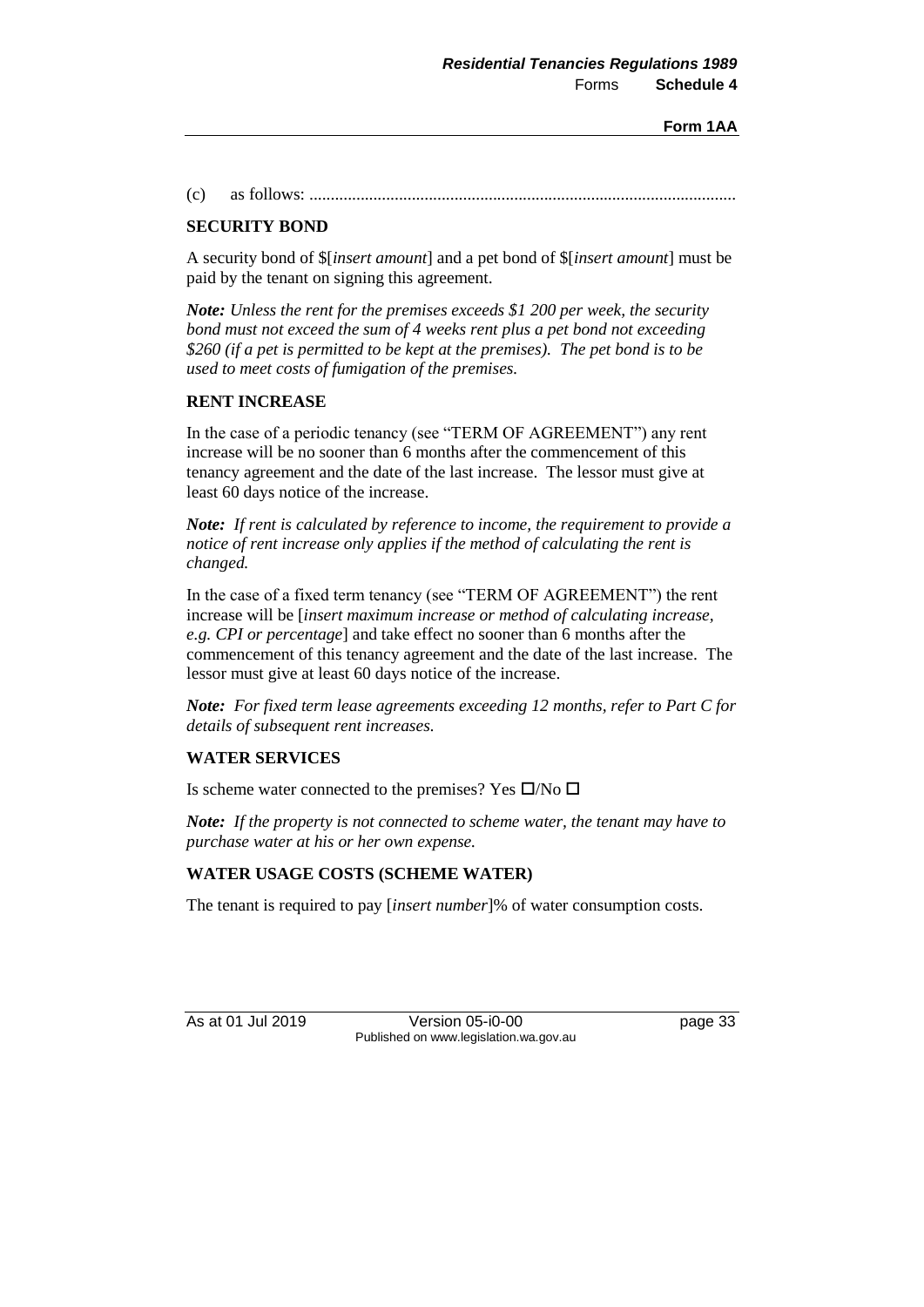### **PERMISSION TO CONTACT THE WATER SERVICES PROVIDER**

Does the tenant have the lessor's permission to contact the water services provider for the premises to access accounts for water consumption at the premises and to communicate with the water services provider in relation to concessions available to the tenant or supply faults at the premises? Yes  $\square/No \square$ 

# **ELECTRICITY, GAS AND OTHER UTILITIES**

Indicate for the utilities below whether or not the premises are separately metered:

- Electricity: Yes  $\square/N$ o  $\square$
- Gas: Yes  $\Box$ /No  $\Box$
- Water: Yes  $\Box/N_0 \Box$
- Other (*please specify*): ...........................................................................

Where the premises are separately metered to measure consumption of a specific utility, the tenant must pay for the connection and consumption costs as per the relevant account for the premises.

Where the premises are not separately metered to measure the consumption of a specific utility, the tenant must pay the consumption costs for that utility which will be calculated as follows:

- Electricity: [*insert method of calculation*]
- Gas: [*insert method of calculation*]
- Water: [*insert method of calculation*]
- Other (*please specify*): [*insert method of calculation*]

### **STRATA BY-LAWS**

Strata by-laws ARE/ARE NOT\* (*\* delete as appropriate*) applicable to the residential premises. A copy of the by-laws are attached: Yes  $\Box$ /No  $\Box$ 

### **PETS**

The pets listed below may be kept at the premises: ..............................................

page 34 Version 05-i0-00 As at 01 Jul 2019 Published on www.legislation.wa.gov.au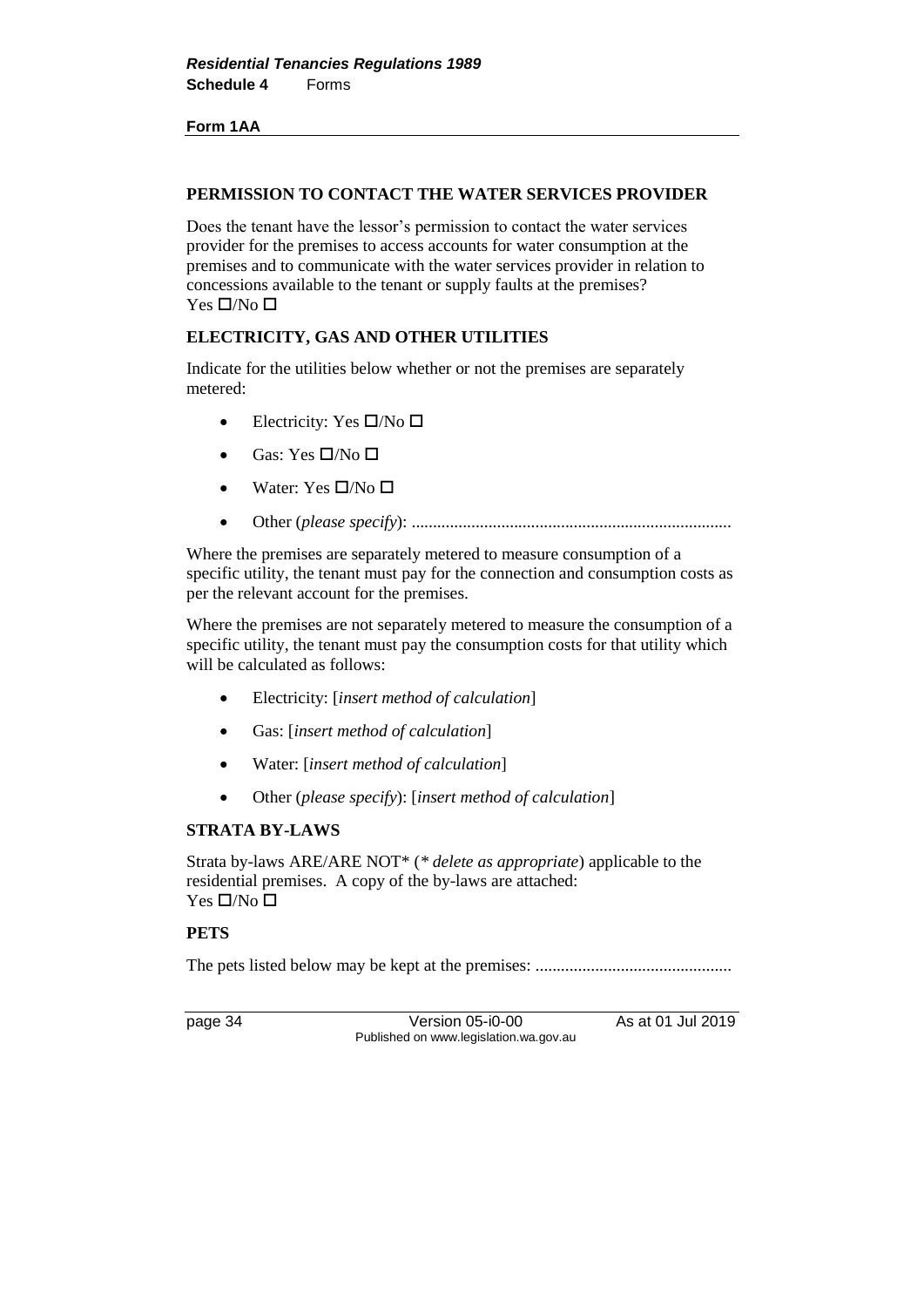#### **RIGHT OF TENANT TO ASSIGN OR SUB-LET**

- \* The tenant may assign the tenant's interest under this agreement or sub-let the premises.
- \* The tenant may not assign the tenant's interest under this agreement or sub-let the premises.
- \* The tenant may assign the tenant's interest under this agreement or sub-let the premises only with the written consent of the lessor.

(\* *delete as appropriate*)

#### **RIGHT OF TENANT TO AFFIX AND REMOVE FIXTURES**

- \* The tenant must not affix any fixture or make any renovation, alteration or addition to the premises.
- \* The tenant may only affix any fixture or make any renovation, alteration or addition to the premises with the lessor's written permission.

(\* *delete as appropriate*)

### **PROPERTY CONDITION REPORTS**

A property condition report detailing the condition of the premises must be completed by or on behalf of the lessor and 2 copies provided to the tenant within 7 days of the tenant moving into the premises.

If the tenant disagrees with any information contained in the property condition report, the tenant must note his or her disagreement on a copy of the property condition report and return this to the lessor or property manager within 7 days of receipt of the property condition report from the lessor. If the tenant does not give a copy of the property condition report back to the lessor, the tenant is taken to accept the property condition report as a true and accurate description of the condition of the premises.

A final property condition report must be completed by or on behalf of the lessor and provided to the tenant as soon as practicable but in any event within 14 days of the termination of the tenancy. The tenant must be given a reasonable opportunity to be present at the final inspection.

As at 01 Jul 2019 Version 05-i0-00 page 35 Published on www.legislation.wa.gov.au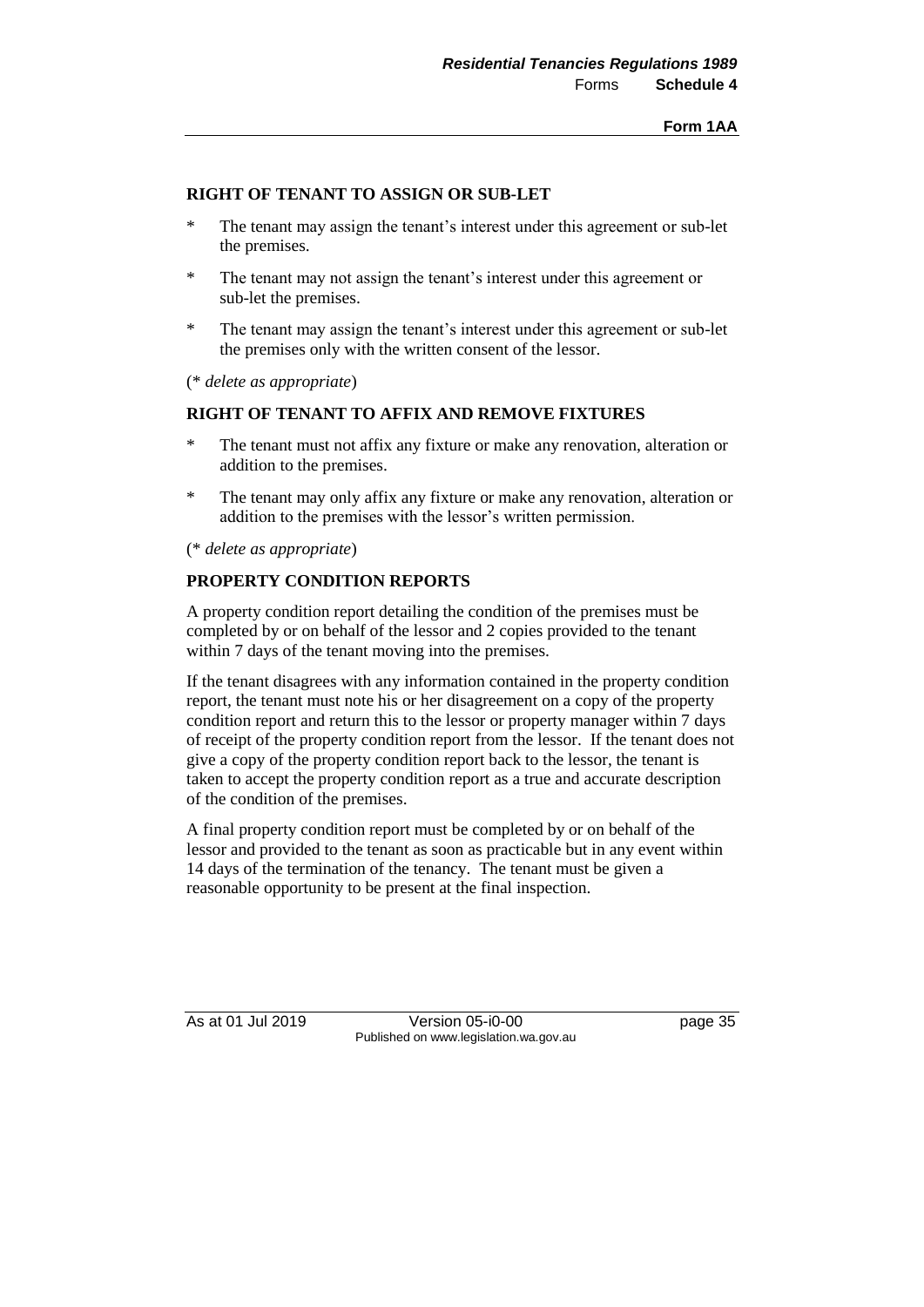# **PART B**

# **STANDARD TERMS APPLICABLE TO ALL RESIDENTIAL TENANCY AGREEMENTS**

The *Residential Tenancies Act 1987* and the *Residential Tenancies Regulations 1989* apply to this agreement. Both the lessor and the tenant must comply with these laws. Some of the rights and obligations in that legislation are outlined below.

# **RIGHT TO OCCUPY THE PREMISES**

1. The tenant has the right to exclusive occupation and quiet enjoyment of the residential premises during the tenancy. The residential premises include the additional items but do not include the exclusions noted under "RESIDENTIAL PREMISES" in Part A.

# **COPY OF AGREEMENT**

- 2. The lessor or the property manager must give the tenant:
	- 2.1 a copy of this agreement when this agreement is signed by the tenant; and
	- 2.2 a copy of this agreement signed by both the lessor or the property manager and the tenant within 14 days after it has been signed and delivered by the tenant.

### **RENT**

- 3. The tenant must pay rent on time or the lessor may issue a notice of termination and, if the rent is still not paid in full, the lessor may take action through the court to evict the tenant.
- 4. The tenant must not withhold rent because the tenant is of the view that the lessor is in breach of the agreement.
- 5. The lessor or property manager must not:
	- 5.1 require the tenant to pay more than 2 weeks rent in advance; or
	- 5.2 require the tenant to pay rent by post-dated cheque; or
	- 5.3 use rent paid by the tenant for the purpose of any amount payable by the tenant other than rent; or

page 36 Version 05-i0-00 As at 01 Jul 2019 Published on www.legislation.wa.gov.au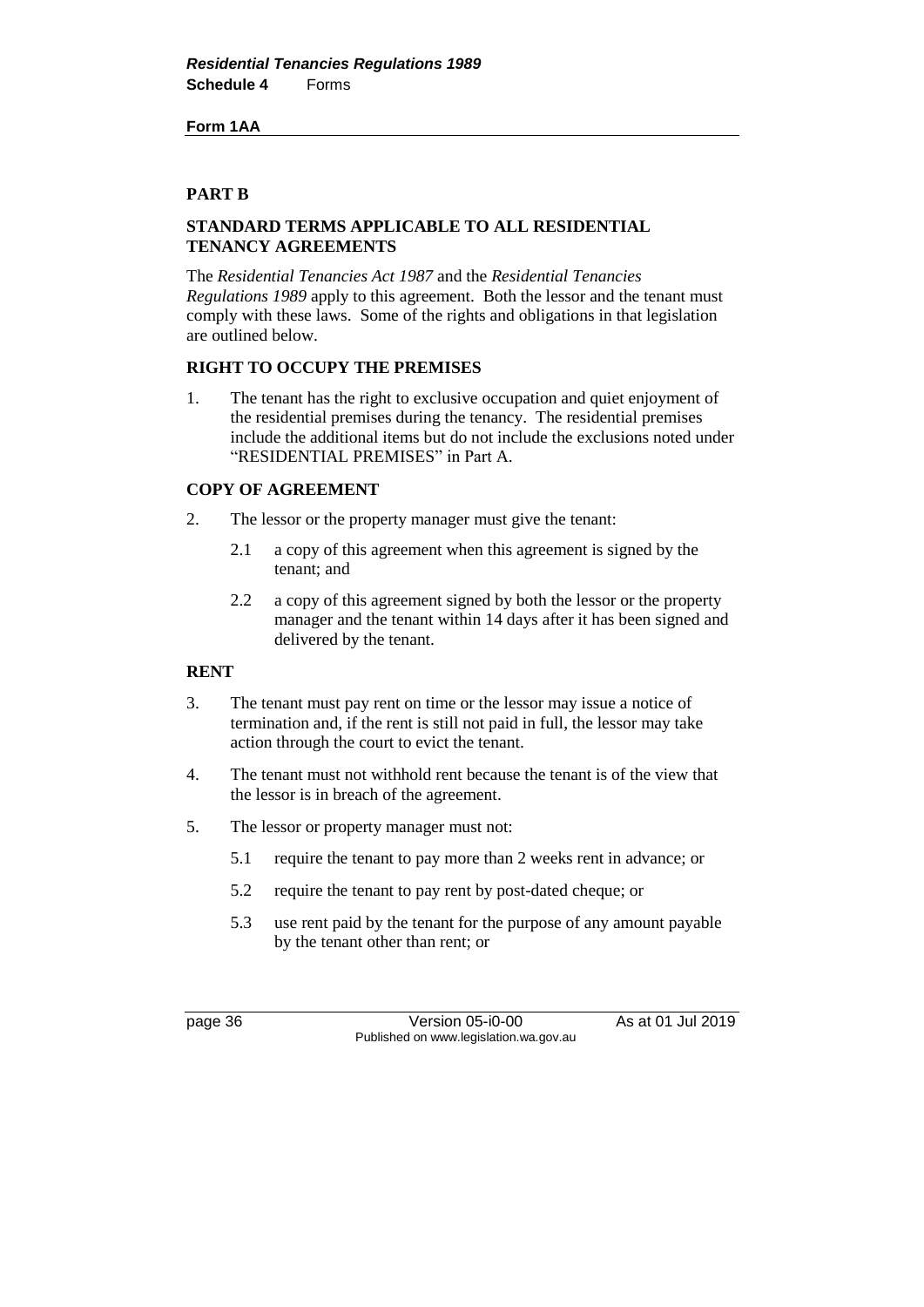- 5.4 require the tenant to pay any monetary amount other than rent, security bond and pet bond.
- 6. The lessor or property manager must give a rent receipt to the tenant within 3 days of the rent being paid unless the rent is paid into an authorised bank or credit union account nominated by the lessor.
- 7. A tenancy agreement cannot contain a provision for a penalty, damages or extra payment if the tenant fails to keep to the agreement or breaches any law. If an agreement allows a reduced rent or a rebate, refund or other benefit if the tenant does not breach the agreement, the tenant is entitled to the reduction, rebate, refund or other benefit in any event.
- 8. **Warning:** it is an offence for a tenant to fail or refuse to pay any rent due under a residential tenancy agreement with the intention that the amount of such rent be recovered by the lessor from the tenant's security bond.

# **PAYMENT OF COUNCIL RATES, LAND TAX, WATER AND OTHER CHARGES**

9. The lessor must pay all rates, taxes or charges imposed in respect of the premises under the *Local Government Act 1995*, the *Land Tax Act 2002* or any written law under which a rate, tax or charge is imposed for water supply or sewerage services under the *Water Agencies (Powers) Act 1984* (other than a charge for water consumed). The lessor is responsible for any contribution levied under the *Strata Titles Act 1985* and any contribution levied on a proprietor under the *Strata Titles Act 1985*.

# **PUBLIC UTILITY SERVICES**

- 10. *Public utility services* has the meaning given in the *Land Administration Act 1997* and refers to services such as gas, electricity and water.
- 11. If the premises are not separately metered to measure the tenant's consumption of a public utility service at the premises and the tenant is expected to pay for his or her consumption of the public utility service, the lessor and tenant must agree in writing an alternative method of calculating the charge to be paid by the tenant for the consumption of that public utility service.
- 12. The tenant must not be required to pay a charge in relation to a public utility service provided to the premises unless the charge is calculated by reference to the tenant's actual consumption of the public utility service at the premises and the tenant is given written notice of the charge.

As at 01 Jul 2019 Version 05-i0-00 page 37 Published on www.legislation.wa.gov.au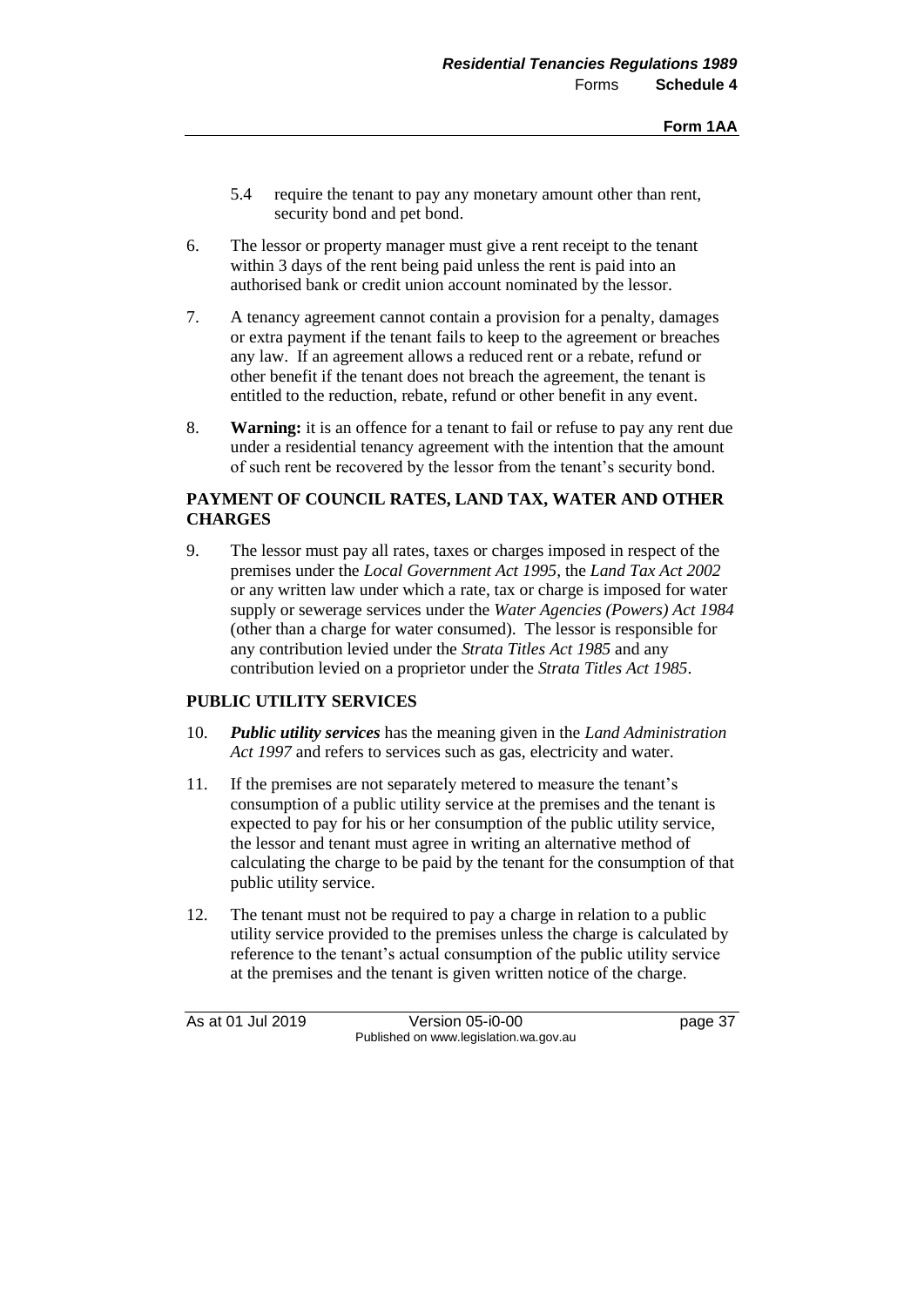- 13. If the premises are separately metered, the notice of the charge must specify:
	- 13.1 the relevant meter reading or readings; and
	- 13.2 the charge per metered unit; and
	- 13.3 the amount of GST payable in respect of the provision of the public utility service to the residential premises.
- 14. If the premises are not separately metered, the notice of the charge must specify:
	- 14.1 the calculation as per the agreed method; and
	- 14.2 the amount of GST payable in respect of the provision of the public utility service to the residential premises.

### **POSSESSION OF THE PREMISES**

- 15. The lessor must:
	- 15.1 give the tenant vacant possession of the premises on the day on which the tenant is entitled to enter into occupation of the premises under the agreement; and
	- 15.2 take all reasonable steps to ensure that, at the time of signing this agreement, there is no legal reason why the tenant cannot occupy the premises as a residence for the term of this agreement.

# **TENANT'S RIGHT TO QUIET ENJOYMENT**

- 16. The tenant is entitled to quiet enjoyment of the premises without interruption by the lessor or any person claiming by, through or under the lessor or having superior title to that of the lessor.
- 17. The lessor or the property manager will not interfere with, or cause or permit any interference with, the reasonable peace, comfort or privacy of the tenant in the use of the premises. The lessor or the property manager must also take all reasonable steps to ensure that the lessor's other neighbouring tenants do not interfere with the reasonable peace, comfort or privacy of the tenant in the use of the premises.

page 38 Version 05-i0-00 As at 01 Jul 2019 Published on www.legislation.wa.gov.au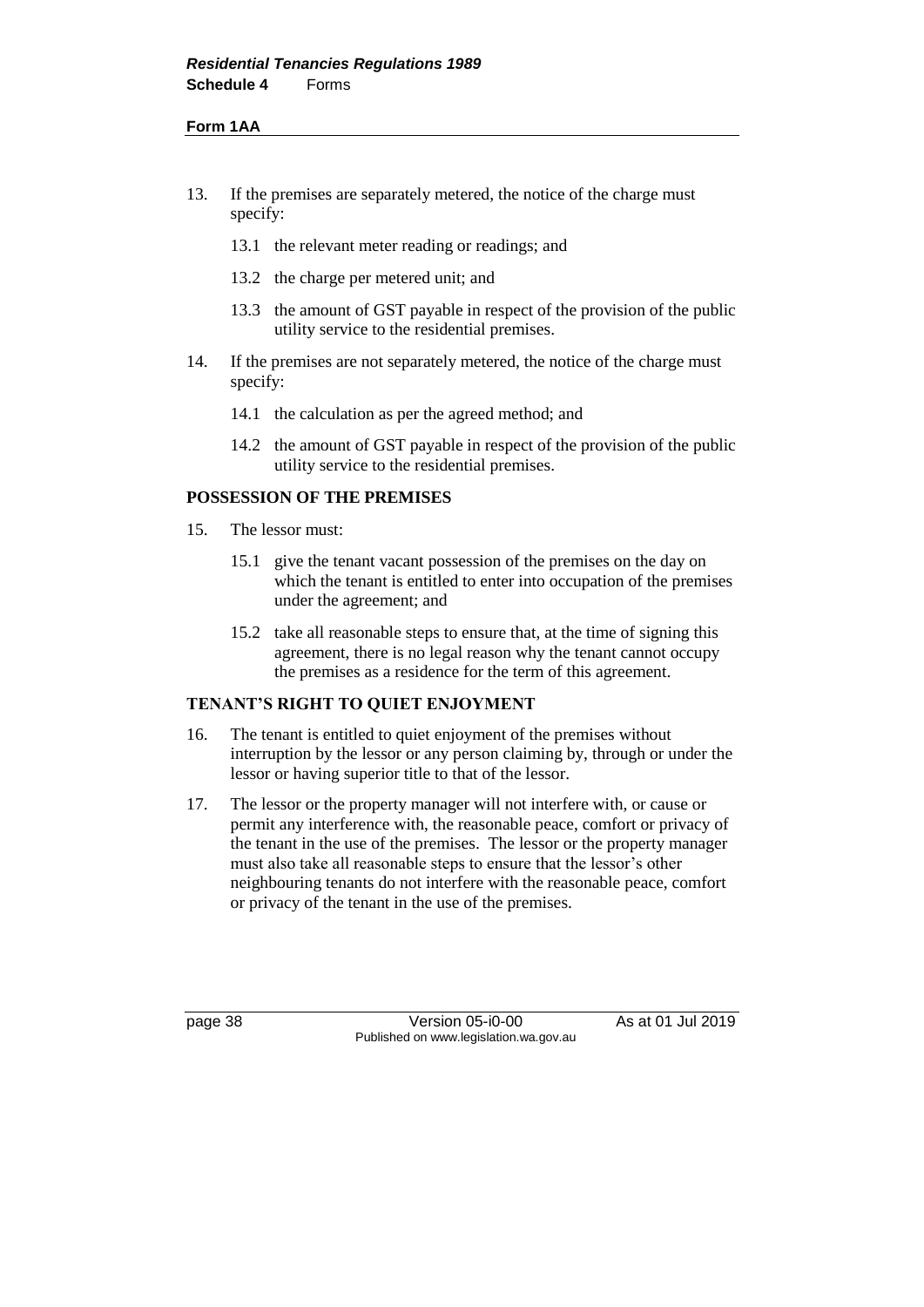#### **USE OF THE PREMISES BY TENANT**

- 18. The tenant must:
	- 18.1 use the premises as a place of residence; and
	- 18.2 not use or allow the premises to be used for any illegal purpose; and
	- 18.3 not cause or permit a nuisance; and
	- 18.4 not intentionally or negligently cause or permit damage to the residential premises; and
	- 18.5 advise the lessor or property manager as soon as practicable if any damage occurs; and
	- 18.6 keep the premises in a reasonable state of cleanliness; and
	- 18.7 not cause or allow to be caused injury to the lessor, property manager or any person lawfully on adjacent premises; and
	- 18.8 not allow anyone who is lawfully at the premises to breach the terms of this agreement.
- 19. The tenant is responsible for the conduct or omission of any person lawfully on the premises that results in a breach of the agreement.

#### **LESSOR'S GENERAL OBLIGATIONS FOR RESIDENTIAL PREMISES**

- 20. In this clause, *premises* includes fixtures and chattels provided with the premises but does not include:
	- 20.1 any fixture or chattel disclosed by the lessor to the tenant as not functioning before the agreement was entered into; or
	- 20.2 any other fixture or chattel that the tenant could not reasonably have expected to be functioning at the time the agreement was entered into.
- 21. The lessor must:
	- 21.1 provide vacant possession of the premises and in a reasonable state of cleanliness and repair; and
	- 21.2 maintain and repair the premises in a timely manner; and
	- 21.3 comply with all laws affecting the premises including building, health and safety laws.

As at 01 Jul 2019 Version 05-i0-00 Page 39 Published on www.legislation.wa.gov.au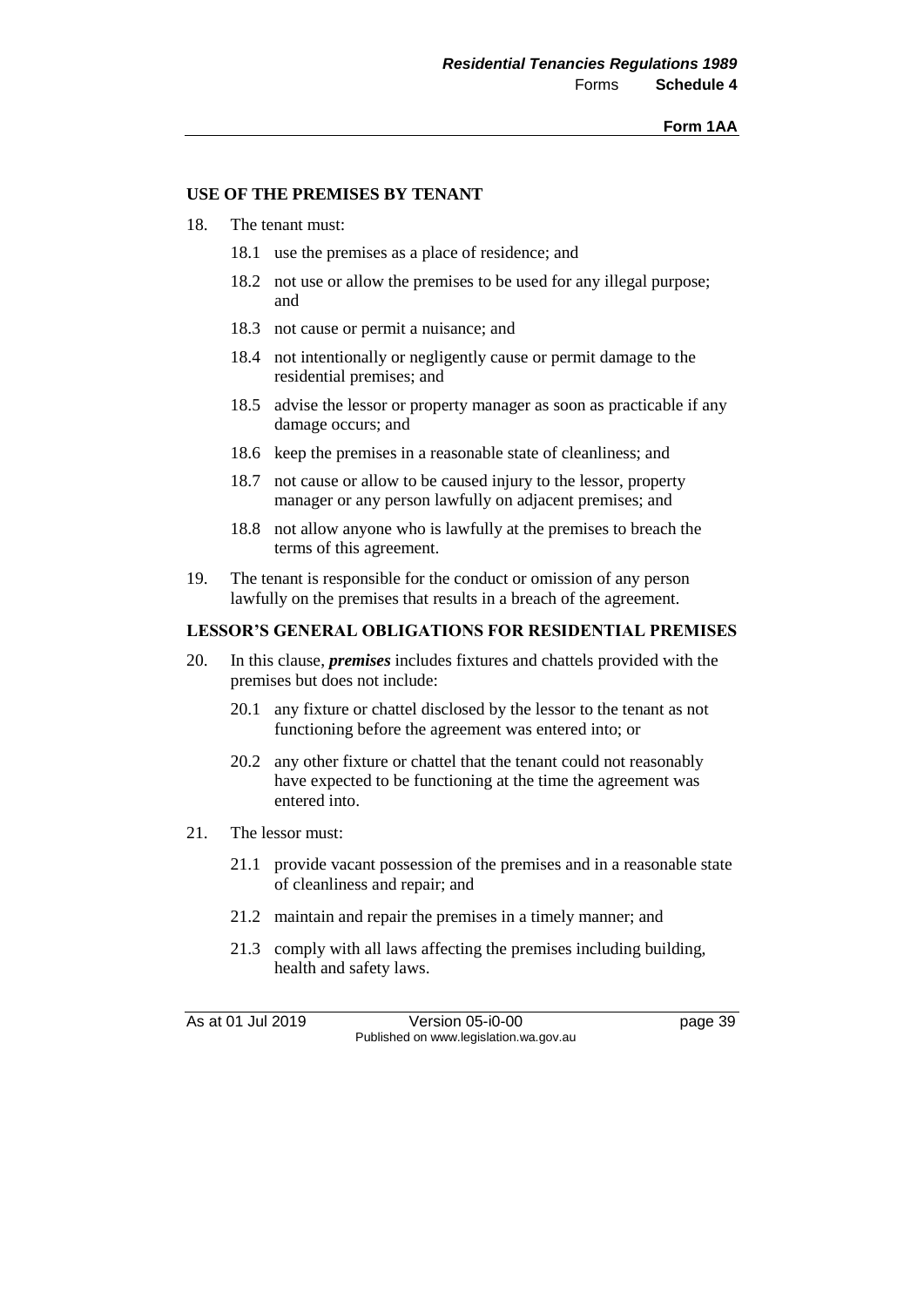## **URGENT REPAIRS**

- 22. *Urgent repairs* are defined by the *Residential Tenancies Act 1987* and fall into 2 categories: repairs that are necessary for the supply or restoration of an essential service and other urgent repairs. Essential services are listed in the *Residential Tenancies Regulations 1989* as electricity, gas, a functioning refrigerator (if one is provided with the premises), waste water management treatment and water (including the supply of hot water). Arrangements for repairs that are necessary to supply or restore an essential service must be made with a suitable repairer within 24 hours. Other urgent repairs are those that are not necessary for the supply or restoration of an essential service, but may nevertheless cause damage to the premises, injure a person or cause undue hardship or inconvenience to the tenant. Arrangements for these repairs must be made within 48 hours.
- 23. In every tenancy, if the need for urgent repair arises other than as a result of a breach of the agreement by the tenant:
	- 23.1 the tenant is to notify the lessor or the property manager of the need for urgent repairs as soon as practicable; and
	- 23.2 the lessor is to ensure that the repairs are carried out by a suitable repairer as soon as practicable after that notification; and
	- 23.3 if, within 24 hours (in the case of repairs for the supply or restoration of essential services) or 48 hours (in the case of other urgent repairs), the lessor or property manager cannot be contacted, or, having notified the lessor or property manager of the need for the repairs, the lessor fails to ensure that the repairs will be carried out by a suitable repairer as soon as practicable after that notification, the tenant may arrange for the repairs to be carried out by a suitable repairer to the minimum extent necessary to effect those repairs; and
	- 23.4 if a tenant arranges for repairs to be carried out under clause 23.3, the lessor must, as soon as practicable after the repairs are carried out, reimburse the tenant for any reasonable expense incurred by the tenant in arranging for those repairs to be carried out and paying for those repairs.

page 40 Version 05-i0-00 As at 01 Jul 2019 Published on www.legislation.wa.gov.au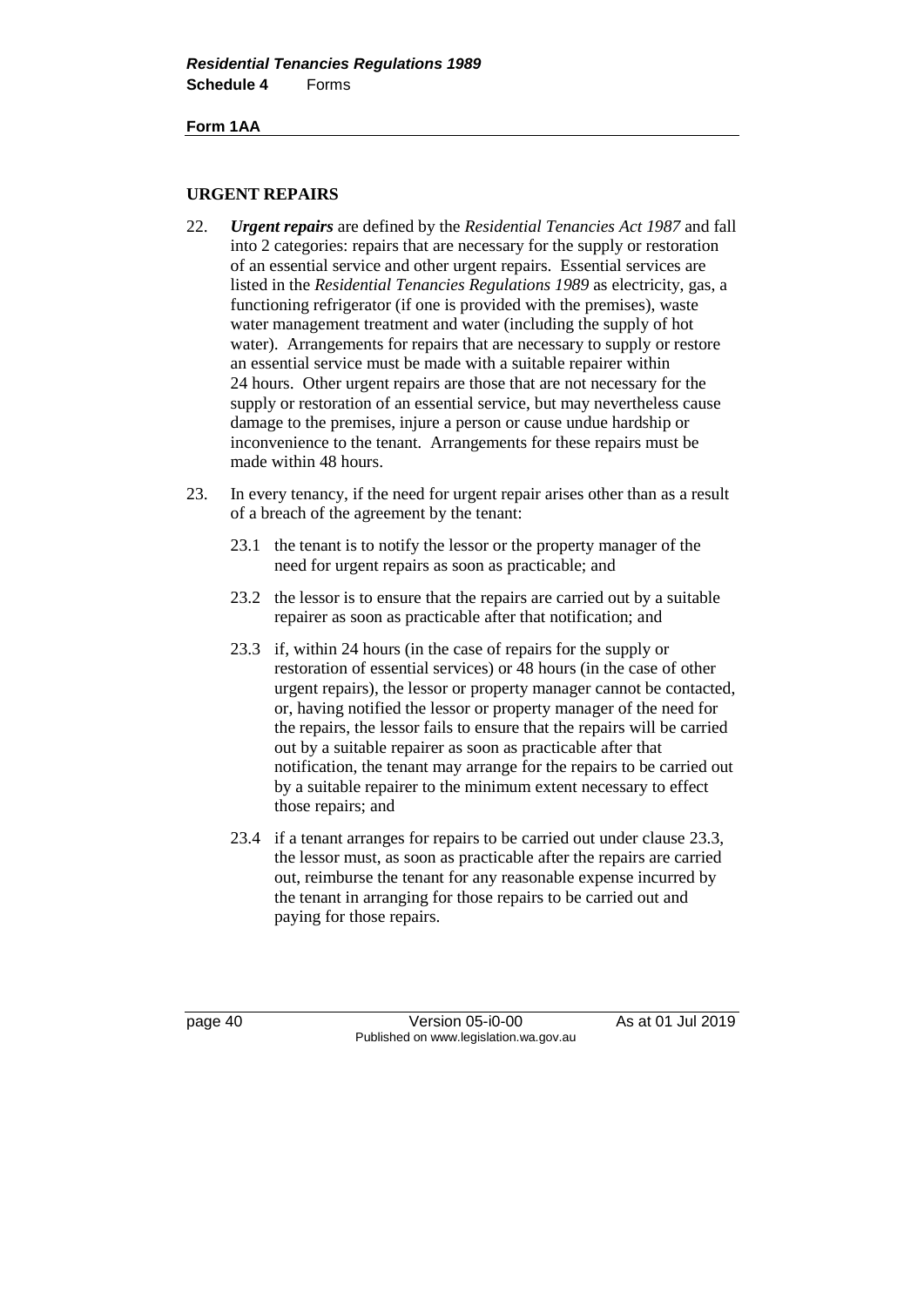#### **LESSOR'S ACCESS TO THE PREMISES**

- 24. The lessor, property manager or person acting on behalf of the lessor, can only enter the premises in the following circumstances:
	- 24.1 in any case of emergency;
	- 24.2 to conduct up to 4 routine inspections in a 12 month period after giving the tenant at least 7 days, but not more than 14 days, written notice;
	- 24.3 where the agreement allows the rent to be collected at the premises where rent is payable not more frequently than once every week;
	- 24.4 to inspect and secure the premises if there are reasonable grounds to believe that the premises have been abandoned and the tenant has not responded to a notice from the lessor;
	- 24.5 carrying out or inspecting necessary repairs to or maintenance of the premises, at any reasonable time, after giving the tenant not less than 72 hours notice in writing before the proposed entry;
	- 24.6 showing the premises to prospective tenants, at any reasonable time and on a reasonable number of occasions during the period of 21 days preceding the termination of the agreement, after giving the tenant reasonable notice in writing;
	- 24.7 showing the premises to prospective purchasers, at any reasonable time and on a reasonable number of occasions, after giving the tenant reasonable notice in writing;
	- 24.8 if the tenant agrees at, or immediately before, the time of entry;
	- 24.9 in accordance with the *Residential Tenancies Act 1987* section  $46(6A)$  and  $(6B)$ .
- 25. There are directions within the *Residential Tenancies Act 1987* which guide tenants, lessors and property managers on appropriate behaviour in relation to gaining or granting access to the premises. The following summary may assist.

#### **REASONABLE TIME**

- 26. *Reasonable time* means:
	- 26.1 between 8.00 a.m. and 6.00 p.m. on a weekday; or

As at 01 Jul 2019 Version 05-i0-00 page 41 Published on www.legislation.wa.gov.au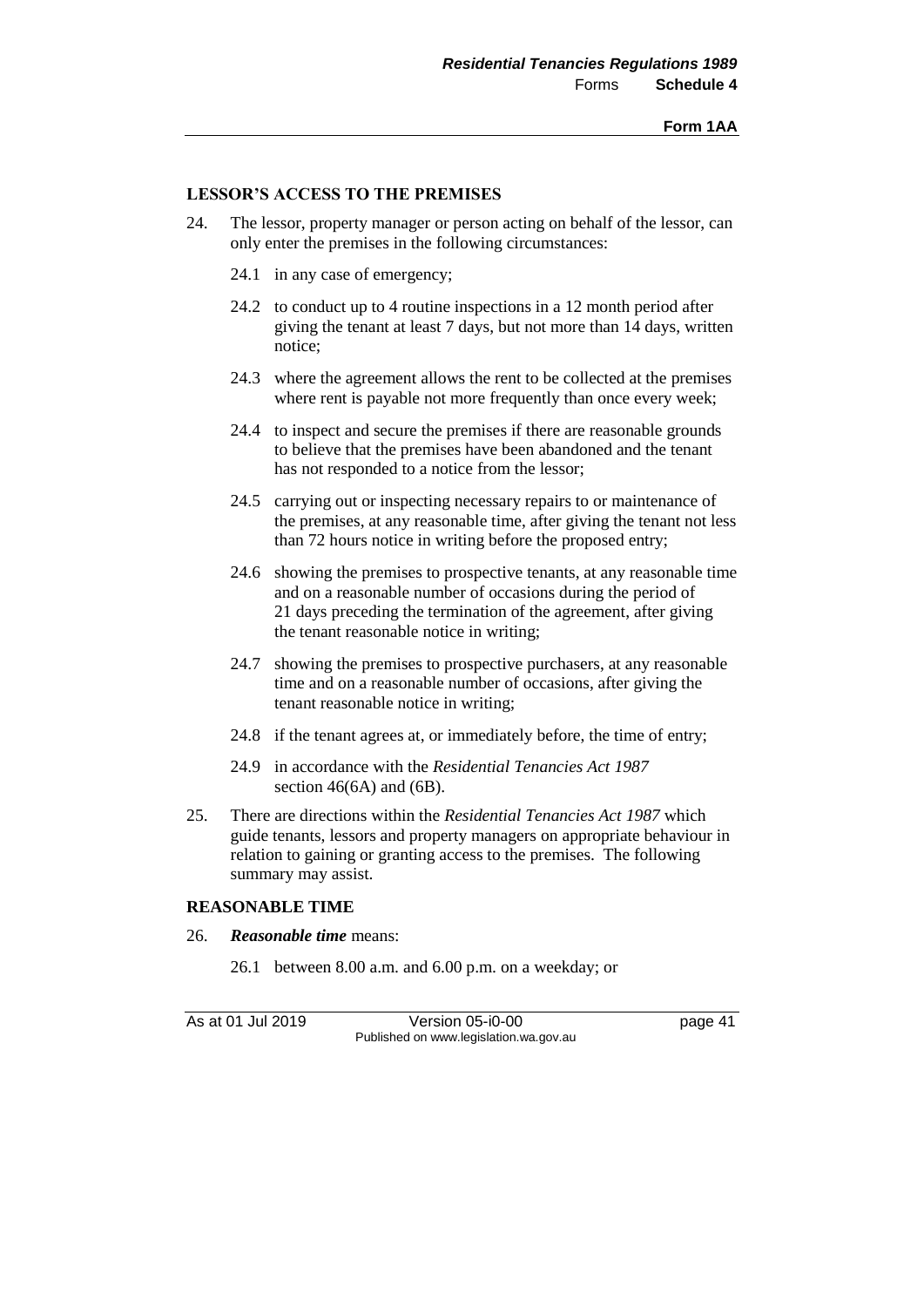- 26.2 between 9.00 a.m. and 5.00 p.m. on a Saturday; or
- 26.3 at any other time agreed between the lessor and each tenant.

# **REQUIREMENT TO NEGOTIATE A DAY AND TIME FOR A PROPOSED ENTRY BY THE LESSOR**

27. If it would unduly inconvenience the tenant for the lessor or property manager to enter the premises as specified in a notice of an intention to enter premises on a particular day, the lessor or property manager must make a reasonable attempt to negotiate a day and time that does not unduly inconvenience the tenant.

### **REQUIREMENT TO GIVE TENANT NOTICE OF PROPOSED ENTRY**

28. Where the lessor or property manager gives a tenant notice of an intention to enter premises on a particular day, the notice must specify the day and whether it will be before or after 12.00 p.m.

# **TENANT ENTITLED TO BE PRESENT**

29. The tenant is entitled to be on the premises during the entry by the lessor, the property manager or any other person acting on behalf of the lessor.

### **ENTRY MUST BE REASONABLE AND NO LONGER THAN NECESSARY**

- 30. The lessor or property manager exercising a right of entry:
	- 30.1 must do so in a reasonable manner; and
	- 30.2 must not, without the tenant's consent, stay or permit others to stay on the premises longer than is necessary to achieve the purpose of the entry.

# **LESSOR'S OBLIGATION TO COMPENSATE TENANT IF DAMAGE TO TENANT'S GOODS**

31. If the lessor or property manager (or any person accompanying the lessor or property manager) causes damage to the tenant's goods when exercising a right of entry, the lessor is obliged to compensate the tenant.

page 42 Version 05-i0-00 As at 01 Jul 2019 Published on www.legislation.wa.gov.au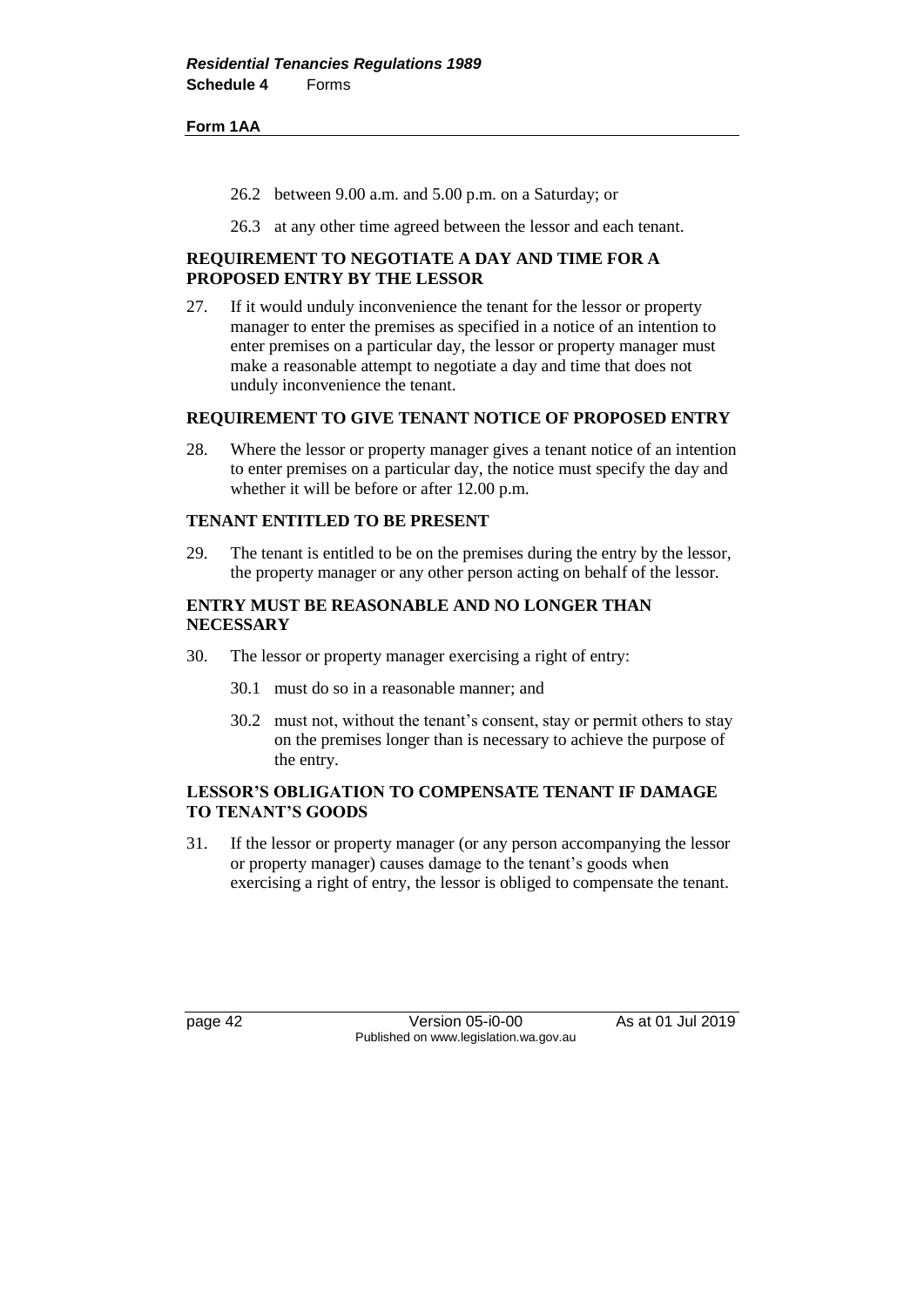#### **ALTERATIONS AND ADDITIONS TO THE PREMISES**

- 32. If the tenancy agreement allows the tenant to affix a fixture or make a renovation, alteration or addition to the premises, then:
	- 32.1 the tenant must obtain permission from the lessor prior to affixing any fixture or making any renovation, alteration or addition to the premises; and
	- 32.2 the tenant must obtain permission from the lessor to remove any fixture attached by the tenant and make good any damage; and
	- 32.3 notify the lessor of any damage caused by removing any fixture and, at the option of the lessor, repair the damage or compensate the lessor for any reasonable expenses incurred by the lessor in repairing the damage; and
	- 32.4 the lessor must not unreasonably refuse permission for the installation of a fixture or an alteration, addition or renovation by the tenant.
- 33. If the lessor wants to make an alteration or addition or affix a fixture to the premises, then:
	- 33.1 the lessor must obtain the tenant's permission prior to affixing any fixture or making any renovation, alteration or addition to the premises; and
	- 33.2 the tenant must not unreasonably refuse permission for the lessor to affix any fixture or make any renovation, alteration or addition to the premises.
- 33A. For the purposes of the *Residential Tenancies Act 1987* section 47(4), the tenant may make the following prescribed alterations:

33A.1 the renovation, alteration or addition of any of the following —

- security alarms and cameras;
- locks, screens and shutters on windows;
- security screens on doors;
- exterior lights:
- locks on gates;

As at 01 Jul 2019 Version 05-i0-00 page 43 Published on www.legislation.wa.gov.au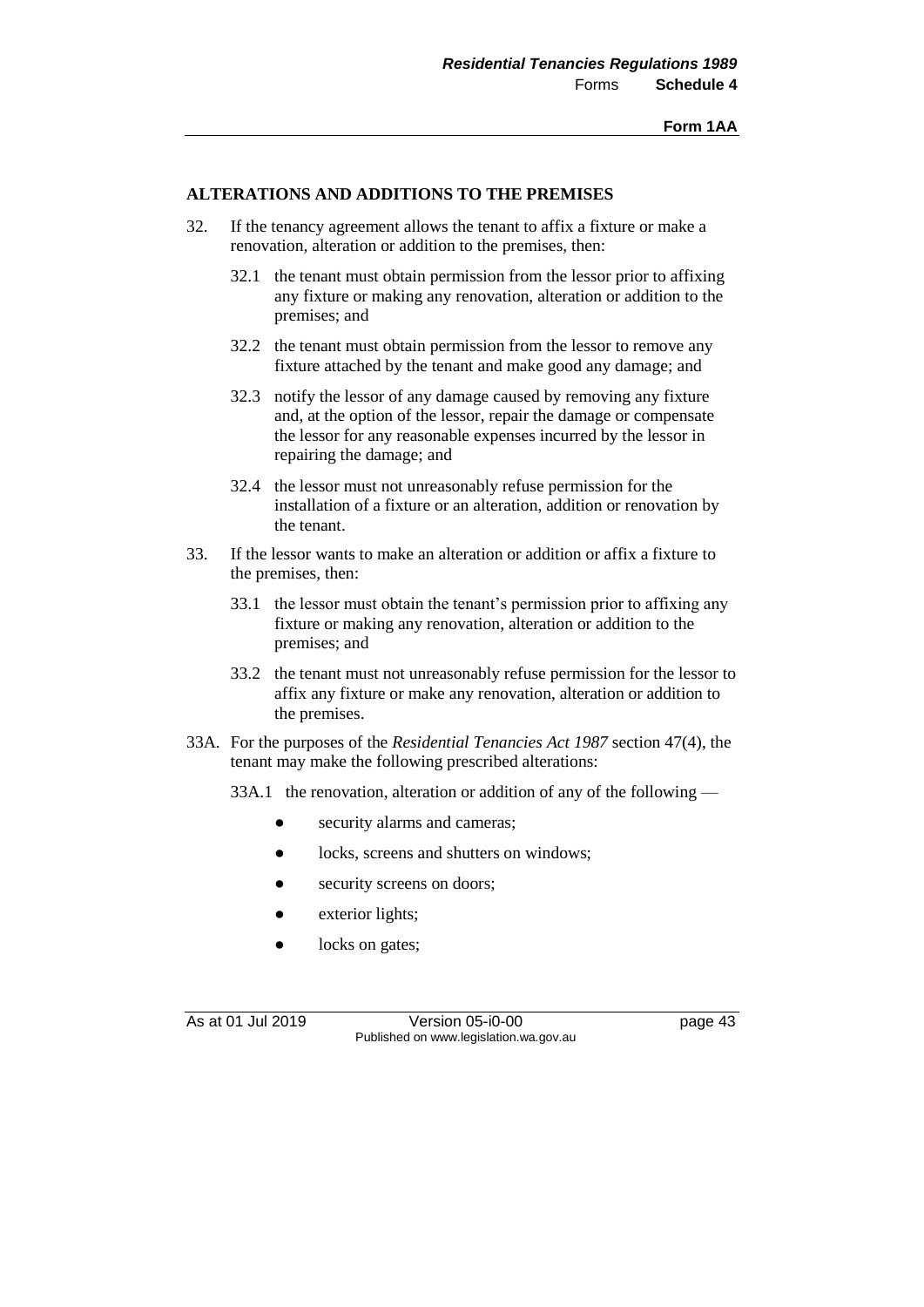- 33A.2 the pruning of shrubs and trees to improve visibility around the residential premises.
- 33B. Under the *Residential Tenancies Act 1987* section 47(5):
	- 33B.1 the cost of making the prescribed alterations must be borne by the tenant; and
	- 33B.2 the tenant must give written notice to the lessor of the tenant's intention to make the prescribed alterations; and
	- 33B.3 work on the prescribed alterations must be undertaken by a qualified tradesperson, a copy of whose invoice the tenant must provide to the lessor within 14 days of the alterations being completed; and
	- 33B.4 the prescribed alterations must be effected having regard to the age and character of the property and any applicable strata company by-laws; and
	- 33B.5 the tenant must restore the premises to their original condition at the end of the residential tenancy agreement if the lessor requires the tenant to do so and, where restoration work has been undertaken by a tradesperson, must provide to the lessor a copy of that tradesperson's invoice within 14 days of that work having been performed.

# **LOCKS AND SECURITY DEVICES**

- 34. The prescribed means of securing the premises are specified in the *Residential Tenancies Regulations 1989*. In every tenancy:
	- 34.1 the lessor must provide and maintain such means to ensure the premises are reasonably secure as prescribed in the regulations; and
	- 34.2 any lock or security device at the premises must not be altered, removed or added by a lessor or tenant without the consent of the other or except in accordance with clause 34.4; and
	- 34.3 the lessor or the tenant must not unreasonably withhold the consent referred to in clause 34.2; and
	- 34.4 a tenant may alter or add any lock or other means of securing the residential premises in accordance with the *Residential Tenancies Act 1987* section 45(2)(a), and the tenant and lessor must comply

page 44 Version 05-i0-00 As at 01 Jul 2019 Published on www.legislation.wa.gov.au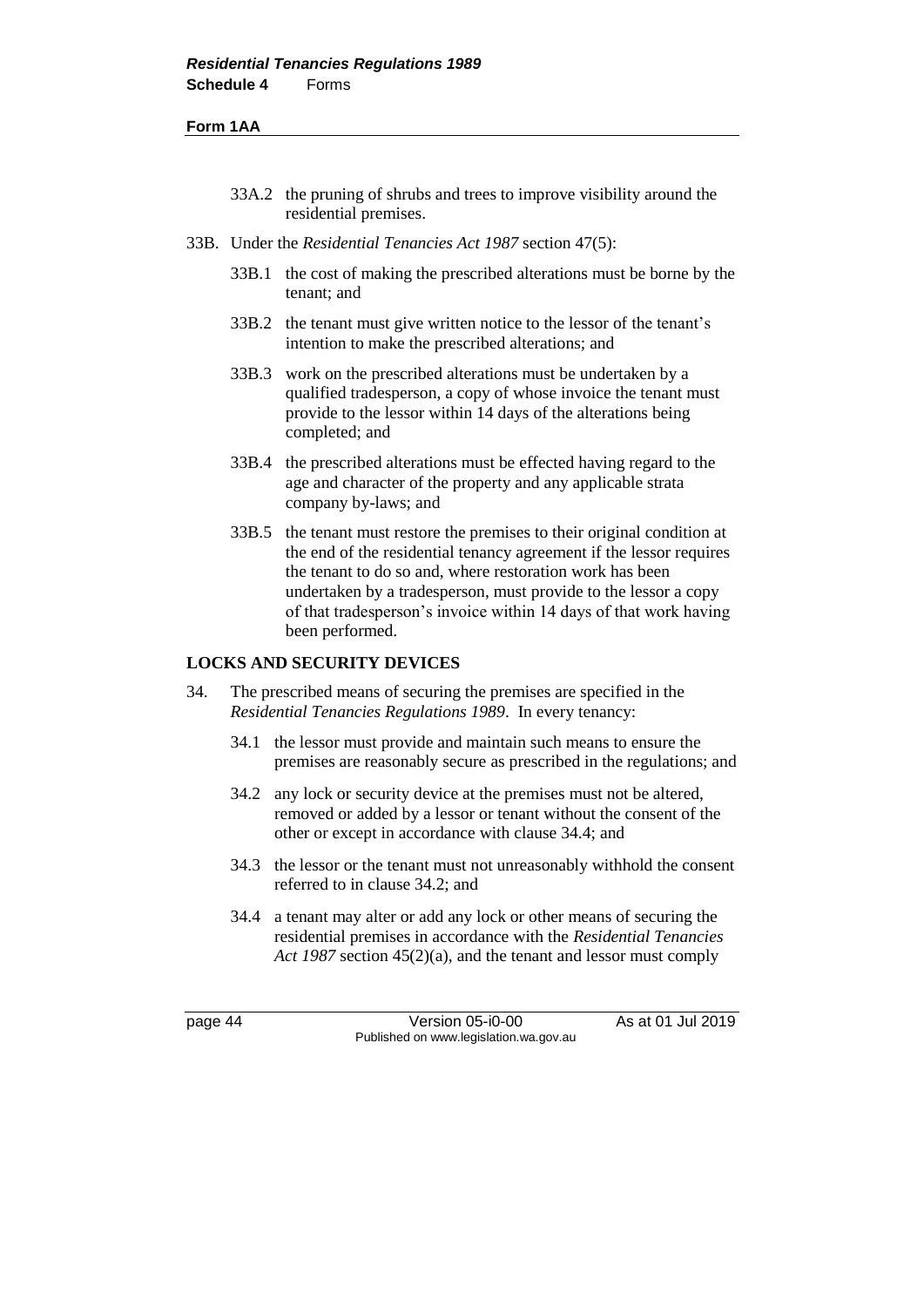with section  $45(2)(b)$  and (c) in relation to copies of keys to altered or added locks or other means of securing the residential premises.

# **TRANSFER OF TENANCY OR SUB-LETTING BY TENANT**

- 35. If the tenancy agreement allows the tenant to assign his or her interest or sub-let the premises with the lessor's consent:
	- 35.1 the tenant cannot assign his or her interest or sub-let the premises without the written consent of the lessor; and
	- 35.2 the lessor must not unreasonably withhold such consent; and
	- 35.3 the lessor must not make any charge for giving such consent other than the lessor's reasonable incidental expenses.

### **CONTRACTING OUT**

36. It is an offence to contract out of any provision of the *Residential Tenancies Act 1987*.

# **ENDING THE RESIDENTIAL TENANCY AGREEMENT**

- 37. This residential tenancy agreement can only be terminated in certain circumstances.
- 38. The tenant agrees, when this agreement ends, to give vacant possession of the premises to the lessor. Before giving vacant possession to the lessor the tenant must:
	- 38.1 remove all the tenant's goods from the residential premises; and
	- 38.2 leave the residential premises as closely as possible in the same condition, fair wear and tear excepted, as at the commencement of the tenancy; and
	- 38.3 return to the lessor all keys, and other opening devices or similar devices, provided by the lessor.
- 39. The tenant may be liable for losses incurred by the lessor if the above requirements are not met.

#### **ENDING A FIXED TERM AGREEMENT**

- 40. If this agreement is a fixed term agreement it may be ended:
	- 40.1 by agreement in writing between the lessor and the tenant; or

As at 01 Jul 2019 Version 05-i0-00 Page 45 Published on www.legislation.wa.gov.au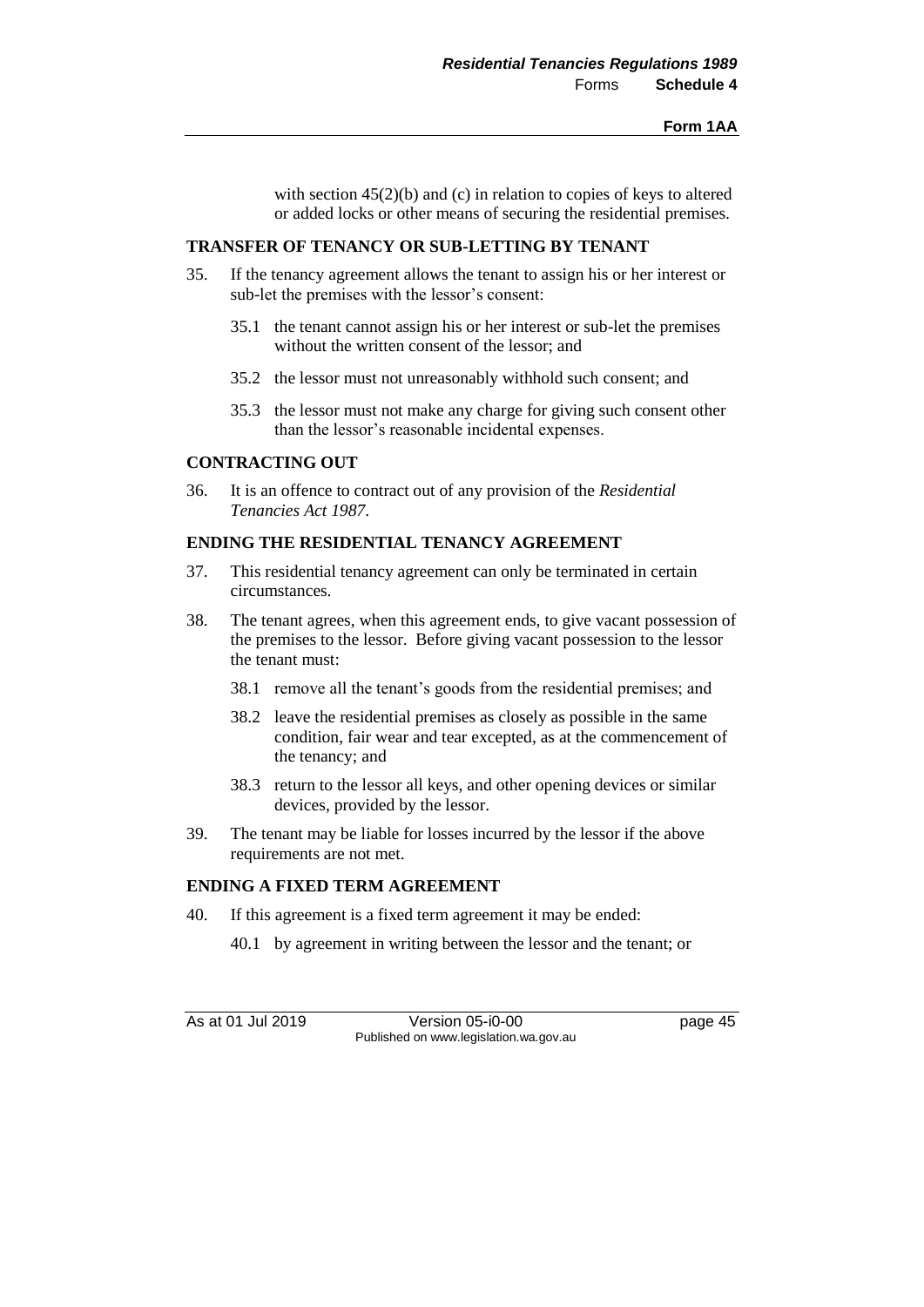40.2 if either the lessor or tenant does not want to renew the agreement, by giving written notice of termination. The notice must be given to the other party at least 30 days prior to the date on which vacant possession of the premises is to be delivered to the lessor. The notice may be given at any time up until the end of the fixed term but cannot take effect until the term ends.

# **ENDING A PERIODIC AGREEMENT**

- 41. If this agreement is a periodic agreement it may be ended:
	- 41.1 by agreement in writing between the lessor and the tenant; or
	- 41.2 by either the lessor or the tenant by giving written notice of termination to the other party. The notice may be given at any time. The lessor must give at least 60 days notice and the tenant must give at least 21 days notice.

# **ENDING A TENANT'S INTEREST IN A RESIDENTIAL TENANCY AGREEMENT BECAUSE OF FAMILY VIOLENCE**

- 41A. A tenant's interest in a residential tenancy agreement may be ended:
	- 41A.1 by the tenant under the *Residential Tenancies Act 1987*  section  $60(1)(ba)$  if the tenant or a dependant of the tenant is, during the tenancy period, likely to be subjected or exposed to family violence; or
	- 41A.2 by the tenant under the *Residential Tenancies Act 1987*  section  $60(1)(bb)$  if the tenant receives a copy of a notice of a termination referred to in item 41A.1 from another tenant; or
	- 41A.3 by a court under the *Residential Tenancies Act 1987*  section  $60(1)(bc)$  if a family violence order is in force against a tenant to protect another tenant or if the court is satisfied that the tenant has committed family violence against another tenant or their dependant during the tenancy period.

# **OTHER GROUNDS FOR ENDING AGREEMENT**

42. The *Residential Tenancies Act 1987* also authorises the lessor and tenant to end this agreement on other grounds. The grounds for the lessor include sale of the residential premises, breach of this agreement by the tenant, where the agreement is frustrated (e.g. where the premises are destroyed or become uninhabitable) and hardship. The grounds for the tenant include breach of this agreement by the lessor, where the

page 46 Version 05-i0-00 As at 01 Jul 2019 Published on www.legislation.wa.gov.au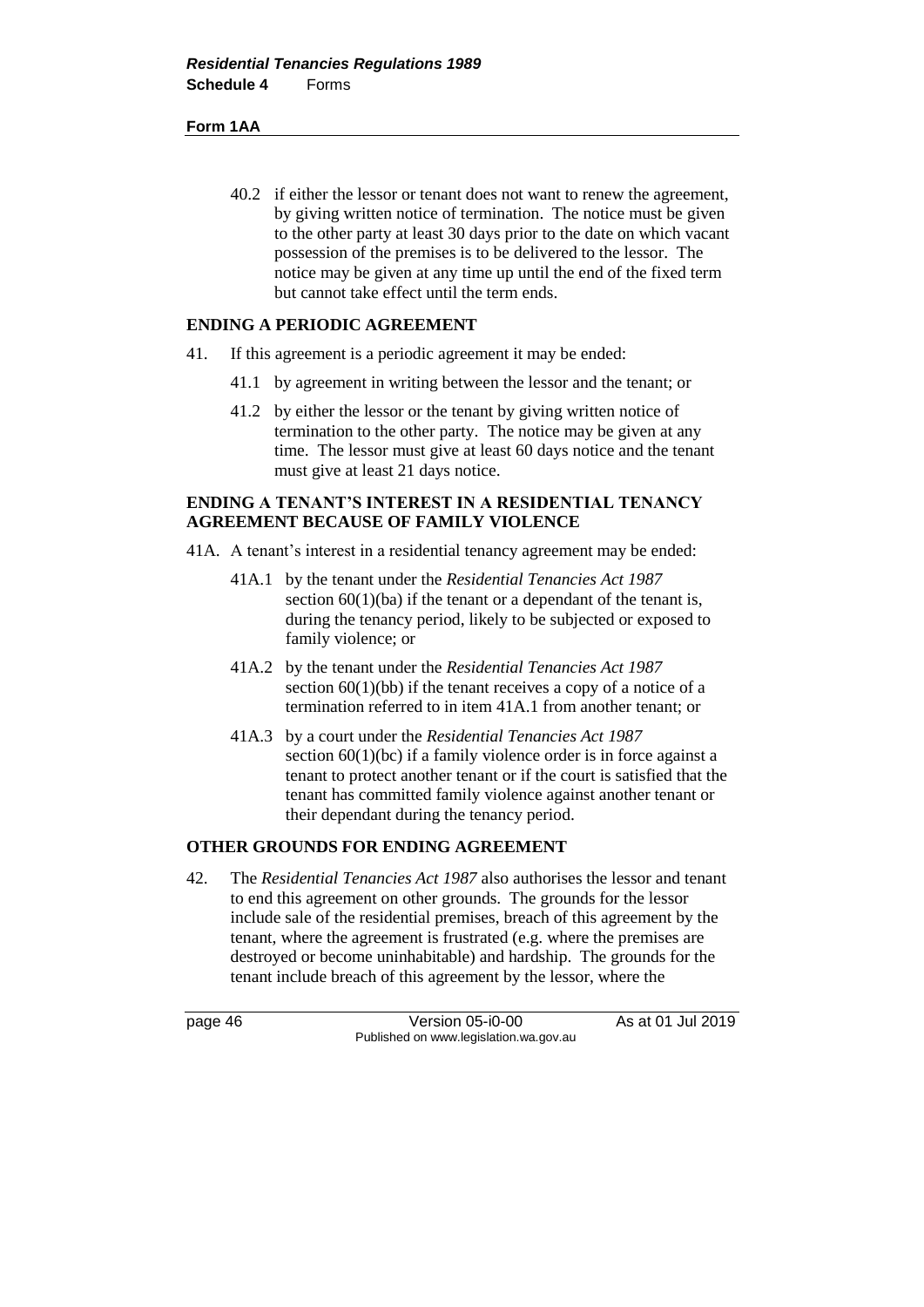agreement is frustrated (e.g. where the premises are destroyed or become uninhabitable) and hardship.

43. For more information, refer to the *Residential Tenancies Act 1987* or contact the Department of Commerce on 1300 30 40 54 or visit <www.commerce.wa.gov.au/ConsumerProtection>.

## 44. **Warning:**

- 44.1 It is an offence for any person to obtain possession of the residential premises without an order of the Magistrates Court if the tenant does not willingly move out (a termination notice issued by the lessor or property manager is not a court order). The court may order fines and compensation to be paid for such an offence.
- 44.2 It is an offence for a tenant to fail to provide the lessor with a forwarding address when vacating the premises.

# **SECURITY BOND**

- 45. The security bond is held by the Bond Administrator.
- 46. The lessor agrees that if the lessor or the property manager applies to the Bond Administrator for all or part of the security bond to be released to the lessor, the lessor or property manager will provide the tenant with evidence to support the amount that the lessor is claiming.
- 47. The Bond Administrator can only release the security bond when it receives either:
	- 47.1 a Joint Application for Disposal of Security Bond form signed by all the parties to the tenancy agreement; or
	- 47.2 an order of the court.
- 48. If the parties cannot agree on how the security bond is to be dispersed, either party can apply to the Magistrates Court to have the dispute decided.
- 49. **Warning:** It is an offence for a lessor or a property manager to require a tenant to sign a Joint Application for Disposal of Security Bond form unless the residential tenancy agreement has terminated, the rent to be paid under the tenancy agreement is decreased or a pet is no longer kept at the premises, and the amount of the security bond to be paid to the tenant or lessor is stipulated on the form.

As at 01 Jul 2019 Version 05-i0-00 page 47 Published on www.legislation.wa.gov.au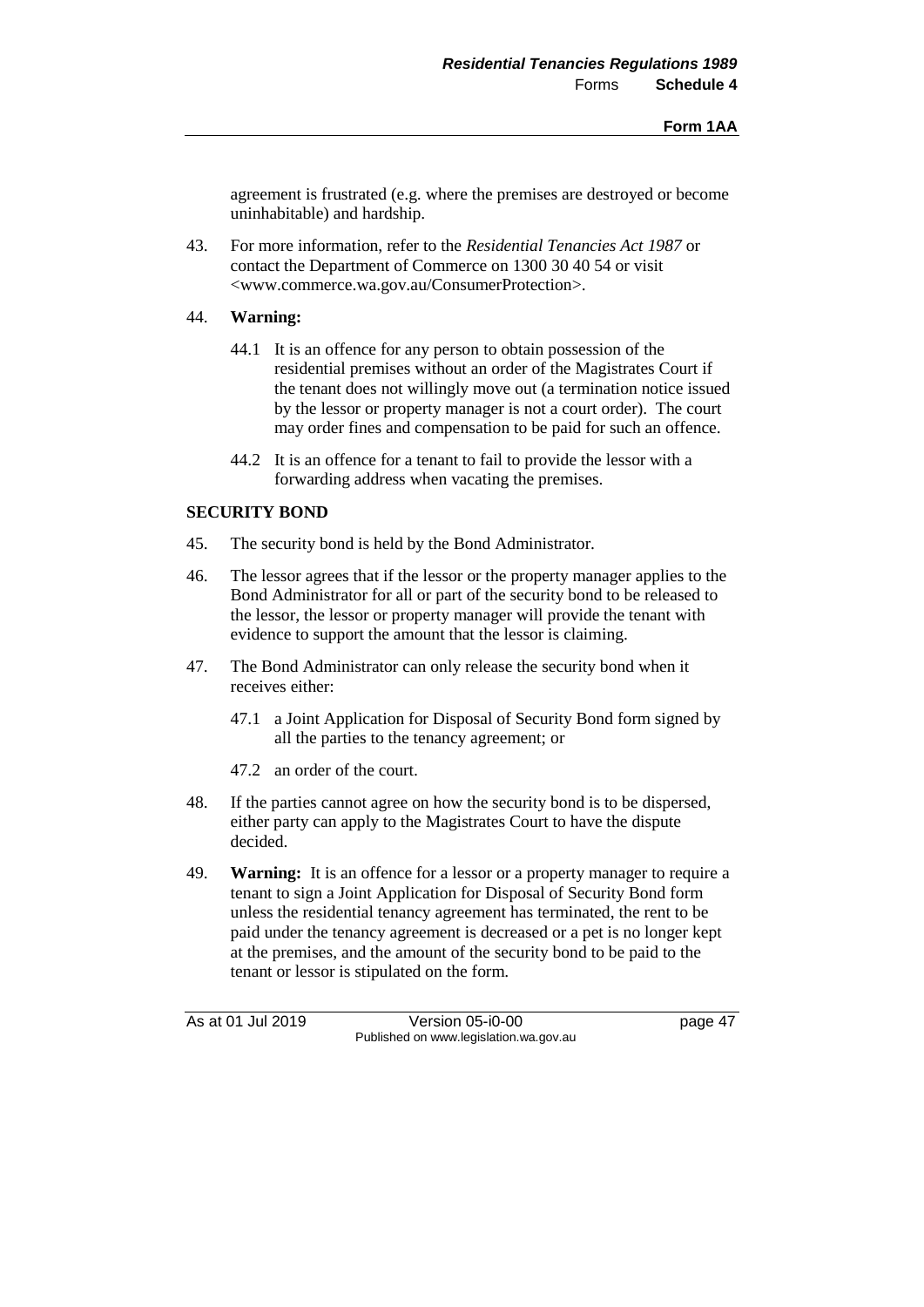### **TENANCY DATABASES**

- 50. A lessor or property manager can only list a person on a residential tenancy database if:
	- 50.1 the person is a named tenant on the residential tenancy agreement; and
	- 50.2 the residential tenancy agreement has been terminated; and
	- 50.3 the person owes the lessor a debt that is greater than the security bond or a court has made an order terminating the tenancy agreement.

# **NOTICES**

- 51A. A notice under this agreement must be given:
	- 51A.1 in the prescribed form; or
	- 51A.2 if there is no prescribed form but there is an approved form in the approved form; or
	- 51A.3 if there is no prescribed form or approved form in writing.
- 51B. A notice from the tenant to the lessor may be given to the property manager or the lessor's agent.
- 51C. A notice under this agreement may be given to a person:
	- 51C.1 by giving it to the person directly; or
	- 51C.2 if an address for service for the person is given in the agreement — by posting it to the address for service; or
	- 51C.3 if the person has agreed under Part A to the electronic service of notices — by sending the notice to the email address or facsimile number given in Part A.
- 51D. A person may withdraw his or her consent to a notice being given to the person by email or facsimile by giving a notice to that effect to each other party to the agreement.

page 48 Version 05-i0-00 As at 01 Jul 2019 Published on www.legislation.wa.gov.au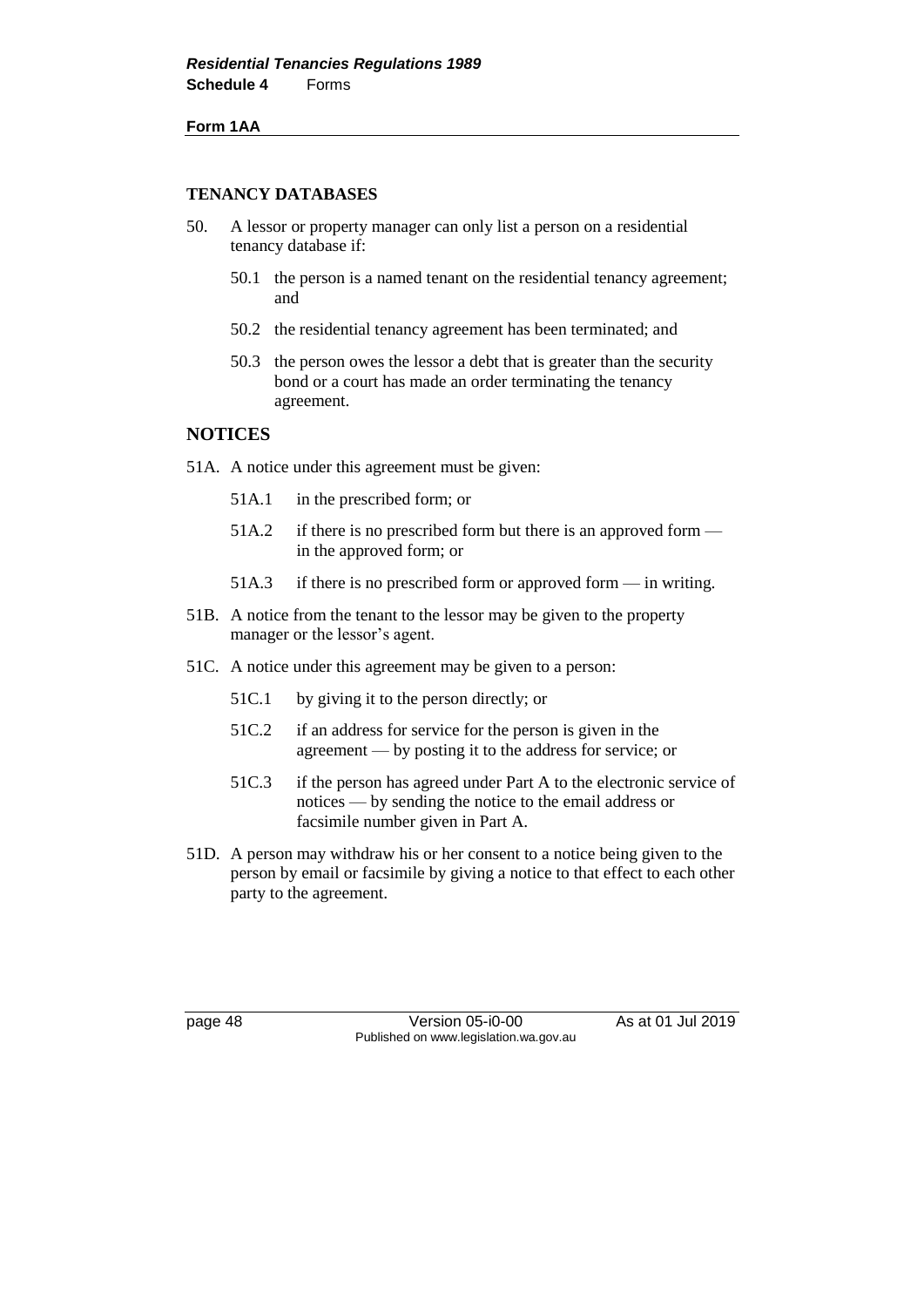### **ADVICE, COMPLAINTS AND DISPUTES**

#### **DEPARTMENT OF COMMERCE**

- 51. The *Residential Tenancies Act 1987* allows the Commissioner for Consumer Protection to give advice to parties to a residential tenancy agreement, to look into complaints and, wherever possible, help to settle them. The Department of Commerce may be contacted by telephone on 1300 30 40 54 or by visiting one of the Department's offices.
- 52. The tenant should generally approach the lessor or property manager to solve any problem before approaching the Department of Commerce. The Department's role is one of mediation and conciliation, it cannot issue orders or make determinations in respect of disputes.

### **IF A DISPUTE CANNOT BE RESOLVED**

- 53. If a dispute arises between the lessor and the tenant and the dispute cannot be resolved, either party may apply to the Magistrates Court to have the dispute decided by the court. The court can make a range of orders, including:
	- 53.1 restraining any action in breach of the agreement; and
	- 53.2 requiring a party to the agreement to perform a certain action under the agreement; and
	- 53.3 order the payment of any amount owing under the agreement; and
	- 53.4 order the payment of compensation for loss or injury.

#### **PART C**

## **IMPORTANT INFORMATION**

Additional terms may be included in this agreement if:

- (a) both the lessor and tenant agree to the terms; and
- (b) they do not conflict with the *Residential Tenancies Act 1987*, the *Residential Tenancies Regulations 1989*, or any other law; and
- (c) they do not breach the provisions about unfair contract terms in the *Fair Trading Act 2010*; and
- (d) they do not conflict with the standard terms of this agreement.

As at 01 Jul 2019 Version 05-i0-00 Page 49 Published on www.legislation.wa.gov.au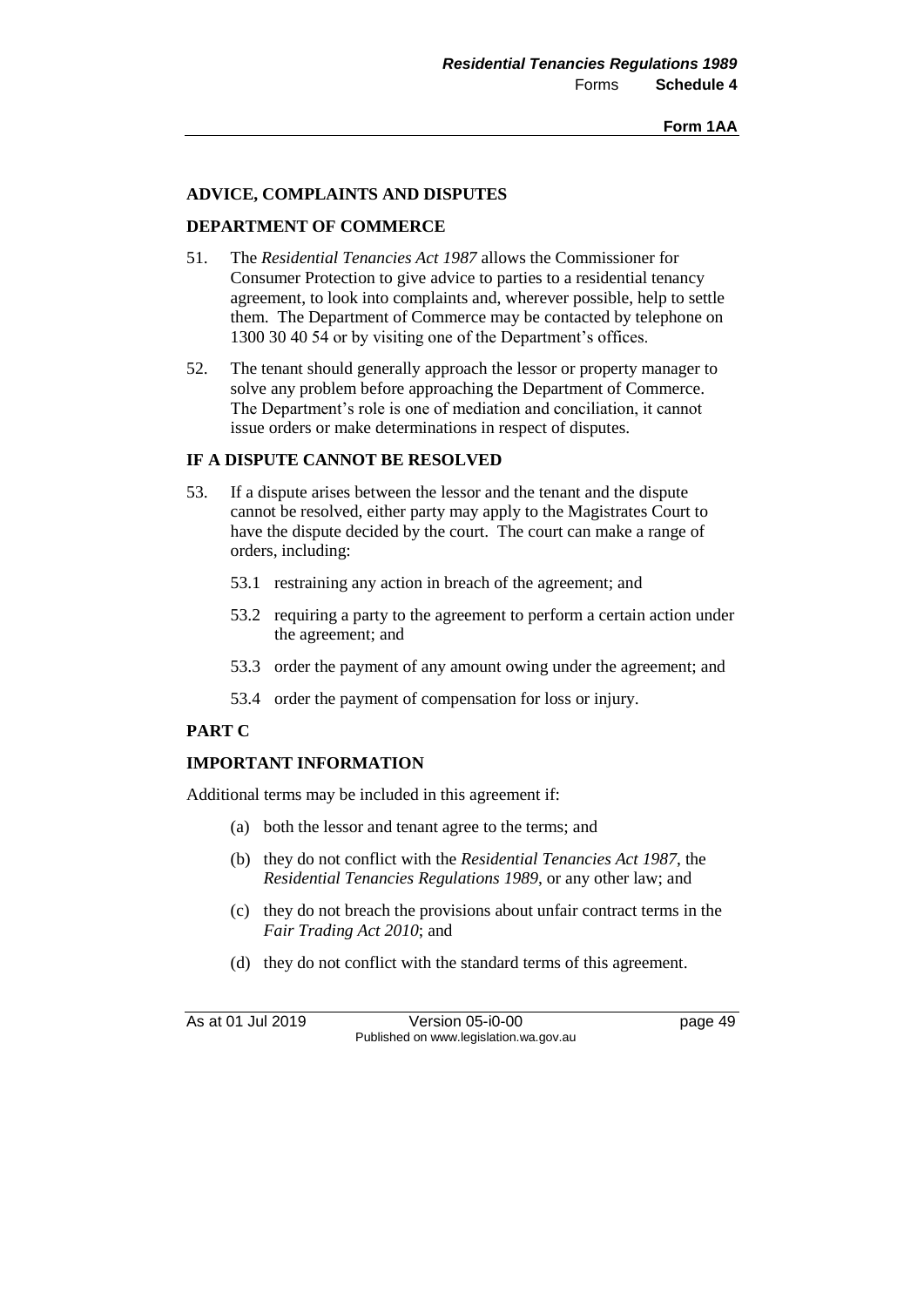ADDITIONAL TERMS ARE NOT REQUIRED BY THE *RESIDENTIAL TENANCIES ACT 1987*. HOWEVER, ONCE THE PARTIES SIGN THIS AGREEMENT, THE ADDITIONAL TERMS ARE BINDING UPON THE PARTIES UNLESS THE TERM IS FOUND TO BE UNLAWFUL.

ADDITIONAL TERMS: .......................................................................................

THE LESSOR AND TENANT ENTER INTO THIS AGREEMENT AND AGREE TO ALL ITS TERMS.

SIGNED BY THE LESSOR/PROPERTY MANAGER

............................................................... [*Signature of lessor/property manager*]

Date: ...................................

SIGNED BY THE TENANT

............................................. [*Signature of tenant*]

Date: ...................................

For information about your rights and obligations as a lessor or tenant, contact the Department of Commerce on 1300 30 40 54 or visit <www.commerce.wa.gov.au/ConsumerProtection>.

> *[Form 1AA inserted: Gazette 3 May 2013 p. 1757-76; amended: Gazette 21 Aug 2015 p. 3313-14; 30 Jun 2017 p. 3556-7; 9 Apr 2019 p. 1045-6.]*

page 50 Version 05-i0-00 As at 01 Jul 2019 Published on www.legislation.wa.gov.au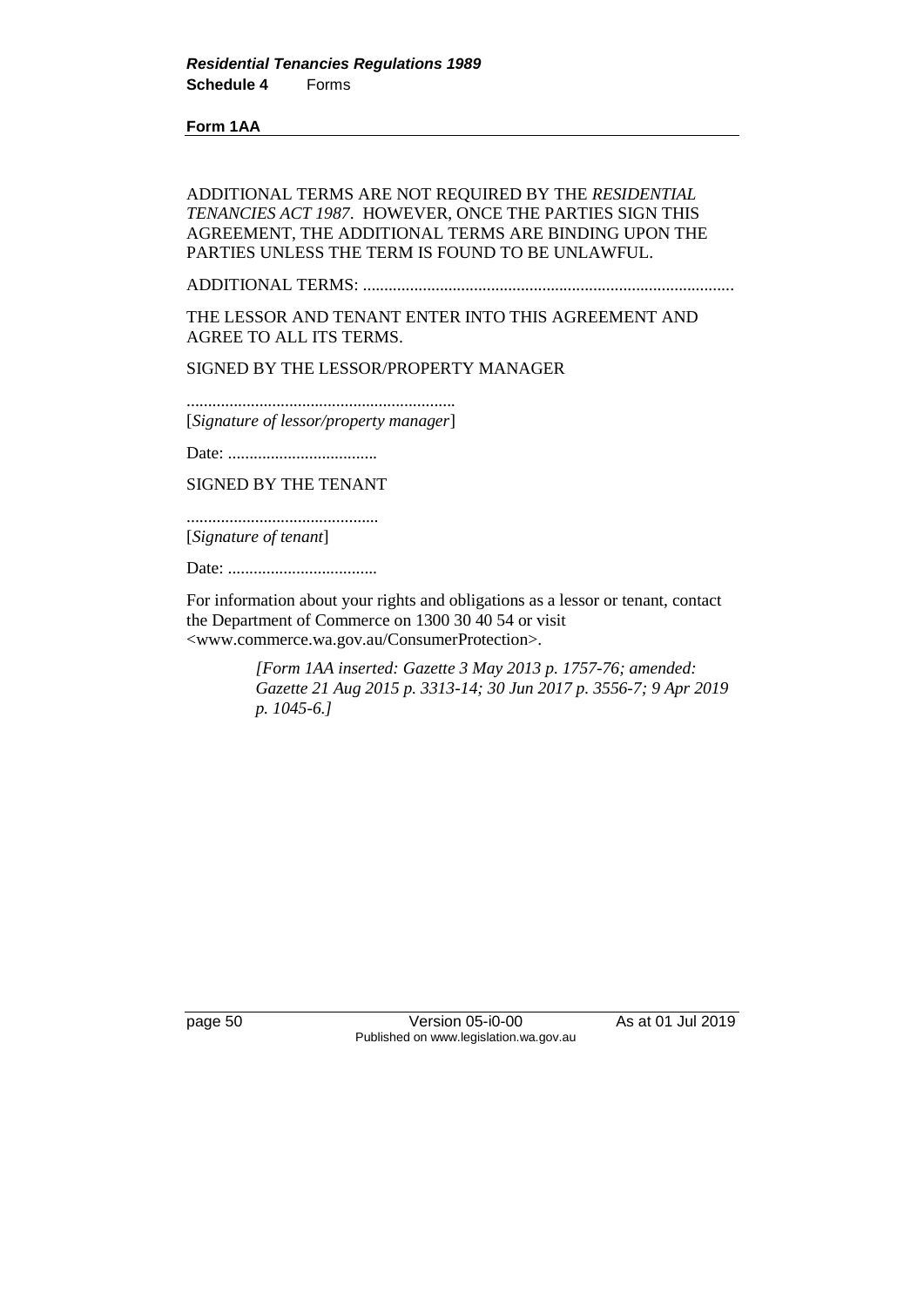#### **FORM 1AB**

#### *RESIDENTIAL TENANCIES ACT 1987*

#### Section 27A

### **SOCIAL HOUSING RESIDENTIAL TENANCY AGREEMENT**

**PART A**

#### **This agreement is made between:**

Lessor [*insert name of lessor(s) and contact details*] and

Tenant [*insert name of tenant(s) and contact details*]

#### **Giving of notices and information by electronic means**

Indicate below for each of the following persons whether the person agrees to notices and information being given by email or facsimile under the *Electronic Transactions Act 2011*.

Lessor

Email: Yes  $\square/N$ o  $\square$  Facsimile: Yes  $\square/N$ o  $\square$ 

[*insert email address or facsimile number if different from contact details above*]

Tenant(s)

Email: Yes  $\Box/\mathrm{No} \Box$  Facsimile: Yes  $\Box/\mathrm{No} \Box$ 

[*insert email address or facsimile number if different from contact details above*]

# **TERM OF AGREEMENT**

- \* This residential tenancy agreement is periodic starting on [*insert date*].
- \* This residential tenancy agreement is fixed starting on [*insert date*] and ending on [*insert date*].

(\* *delete as appropriate*)

*Note: The start date for the agreement should not be a date prior to the date on which the tenant is entitled to enter into occupation of the premises.*

As at 01 Jul 2019 Version 05-i0-00 page 51 Published on www.legislation.wa.gov.au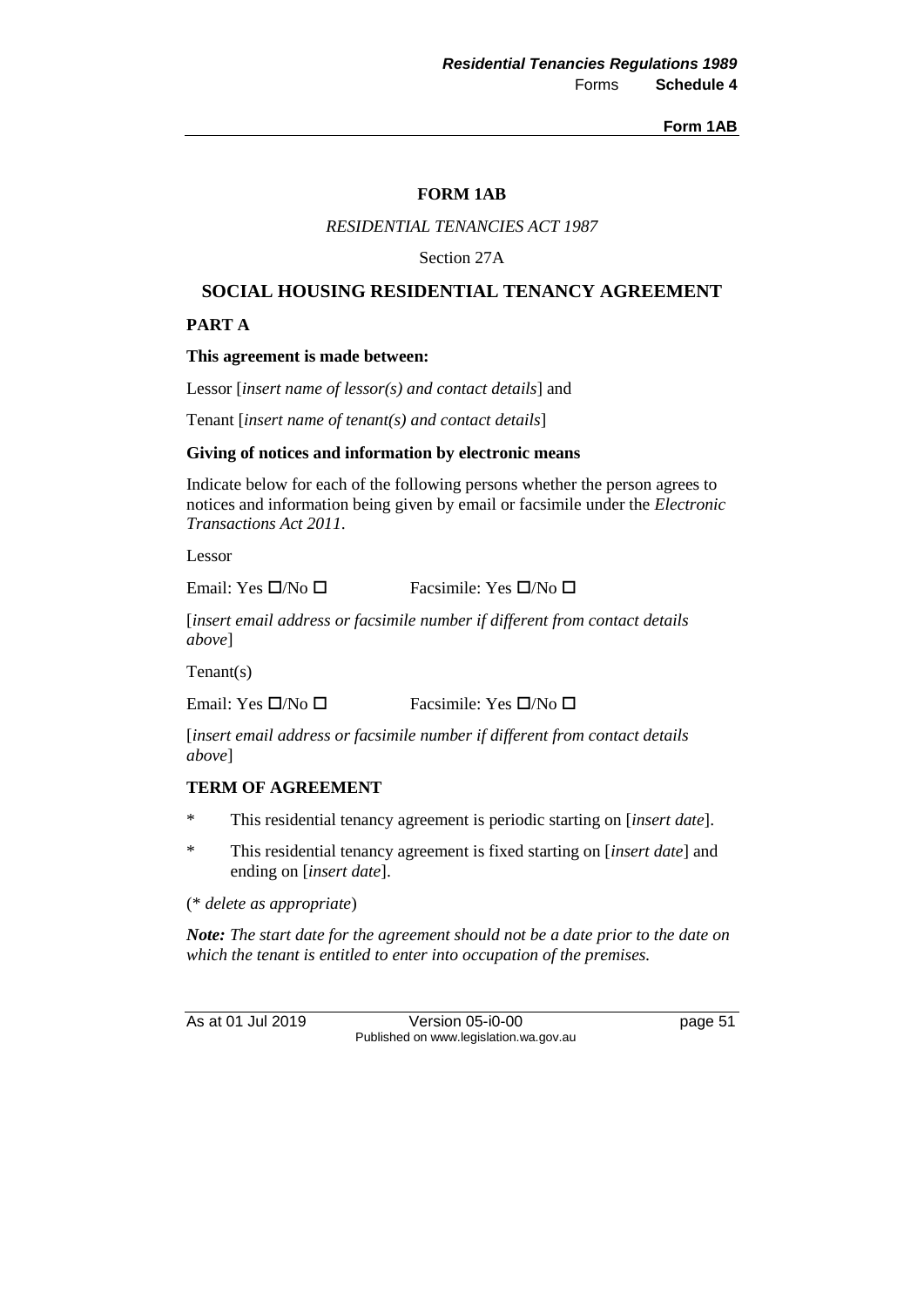## **RESIDENTIAL PREMISES**

The residential premises are [*insert address*] and include/exclude\* (\* *delete as appropriate*): ..........................................................................................................

[*include any additional matters, such as a parking space or furniture provided, or any exclusions, such as sheds*]

# **MAXIMUM AND MINIMUM NUMBER OF OCCUPANTS**

No more than [*insert number*] persons and no fewer than [*insert number*] persons may ordinarily live in the premises at any one time.

# **RENT**

The rent is \$[*insert amount*] per week/calculated by reference to tenant's income [*insert calculation*] payable weekly/fortnightly\* in advance starting on [*insert date*].

(\* *delete as appropriate*)

The method by which the rent must be paid is:

- (a) by cash or cheque; or
- (b) into the following account or any other account nominated by the lessor:

BSB number:

account number:

account name:

payment reference:

or

(c) as follows: .................................................

# **SECURITY BOND**

- \* No security bond or pet bond is payable.
- \* A security bond of \$[*insert amount*] and a pet bond of \$[*insert amount*] must be paid by the tenant on signing this agreement.

(\* *delete as appropriate*)

page 52 Version 05-i0-00 As at 01 Jul 2019 Published on www.legislation.wa.gov.au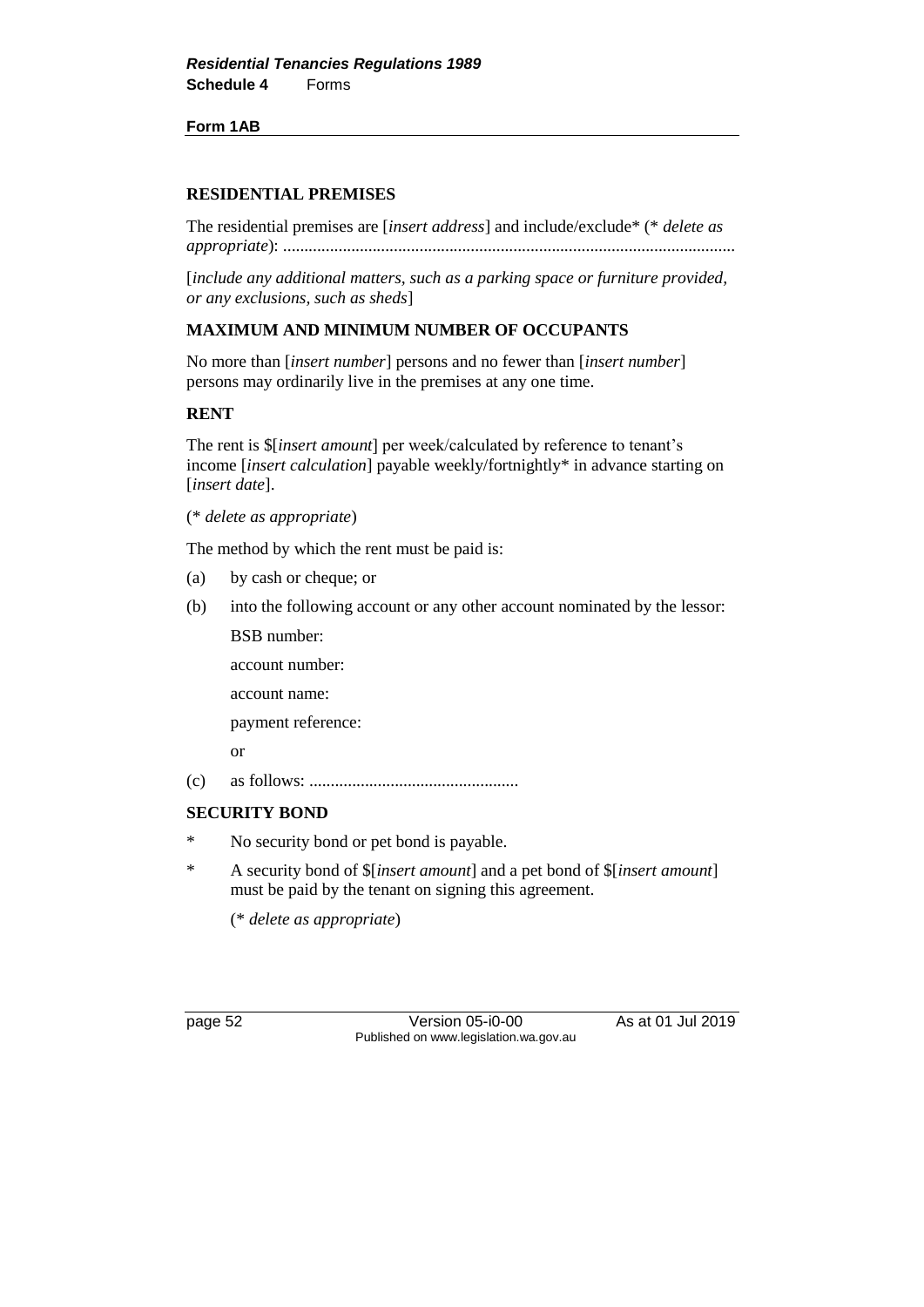*Note: The security bond must not exceed the sum of 4 weeks rent plus a pet bond not exceeding \$260 (if a pet is permitted to be kept at the premises). The pet bond is to be used to meet costs of fumigation of the premises.*

## **RENT INCREASE**

In the case of a periodic tenancy (see "TERM OF AGREEMENT") any rent increase will be no sooner than 6 months after the commencement of this tenancy agreement and the date of the last increase. The lessor must give at least 60 days notice of the increase.

*Note: If rent is calculated by reference to income, the requirement to provide a notice of a rent increase only applies if the method of calculating the rent is changed.*

In the case of a fixed term tenancy (see "TERM OF AGREEMENT") the rent increase will be [*insert maximum increase or method of calculating increase, e.g. CPI or percentage*] and take effect no sooner than 6 months after the commencement of this tenancy agreement and the date of the last increase. The lessor must give at least 60 days notice of the increase.

*Note: For fixed term lease agreements exceeding 12 months, refer to Part C for details of subsequent rent increases.*

# **WATER SERVICES**

Is scheme water connected to the premises? Yes  $\square$ /No  $\square$ 

*Note: If the property is not connected to scheme water, the tenant may have to purchase water at his or her own expense.*

# **WATER USAGE COSTS (SCHEME WATER)**

The tenant is required to pay [*insert number*]% of water consumption costs.

# **PERMISSION TO CONTACT THE WATER SERVICES PROVIDER**

Does the tenant have the lessor's permission to contact the water services provider for the premises to access accounts for water consumption at the premises and to communicate with the water services provider in relation to concessions available to the tenant or supply faults at the premises? Yes  $\square/N_0 \square$ 

As at 01 Jul 2019 Version 05-i0-00 page 53 Published on www.legislation.wa.gov.au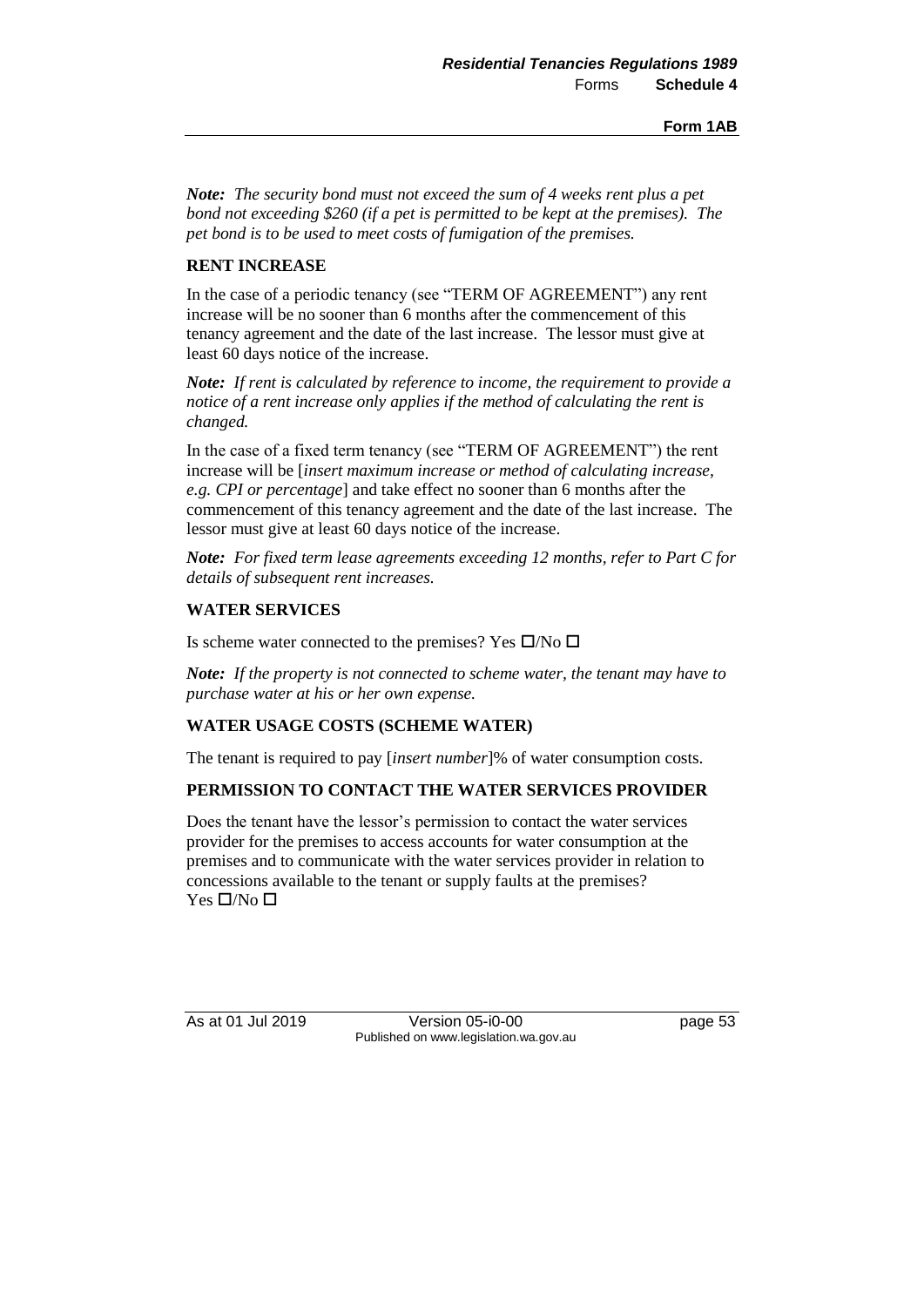## **ELECTRICITY, GAS AND OTHER UTILITIES**

Indicate for the utilities below whether or not the premises are separately metered:

- Electricity: Yes  $\square/N$ o  $\square$
- Gas: Yes  $\square/N_0 \square$
- Water: Yes  $\Box$ /No  $\Box$
- Other (*please specify*): ...........................................................................

Where the premises are separately metered to measure consumption of a specific utility, the tenant must pay for the connection and consumption costs as per the relevant account for the premises.

Where the premises are not separately metered to measure the consumption of a specific utility, the tenant must pay the consumption costs for that utility which will be calculated as follows:

- Electricity: [*insert method of calculation*]
- Gas: [*insert method of calculation*]
- Water: [*insert method of calculation*]

## **STRATA BY-LAWS**

Strata by-laws ARE/ARE NOT\* (\* *delete as appropriate*) applicable to the residential premises. A copy of the by-laws are attached. Yes  $\square/N_0 \square$ 

# **PETS**

The pets listed below may be kept at the premises: ..............................................

# **RIGHT OF TENANT TO ASSIGN OR SUB-LET**

- \* The tenant may assign the tenant's interest under this agreement or sub-let the premises.
- \* The tenant may not assign the tenant's interest under this agreement or sub-let the premises.

page 54 Version 05-i0-00 As at 01 Jul 2019 Published on www.legislation.wa.gov.au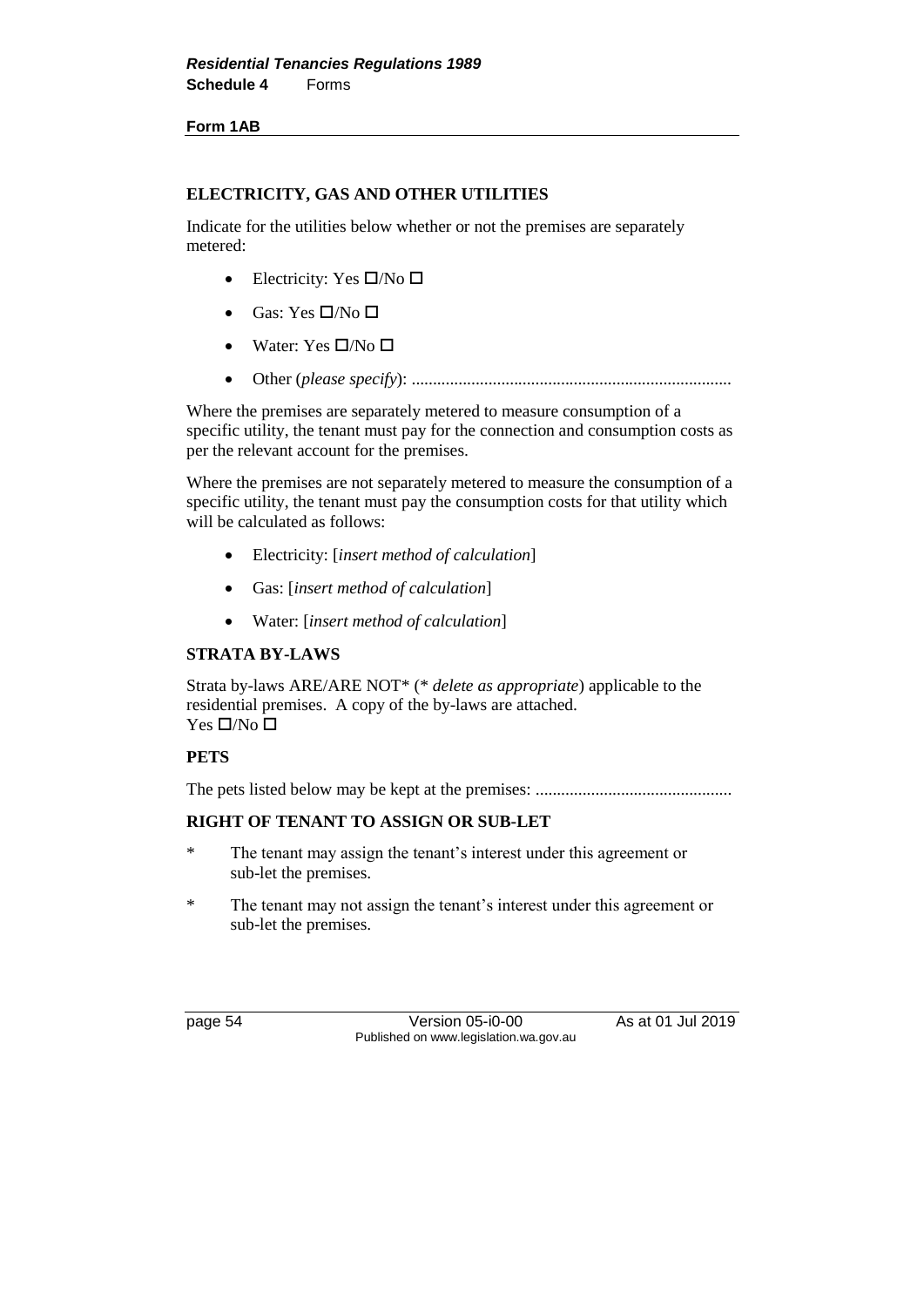\* The tenant may assign the tenant's interest under this agreement or sub-let the premises only with the written consent of the lessor.

#### (\* *delete as appropriate*)

## **RIGHT OF TENANT TO AFFIX AND REMOVE FIXTURES**

- \* The tenant must not affix any fixture or make any renovation, alteration or addition to the premises or common areas.
- \* The tenant must not affix any fixture or make any renovation, alteration or addition to the premises or common areas without the prior written consent of the lessor, such consent not to be withheld unreasonably.

(\* *delete as appropriate*)

If the Housing Authority is the lessor, this agreement is to be taken as written permission that the tenant may make minor improvements to the premises so long as the tenant makes good to the absolute satisfaction of the lessor, any damage to the premises caused by the minor improvements or their removal.

*Minor improvements* includes temporary, non-structural works (such as the installation of curtains, blinds and picture hooks which are readily and easily removable) and do not affect the structure of the premises.

# **PROPERTY CONDITION REPORTS**

A property condition report detailing the condition of the premises must be completed by or on behalf of the lessor and 2 copies provided to the tenant within 7 days of the tenant moving into the premises.

If the tenant disagrees with any information contained in the property condition report, the tenant must note his or her disagreement on a copy of the property condition report and return this to the lessor or property manager within 7 days of receipt of the property condition report from the lessor. If the tenant does not give a copy of the property condition report back to the lessor, the tenant is taken to accept the property condition report as a true and accurate description of the condition of the premises.

A final property condition report must be completed by or on behalf of the lessor and provided to the tenant within:

\* 14 days of the tenant vacating the premises.

As at 01 Jul 2019 Version 05-i0-00 page 55 Published on www.legislation.wa.gov.au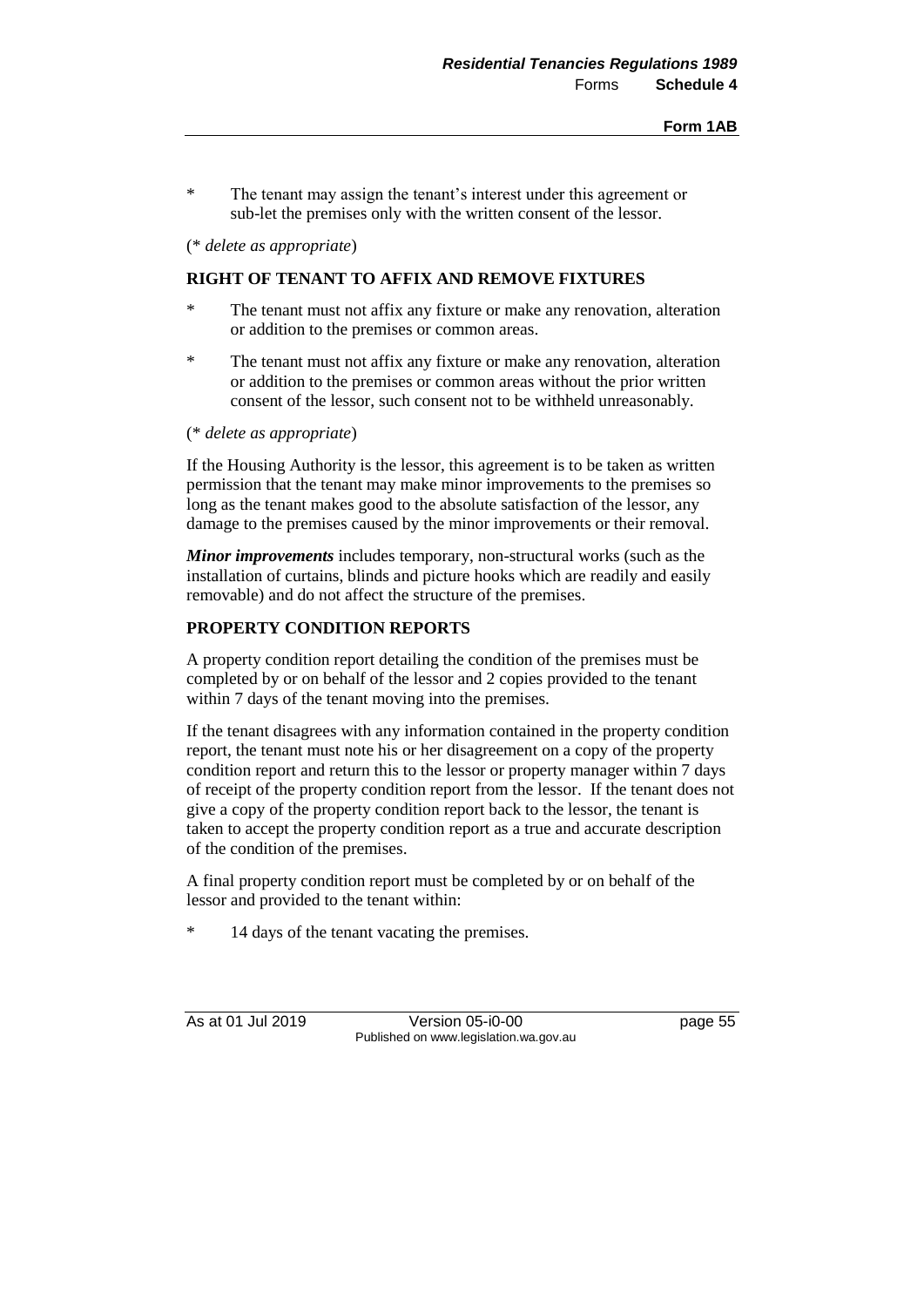\* 28 days (if the premises are 100 km or more from an office of the Housing Authority if the Housing Authority is the lessor).

## (\* *delete as appropriate*)

The tenant must be given a reasonable opportunity to be present at the final inspection.

### **PART B**

## **STANDARD TERMS APPLICABLE TO ALL SOCIAL HOUSING TENANCY AGREEMENTS**

The *Residential Tenancies Act 1987* and the *Residential Tenancies Regulations 1989* apply to this agreement. Both the lessor and the tenant must comply with these laws. Some of the rights and obligations in that legislation are outlined below.

### **RIGHT TO OCCUPY THE PREMISES**

1. The tenant has the right to exclusive occupation and quiet enjoyment of the residential premises during the tenancy. The residential premises include the additional items but do not include the exclusions noted under "RESIDENTIAL PREMISES" in Part A.

# **TENANT'S ELIGIBILITY TO RESIDE IN SOCIAL HOUSING PREMISES**

- 2. The social housing tenancy agreement is entered into with the tenant on the grounds that the tenant is eligible to reside in social housing premises.
- 3. If requested to do so by the lessor, the tenant must provide any information that is reasonably required to allow the lessor to determine that the tenant continues to be eligible to reside in the premises. If the tenant refuses to provide the requested information, the lessor may decide that the tenant is no longer eligible to reside in the premises.
- 4. If the tenant is no longer eligible to reside in the premises, the lessor may seek to terminate the social housing tenancy agreement.

# **COPY OF AGREEMENT**

- 5. The lessor or the property manager must give the tenant:
	- 5.1 a copy of this agreement when this agreement is signed by the tenant; and

page 56 Version 05-i0-00 As at 01 Jul 2019 Published on www.legislation.wa.gov.au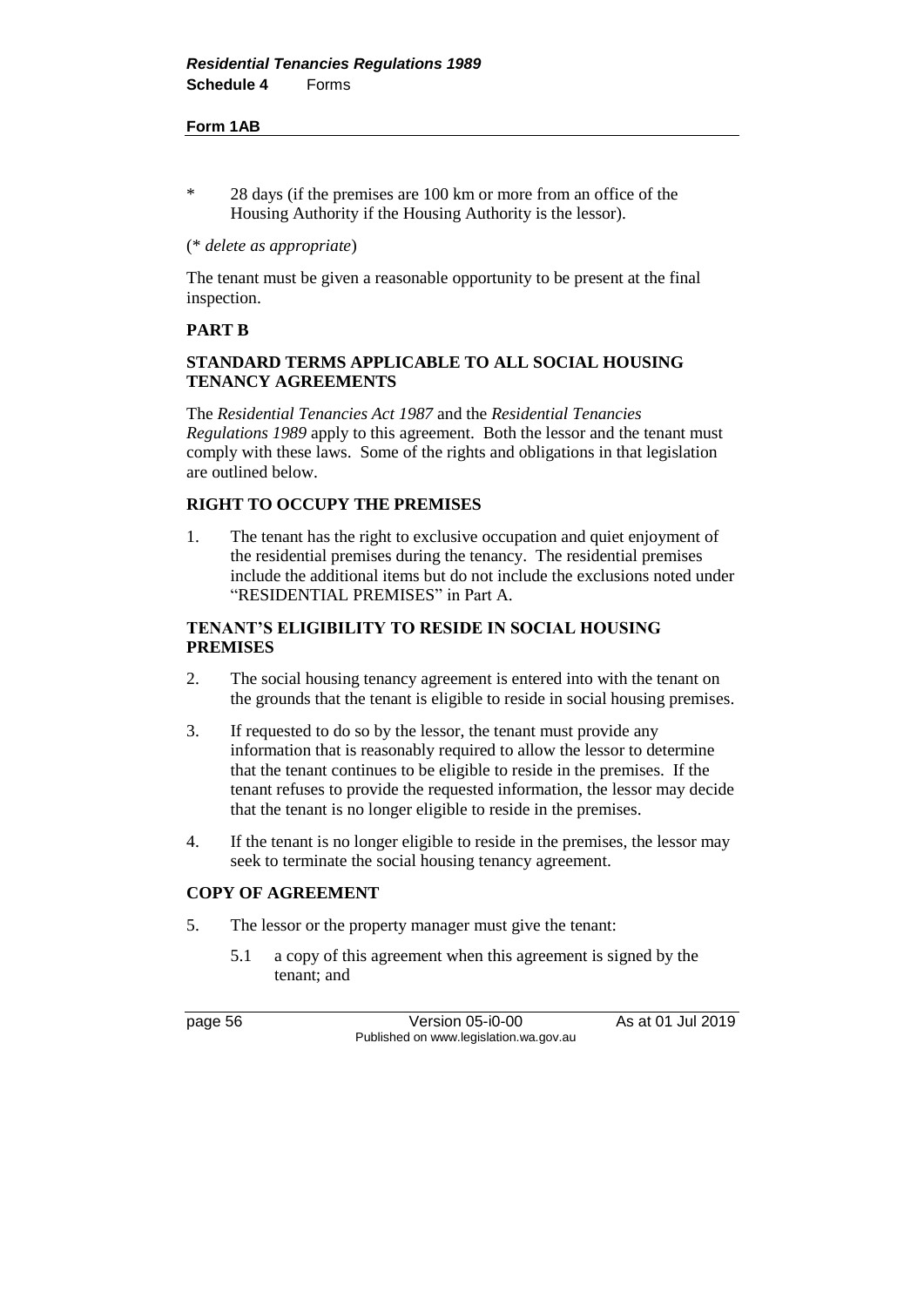5.2 a copy of this agreement signed by both the lessor or the property manager and the tenant within 14 days after it has been signed and delivered by the tenant.

# **RENT**

- 6. The tenant must pay rent on time or the lessor may issue a notice of termination and, if the rent is still not paid in full, the lessor may take action through the court to evict the tenant.
- 7. The tenant must not withhold rent because the tenant is of the view that the lessor is in breach of the agreement.
- 8. The lessor or property manager must not:
	- 8.1 require the tenant to pay more than 2 weeks rent in advance; or
	- 8.2 require the tenant to pay rent by post-dated cheque; or
	- 8.3 use rent paid by the tenant for the purpose of any amount payable by the tenant other than rent; or
	- 8.4 require the tenant to pay any monetary amount for or in relation to a residential tenancy agreement other than rent, security bond and pet bond.
- 9. A tenancy agreement cannot contain a provision for a penalty, damages or extra payment if the tenant fails to keep the agreement or breaches any law. If an agreement allows a reduced rent or a rebate, a refund or other benefit if the tenant does not breach the agreement, the tenant is entitled to the reduction, rebate, refund or other benefit in any event.
- 10. **Warning:** It is an offence for a tenant to fail or refuse to pay any rent due under a residential tenancy agreement with the intention that the amount of such rent be recovered by the lessor from the tenant's security bond.

# **PAYMENT OF COUNCIL RATES, LAND TAX, WATER AND OTHER CHARGES**

11. The lessor must pay all rates, taxes or charges imposed in respect of the premises under the *Local Government Act 1995*, the *Land Tax Act 2002* or any written law under which a rate, tax or charge is imposed for water supply or sewerage services under the *Water Agencies (Powers) Act 1984* (other than a charge for water consumed). The lessor is responsible for

As at 01 Jul 2019 Version 05-i0-00 page 57 Published on www.legislation.wa.gov.au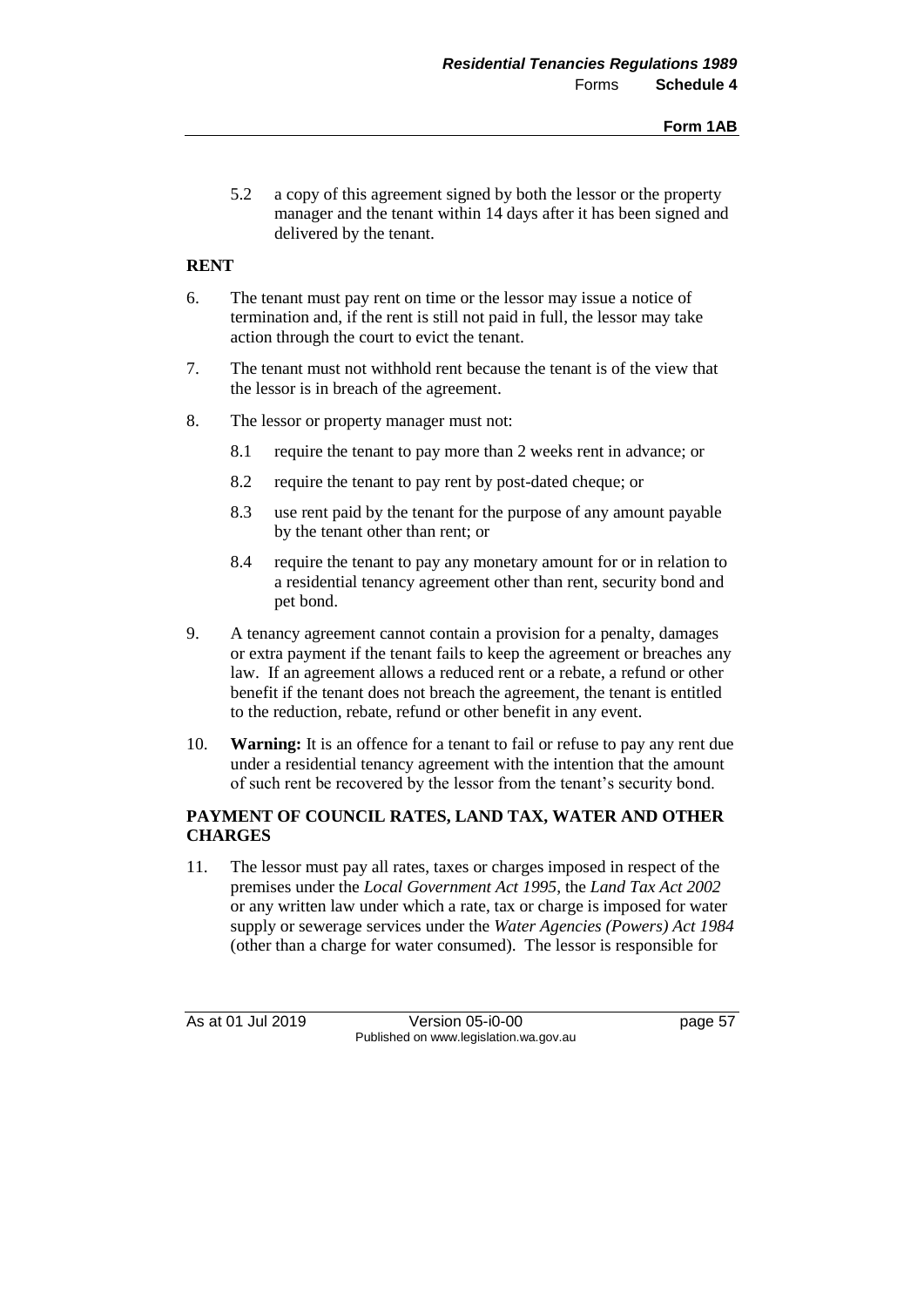any contribution levied under the *Strata Titles Act 1985* and any contribution levied on a proprietor under the *Strata Titles Act 1985*.

## **PUBLIC UTILITY SERVICES**

- 12. *Public utility services* has the meaning given in the *Land Administration Act 1997* and refers to services such as gas, electricity and water.
- 13. If the premises are not separately metered to measure the tenant's consumption of a public utility service at the premises and the tenant is expected to pay for his or her consumption of the public utility service, the lessor and tenant must agree in writing an alternative method of calculating the charge to be paid by the tenant for the consumption of that public utility service.
- 14. The tenant must not be required to pay a charge in relation to a public utility service provided to the premises unless the charge is calculated by reference to the tenant's actual consumption of the public utility service at the premises and the tenant is given written notice of the charge.
- 15. If the premises are separately metered, the notice of the charge must specify:
	- 15.1 the relevant meter reading or readings; and
	- 15.2 the charge per metered unit; and
	- 15.3 the amount of GST payable in respect of the provision of the public utility service to the residential premises.
- 16. If the premises are not separately metered, the notice of the charge must specify:
	- 16.1 the calculation as per the agreed method; and
	- 16.2 the amount of GST payable in respect of the provision of the public utility service to the residential premises.

# **POSSESSION OF THE PREMISES**

- 17. The lessor must:
	- 17.1 give the tenant vacant possession of the premises on the day on which the tenant is entitled to enter into occupation of the premises under the agreement; and

page 58 Version 05-i0-00 As at 01 Jul 2019 Published on www.legislation.wa.gov.au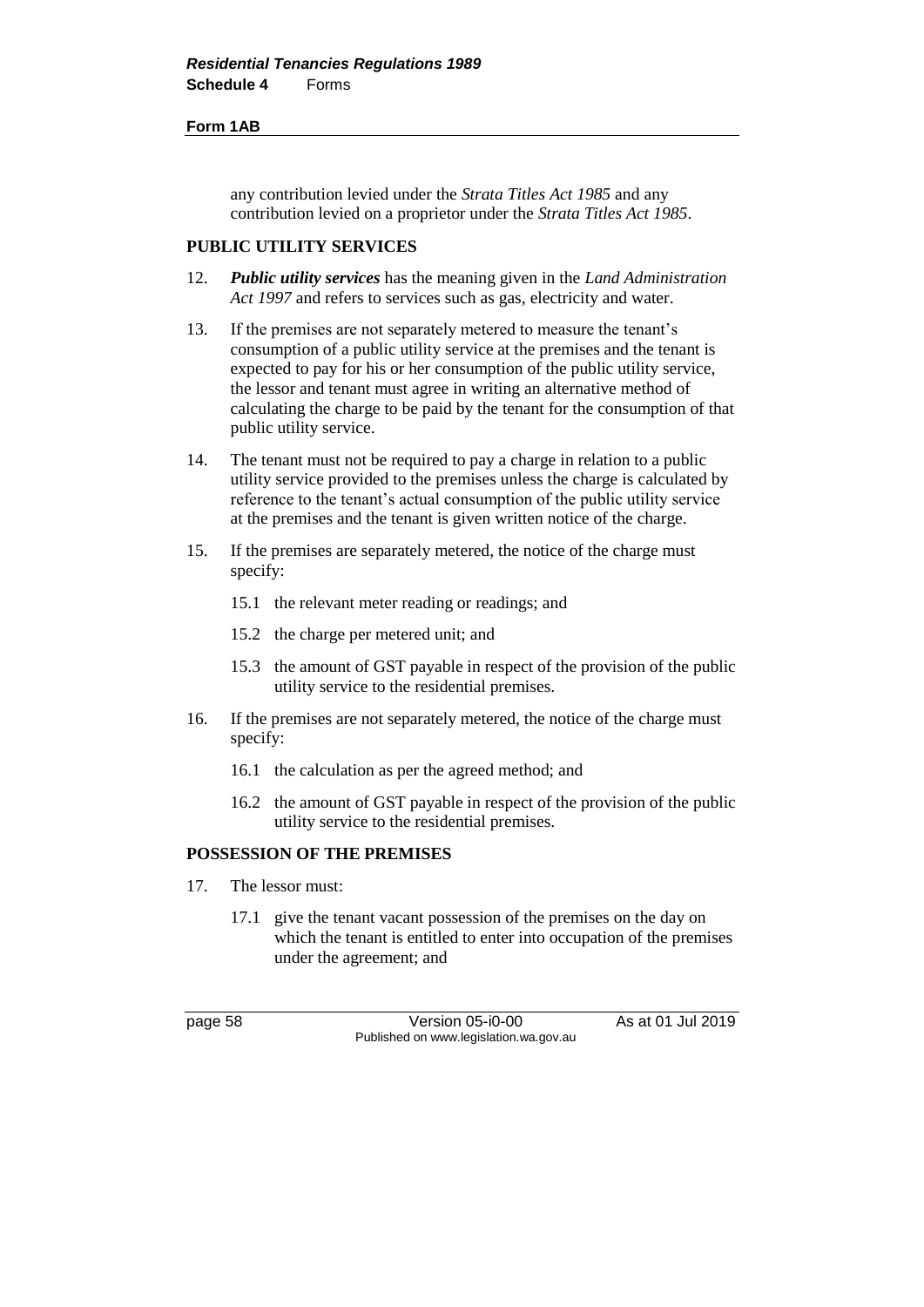17.2 take all reasonable steps to ensure that, at the time of signing this agreement, there is no legal reason why the tenant cannot occupy the premises as a residence for the term of this agreement.

## **TENANT'S RIGHT TO QUIET ENJOYMENT**

- 18. The tenant is entitled to quiet enjoyment of the premises without interruption by the lessor or any person claiming by, through or under the lessor or having superior title to that of the lessor.
- 19. The lessor or the property manager will not interfere with, or cause or permit any interference with, the reasonable peace, comfort or privacy of the tenant in the use of the premises. The lessor or the property manager must also take all reasonable steps to ensure that the lessor's other neighbouring tenants do not interfere with the reasonable peace, comfort or privacy of the tenant in the use of the premises.

# **USE OF THE PREMISES BY TENANT**

- 20. The tenant must:
	- 20.1 use the premises as a place of residence; and
	- 20.2 not use or allow the premises to be used for any illegal purpose; and
	- 20.3 not cause or permit a nuisance; and
	- 20.4 not cause, or permit to be caused, an interference with the reasonable peace, comfort or privacy of a person residing in the immediate vicinity of the premises; and
	- 20.5 not intentionally or negligently cause or permit damage to the residential premises; and
	- 20.6 advise the lessor or property manager as soon as practicable if any damage occurs; and
	- 20.7 keep the premises in a reasonable state of cleanliness; and
	- 20.8 not cause or allow to be caused injury to the lessor, property manager or any person lawfully on adjacent premises; and
	- 20.9 not allow anyone who is lawfully at the premises to breach the terms of this agreement.

As at 01 Jul 2019 Version 05-i0-00 page 59 Published on www.legislation.wa.gov.au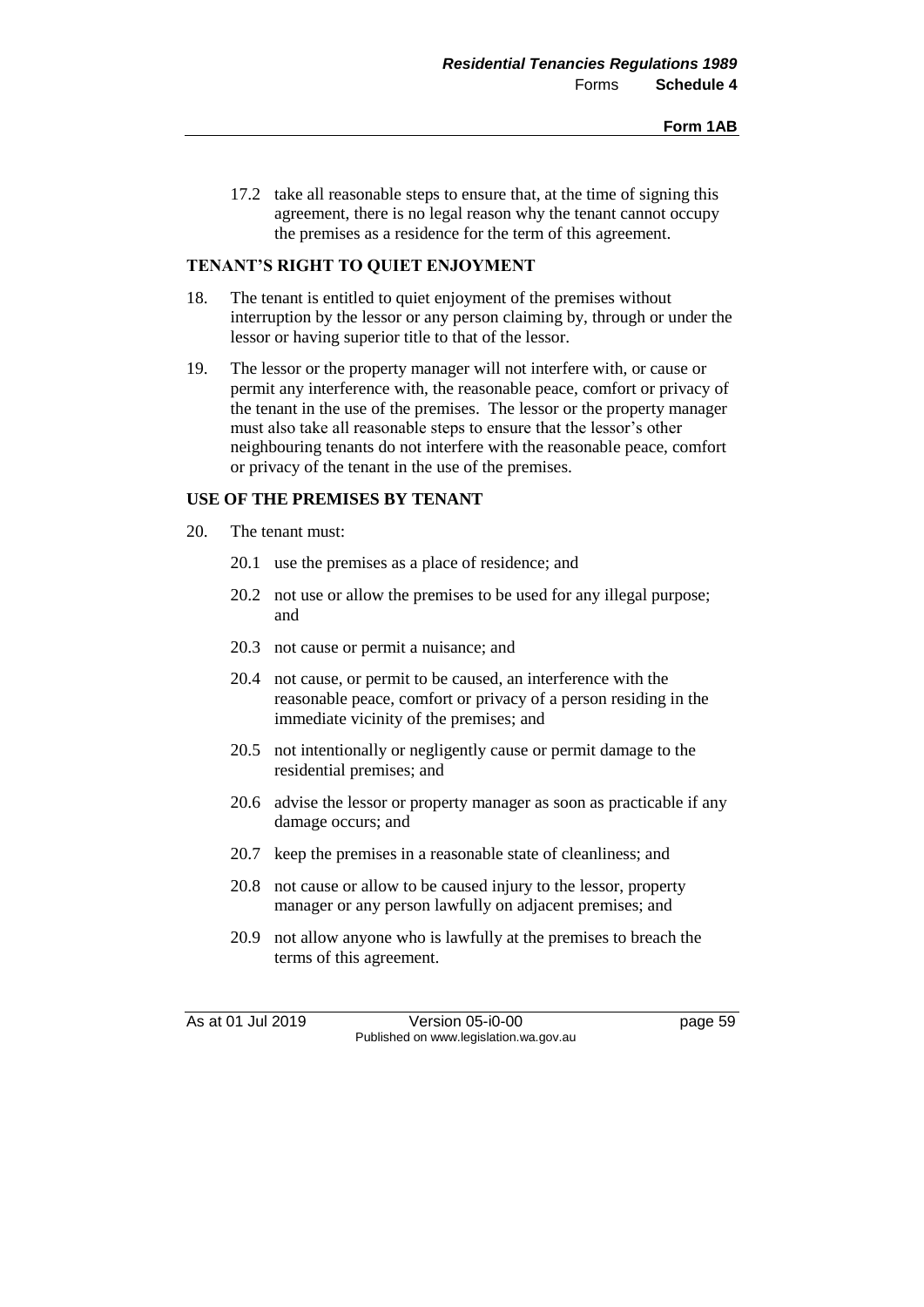21. The tenant is responsible for the conduct or omission of any person lawfully on the premises that results in a breach of the agreement.

# **LESSOR'S GENERAL OBLIGATIONS FOR RESIDENTIAL PREMISES**

- 22. In this clause, *premises* includes fixtures and chattels provided with the premises but does not include:
	- 22.1 any fixture or chattel disclosed by the lessor to the tenant as not functioning before the agreement was entered into; or
	- 22.2 any other fixture or chattel that the tenant could not reasonably have expected to be functioning at the time the agreement was entered into.
- 23. The lessor must:
	- 23.1 provide vacant possession of the premises and in a reasonable state of cleanliness and repair; and
	- 23.2 maintain and repair the premises in a timely manner; and
	- 23.3 comply with all laws affecting the premises including building, health and safety laws.

### **URGENT REPAIRS**

24. *Urgent repairs* are defined by the *Residential Tenancies Act 1987* and fall into 2 categories: repairs that are necessary for the supply or restoration of an essential service and other urgent repairs. Essential services are listed in the *Residential Tenancies Regulations 1989* as electricity, gas, a functioning refrigerator (if one is provided with the premises), waste water management treatment and water (including the supply of hot water). Arrangements for repairs that are necessary to supply or restore an essential service must be made with a suitable repairer within 24 hours. Other urgent repairs are those that are not necessary for the supply or restoration of an essential service, but may nevertheless cause damage to the premises, injure a person or cause undue hardship or inconvenience to the tenant. Arrangements for these repairs must be made within 48 hours.

page 60 Version 05-i0-00 As at 01 Jul 2019 Published on www.legislation.wa.gov.au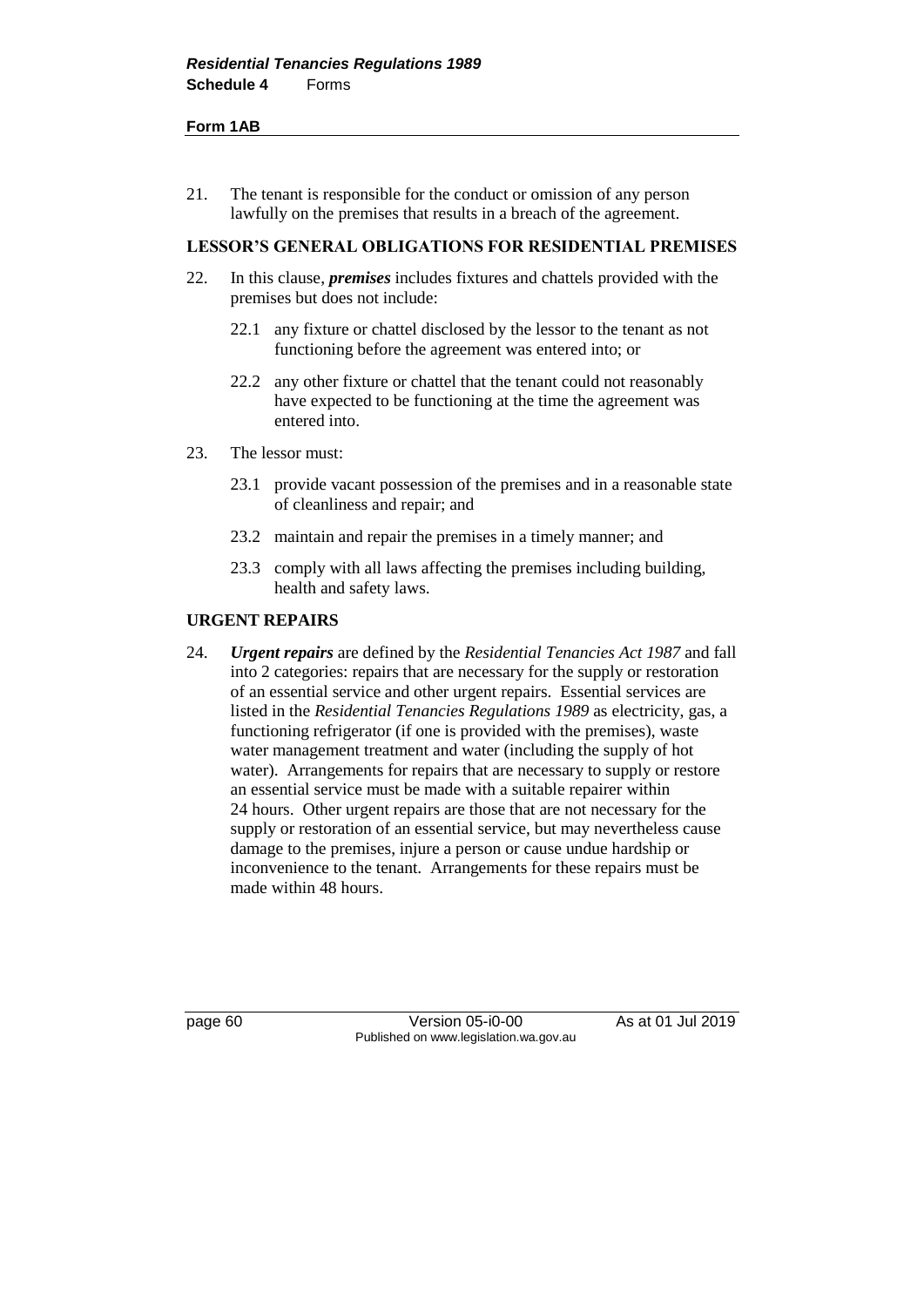- 25. In every tenancy, if the need for urgent repair arises other than as a result of a breach of the agreement by the tenant:
	- 25.1 the tenant is to notify the lessor or the property manager of the need for urgent repairs as soon as practicable; and
	- 25.2 the lessor is to ensure that the repairs are carried out by a suitable repairer as soon as practicable after that notification; and
	- 25.3 if, within 24 hours (in the case of repairs for the supply or restoration of essential services) or 48 hours (in the case of other urgent repairs), the lessor or property manager cannot be contacted, or, having notified the lessor or property manager of the need for the repairs, the lessor fails to ensure that the repairs will be carried out by a suitable repairer as soon as practicable after that notification, the tenant may arrange for the repairs to be carried out by a suitable repairer to the minimum extent necessary to effect those repairs; and
	- 25.4 if a tenant arranges for repairs to be carried out under clause 25.3, the lessor must, as soon as practicable after the repairs are carried out, reimburse the tenant for any reasonable expense incurred by the tenant in arranging for those repairs to be carried out and paying for those repairs.

### **LESSOR'S ACCESS TO THE PREMISES**

- 26. The lessor, property manager or person acting on behalf of the lessor, can only enter the premises in the following circumstances:
	- 26.1 in any case of emergency;
	- 26.2 to conduct up to 4 routine inspections in a 12 month period after giving the tenant at least 7 days, but not more than 14 days, written notice;
	- 26.3 where the agreement allows the rent to be collected at the premises where rent is payable not more frequently than once every week;
	- 26.4 to inspect and secure the premises if there are reasonable grounds to believe that the premises have been abandoned and the tenant has not responded to a notice from the lessor;

As at 01 Jul 2019 Version 05-i0-00 page 61 Published on www.legislation.wa.gov.au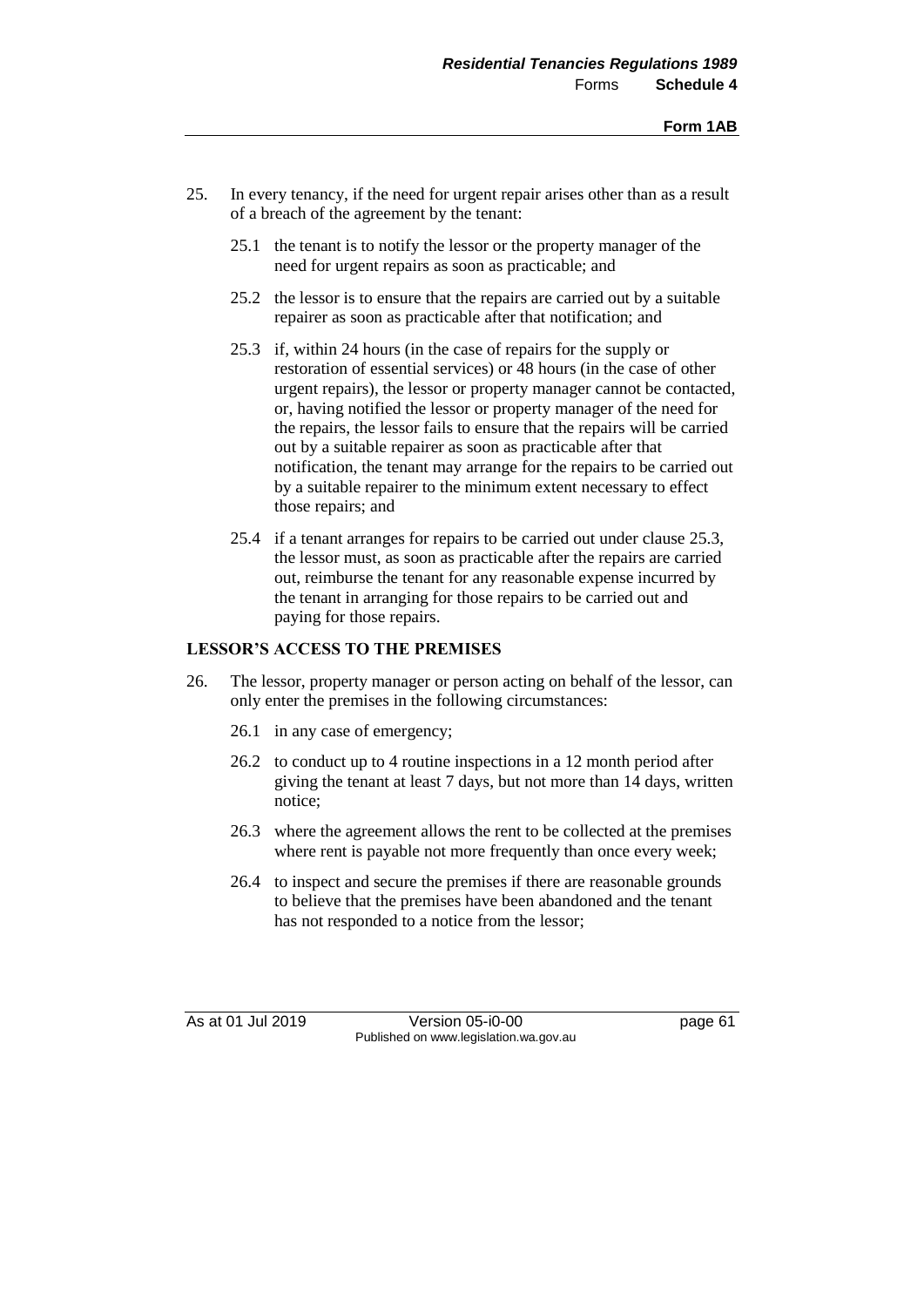- 26.5 carrying out or inspecting necessary repairs to or maintenance of the premises, at any reasonable time, after giving the tenant not less than 72 hours notice in writing before the proposed entry;
- 26.6 showing the premises to prospective tenants, at any reasonable time and on a reasonable number of occasions during the period of 21 days preceding the termination of the agreement, after giving the tenant reasonable notice in writing;
- 26.7 showing the premises to prospective purchasers, at any reasonable time and on a reasonable number of occasions, after giving the tenant reasonable notice in writing;
- 26.8 if the tenant agrees at, or immediately before, the time of entry;
- 26.9 in accordance with the *Residential Tenancies Act 1987* section  $46(6A)$  and  $(6B)$ .
- 27. There are directions within the *Residential Tenancies Act 1987* which guide tenants, lessors and property managers on appropriate behaviour in relation to gaining or granting access to the premises. The following summary may assist.

#### **REASONABLE TIME**

#### 28. *Reasonable time* means:

- 28.1 between 8.00 a.m. and 6.00 p.m. on a weekday; or
- 28.2 between 9.00 a.m. and 5.00 p.m. on a Saturday; or
- 28.3 at any other time agreed between the lessor and each tenant.

# **REQUIREMENT TO NEGOTIATE A DAY AND TIME FOR A PROPOSED ENTRY BY THE LESSOR**

29. If it would unduly inconvenience the tenant for the lessor or property manager to enter the premises as specified in a notice of an intention to enter premises on a particular day, the lessor or property manager must make a reasonable attempt to negotiate a day and time that does not unduly inconvenience the tenant.

page 62 Version 05-i0-00 As at 01 Jul 2019 Published on www.legislation.wa.gov.au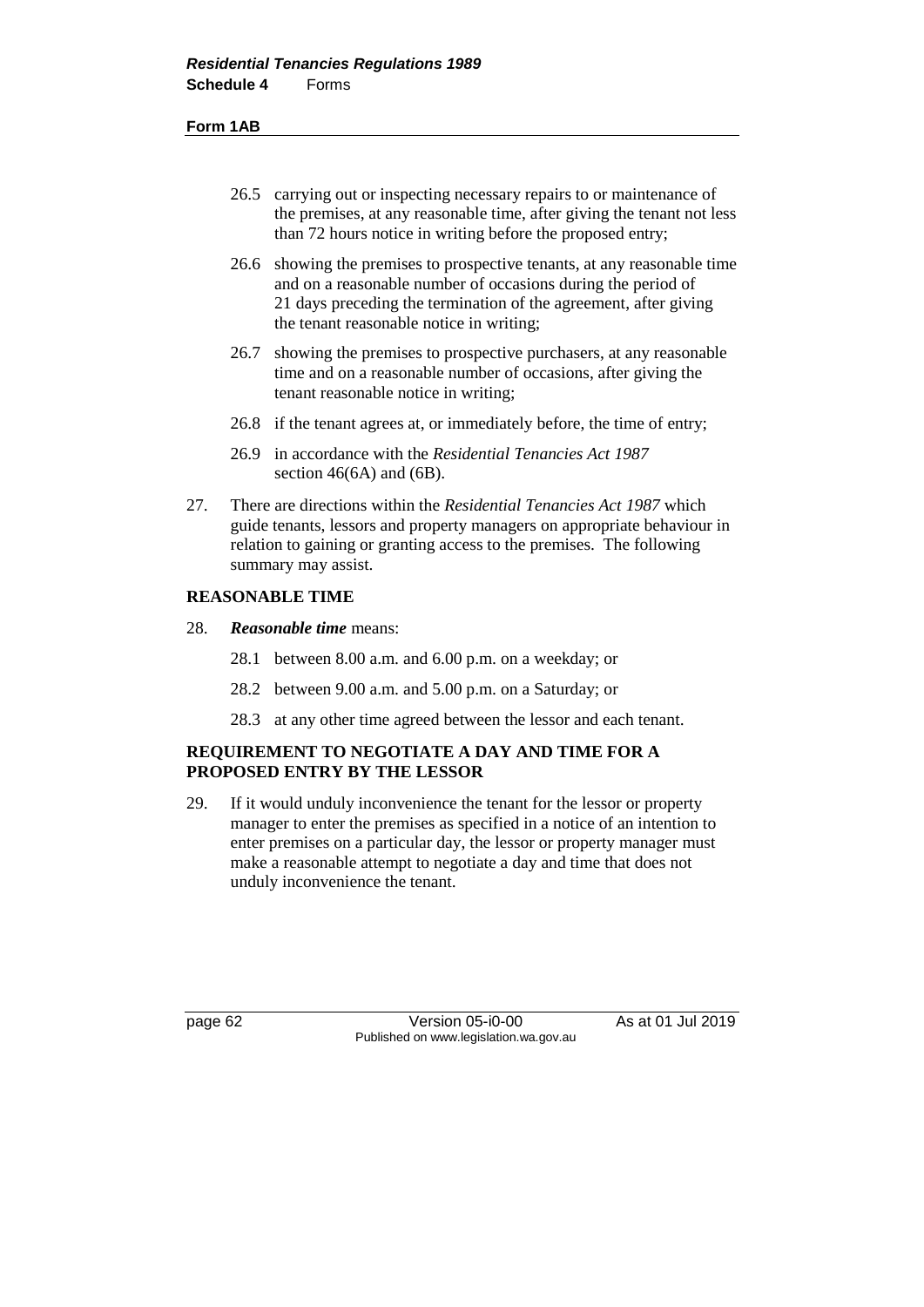# **REQUIREMENT TO GIVE TENANT NOTICE OF PROPOSED ENTRY**

30. Where the lessor or property manager gives a tenant notice of an intention to enter premises on a particular day, the notice must specify the day and whether it will be before or after 12.00 p.m.

# **TENANT ENTITLED TO BE PRESENT**

31. The tenant is entitled to be on the premises during the entry by the lessor, the property manager or any other person acting on behalf of the lessor.

# **ENTRY MUST BE REASONABLE AND NO LONGER THAN NECESSARY**

- 32. The lessor or property manager exercising a right of entry:
	- 32.1 must do so in a reasonable manner; and
	- 32.2 must not, without the tenant's consent, stay or permit others to stay on the premises longer than is necessary to achieve the purpose of the entry.

# **LESSOR'S OBLIGATION TO COMPENSATE TENANT IF DAMAGE TO TENANT'S GOODS**

33. If the lessor or property manager (or any person accompanying the lessor or property manager), causes damage to the tenant's goods when exercising a right of entry, the lessor is obliged to compensate the tenant.

# **ALTERATIONS AND ADDITIONS TO THE PREMISES**

- 34. If the tenancy agreement in Part A allows the tenant to affix a fixture or make a renovation, alteration or addition to the premises, then:
	- 34.1 the tenant must obtain written permission from the lessor prior to affixing any fixture or making any renovation, alteration or addition to the premises; and
	- 34.2 the tenant must obtain written permission from the lessor to remove any fixture attached by the tenant; and
	- 34.3 notify the lessor of any damage caused by removing any fixture and, at the option of the lessor, repair the damage or compensate the lessor for any reasonable expenses incurred by the lessor in repairing the damage; and

As at 01 Jul 2019 Version 05-i0-00 page 63 Published on www.legislation.wa.gov.au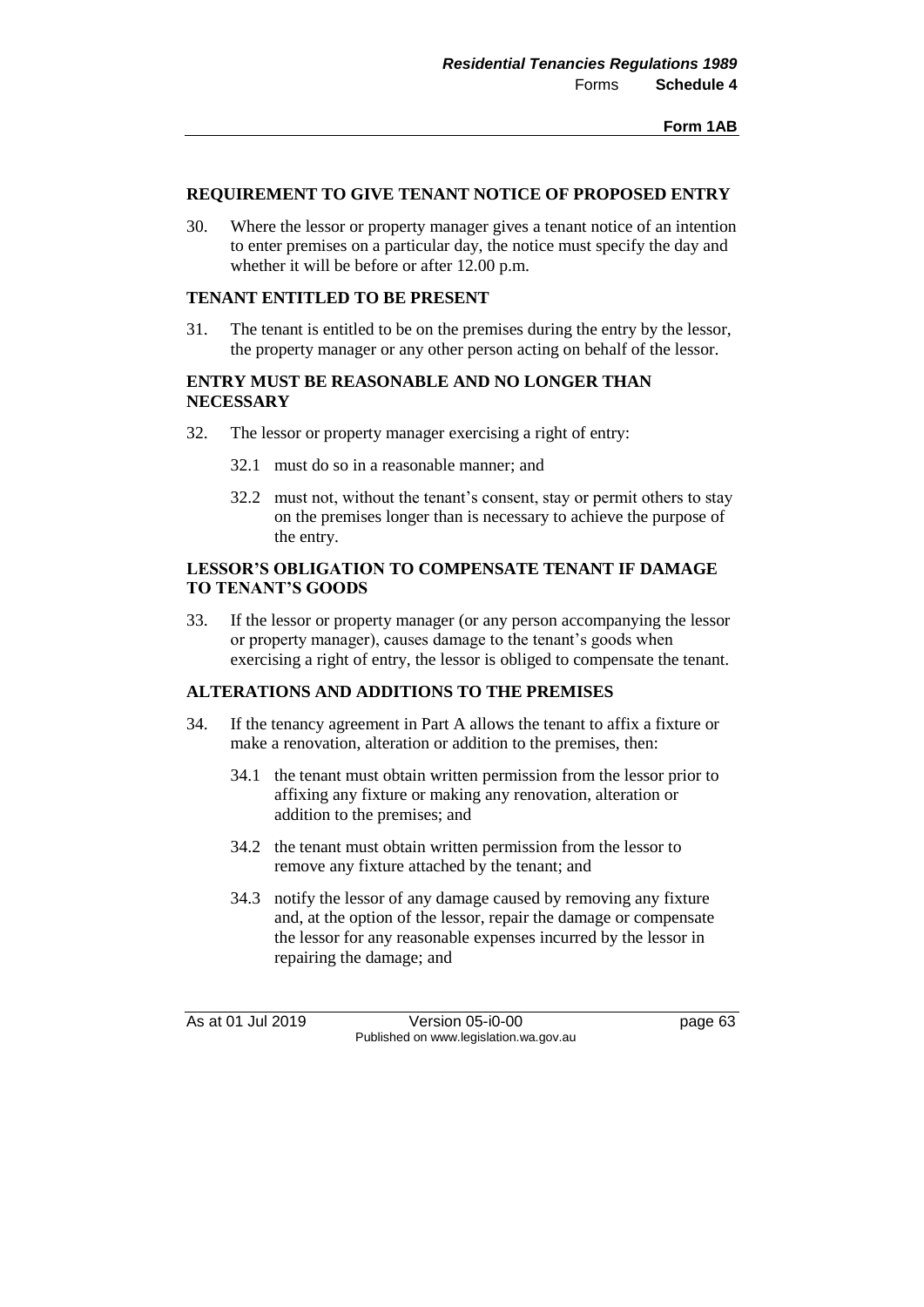- 34.4 the lessor must not unreasonably refuse permission for the installation of a fixture or an alteration, addition or renovation by the tenant.
- 35. If the lessor wants to make an alteration or addition or affix a fixture to the premises, then:
	- 35.1 the lessor must obtain the tenant's permission prior to affixing any fixture or making any renovation, alteration or addition to the premises; and
	- 35.2 the tenant must not unreasonably refuse permission for the lessor to affix any fixture or make any renovation, alteration or addition to the premises.
- 35A. For the purposes of the *Residential Tenancies Act 1987* section 47(4), the tenant may make the following prescribed alterations:
	- 35A.1 the renovation, alteration or addition of any of the following
		- security alarms and cameras;
		- locks, screens and shutters on windows;
		- security screens on doors;
		- exterior lights;
		- locks on gates;
	- 35A.2 the pruning of shrubs and trees to improve visibility around the residential premises.
- 35B. Under the *Residential Tenancies Act 1987* section 47(5):
	- 35B.1 the cost of making the prescribed alterations must be borne by the tenant; and
	- 35B.2 the tenant must give written notice to the lessor of the tenant's intention to make the prescribed alterations; and
	- 35B.3 work on the prescribed alterations must be undertaken by a qualified tradesperson, a copy of whose invoice the tenant must provide to the lessor within 14 days of the alterations being completed; and

page 64 Version 05-i0-00 As at 01 Jul 2019 Published on www.legislation.wa.gov.au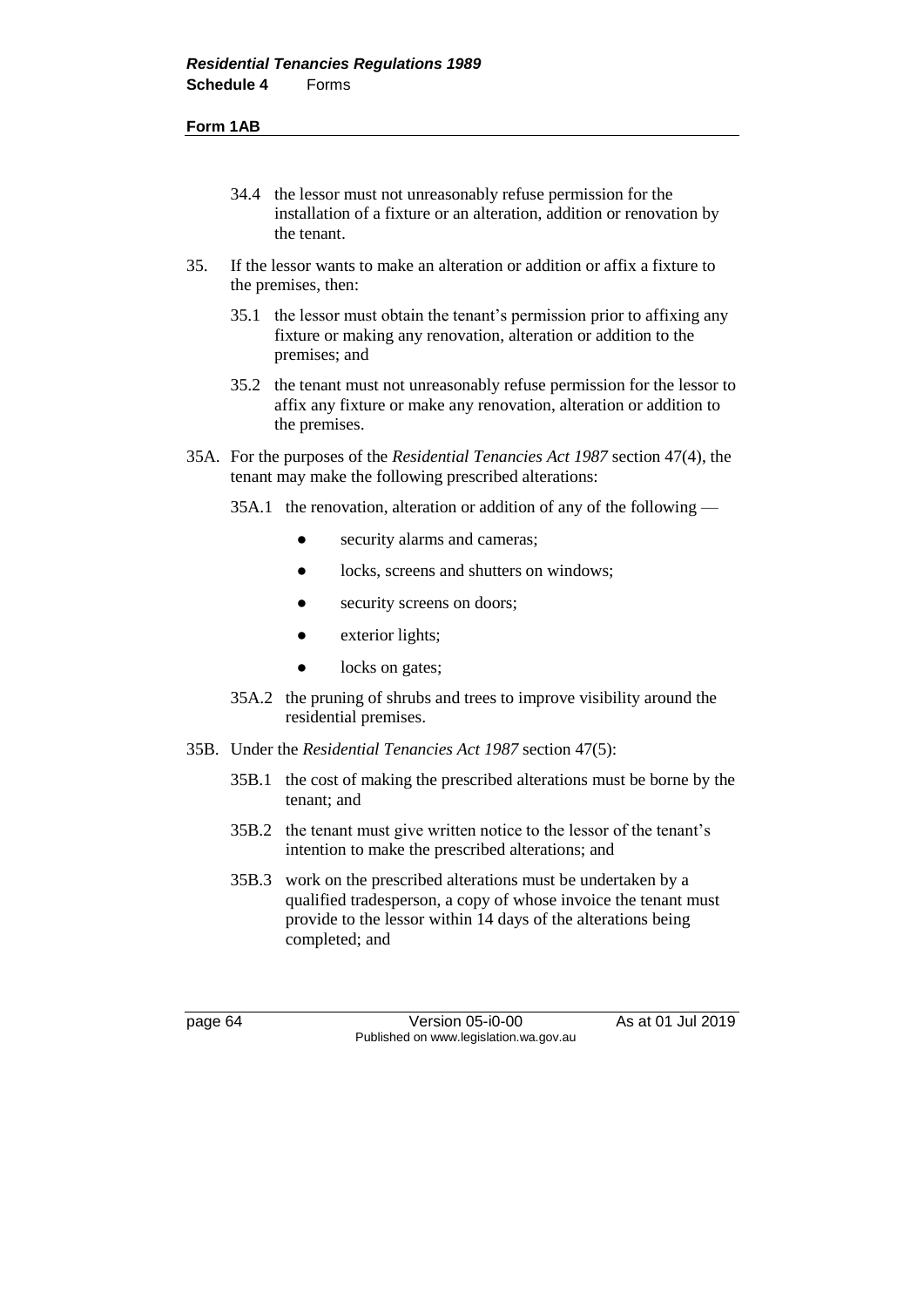- 35B.4 the prescribed alterations must be effected having regard to the age and character of the property and any applicable strata company by-laws; and
- 35B.5 the tenant must restore the premises to their original condition at the end of the residential tenancy agreement if the lessor requires the tenant to do so and, where restoration work has been undertaken by a tradesperson, must provide to the lessor a copy of that tradesperson's invoice within 14 days of that work having been performed.

#### **LOCKS AND SECURITY DEVICES**

- 36. The prescribed means of securing the premises are specified in the *Residential Tenancies Regulations 1989*. In every tenancy:
	- 36.1 the lessor must provide and maintain such means to ensure the premises are reasonably secure as prescribed in the regulations; and
	- 36.2 any lock or security device at the premises must not be altered, removed or added by a lessor or tenant without the consent of the other or except in accordance with clause 36.4; and
	- 36.3 the lessor or the tenant must not unreasonably withhold the consent referred to in clause 36.2; and
	- 36.4 a tenant may alter or add any lock or other means of securing the residential premises in accordance with the *Residential Tenancies Act 1987* section 45(2)(a).

## **TRANSFER OF TENANCY OR SUB-LETTING BY TENANT**

- 37. If the tenancy agreement allows the tenant to assign his or her interest or sub-let the premises with the lessor's consent:
	- 37.1 the tenant cannot assign his or her interest or sub-let the premises without the written consent of the lessor; and
	- 37.2 the lessor must not unreasonably withhold such consent; and
	- 37.3 the lessor must not make any charge for giving such consent other than the lessor's reasonable incidental expenses.

### **CONTRACTING OUT**

38. It is an offence to contract out of any provision of the *Residential Tenancies Act 1987*.

As at 01 Jul 2019 Version 05-i0-00 page 65 Published on www.legislation.wa.gov.au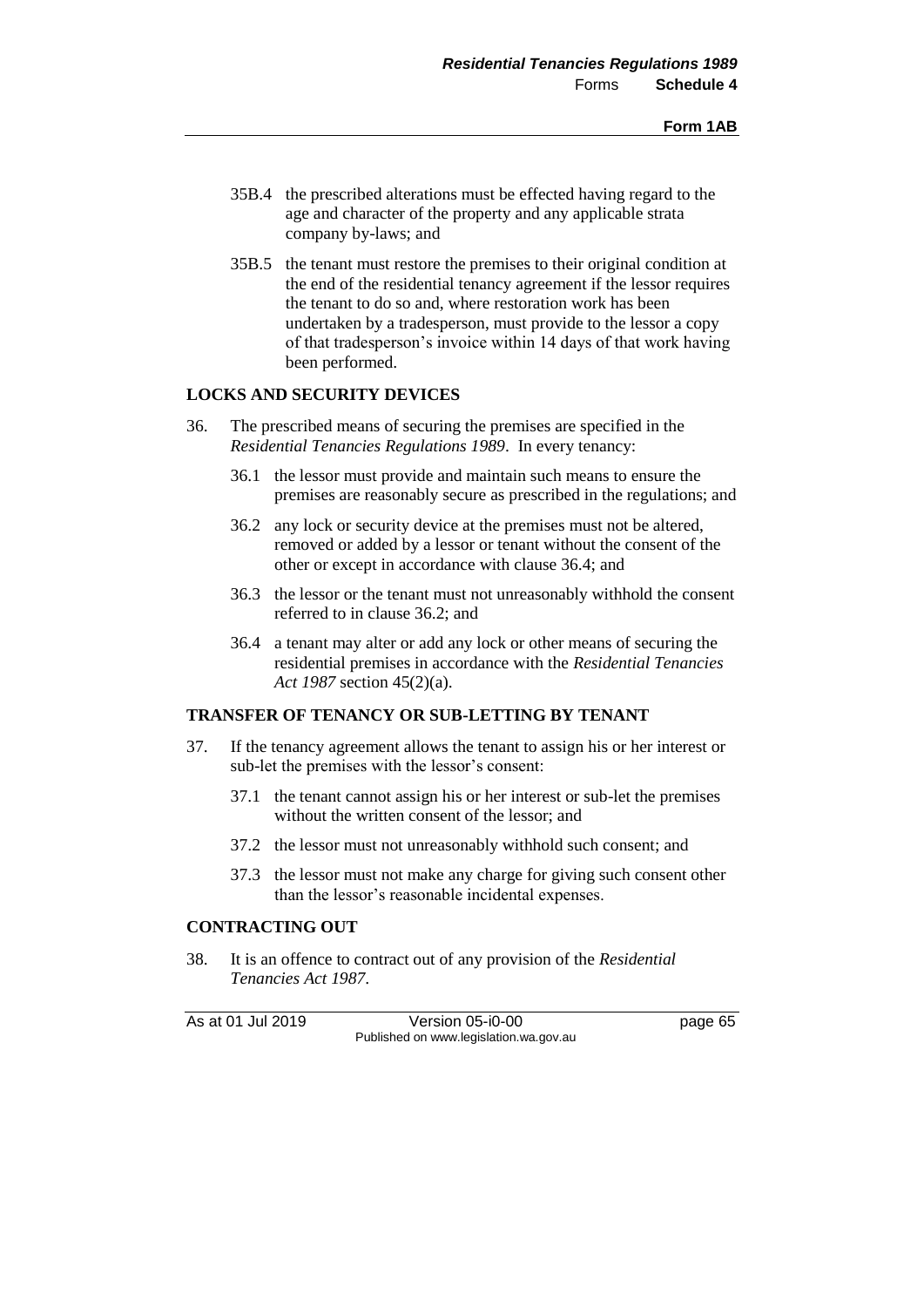#### **ENDING THE RESIDENTIAL TENANCY AGREEMENT**

- 39. This residential tenancy agreement can only be terminated in certain circumstances.
- 40. The tenant agrees, when this agreement ends, to give vacant possession of the premises to the lessor. Before giving vacant possession to the lessor the tenant must:
	- 40.1 remove all the tenant's goods from the residential premises; and
	- 40.2 leave the residential premises as closely as possible in the same condition, fair wear and tear excepted, as at the commencement of the tenancy; and
	- 40.3 return to the lessor all keys, and other opening devices or similar devices, provided by the lessor.
- 41. The tenant may be liable for losses incurred by the lessor if the above requirements are not met.

### **ENDING A FIXED TERM AGREEMENT**

- 42. If this agreement is a fixed term agreement it may be ended:
	- 42.1 by agreement in writing between the lessor and the tenant; or
	- 42.2 if either the lessor or tenant does not want to renew the agreement, by giving written notice of termination. The notice must be given to the other party at least 30 days prior to the date on which vacant possession of the premises is to be delivered to the lessor. The notice may be given at any time up until the end of the fixed term but cannot take effect until the term ends.

## **ENDING A PERIODIC AGREEMENT**

- 43. If this agreement is a periodic agreement it may be ended:
	- 43.1 by agreement in writing between the lessor and the tenant; or
	- 43.2 by either the lessor or the tenant by giving written notice of termination to the other party. The notice may be given at any time. The lessor must give at least 60 days notice and the tenant must give at least 21 days notice.

page 66 Version 05-i0-00 As at 01 Jul 2019 Published on www.legislation.wa.gov.au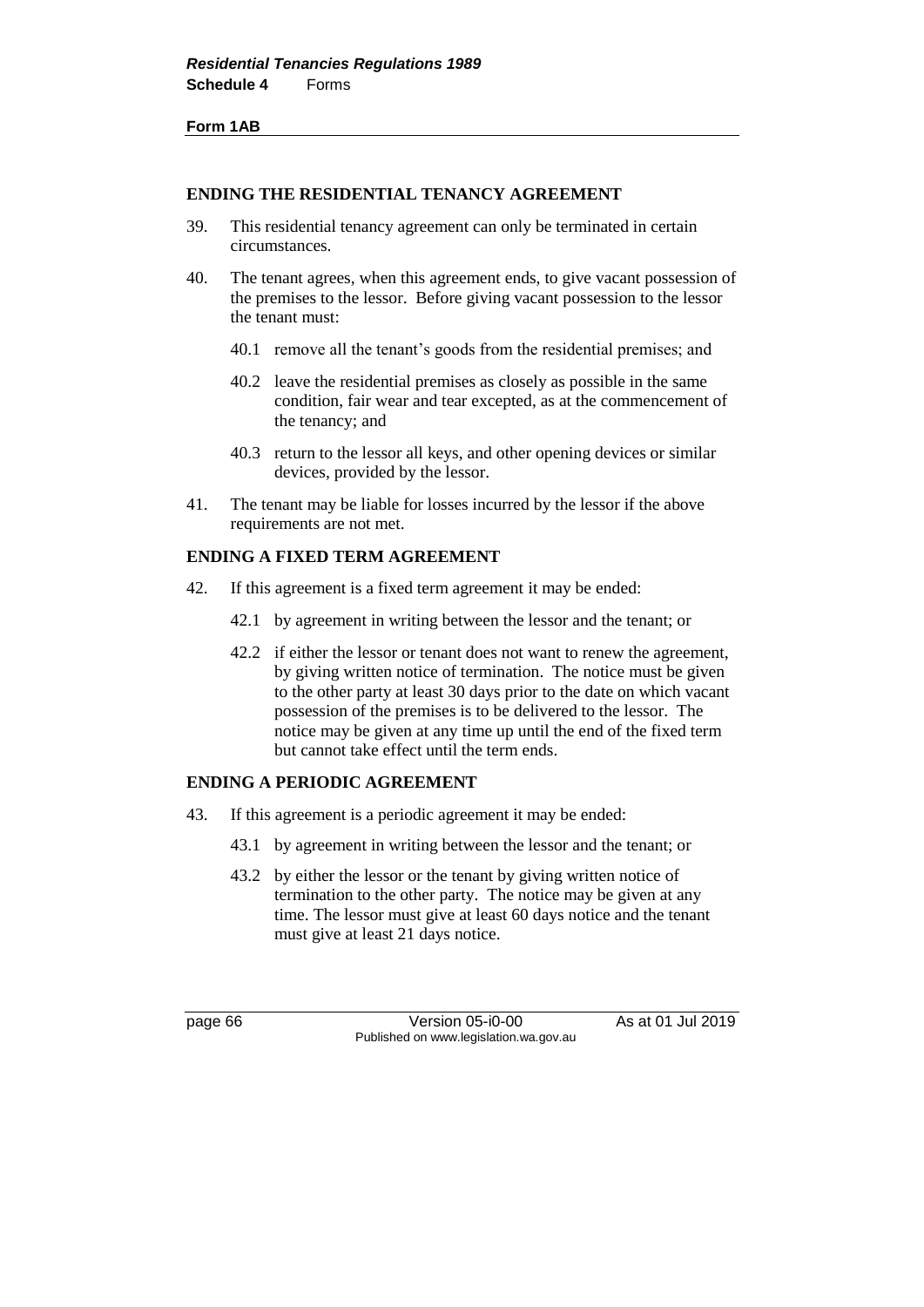## **ENDING A TENANT'S INTEREST IN A RESIDENTIAL TENANCY AGREEMENT BECAUSE OF FAMILY VIOLENCE**

- 43A. A tenant's interest in a residential tenancy agreement may be ended:
	- 43A.1 by the tenant under the *Residential Tenancies Act 1987*  section  $60(1)(ba)$  if the tenant or a dependant of the tenant is, during the tenancy period, likely to be subjected or exposed to family violence; or
	- 43A.2 by the tenant under the *Residential Tenancies Act 1987*  section  $60(1)(bb)$  if the tenant receives a copy of a notice of a termination referred to in item 43A.1 from another tenant; or
	- 43A.3 by a court under the *Residential Tenancies Act 1987*  section  $60(1)(bc)$  if a family violence order is in force against a tenant to protect another tenant or if the court is satisfied that the tenant has committed family violence against another tenant or their dependant during the tenancy period.

## **OBJECTIONABLE BEHAVIOUR**

- 44. The lessor may apply to the Magistrates Court for an order terminating the tenancy agreement if the tenant:
	- 44.1 uses or allows the premises to be used for any illegal purpose; or
	- 44.2 causes or permits a nuisance; or
	- 44.3 causes, or permits to be caused, an interference with the reasonable peace, comfort or privacy of a person residing in the immediate vicinity of the premises.

# **TENANT IS NO LONGER ELIGIBLE FOR SOCIAL HOUSING PREMISES**

45. If the lessor determines that the tenant is no longer eligible to reside in the social housing premises, the lessor may issue the tenant a notice of termination of the tenancy agreement ONLY after the lessor has notified the tenant in writing of the lessor's decision and given the tenant an opportunity to seek a review of this decision and to make oral or written representations to the lessor why the agreement should not be terminated.

As at 01 Jul 2019 Version 05-i0-00 page 67 Published on www.legislation.wa.gov.au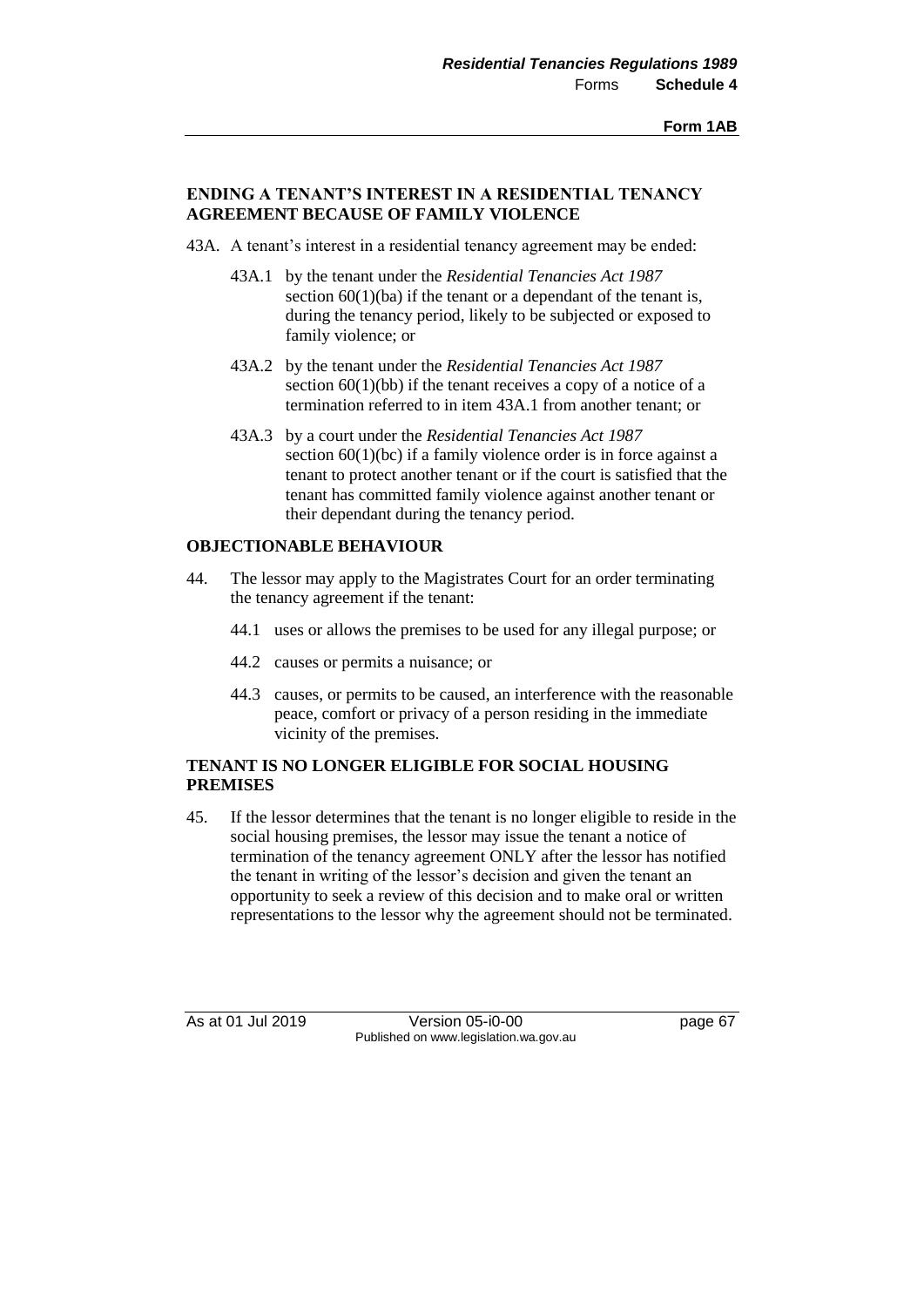### **Form 1AB**

# **TENANT HAS BEEN OFFERED ALTERNATIVE SOCIAL HOUSING PREMISES**

46. The lessor may issue the tenant a notice of termination of the tenancy agreement on the grounds that the lessor has offered the tenant alternative social housing premises ONLY after the lessor has notified the tenant in writing of the lessor's decision and given the tenant an opportunity to seek a review of this decision and to make oral or written representations to the lessor why the agreement should not be terminated.

## **OTHER GROUNDS FOR ENDING AGREEMENT**

- 47. The *Residential Tenancies Act 1987* also authorises the lessor and the tenant to end this agreement on other grounds. The grounds for the lessor include sale of the residential premises, breach of this agreement by the tenant, where the agreement is frustrated (e.g. where the premises are destroyed or become uninhabitable) and hardship. The grounds for the tenant include breach of this agreement by the lessor, where the agreement is frustrated (e.g. where the premises are destroyed or become uninhabitable) and hardship.
- 48. For more information, refer to the *Residential Tenancies Act 1987* or contact the Department of Commerce on 1300 30 40 54 or visit [<www.commerce.wa.gov.au/ConsumerProtection>](http://www.commerce.wa.gov.au/ConsumerProtection).

## 49. **Warning:**

- 49.1 It is an offence for any person to obtain possession of the residential premises without an order of the Magistrates Court if the tenant does not willingly move out (a termination notice issued by the lessor or property manager is not a court order). The court can order fines and compensation to be paid for such an offence.
- 49.2 It is an offence for a tenant to fail to provide the lessor with a forwarding address when vacating the premises.

## **SECURITY BOND**

- 50. If a security bond is required, it may be paid by instalments, and is to be held by the Bond Administrator.
- 51. The lessor agrees that if the lessor or the property manager applies to the Bond Administrator for all or part of the security bond to be released to

page 68 Version 05-i0-00 As at 01 Jul 2019 Published on www.legislation.wa.gov.au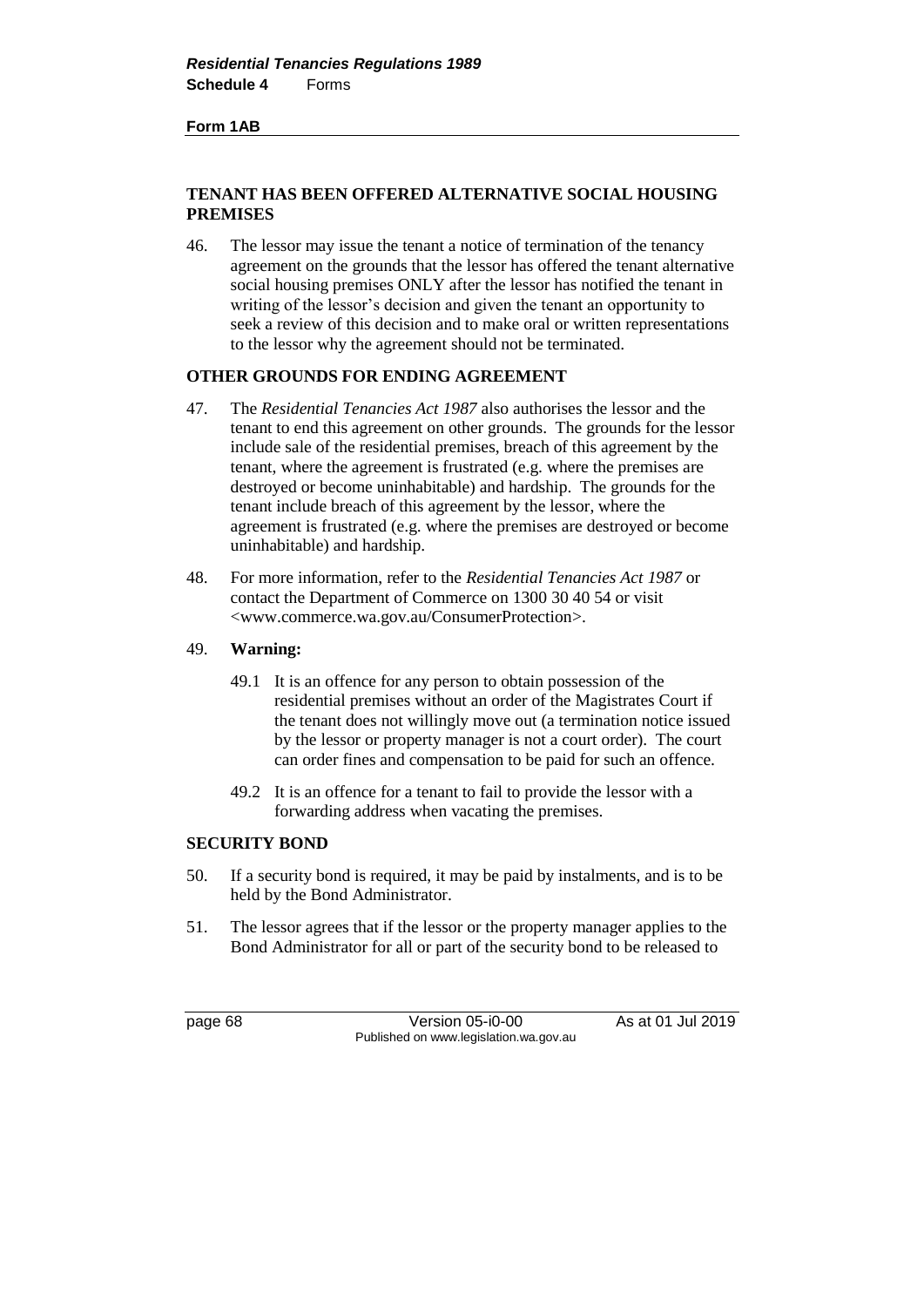the lessor, the lessor or property manager will provide the tenant with evidence to support the amount that the lessor is claiming.

- 52. The Bond Administrator can only release the security bond when it receives either:
	- 52.1 a Joint Application for Disposal of Security Bond form signed by all the parties to the tenancy agreement; or
	- 52.2 an order of the court.
- 53. If the parties cannot agree on how the security bond is to be dispersed, either party can apply to the Magistrates Court to have the dispute decided.
- 54. **Warning:** It is an offence for a lessor or a property manager to require a tenant to sign a Joint Application for Disposal of Security Bond form unless the residential tenancy agreement has terminated, the rent to be paid under the tenancy agreement is decreased or a pet is no longer kept at the premises, and the amount of the security bond to be paid to the tenant or lessor is stipulated on the form.

### **NOTICES**

- 55A. A notice under this agreement must be given:
	- 55A.1 in the prescribed form; or
	- 55A.2 if there is no prescribed form but there is an approved form in the approved form; or
	- 55A.3 if there is no prescribed form or approved form in writing.
- 55B. A notice under this agreement may be given to a person:
	- 55B.1 by giving it to the person directly; or
	- 55B.2 if an address for service for the person is given in the agreement — by posting it to the address for service; or
	- 55B.3 if the person has agreed under Part A to the electronic service of notices — by sending the notice to the email address or facsimile number given in Part A.

As at 01 Jul 2019 Version 05-i0-00 Page 69 Published on www.legislation.wa.gov.au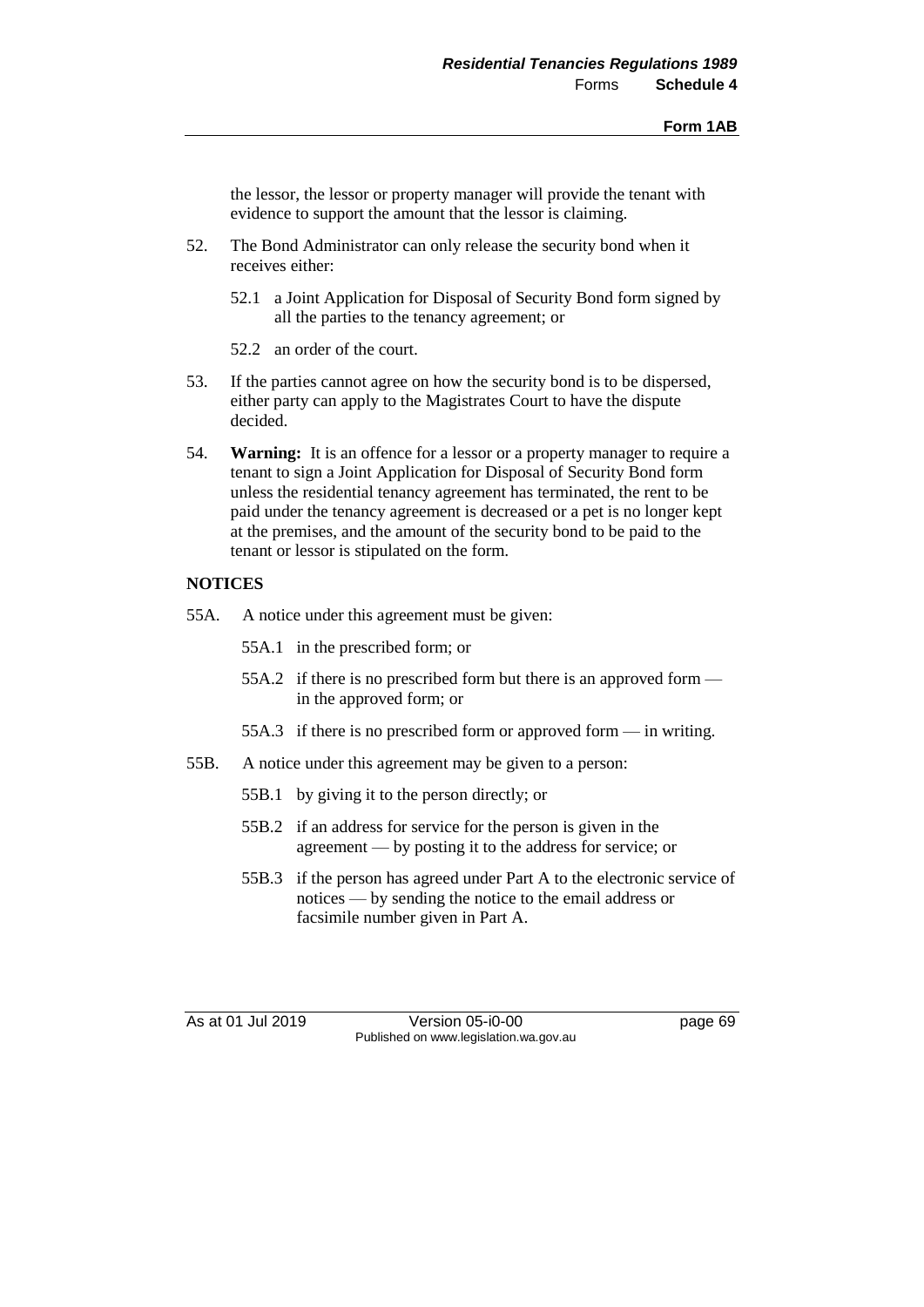## **Form 1AB**

55C. A person may withdraw his or her consent to a notice being given to the person by email or facsimile by giving a notice to that effect to each other party to the agreement.

# **ADVICE, COMPLAINTS AND DISPUTES**

# **DEPARTMENT OF COMMERCE**

- 55. The *Residential Tenancies Act 1987* allows the Commissioner for Consumer Protection to give advice to parties to a residential tenancy agreement, to look into complaints and, wherever possible, help to settle them. Parties may contact the Department of Commerce on 1300 30 40 54 or visit one of the Department's offices.
- 56. The tenant should generally approach the lessor or the property manager to solve any problem before approaching the Department of Commerce. The Department's role is one of mediation and conciliation, it cannot issue orders or make determinations in respect of disputes.

# **IF A DISPUTE CANNOT BE RESOLVED**

- 57. If a dispute arises between the lessor and the tenant and the dispute cannot be resolved, either party may apply to the Magistrates Court to have the dispute decided by the court. The court can make a range of orders, including:
	- 57.1 restraining any action in breach of the agreement; and
	- 57.2 requiring a party to the agreement to perform a certain action under the agreement; and
	- 57.3 order the payment of any amount owing under the agreement; and
	- 57.4 order the payment of compensation for loss or injury.

# **PART C**

# **IMPORTANT INFORMATION**

Additional terms may be included in this agreement if:

- (a) both the lessor and tenant agree to the terms; and
- (b) they do not conflict with the *Residential Tenancies Act 1987*, the *Residential Tenancies Regulations 1989*, or any other law; and

page 70 Version 05-i0-00 As at 01 Jul 2019 Published on www.legislation.wa.gov.au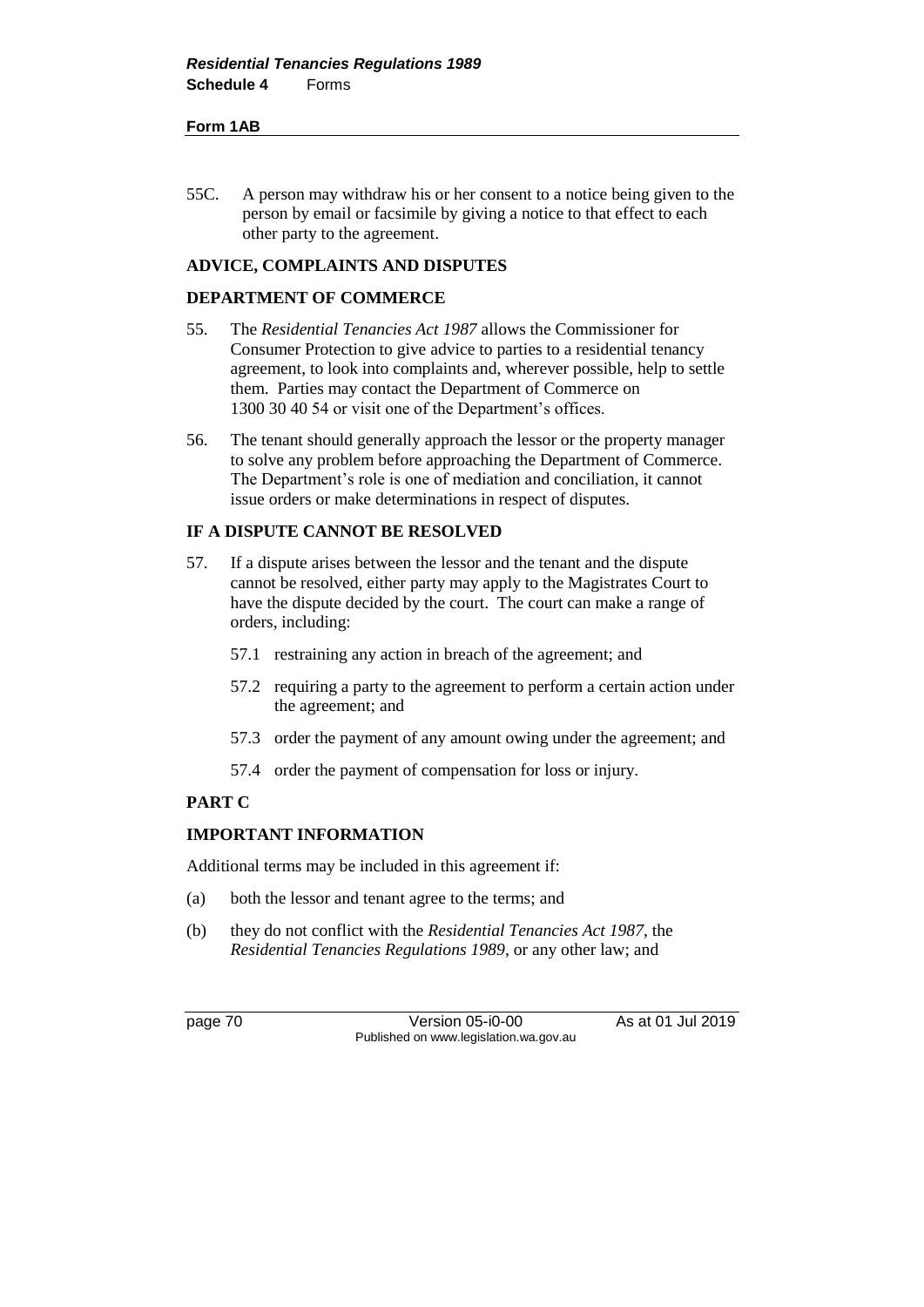- (c) they do not breach the provisions about unfair contract terms in the *Fair Trading Act 2010*; and
- (d) they do not conflict with the standard terms of this agreement.

ADDITIONAL TERMS ARE NOT REQUIRED BY THE *RESIDENTIAL TENANCIES ACT 1987*. HOWEVER, ONCE THE PARTIES SIGN THIS AGREEMENT, THE ADDITIONAL TERMS ARE BINDING UPON THE PARTIES UNLESS THE TERM IS FOUND TO BE UNLAWFUL.

ADDITIONAL TERMS: .......................................................................................

THE LESSOR AND TENANT ENTER INTO THIS AGREEMENT AND AGREE TO ALL ITS TERMS.

SIGNED BY THE LESSOR/PROPERTY MANAGER

............................................................... [*Signature of lessor/property manager*]

Date: ...................................

SIGNED BY THE TENANT

............................................. [*Signature of tenant*]

Date: ...................................

For information about your rights and obligations as a lessor or tenant, contact the Department of Commerce on 1300 30 40 54 or visit <www.commerce.wa.gov.au/ConsumerProtection>.

> *[Form 1AB inserted: Gazette 3 May 2013 p. 1776-96; amended: Gazette 21 Aug 2015 p. 3314-15; 30 Jun 2017 p. 3557-8; 9 Apr 2019 p. 1046-8.]*

As at 01 Jul 2019 Version 05-i0-00 page 71 Published on www.legislation.wa.gov.au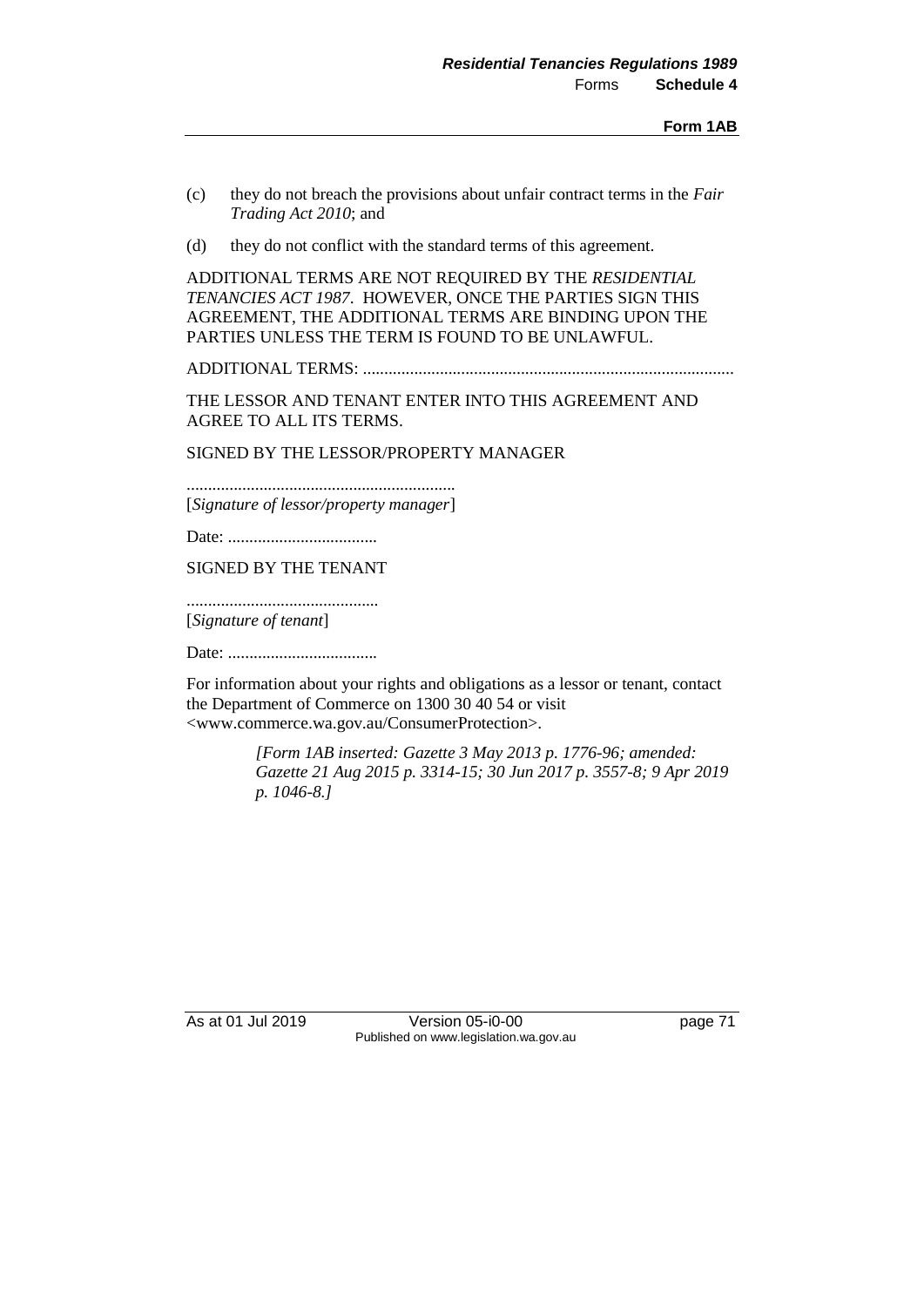**Form 1AC**

## **FORM 1AC**

# *RESIDENTIAL TENANCIES ACT 1987*

Section 27B

# **INFORMATION FOR TENANT**

## **WHAT YOU MUST KNOW ABOUT YOUR TENANCY**

At the start of your tenancy you must be given the following by the lessor or the property manager of the premises:

- a copy of this information statement
- a copy of your residential tenancy agreement
- 2 copies of the property condition report (must be received within 7 days after you have entered into occupation of the premises)
- a receipt for any bond that you have paid
- keys to your new home.

### **UPFRONT COSTS**

You are not required to pay:

- more than 2 weeks rent in advance (see "ESSENTIALS FOR TENANTS" below for more information)
- more than 4 weeks rent as a security bond (if the rent is less than \$1 200) per week)
- more than \$260 for a pet bond (if you are allowed to keep a pet on the premises)
- any other amount.

## **ESSENTIALS FOR TENANTS**

Follow these useful tips and pieces of information to help avoid problems while you are renting:

If you have paid a security bond, you should receive a Record of Payment of Security Bond (*record of payment*) when the bond is lodged with the Bond Administrator at the Department of Commerce. If you do not receive the record of payment within 4 weeks of paying the

page 72 Version 05-i0-00 As at 01 Jul 2019 Published on www.legislation.wa.gov.au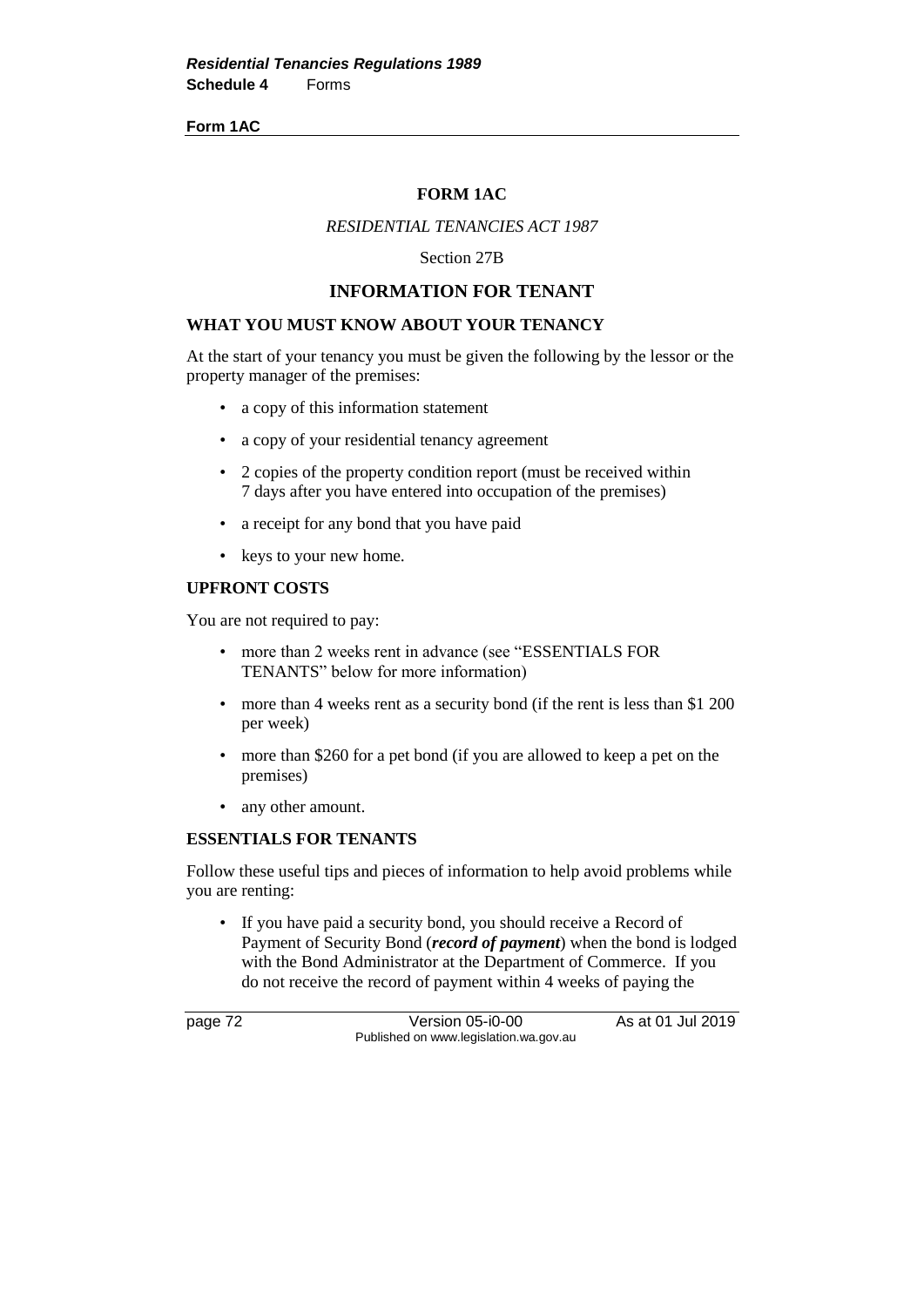bond, contact the Consumer Protection Advice Line on 1300 30 40 54 to make sure it has been lodged correctly. The record of payment will also advise you of your Rental Bond Reference Number.

If you do not agree with the property condition report, mark your concerns on the report and return it to the lessor. The property condition report is an important piece of evidence. If you do not take the time to complete it accurately, money could be taken out of your bond to pay for damage that was already there when you moved in.

- If you paid an option fee, it should be applied to your rent or returned to you.
- The lessor cannot require you to pay more than 2 weeks rent in advance at any time during the tenancy agreement. However, at any time during the tenancy agreement, you can choose to pay more.
- Never stop paying your rent, even if the lessor is not complying with their side of the agreement (e.g. by failing to do repairs) — you could end up being evicted if you stop paying rent.
- You must not stop paying rent with the intention that the lessor will take the rent from the security bond.
- You or the lessor will need to give notice in writing before ending the tenancy agreement (see "ENDING THE RESIDENTIAL TENANCY AGREEMENT" in your residential tenancy agreement).
- On the day your tenancy agreement ends, you must give vacant possession of the premises to the lessor (this includes handing over the keys to the lessor or the property manager). You may be liable to pay damages to the lessor if you do not vacate on time.
- If the property has a pool or garden, be clear about what the lessor expects you to do to maintain them.
- Under the *Building Regulations 2012*, owners and occupiers are responsible for ensuring that a suitable enclosure is provided around a swimming pool or spa-pool on the property. If a fence, wall, gate, window, door or other barrier around a swimming pool or spa-pool is not in working order or does not comply with the *Building Regulations 2012*, contact your lessor or property manager immediately to arrange urgent repairs. If delays occur, or you need more information, contact your local council.

As at 01 Jul 2019 Version 05-i0-00 page 73 Published on www.legislation.wa.gov.au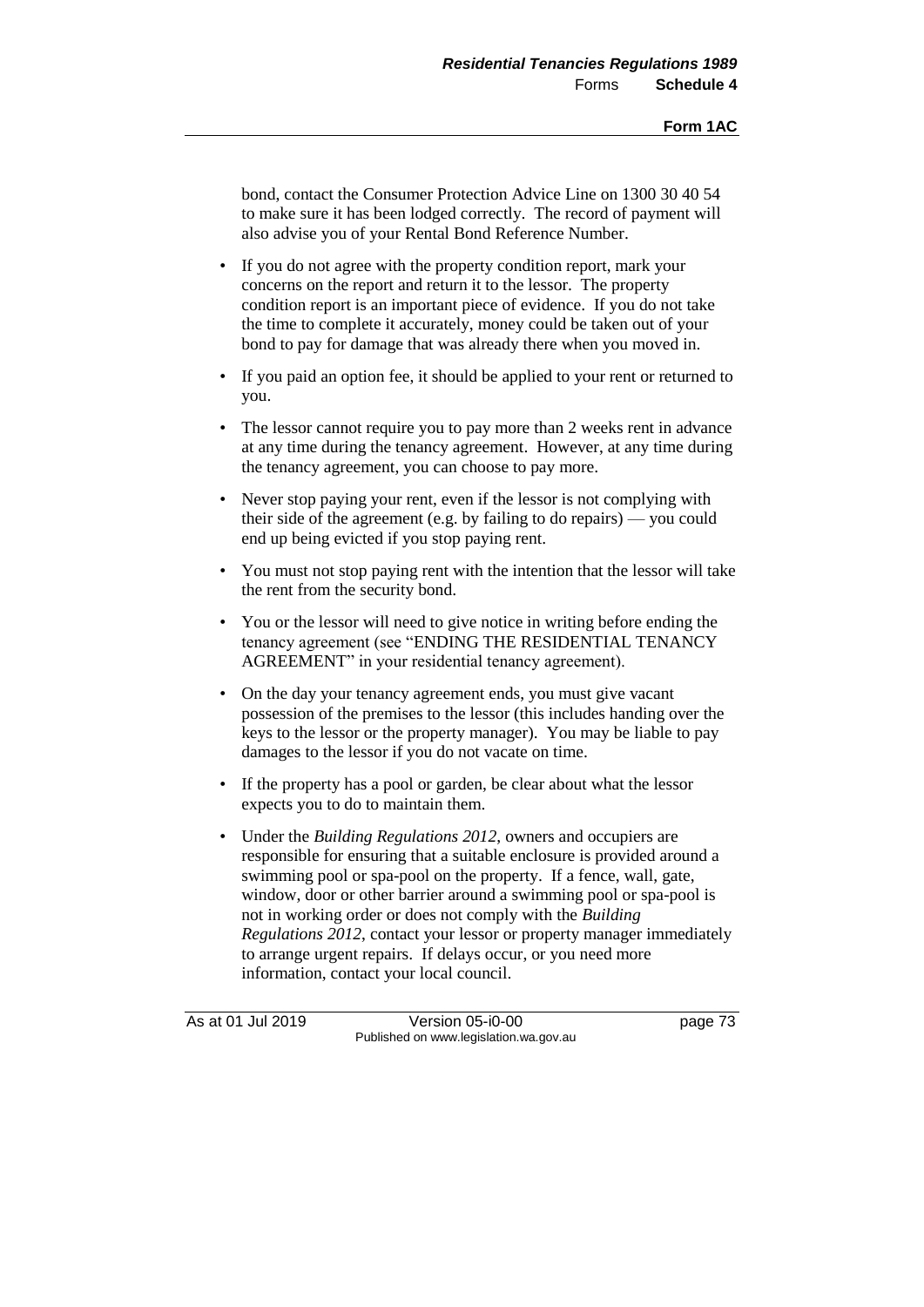### **Form 1AC**

- Loose cords or chains, on blinds or curtains, which are not fixed out of reach pose a strangulation risk for children. Contact your lessor or property manager to discuss arrangements about making window coverings safe. Product safety laws apply.
- Be careful with what you sign relating to your tenancy, and do not let anybody rush you. Never sign a blank form, such as a claim for refund of bond.
- Keep a copy of your property condition report, rent receipts, bond receipt, record of payment of bond and copies of letters/emails you send or receive in a designated tenancy file or folder. Keep it somewhere you can easily find it.
- You must provide a forwarding address to the lessor or the property manager of the premises when you leave the premises. It is an offence not to do so.

## **COMPLAINTS AND DISPUTES**

If a dispute between a lessor and a tenant is to be decided by the court, it must be dealt with by a court that has jurisdiction to hear and determine the application. The Magistrates Court has exclusive jurisdiction to hear and determine applications relating to bond and other tenancy matters that do not involve a claim over \$10 000. When making an application to the Magistrates Court, you must always use the name of the lessor on the application form and not the property manager or agent.

If you need to give the lessor a notice under the *Residential Tenancies Act 1987*, it should be in writing and can be given to the lessor or the property manager of the premises, someone living with the lessor who appears to be over the age of 16, or to the person who usually receives the rent.

If the lessor needs to give you a notice under the *Residential Tenancies Act 1987*, they can do so by posting it to you or by giving it to someone living in the rented premises who appears to be over 16 or to the person who usually pays the rent.

Where there are 2 or more lessors or tenants, notice only needs to be given to one of them.

page 74 Version 05-i0-00 As at 01 Jul 2019 Published on www.legislation.wa.gov.au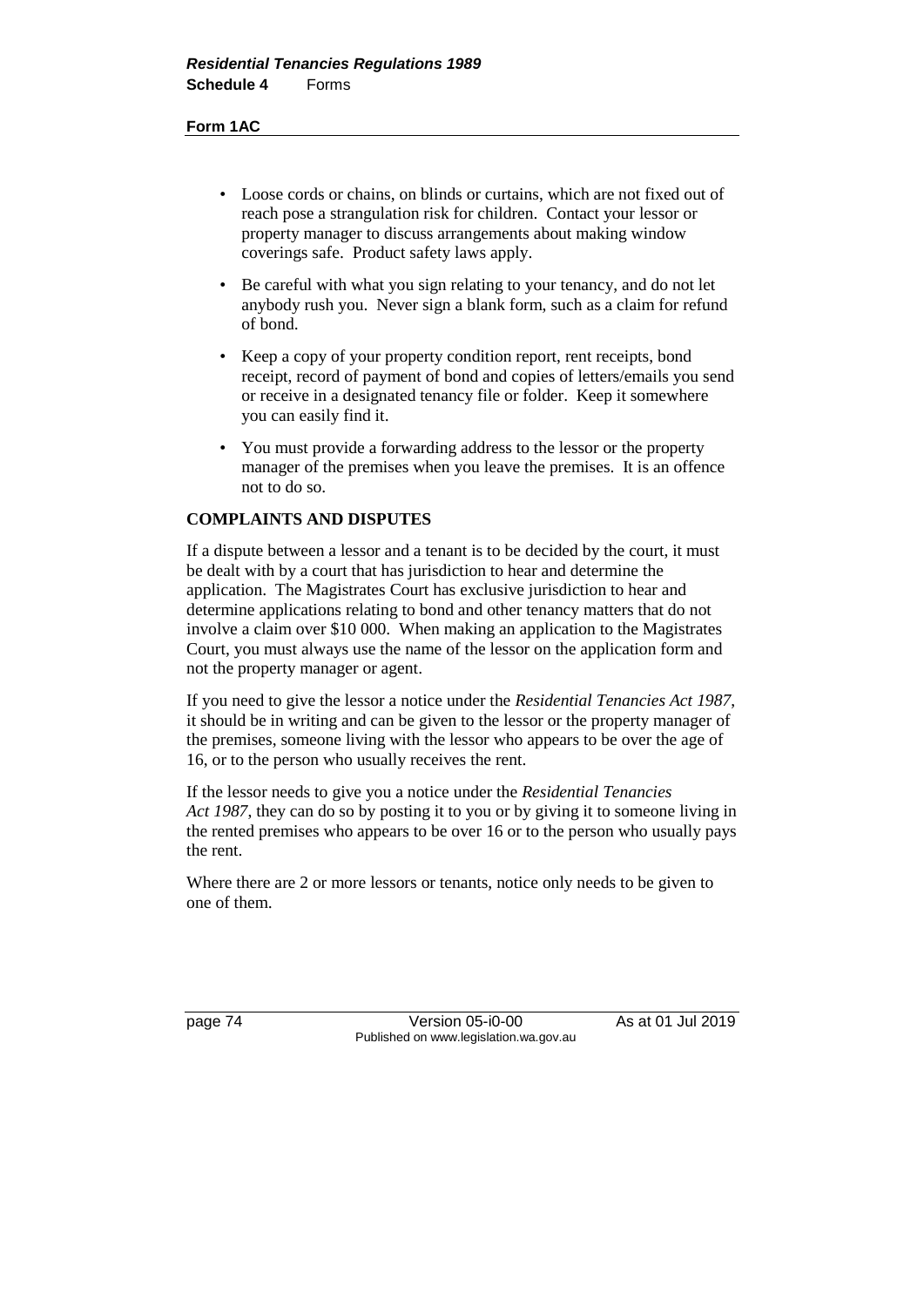For information about the Magistrates Court, including what forms you should use, visit their website at <www.magistratescourt.wa.gov.au> or go to the Department of Commerce website at

<www.commerce.wa.gov.au/ConsumerProtection> to view general information publications about disputes and about the Magistrates Court process.

## **FURTHER INFORMATION**

### **CONSUMER PROTECTION DIVISION, DEPARTMENT OF COMMERCE**

Perth office: Forrest Centre, 219 St Georges Terrace Perth, Western Australia 6000 (hours 8:30 a.m. — 5:00 p.m.)

General Advice Line: 1300 30 40 54

Email: [consumer@commerce.wa.gov.au](mailto:consumer@commerce.wa.gov.au)

Internet: [www.commerce.wa.gov.au/ConsumerProtection](http://www.commerce.wa.gov.au/ConsumerProtection)

| Regional offices:      |                  |
|------------------------|------------------|
| Goldfields/Esperance:  | $(08)$ 9026 3250 |
| <b>Great Southern:</b> | (08) 9842 8366   |
| Kimberley:             | $(08)$ 9191 8400 |
| South-West:            | $(08)$ 9722 2888 |
| North-West:            | $(08)$ 9185 0900 |
| Mid-West:              | $(08)$ 9920 9800 |

The WA Government provides funding assistance to the WA Tenancy Network which provides advice, information and advocacy to tenants throughout Western Australia. Contact the Consumer Protection Advice Line on 1300 30 40 54 for referral to a centre near you.

> *[Form 1AC inserted: Gazette 3 May 2013 p. 1797-800; amended: Gazette 20 Jan 2015 p. 371; 30 Jun 2017 p. 3558.]*

As at 01 Jul 2019 Version 05-i0-00 page 75 Published on www.legislation.wa.gov.au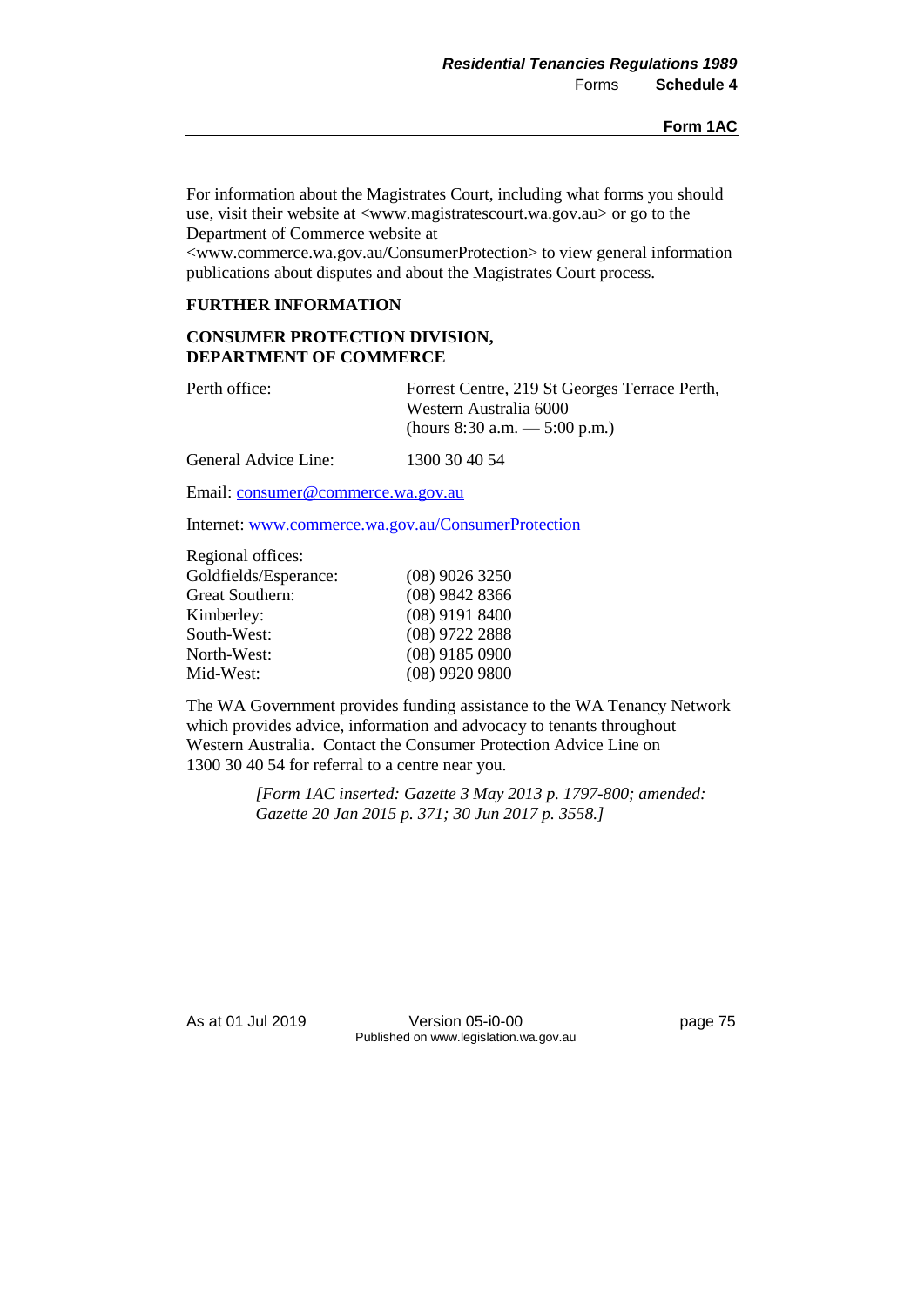## **FORM 1AD**

### *RESIDENTIAL TENANCIES ACT 1987*

Section 27B

# **INFORMATION FOR TENANT WITH NON-WRITTEN RESIDENTIAL TENANCY AGREEMENT**

### **WHAT YOU MUST KNOW ABOUT YOUR TENANCY**

Although you do not have a written residential tenancy agreement you and the lessor still have to comply with the *Residential Tenancies Act 1987*.

At the start of your tenancy you must be given the following by the lessor or the property manager of the premises:

- a copy of this information statement
- 2 copies of the property condition report (must be received within 7 days after you have entered into occupation of the premises)
- a receipt for any bond that you have paid
- keys to your new home.

### **UPFRONT COSTS**

You are not required to pay:

- more than 2 weeks rent in advance (see "ESSENTIALS FOR TENANTS" below for more information)
- more than 4 weeks rent as a security bond (if the rent is less than \$1 200) per week)
- more than \$260 for a pet bond (if you are allowed to keep a pet on the premises)
- any other amount.

# **ESSENTIALS FOR TENANTS**

Follow these useful tips and pieces of information to help avoid problems while you are renting:

• If you have paid a security bond, you should receive a Record of Payment of Security Bond (*record of payment*) when the bond is lodged with the Bond Administrator at the Department of Commerce. If you

page 76 Version 05-i0-00 As at 01 Jul 2019 Published on www.legislation.wa.gov.au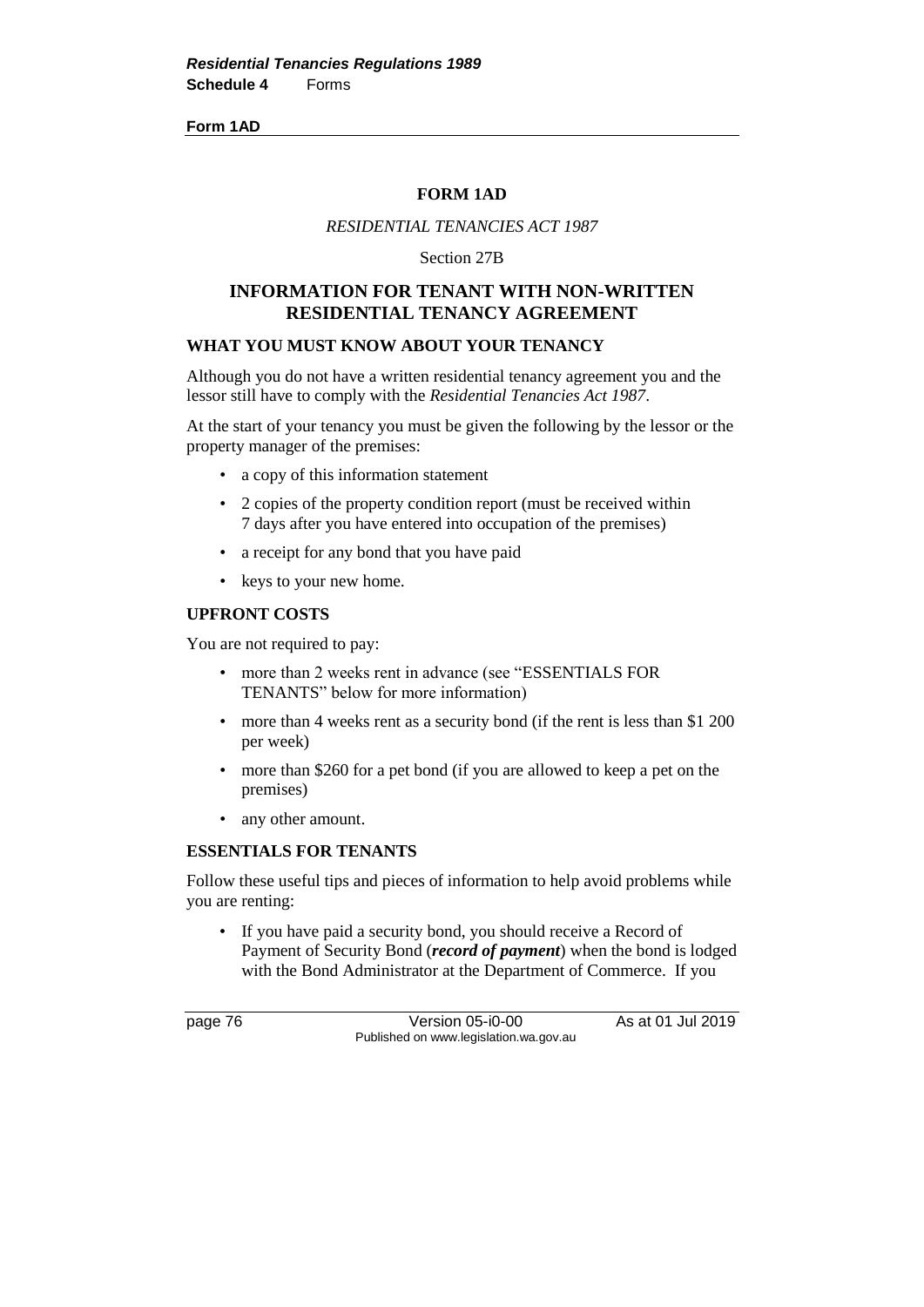do not receive the record of payment within 4 weeks of paying the bond, contact the Consumer Protection Advice Line on 1300 30 40 54 to make sure it has been lodged correctly. The record of payment will also advise you of your Rental Bond Reference Number.

- If you do not agree with the property condition report, mark your concerns on the report and return it to the lessor. The property condition report is an important piece of evidence. If you do not take the time to complete it accurately, money could be taken out of your bond to pay for damage that was already there when you moved in.
- If you paid an option fee, it should be applied to your rent or returned to you.
- The lessor cannot require you to pay more than 2 weeks rent in advance at any time during the tenancy agreement. However, at any time during the tenancy agreement, you can choose to pay more.
- Never stop paying your rent, even if the lessor is not complying with their side of the agreement (e.g. by failing to do repairs) — you could end up being evicted if you stop paying rent.
- You must not stop paying rent with the intention that the lessor will take the rent from the security bond.
- You or the lessor will need to give notice in writing before ending the tenancy agreement.
- On the day your tenancy agreement ends, you must give vacant possession of the premises to the lessor (this includes handing over the keys to the lessor or the property manager). You may be liable to pay damages to the lessor if you do not vacate on time.
- If the property has a pool or garden, be clear about what the lessor expects you to do to maintain them.
- Under the *Building Regulations 2012*, owners and occupiers are responsible for ensuring that a suitable enclosure is provided around a swimming pool or spa-pool on the property. If a fence, wall, gate, window, door or other barrier around a swimming pool or spa-pool is not in working order or does not comply with the *Building Regulations 2012*, contact your lessor or property manager immediately to arrange urgent repairs. If delays occur, or you need more information, contact your local council.

As at 01 Jul 2019 Version 05-i0-00 page 77 Published on www.legislation.wa.gov.au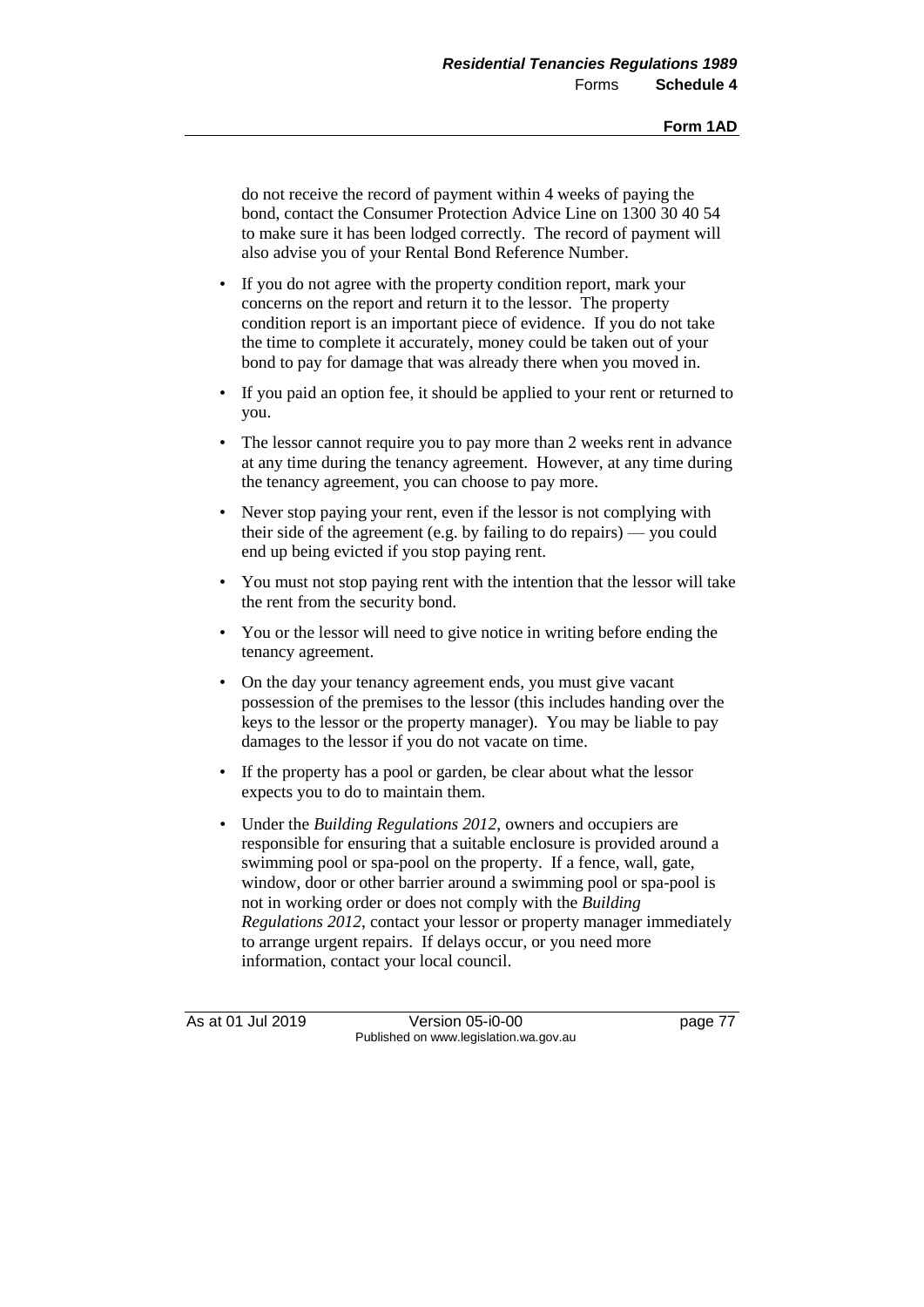- Loose cords or chains, on blinds or curtains, which are not fixed out of reach pose a strangulation risk for children. Contact your lessor or property manager to discuss arrangements about making window coverings safe. Product safety laws apply.
- Be careful with what you sign relating to your tenancy, and do not let anybody rush you. Never sign a blank form, such as a claim for refund of bond.
- Keep a copy of your property condition report, rent receipts, bond receipt, record of payment of bond and copies of letters/emails you send or receive in a designated tenancy file or folder. Keep it somewhere you can easily find it.
- You must provide a forwarding address to the lessor or the property manager of the premises when you leave the premises. It is an offence not to do so.

# **COMPLAINTS AND DISPUTES**

If a dispute between a lessor and a tenant is to be decided by the court, it must be dealt with by a court that has jurisdiction to hear and determine the application. The Magistrates Court has exclusive jurisdiction to hear and determine applications relating to bond and other tenancy matters that do not involve a claim over \$10 000. When making an application to the Magistrates Court, you must always use the name of the lessor on the application form and not the property manager or agent.

If you need to give the lessor a notice under the *Residential Tenancies Act 1987*, it should be in writing and can be given to the lessor or the property manager of the premises, someone living with the lessor who appears to be over the age of 16, or to the person who usually receives the rent.

If the lessor needs to give you a notice under the *Residential Tenancies Act 1987*, they can do so by posting it to you or by giving it to someone living in the rented premises who appears to be over 16 or to the person who usually pays the rent.

Where there are 2 or more lessors or tenants, notice only needs to be given to one of them.

page 78 Version 05-i0-00 As at 01 Jul 2019 Published on www.legislation.wa.gov.au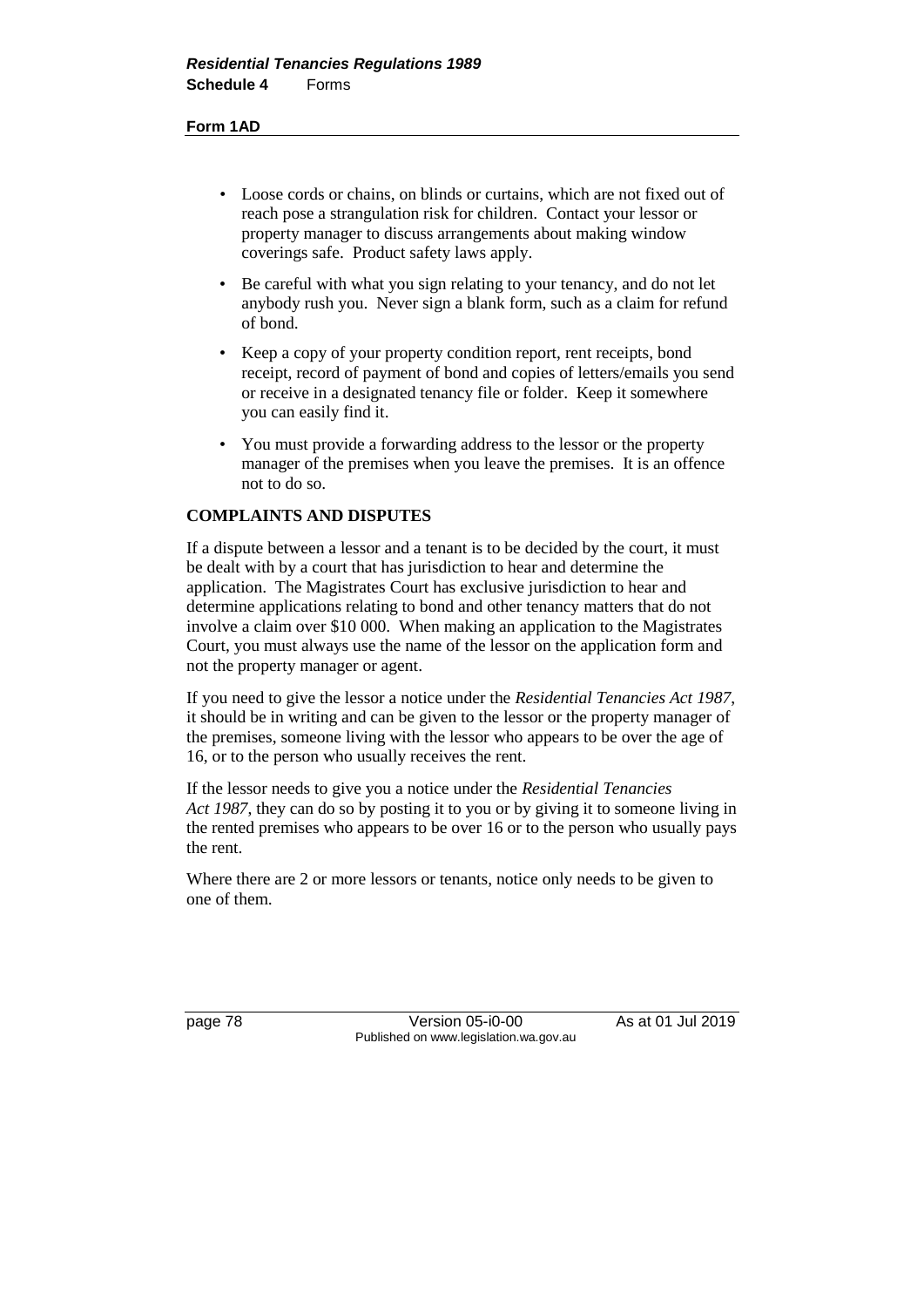For information about the Magistrates Court, including what forms you should use, visit their website at <www.magistratescourt.wa.gov.au> or go to the Department of Commerce website at

<www.commerce.wa.gov.au/ConsumerProtection> to view general information publications about disputes and about the Magistrates Court process.

## **FURTHER INFORMATION**

### **CONSUMER PROTECTION DIVISION, DEPARTMENT OF COMMERCE**

| Perth office: | Forrest Centre, 219 St Georges Terrace |
|---------------|----------------------------------------|
|               | Perth, Western Australia 6000          |
|               | (hours $8:30$ a.m. $-5:00$ p.m.)       |

General Advice Line: 1300 30 40 54

Email: [consumer@commerce.wa.gov.au](mailto:consumer@commerce.wa.gov.au)

Internet: [www.commerce.wa.gov.au/ConsumerProtection](http://www.commerce.wa.gov.au/ConsumerProtection)

| Regional offices:      |                  |
|------------------------|------------------|
| Goldfields/Esperance:  | $(08)$ 9026 3250 |
| <b>Great Southern:</b> | $(08)$ 9842 8366 |
| Kimberley:             | $(08)$ 9191 8400 |
| South-West:            | $(08)$ 9722 2888 |
| North-West:            | $(08)$ 9185 0900 |
| Mid-West:              | $(08)$ 9920 9800 |

The WA Government provides funding assistance to the WA Tenancy Network which provides advice, information and advocacy to tenants throughout Western Australia. Contact the Consumer Protection Advice Line on 1300 30 40 54 for referral to a centre near you.

## **STANDARD TERMS APPLICABLE TO ALL RESIDENTIAL TENANCY AGREEMENTS**

The *Residential Tenancies Act 1987* and the *Residential Tenancies Regulations 1989* apply to this agreement. Both the lessor and the tenant must comply with these laws. Some of the rights and obligations in that legislation are outlined below.

As at 01 Jul 2019 Version 05-i0-00 page 79 Published on www.legislation.wa.gov.au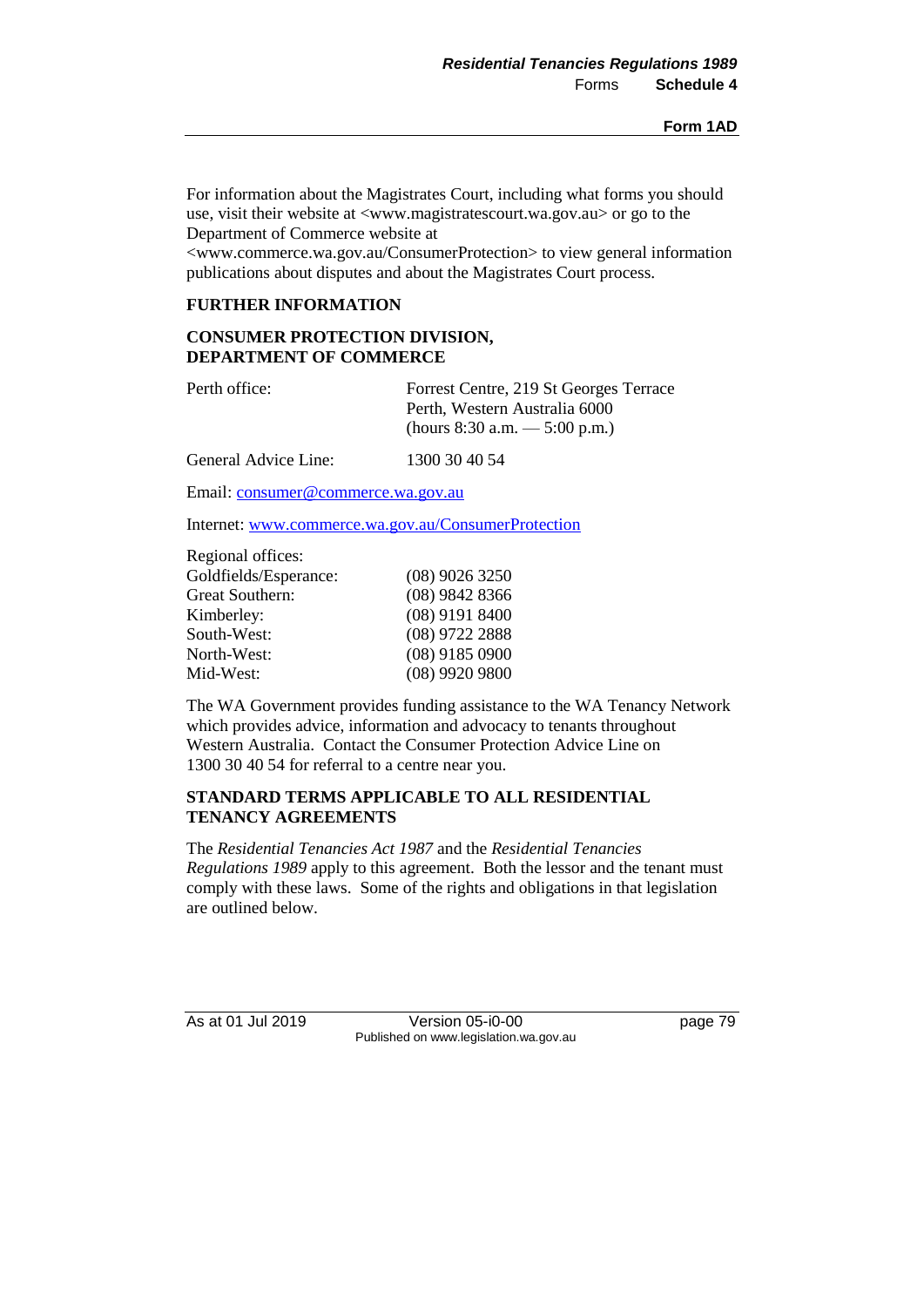### **RIGHT TO OCCUPY THE PREMISES**

1. The tenant has the right to exclusive occupation and quiet enjoyment of the residential premises during the tenancy.

## **RENT**

- 2. The tenant must pay rent on time or the lessor may issue a notice of termination and, if the rent is still not paid in full, the lessor may take action through the court to evict the tenant.
- 3. The tenant must not withhold rent because the tenant is of the view that the lessor is in breach of the agreement.
- 4. The lessor or property manager must not:
	- 4.1 require the tenant to pay more than 2 weeks rent in advance; or
	- 4.2 require the tenant to pay rent by post-dated cheque; or
	- 4.3 use rent paid by the tenant for the purpose of any amount payable by the tenant other than rent; or
	- 4.4 require the tenant to pay any monetary amount other than rent, security bond and pet bond.
- 5. The lessor or property manager must give a rent receipt to the tenant within 3 days of the rent being paid unless the rent is paid into an authorised bank or credit union account nominated by the lessor.
- 6. A tenancy agreement cannot contain a provision for a penalty, damages or extra payment if the tenant fails to keep to the agreement or breaches any law. If an agreement allows a reduced rent or a rebate, a refund or other benefit if the tenant does not breach the agreement, the tenant is entitled to the reduction, rebate, refund or other benefit in any event.
- 7. **Warning:** it is an offence for a tenant to fail or refuse to pay any rent due under a residential tenancy agreement with the intention that the amount of such rent be recovered by the lessor from the tenant's security bond.

# **PAYMENT OF COUNCIL RATES, LAND TAX, WATER AND OTHER CHARGES**

8. The lessor must pay all rates, taxes or charges imposed in respect of the premises under the *Local Government Act 1995*, the *Land Tax Act 2002* or any written law under which a rate, tax or charge is imposed for water

page 80 Version 05-i0-00 As at 01 Jul 2019 Published on www.legislation.wa.gov.au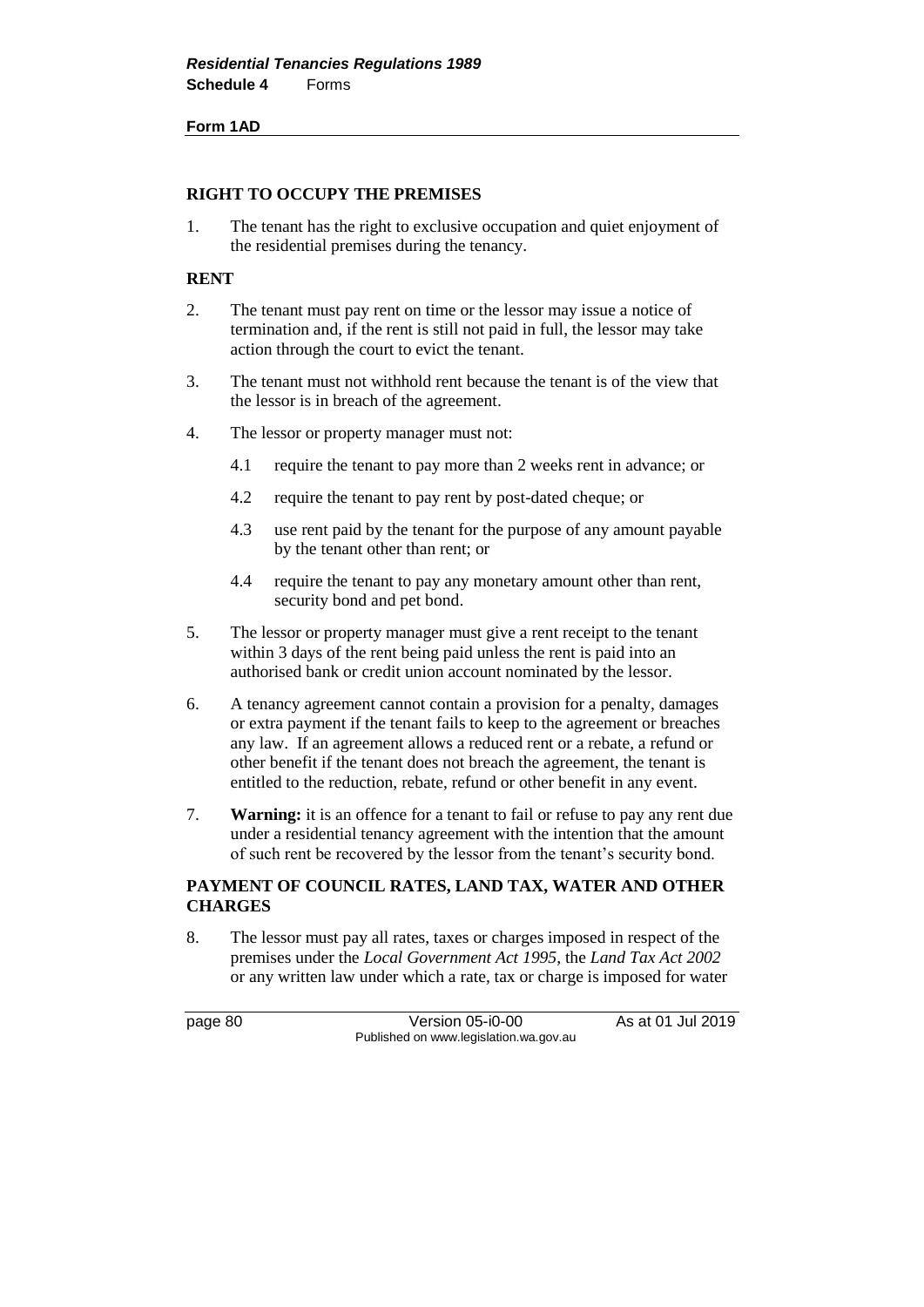supply or sewerage services under the *Water Agencies (Powers) Act 1984* (other than a charge for water consumed). The lessor is responsible for any contribution levied under the *Strata Titles Act 1985* and any contribution levied on a proprietor under the *Strata Titles Act 1985*.

# **PUBLIC UTILITY SERVICES**

- 9. *Public utility services* has the meaning given in the *Land Administration Act 1997* and refers to services such as gas, electricity and water.
- 10. If the premises are not separately metered to measure the tenant's consumption of a public utility service at the premises and the tenant is expected to pay for his or her consumption of the public utility service, the lessor and tenant must agree in writing an alternative method of calculating the charge to be paid by the tenant for the consumption of that public utility service.
- 11. The tenant must not be required to pay a charge in relation to a public utility service provided to the premises unless the charge is calculated by reference to the tenant's actual consumption of the public utility service at the premises and the tenant is given written notice of the charge.
- 12. If the premises are separately metered, the notice of the charge must specify:
	- 12.1 the relevant meter reading or readings; and
	- 12.2 the charge per metered unit; and
	- 12.3 the amount of GST payable in respect of the provision of the public utility service to the residential premises.
- 13. If the premises are not separately metered, the notice of the charge must specify:
	- 13.1 the calculation as per the agreed method; and
	- 13.2 the amount of GST payable in respect of the provision of the public utility service to the residential premises.

As at 01 Jul 2019 Version 05-i0-00 page 81 Published on www.legislation.wa.gov.au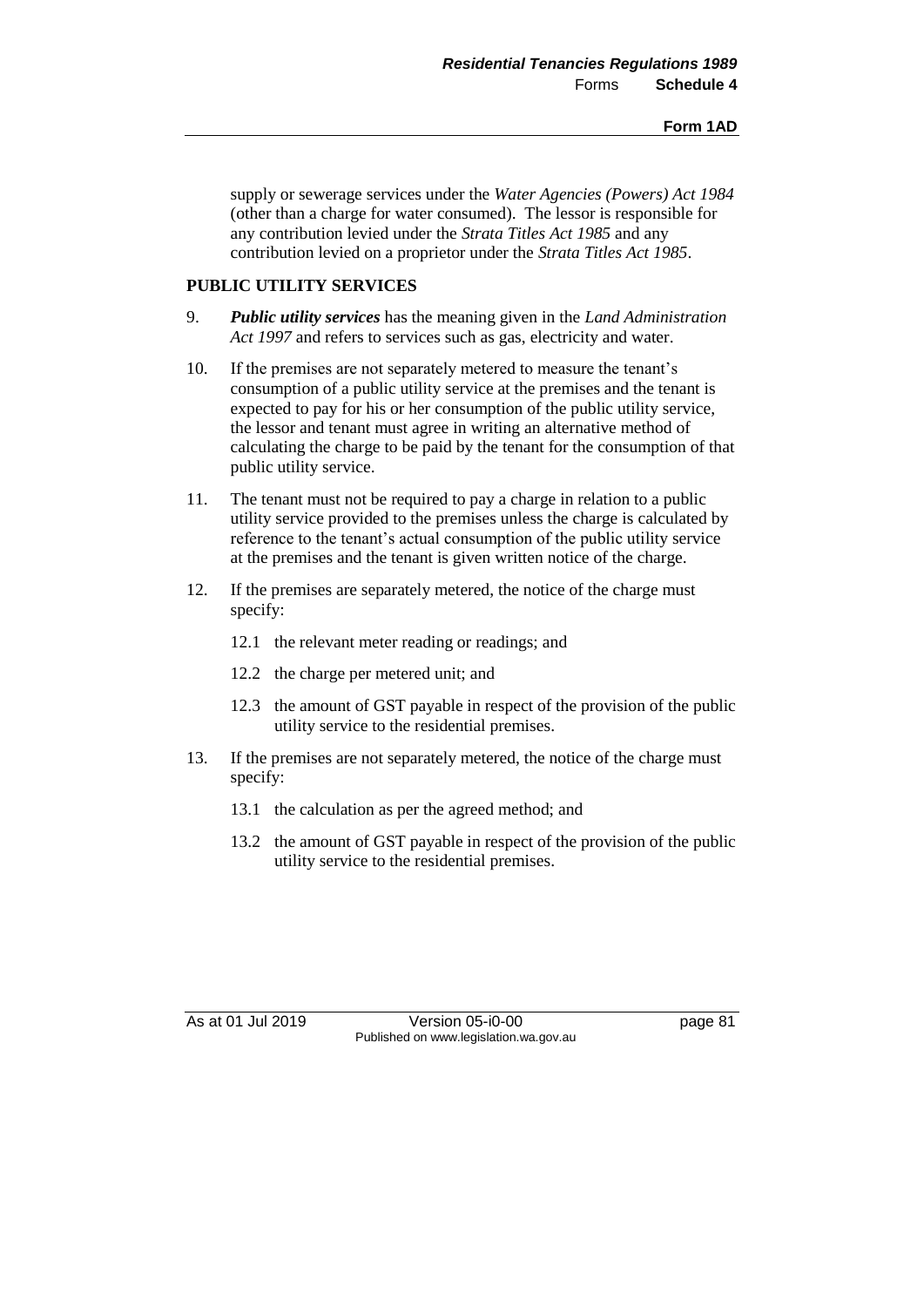### **POSSESSION OF THE PREMISES**

- 14. The lessor must:
	- 14.1 give the tenant vacant possession of the premises on the day on which the tenant is entitled to enter into occupation of the premises under the agreement; and
	- 14.2 take all reasonable steps to ensure that, at the time of signing this agreement, there is no legal reason why the tenant cannot occupy the premises as a residence for the term of this agreement.

# **TENANT'S RIGHT TO QUIET ENJOYMENT**

- 15. The tenant is entitled to quiet enjoyment of the premises without interruption by the lessor or any person claiming by, through or under the lessor or having superior title to that of the lessor.
- 16. The lessor or the property manager will not interfere with, or cause or permit any interference with, the reasonable peace, comfort or privacy of the tenant in the use of the premises. The lessor or the property manager must also take all reasonable steps to ensure that the lessor's other neighbouring tenants do not interfere with the reasonable peace, comfort or privacy of the tenant in the use of the premises.

## **USE OF THE PREMISES BY TENANT**

- 17. The tenant must:
	- 17.1 use the premises as a place of residence; and
	- 17.2 not use or allow the premises to be used for any illegal purpose; and
	- 17.3 not cause or permit a nuisance; and
	- 17.4 not intentionally or negligently cause or permit damage to the residential premises; and
	- 17.5 advise the lessor or property manager as soon as practicable if any damage occurs; and
	- 17.6 keep the premises in a reasonable state of cleanliness; and
	- 17.7 not cause or allow to be caused injury to the lessor, property manager or any person lawfully on adjacent premises; and

page 82 Version 05-i0-00 As at 01 Jul 2019 Published on www.legislation.wa.gov.au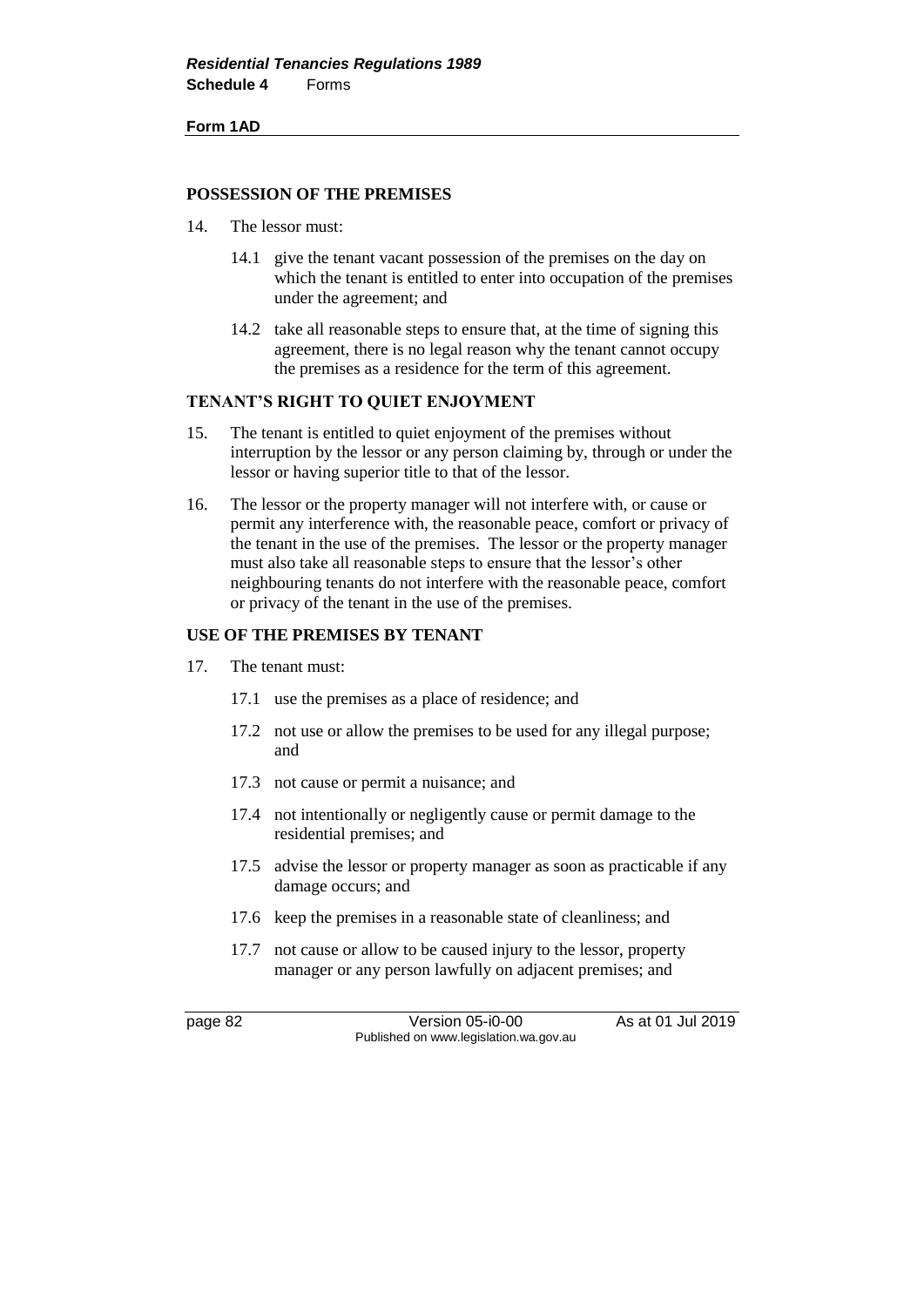- 17.8 not allow anyone who is lawfully at the premises to breach the terms of this agreement.
- 18. The tenant is responsible for the conduct or omission of any person lawfully on the premises that results in a breach of the agreement.

# **LESSOR'S GENERAL OBLIGATIONS FOR RESIDENTIAL PREMISES**

- 19. In this clause, *premises* includes fixtures and chattels provided with the premises but does not include:
	- 19.1 any fixture or chattel disclosed by the lessor to the tenant as not functioning before the agreement was entered into; or
	- 19.2 any other fixture or chattel that the tenant could not reasonably have expected to be functioning at the time the agreement was entered into.
- 20. The lessor must:
	- 20.1 provide vacant possession of the premises and in a reasonable state of cleanliness and repair; and
	- 20.2 maintain and repair the premises in a timely manner; and
	- 20.3 comply with all laws affecting the premises including building, health and safety laws.

# **URGENT REPAIRS**

21. *Urgent repairs* are defined by the *Residential Tenancies Act 1987* and fall into 2 categories: repairs that are necessary for the supply or restoration of an essential service and other urgent repairs. Essential services are listed in the *Residential Tenancies Regulations 1989* as electricity, gas, a functioning refrigerator (if one is provided with the premises), waste water management treatment and water (including the supply of hot water). Arrangements for repairs that are necessary to supply or restore an essential service must be made with a suitable repairer within 24 hours.Other urgent repairs are those that are not necessary for the supply or restoration of an essential service, but may nevertheless cause damage to the premises, injure a person or cause undue hardship or inconvenience to the tenant. Arrangements for these repairs must be made within 48 hours.

As at 01 Jul 2019 Version 05-i0-00 page 83 Published on www.legislation.wa.gov.au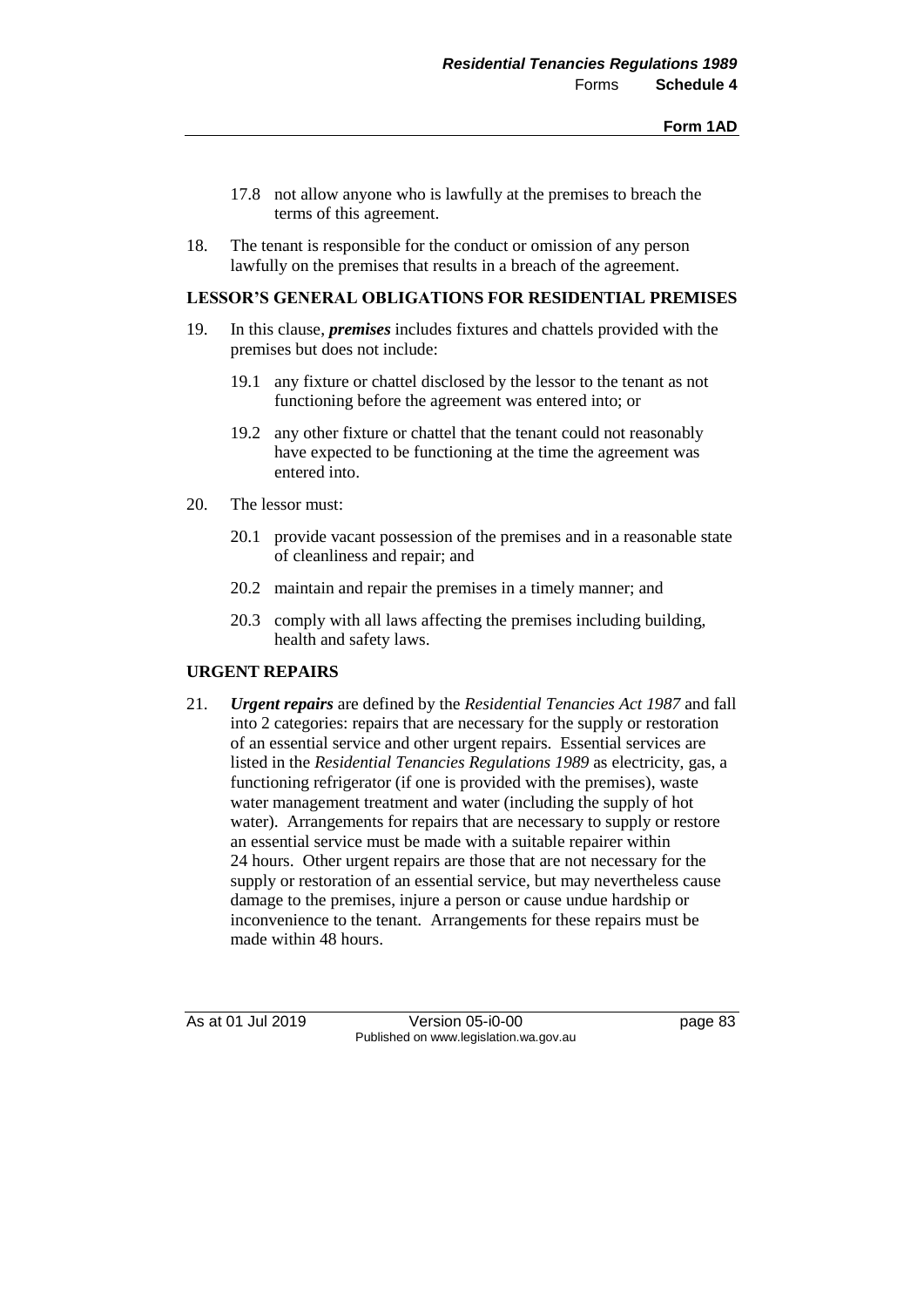- 22. In every tenancy, if the need for urgent repair arises other than as a result of a breach of the agreement by the tenant:
	- 22.1 the tenant is to notify the lessor or the property manager of the need for urgent repairs as soon as practicable; and
	- 22.2 the lessor is to ensure that the repairs are carried out by a suitable repairer as soon as practicable after that notification; and
	- 22.3 if, within 24 hours (in the case of repairs for the supply or restoration of essential services) or 48 hours (in the case of other urgent repairs), the lessor or property manager cannot be contacted, or, having notified the lessor or property manager of the need for the repairs, the lessor fails to ensure that the repairs will be carried out by a suitable repairer as soon as practicable after that notification, the tenant may arrange for the repairs to be carried out by a suitable repairer to the minimum extent necessary to effect those repairs; and
	- 22.4 if a tenant arranges for repairs to be carried out under clause 22.3, the lessor must, as soon as practicable after the repairs are carried out, reimburse the tenant for any reasonable expense incurred by the tenant in arranging for those repairs to be carried out and paying for those repairs.

### **LESSOR'S ACCESS TO THE PREMISES**

- 23. The lessor, property manager or person acting on behalf of the lessor, can only enter the premises in the following circumstances:
	- 23.1 in any case of emergency;
	- 23.2 to conduct up to 4 routine inspections in a 12 month period after giving the tenant at least 7 days, but not more than 14 days, written notice;
	- 23.3 where the agreement allows the rent to be collected at the premises where rent is payable not more frequently than once every week;
	- 23.4 to inspect and secure the premises if there are reasonable grounds to believe that the premises have been abandoned and the tenant has not responded to a notice from the lessor;

page 84 Version 05-i0-00 As at 01 Jul 2019 Published on www.legislation.wa.gov.au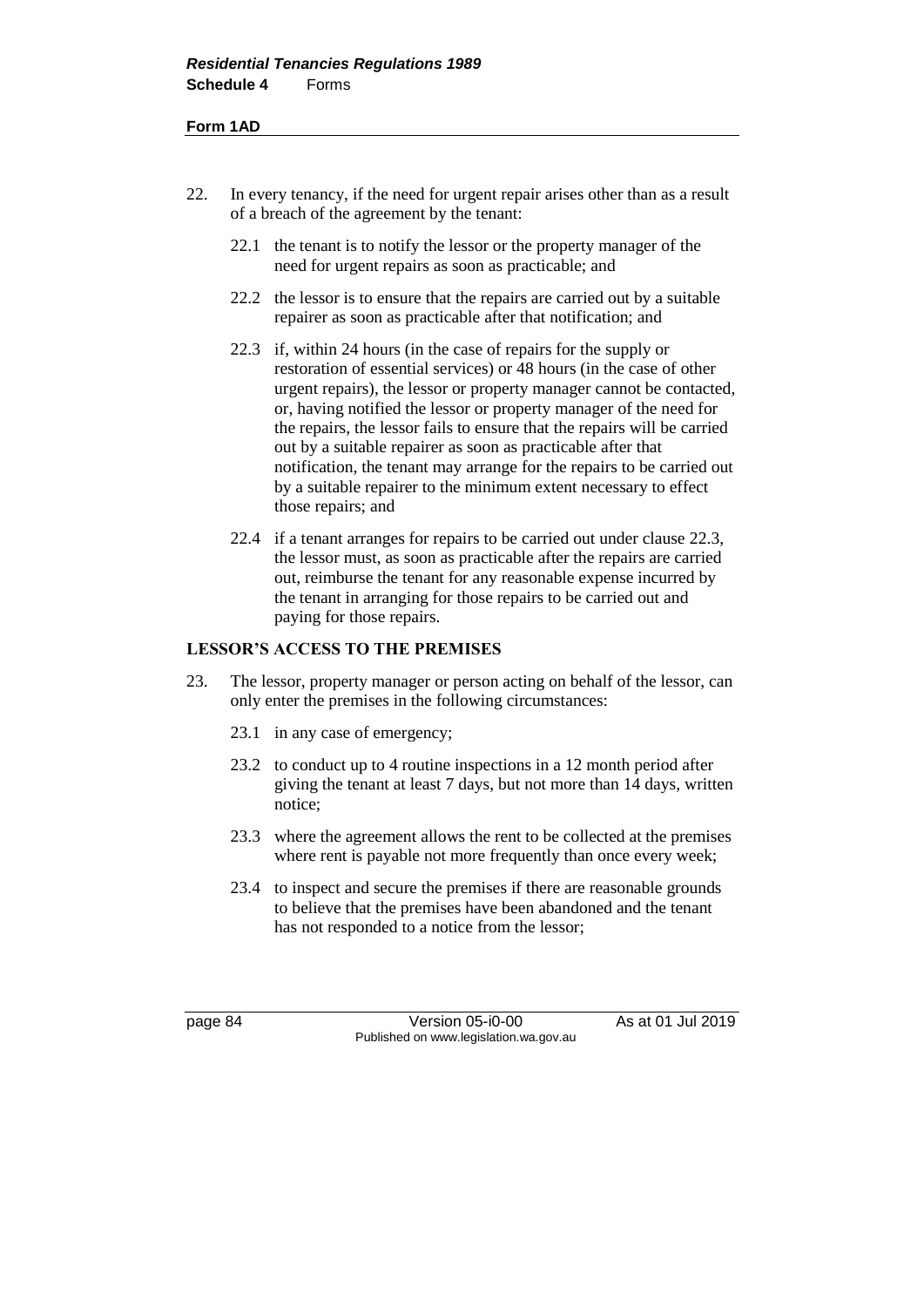- 23.5 carrying out or inspecting necessary repairs to or maintenance of the premises, at any reasonable time, after giving the tenant not less than 72 hours notice in writing before the proposed entry;
- 23.6 showing the premises to prospective tenants, at any reasonable time and on a reasonable number of occasions during the period of 21 days preceding the termination of the agreement, after giving the tenant reasonable notice in writing;
- 23.7 showing the premises to prospective purchasers, at any reasonable time and on a reasonable number of occasions, after giving the tenant reasonable notice in writing;
- 23.8 if the tenant agrees at, or immediately before, the time of entry;
- 23.9 in accordance with the *Residential Tenancies Act 1987*  section  $46(6A)$  and  $(6B)$ .
- 24. There are directions within the *Residential Tenancies Act 1987* which guide tenants, lessors and property managers on appropriate behaviour in relation to gaining or granting access to the premises. The following summary may assist.

# **REASONABLE TIME**

- 25. *Reasonable time* means:
	- 25.1 between 8.00 a.m. and 6.00 p.m. on a weekday; or
	- 25.2 between 9.00 a.m. and 5.00 p.m. on a Saturday; or
	- 25.3 at any other time agreed between the lessor and each tenant.

## **REQUIREMENT TO NEGOTIATE A DAY AND TIME FOR A PROPOSED ENTRY BY THE LESSOR**

26. If it would unduly inconvenience the tenant for the lessor or property manager to enter the premises as specified in a notice of an intention to enter premises on a particular day, the lessor or property manager must make a reasonable attempt to negotiate a day and time that does not unduly inconvenience the tenant.

As at 01 Jul 2019 Version 05-i0-00 page 85 Published on www.legislation.wa.gov.au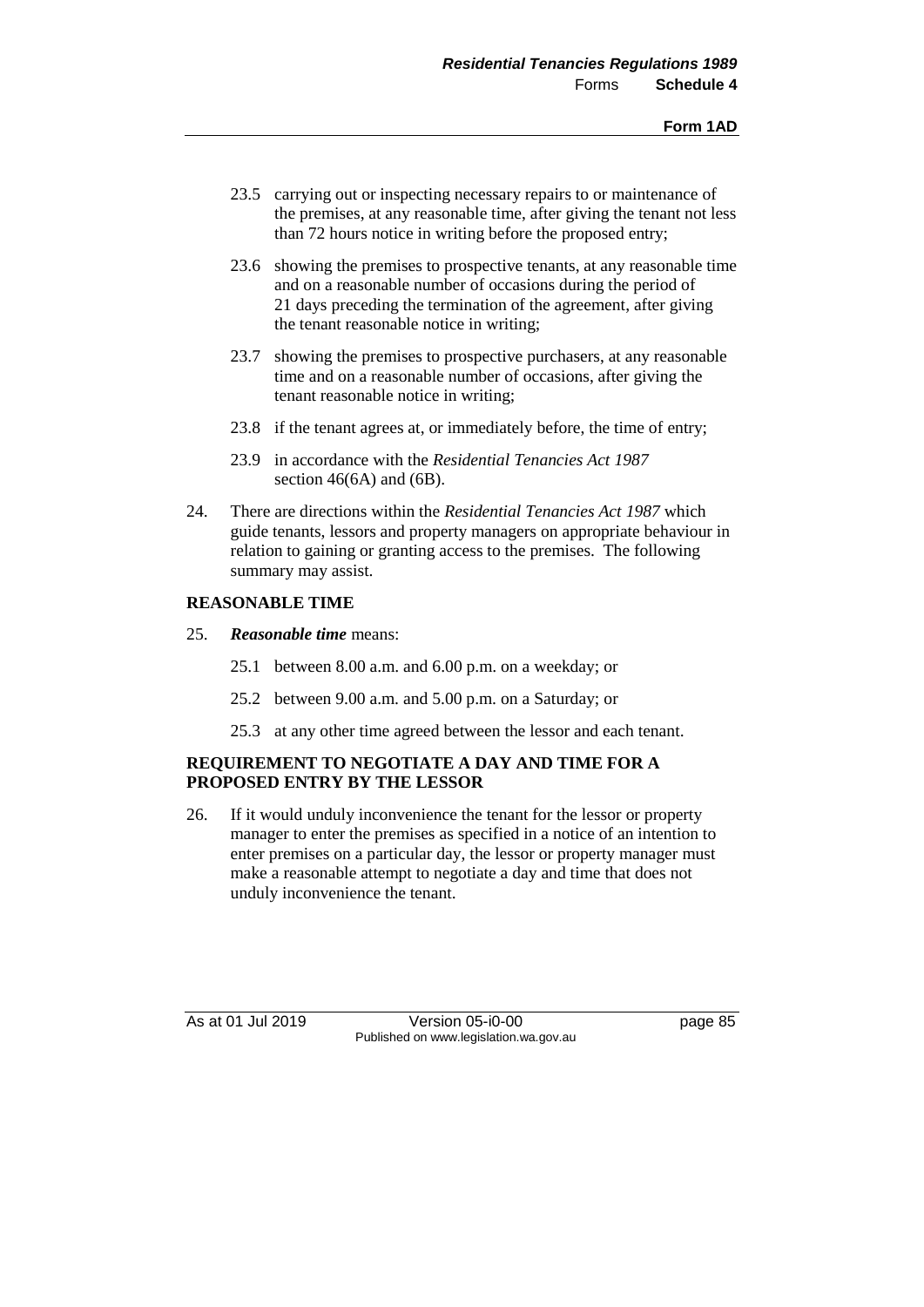# **REQUIREMENT TO GIVE TENANT NOTICE OF PROPOSED ENTRY**

27. Where the lessor or property manager gives a tenant notice of an intention to enter premises on a particular day, the notice must specify the day and whether it will be before or after 12.00 p.m.

# **TENANT ENTITLED TO BE PRESENT**

28. The tenant is entitled to be on the premises during the entry by the lessor, the property manager or any other person acting on behalf of the lessor.

# **ENTRY MUST BE REASONABLE AND NO LONGER THAN NECESSARY**

- 29. The lessor or property manager exercising a right of entry:
	- 29.1 must do so in a reasonable manner; and
	- 29.2 must not, without the tenant's consent, stay or permit others to stay on the premises longer than is necessary to achieve the purpose of the entry.

# **LESSOR'S OBLIGATION TO COMPENSATE TENANT IF DAMAGE TO TENANT'S GOODS**

30. If the lessor or property manager (or any person accompanying the lessor or property manager) causes damage to the tenant's goods when exercising a right of entry, the lessor is obliged to compensate the tenant.

# **ALTERATIONS AND ADDITIONS TO THE PREMISES**

- 31. If the tenancy agreement allows the tenant to affix a fixture or make a renovation, alteration or addition to the premises, then:
	- 31.1 the tenant must obtain permission from the lessor prior to affixing any fixture or making any renovation, alteration or addition to the premises; and
	- 31.2 the tenant must obtain permission from the lessor to remove any fixture attached by the tenant and make good any damage; and
	- 31.3 notify the lessor of any damage caused by removing any fixture and, at the option of the lessor, repair the damage or compensate the lessor for any reasonable expenses incurred by the lessor in repairing the damage; and

page 86 Version 05-i0-00 As at 01 Jul 2019 Published on www.legislation.wa.gov.au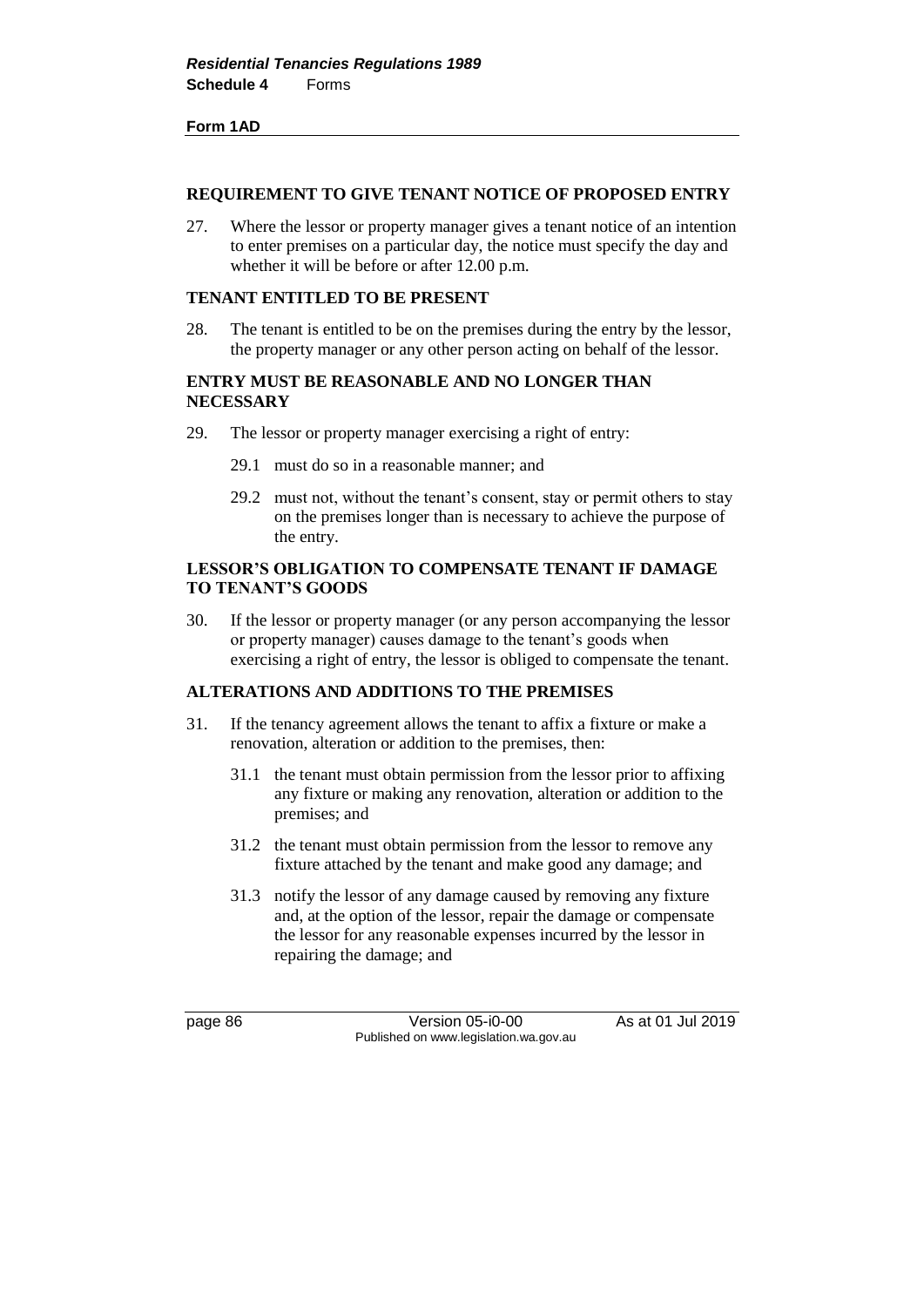- 31.4 the lessor must not unreasonably refuse permission for the installation of a fixture or an alteration, addition or renovation by the tenant.
- 32. If the lessor wants to make an alteration or addition or affix a fixture to the premises, then:
	- 32.1 the lessor must obtain the tenant's permission prior to affixing any fixture or making any renovation, alteration or addition to the premises; and
	- 32.2 the tenant must not unreasonably refuse permission for the lessor to affix any fixture or make any renovation, alteration or addition to the premises.
- 32A. For the purposes of the *Residential Tenancies Act 1987* section 47(4), the tenant may make the following prescribed alterations:
	- 32A.1 the renovation, alteration or addition of any of the following
		- security alarms and cameras;
		- locks, screens and shutters on windows;
		- security screens on doors;
		- exterior lights;
		- locks on gates;
	- 32A.2 the pruning of shrubs and trees to improve visibility around the residential premises.
- 32B. Under the *Residential Tenancies Act 1987* section 47(5):
	- 32B.1 the cost of making the prescribed alterations must be borne by the tenant; and
	- 32B.2 the tenant must give written notice to the lessor of the tenant's intention to make the prescribed alterations; and
	- 32B.3 work on the prescribed alterations must be undertaken by a qualified tradesperson, a copy of whose invoice the tenant must provide to the lessor within 14 days of the alterations being completed; and

As at 01 Jul 2019 Version 05-i0-00 page 87 Published on www.legislation.wa.gov.au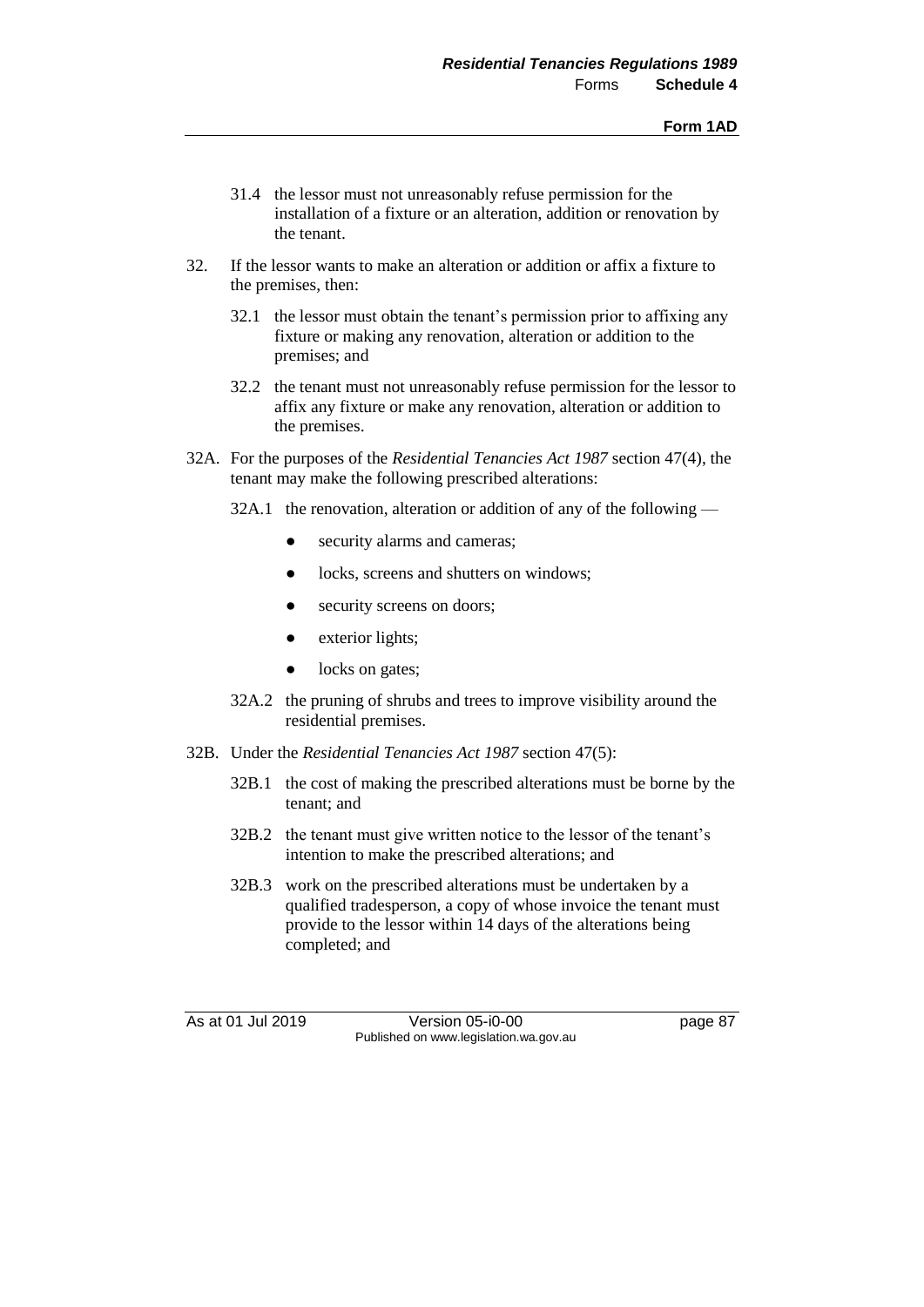- 32B.4 the prescribed alterations must be effected having regard to the age and character of the property and any applicable strata company by-laws; and
- 32B.5 the tenant must restore the premises to their original condition at the end of the residential tenancy agreement if the lessor requires the tenant to do so and, where restoration work has been undertaken by a tradesperson, must provide to the lessor a copy of that tradesperson's invoice within 14 days of that work having been performed.

# **LOCKS AND SECURITY DEVICES**

- 33. The prescribed means of securing the premises are specified in the *Residential Tenancies Regulations 1989*. In every tenancy:
	- 33.1 the lessor must provide and maintain such means to ensure the premises are reasonably secure as prescribed in the regulations; and
	- 33.2 any lock or security device at the premises must not be altered, removed or added by a lessor or tenant without the consent of the other or except in accordance with clause 33.4; and
	- 33.3 the lessor or the tenant must not unreasonably withhold the consent referred to in clause 33.2; and
	- 33.4 a tenant may alter or add any lock or other means of securing the residential premises in accordance with the *Residential Tenancies Act 1987* section 45(2)(a), and the tenant and lessor must comply with section  $45(2)(b)$  and (c) in relation to copies of keys to altered or added locks or other means of securing the residential premises.

# **TRANSFER OF TENANCY OR SUB-LETTING BY TENANT**

- 34. If the tenancy agreement allows the tenant to assign his or her interest or sub-let the premises with the lessor's consent:
	- 34.1 the tenant cannot assign his or her interest or sub-let the premises without the written consent of the lessor; and
	- 34.2 the lessor must not unreasonably withhold such consent; and
	- 34.3 the lessor must not make any charge for giving such consent other than the lessor's reasonable incidental expenses.

page 88 Version 05-i0-00 As at 01 Jul 2019 Published on www.legislation.wa.gov.au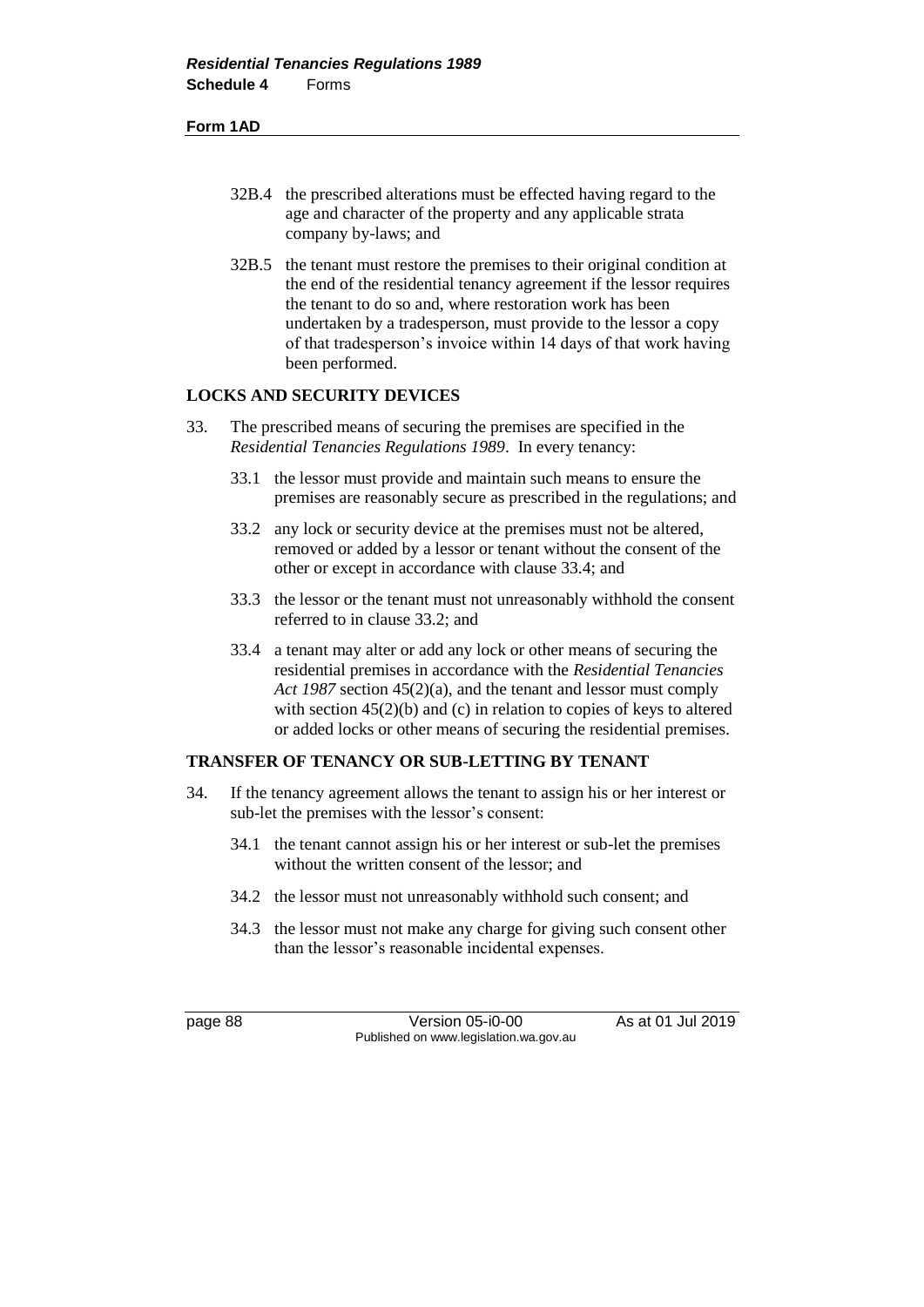### **CONTRACTING OUT**

35. It is an offence to contract out of any provision of the *Residential Tenancies Act 1987*.

### **ENDING THE RESIDENTIAL TENANCY AGREEMENT**

- 36. This residential tenancy agreement can only be terminated in certain circumstances.
- 37. The tenant agrees, when this agreement ends, to give vacant possession of the premises to the lessor. Before giving vacant possession to the lessor the tenant must:
	- 37.1 remove all the tenant's goods from the residential premises; and
	- 37.2 leave the residential premises as closely as possible in the same condition, fair wear and tear excepted, as at the commencement of the tenancy; and
	- 37.3 return to the lessor all keys, and other opening devices or similar devices, provided by the lessor.
- 38. The tenant may be liable for losses incurred by the lessor if the above requirements are not met.

# **ENDING A FIXED TERM AGREEMENT**

- 39. If this agreement is a fixed term agreement it may be ended:
	- 39.1 by agreement in writing between the lessor and the tenant; or
	- 39.2 if either the lessor or tenant does not want to renew the agreement, by giving written notice of termination. The notice must be given to the other party at least 30 days prior to the date on which vacant possession of the premises is to be delivered to the lessor. The notice may be given at any time up until the end of the fixed term but cannot take effect until the term ends.

## **ENDING A PERIODIC AGREEMENT**

- 40. If this agreement is a periodic agreement it may be ended:
	- 40.1 by agreement in writing between the lessor and the tenant; or
	- 40.2 by either the lessor or the tenant by giving written notice of termination to the other party. The notice may be given at any

As at 01 Jul 2019 Version 05-i0-00 page 89 Published on www.legislation.wa.gov.au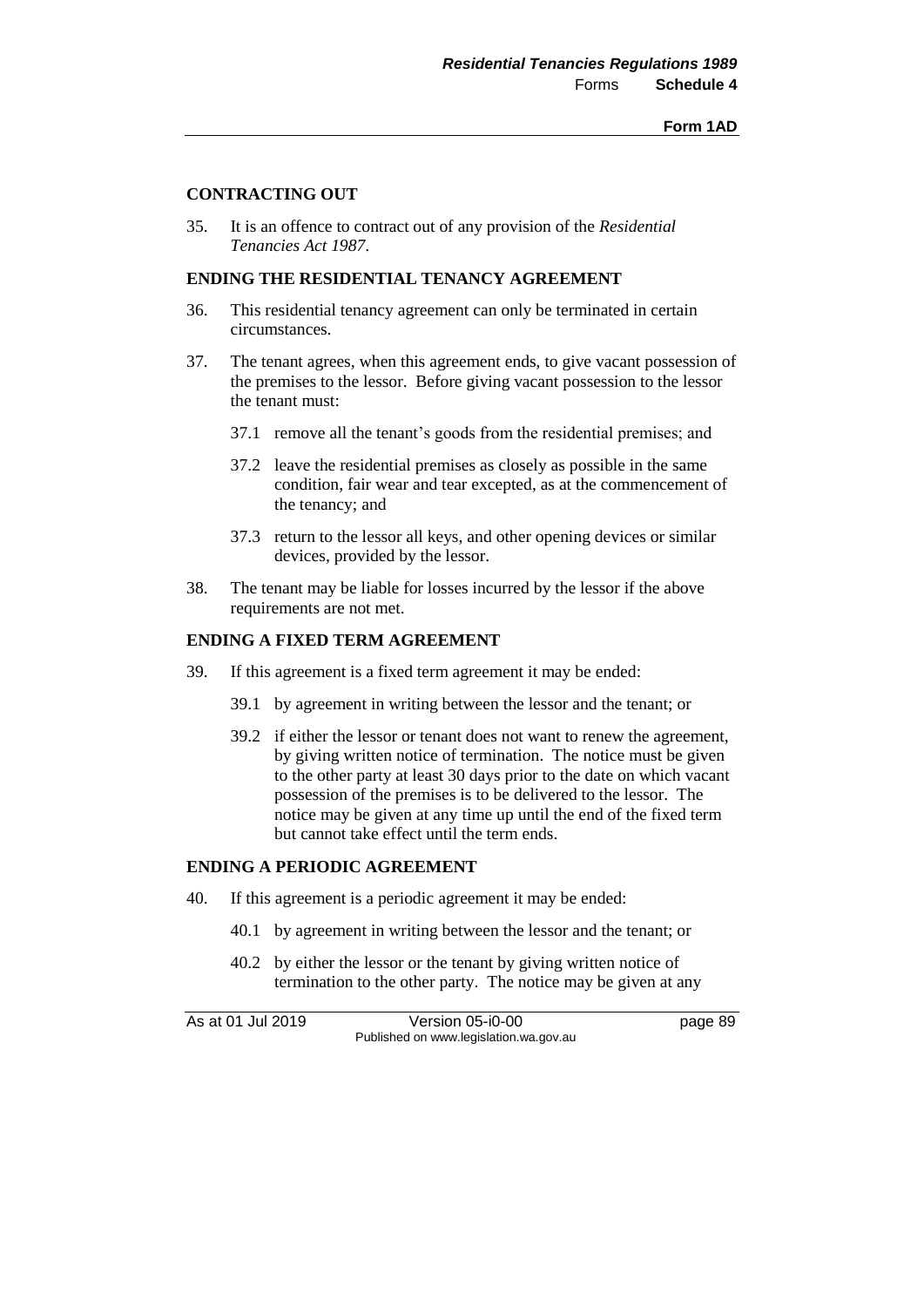time. The lessor must give at least 60 days notice and the tenant must give at least 21 days notice.

## **ENDING A TENANT'S INTEREST IN A RESIDENTIAL TENANCY AGREEMENT BECAUSE OF FAMILY VIOLENCE**

- 40A. A tenant's interest in a residential tenancy agreement may be ended:
	- 40A.1 by the tenant under the *Residential Tenancies Act 1987*  section  $60(1)(ba)$  if the tenant or a dependant of the tenant is, during the tenancy period, likely to be subjected or exposed to family violence; or
	- 40A.2 by the tenant under the *Residential Tenancies Act 1987*  section  $60(1)(bb)$  if the tenant receives a copy of a notice of a termination referred to in item 40A.1 from another tenant; or
	- 40A.3 by a court under the *Residential Tenancies Act 1987*  section 60(1)(bc) if a family violence order is in force against a tenant to protect another tenant or if the court is satisfied that the tenant has committed family violence against another tenant or their dependant during the tenancy period.

# **OTHER GROUNDS FOR ENDING AGREEMENT**

- 41. The *Residential Tenancies Act 1987* also authorises the lessor and the tenant to end this agreement on other grounds. The grounds for the lessor include sale of the residential premises, breach of this agreement by the tenant, where the agreement is frustrated (e.g. where the premises are destroyed or become uninhabitable) and hardship. The grounds for the tenant include breach of this agreement by the lessor, where the agreement is frustrated (e.g. where the premises are destroyed or become uninhabitable) and hardship.
- 42. For more information, refer to the *Residential Tenancies Act 1987* or contact the Department of Commerce on 1300 30 40 54 or visit <www.commerce.wa.gov.au/ConsumerProtection>.

## 43. **Warning:**

43.1 It is an offence for any person to obtain possession of the residential premises without an order of the Magistrates Court if the tenant does not willingly move out (a termination notice issued

page 90 Version 05-i0-00 As at 01 Jul 2019 Published on www.legislation.wa.gov.au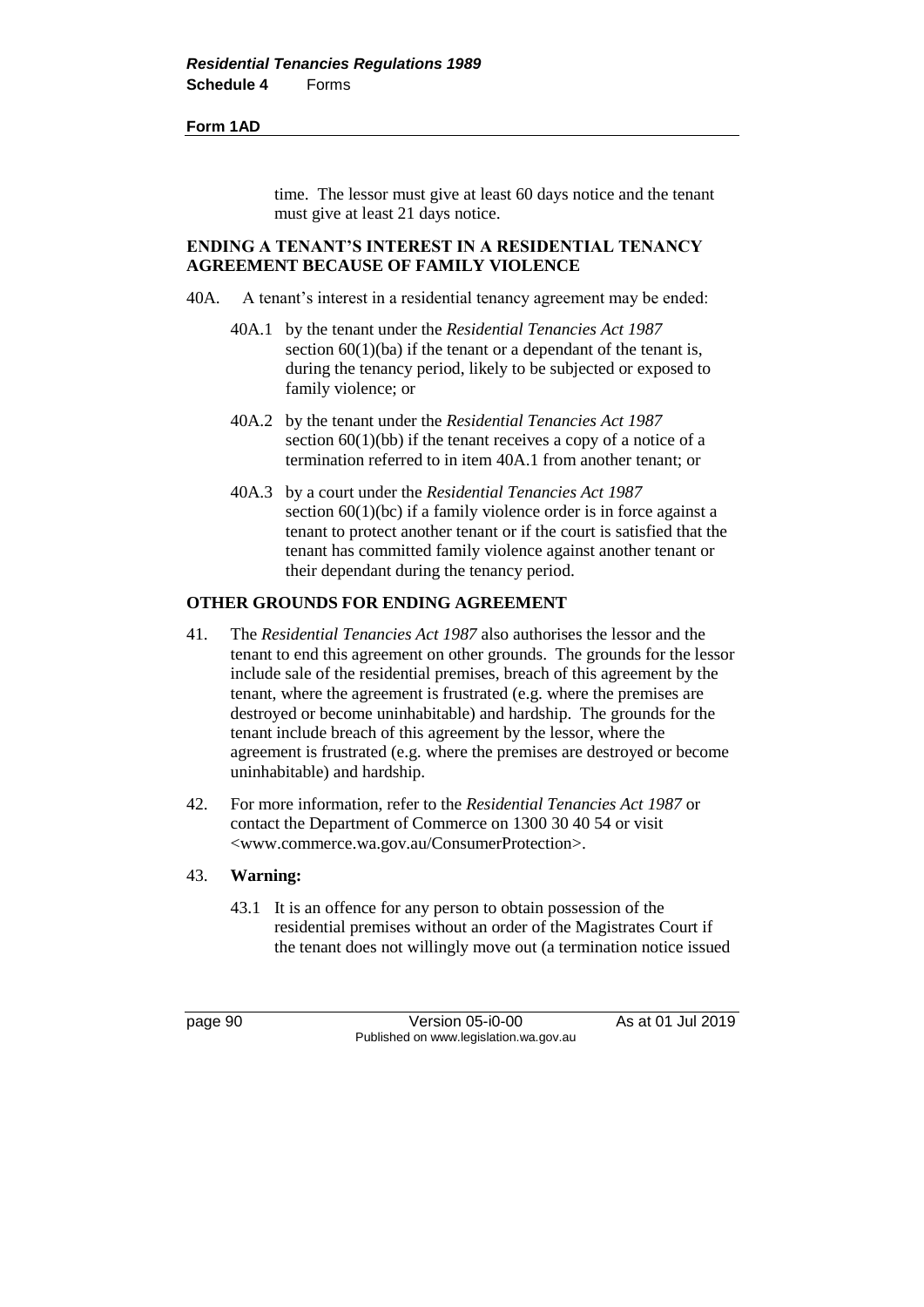by the lessor or property manager is not a court order). The court may order fines and compensation to be paid for such an offence.

43.2 It is an offence for a tenant to fail to provide the lessor with a forwarding address when vacating the premises.

## **SECURITY BOND**

- 44. The security bond is held by the Bond Administrator.
- 45. The lessor agrees that if the lessor or the property manager applies to the Bond Administrator for all or part of the security bond to be released to the lessor, the lessor or property manager will provide the tenant with evidence to support the amount that the lessor is claiming.
- 46. The Bond Administrator can only release the security bond when it receives either:
	- 46.1 a Joint Application for Disposal of Security Bond form signed by all the parties to the tenancy agreement; or
	- 46.2 an order of the court.
- 47. If the parties cannot agree on how the security bond is to be dispersed, either party can apply to the Magistrates Court to have the dispute decided.
- 48. **Warning:** It is an offence for a lessor or a property manager to require a tenant to sign a Joint Application for Disposal of Security Bond form unless the residential tenancy agreement has terminated, the rent to be paid under the tenancy agreement is decreased or a pet is no longer kept at the premises, and the amount of the security bond to be paid to the tenant or lessor is stipulated on the form.

## **TENANCY DATABASES**

- 49. A lessor or property manager can only list a person on a residential tenancy database if:
	- 49.1 the person is a named tenant on the residential tenancy agreement; and
	- 49.2 the residential tenancy agreement has been terminated; and

As at 01 Jul 2019 Version 05-i0-00 page 91 Published on www.legislation.wa.gov.au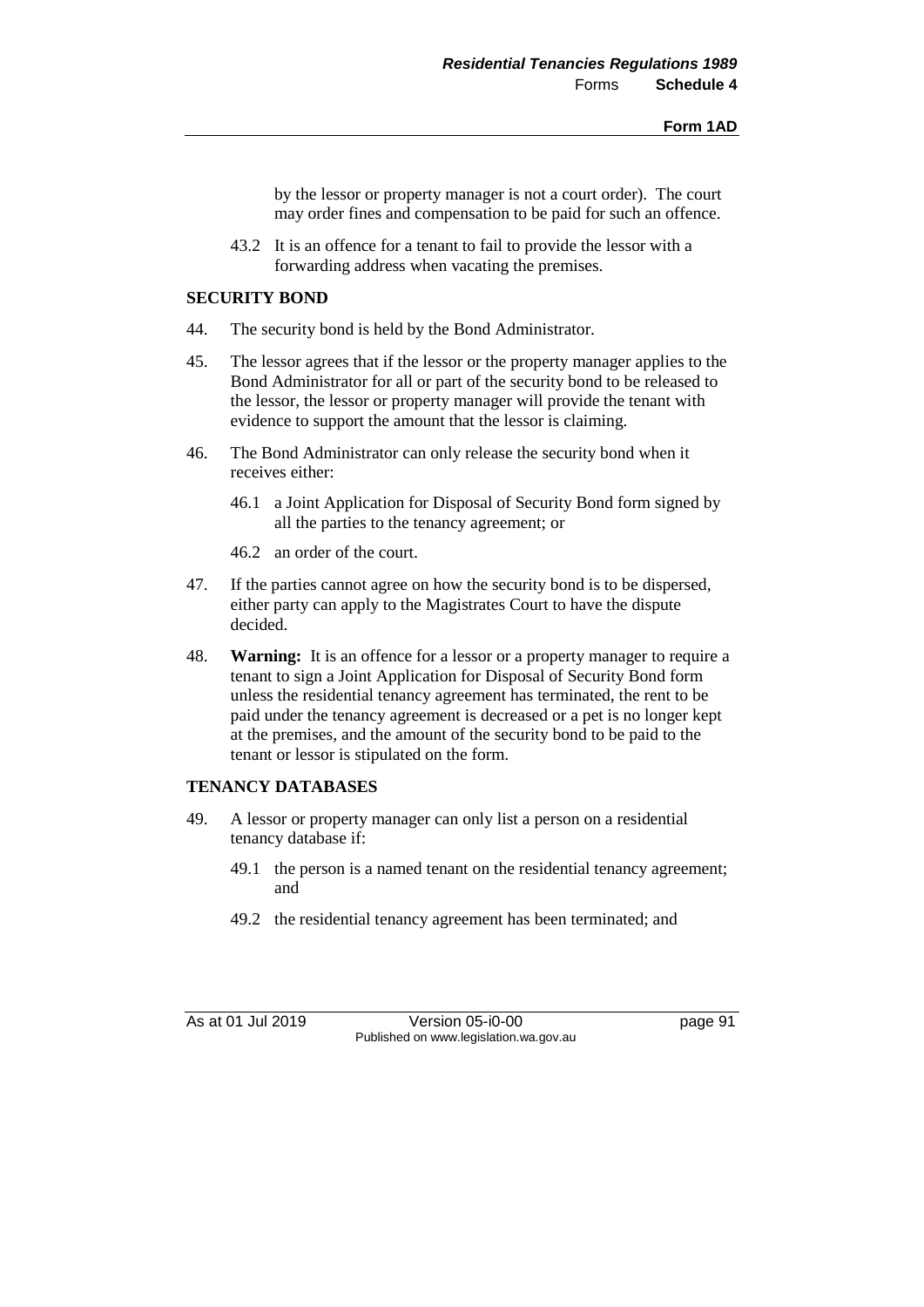49.3 the person owes the lessor a debt that is greater than the security bond or a court has made an order terminating the tenancy agreement.

### **NOTICES**

- 50A. A notice under this agreement must be given:
	- 50A.1 in the prescribed form; or
	- 50A.2 if there is no prescribed form but there is an approved form in the approved form; or
	- 50A.3 if there is no prescribed form or approved form in writing.
- 50B. A notice from the tenant to the lessor may be given to the property manager or the lessor's agent.
- 50C. A notice under this agreement may be given to a person:
	- 50C.1 by giving it to the person directly; or
	- 50C.2 if an address for service for the person is provided by the person — by posting it to the address for service; or
	- 50C.3 if the person has agreed in writing to the service of notices by email or facsimile — by sending the notice to the email address or facsimile number provided by the person.
- 50D. A person may withdraw his or her consent to a notice being given to the person by email or facsimile by giving a notice to that effect to each other party to the agreement.

## **ADVICE, COMPLAINTS AND DISPUTES**

## **DEPARTMENT OF COMMERCE**

- 50. The *Residential Tenancies Act 1987* allows the Commissioner for Consumer Protection to give advice to parties to a residential tenancy agreement, to look into complaints and, wherever possible, help to settle them. The Department of Commerce may be contacted by telephone on 1300 30 40 54 or by visiting one of the Department's offices.
- 51. The tenant should generally approach the lessor or property manager to solve any problem before approaching the Department of Commerce. The Department's role is one of mediation and conciliation, it cannot issue orders or make determinations in respect of disputes.

page 92 Version 05-i0-00 As at 01 Jul 2019 Published on www.legislation.wa.gov.au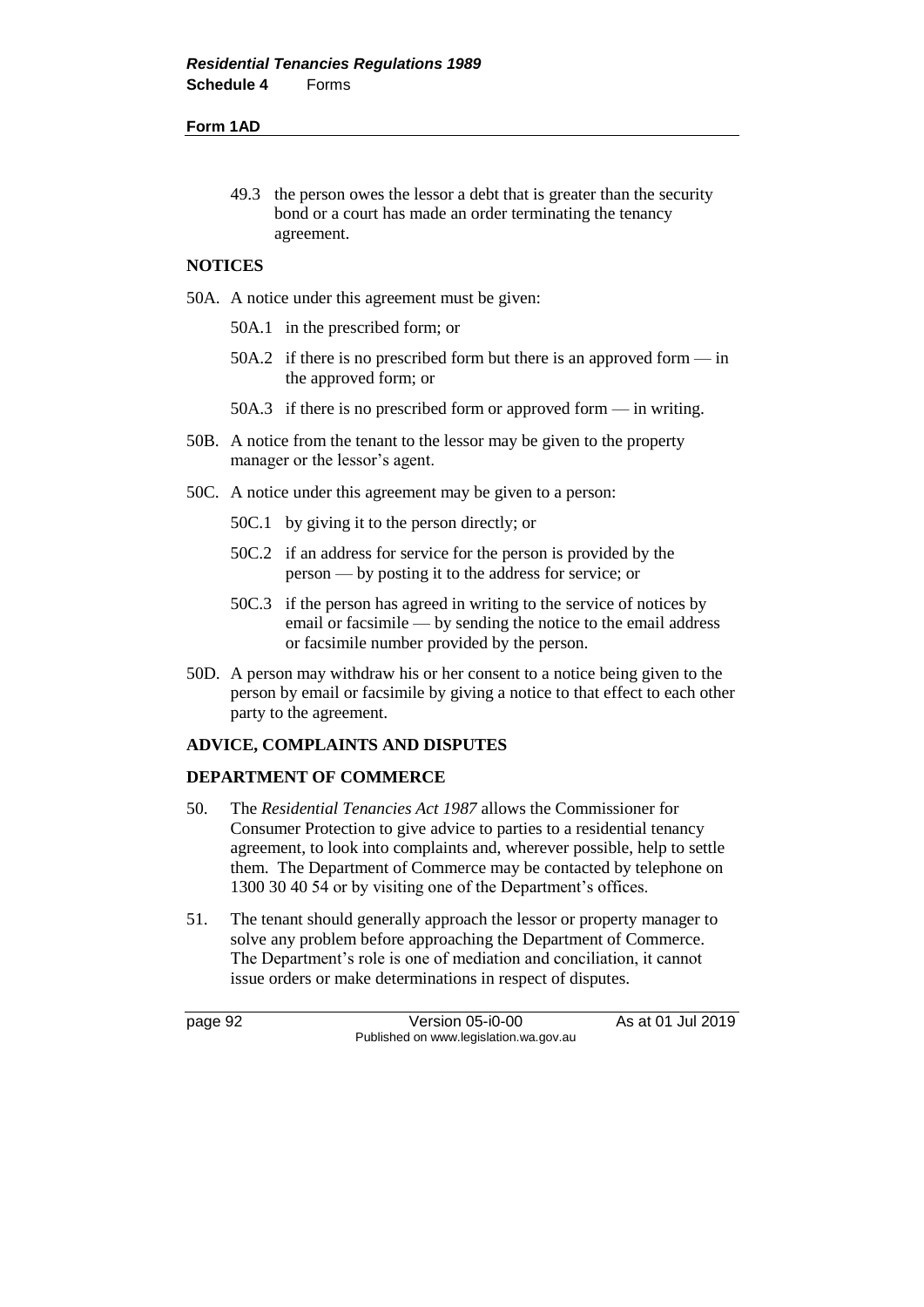### **IF A DISPUTE CANNOT BE RESOLVED**

- 52. If a dispute arises between the lessor and the tenant and the dispute cannot be resolved, either party may apply to the Magistrates Court to have the dispute decided by the court. The court can make a range of orders, including:
	- 52.1 restraining any action in breach of the agreement; and
	- 52.2 requiring a party to the agreement to perform a certain action under the agreement; and
	- 52.3 order the payment of any amount owing under the agreement; and
	- 52.4 order the payment of compensation for loss or injury.

*[Form 1AD inserted: Gazette 3 May 2013 p. 1801-17; amended: Gazette 20 Jan 2015 p. 371; 21 Aug 2015 p. 3315-16; 30 Jun 2017 p. 3558-9; 9 Apr 2019 p. 1048-50.]*

As at 01 Jul 2019 Version 05-i0-00 page 93 Published on www.legislation.wa.gov.au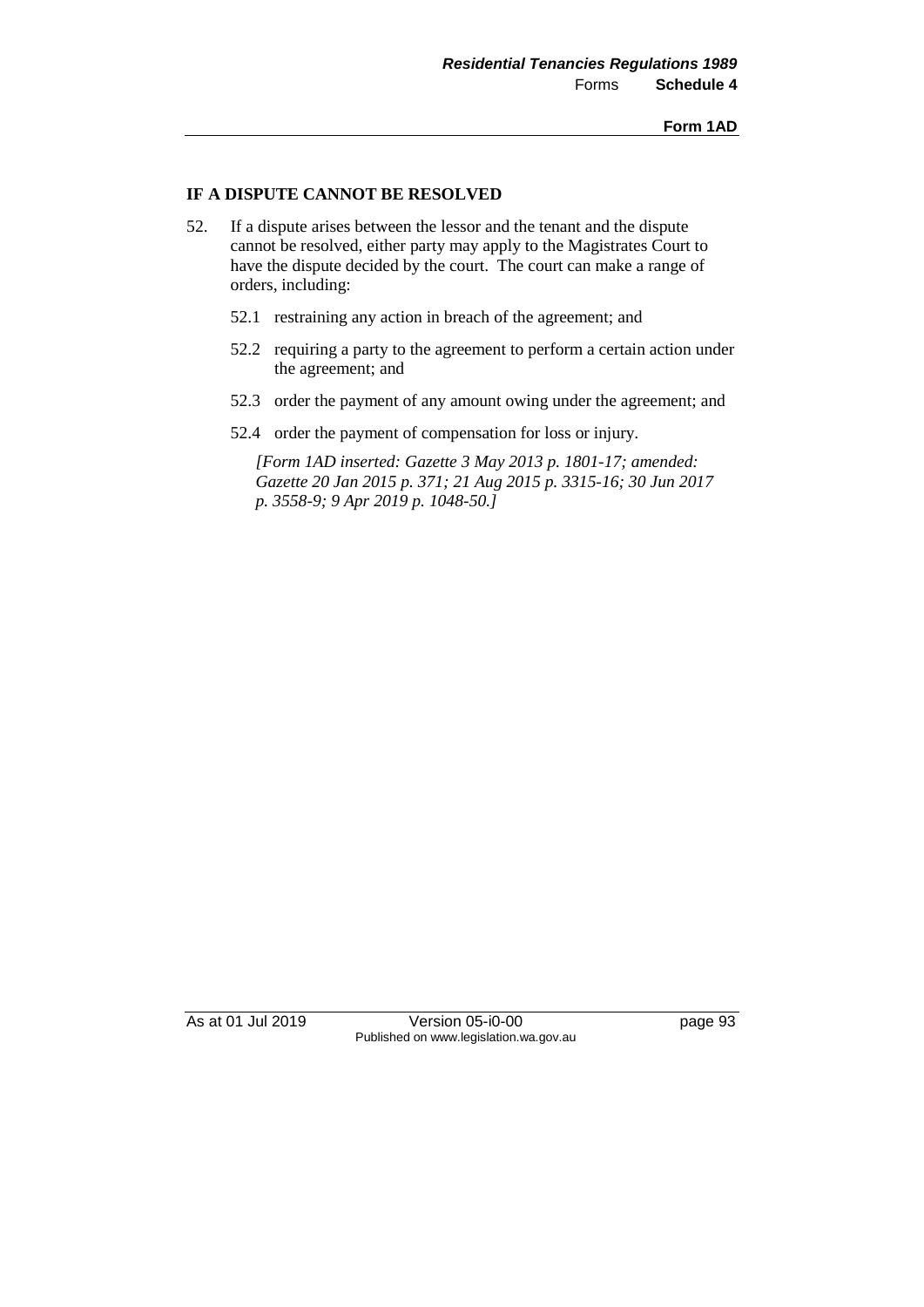# **FORM 1**

# *RESIDENTIAL TENANCIES ACT 1987*

Section 27C(6)

# **PROPERTY CONDITION REPORT**

## **HOW TO COMPLETE THIS FORM**

- 1. Before the tenancy begins, the lessor or the property manager should inspect the residential premises and record the condition of the premises by indicating whether the particular room item is clean, undamaged and working by placing "Y" (YES) or "N" (NO) in the appropriate column. Where necessary, comments should be included in the report.
- 2. Two copies of the report, which has been filled out and signed by the lessor or the property manager, must be given to the tenant within 7 days of the tenant moving into the premises.
- 3. As soon as possible after the tenant receives the property condition report, the tenant should inspect the residential premises and complete the tenant section on both copies of the report. The tenant indicates agreement or disagreement with the condition indicated by the lessor or the property manager by placing "Y" (YES) or "N" (NO) in the appropriate column and by making any appropriate comments on the form.
- 4. The tenant must return one copy of the completed property condition report to the lessor or the property manager within 7 days after receiving it. The tenant should keep the second copy of the property condition report.
- 5. If photographs or video recordings are taken at the time the property inspection is carried out, it is recommended that all photographs or video recordings are signed and dated by all parties. NOTE: Photographs and/or video recordings are not a substitute for accurate written descriptions of the condition of the property.
- 6. As soon as practicable, and in any event within 14 days after the termination of the tenancy agreement, the lessor or the property manager should complete a property condition report, indicating the condition of the premises at the end of the tenancy. This should be done in the presence of the tenant, unless the tenant has been given a reasonable opportunity to be present and has not attended the inspection.

page 94 Version 05-i0-00 As at 01 Jul 2019 Published on www.legislation.wa.gov.au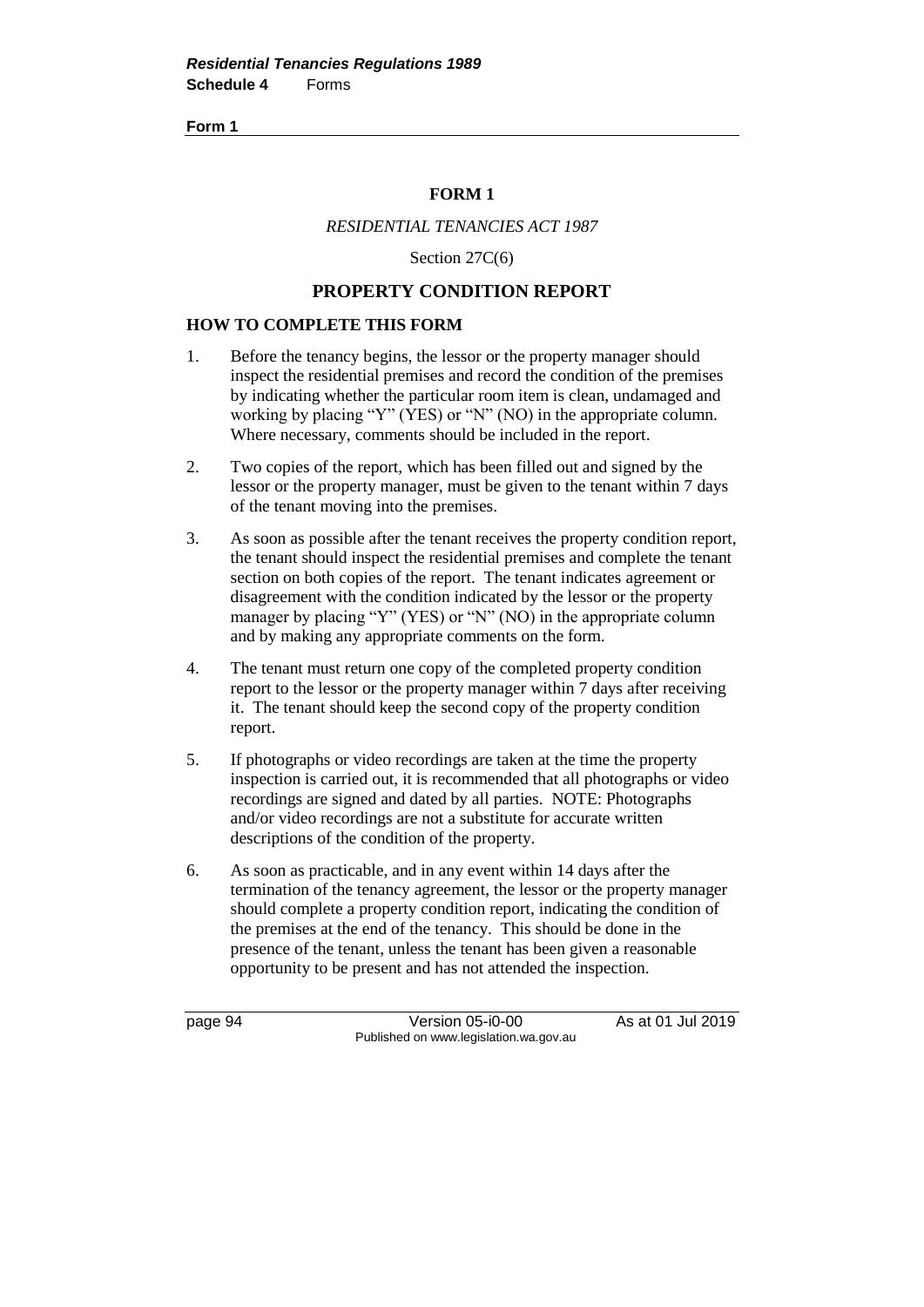# **IMPORTANT NOTES ABOUT THIS PROPERTY CONDITION REPORT**

- 1. This property condition report is an important record of the condition of the residential premises when the tenancy begins. It may be used as evidence of the state of repair or general condition of the premises at the commencement of the tenancy if there is a dispute, particularly about the return of the security bond money and any damage to the premises. It is important to complete the property condition report accurately.
- 2. A property condition report must be filled out whether or not a security bond is paid.
- 3. At the end of the tenancy the premises must be inspected and the condition of the premises at that time will be compared to that stated in the original property condition report.
- 4. A tenant is not responsible for fair wear and tear to the premises.Fair wear and tear is a general term for anything that occurs through ordinary use such as the carpet becoming worn in frequently used areas. Wilful and intentional damage, or damage caused by negligence, is not fair wear and tear.
- 5. If you do not have enough space on the report, attach a separate sheet. All attachments should be signed and dated by all of the parties to the residential tenancy agreement.
- 6. Information about the rights and responsibilities of lessors and tenants may be obtained by contacting the Department of Commerce on 1300 30 40 54 or visiting <www.commerce.wa.gov.au/ConsumerProtection>.

As at 01 Jul 2019 Version 05-i0-00 page 95 Published on www.legislation.wa.gov.au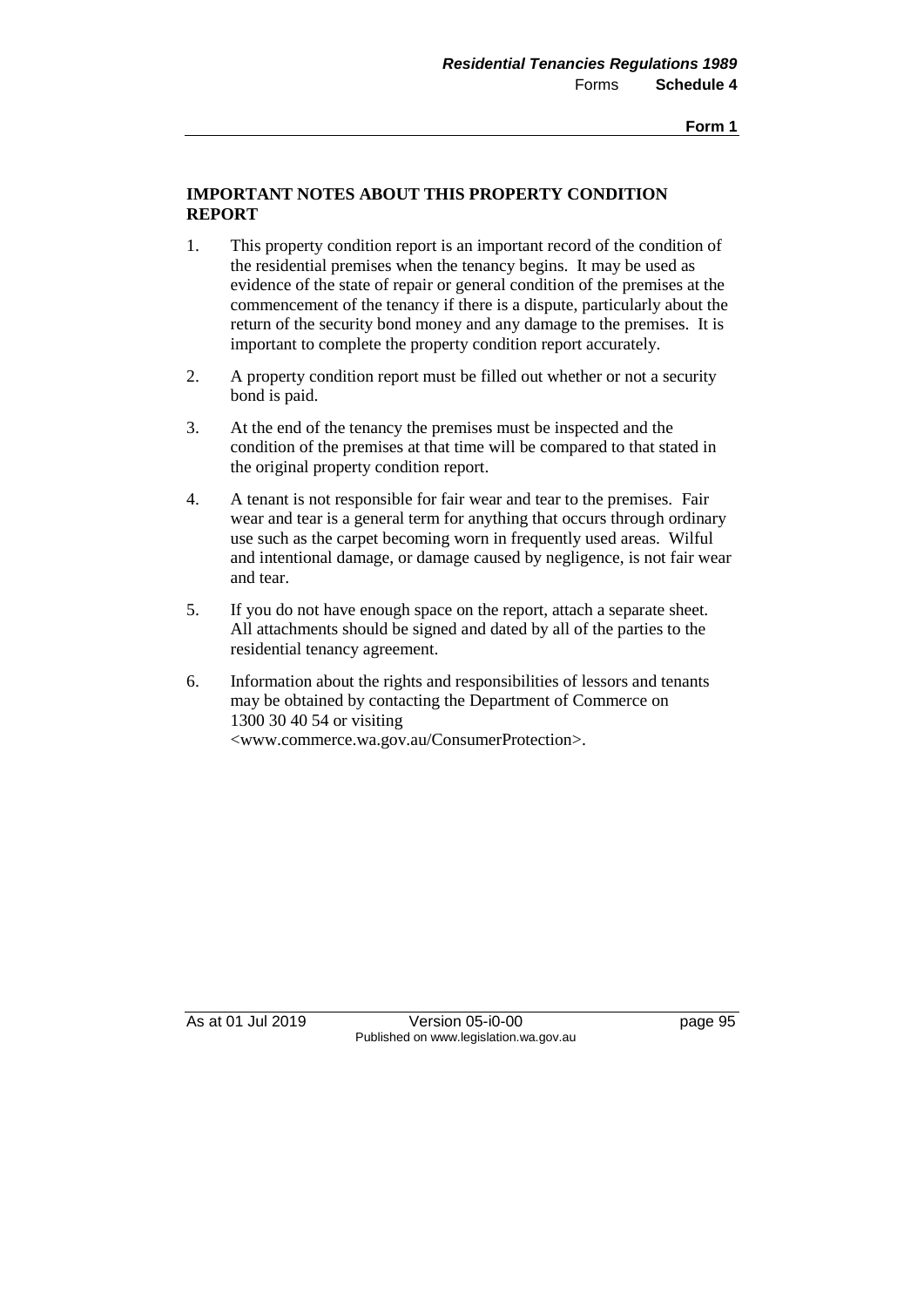# ADDRESS OF RESIDENTIAL PREMISES: \_\_\_\_\_\_\_\_\_\_\_\_\_\_\_\_\_\_\_\_\_\_\_\_\_\_\_

|                               | <b>Clean</b> | <b>Undamaged</b> Working | <b>Tenant</b><br>agrees | <b>Comments</b> |
|-------------------------------|--------------|--------------------------|-------------------------|-----------------|
| <b>ENTRY</b>                  |              |                          |                         |                 |
| front door                    |              |                          |                         |                 |
| screen door/<br>security door |              |                          |                         |                 |
| walls/picture hooks           |              |                          |                         |                 |
| windows/screens               |              |                          |                         |                 |
| ceiling                       |              |                          |                         |                 |
| light fittings                |              |                          |                         |                 |
| blinds/curtains               |              |                          |                         |                 |
| power points                  |              |                          |                         |                 |
| floorcoverings                |              |                          |                         |                 |
| <b>LOUNGE ROOM</b>            |              |                          |                         |                 |
| doors/doorway<br>frames       |              |                          |                         |                 |
| walls/picture hooks           |              |                          |                         |                 |
| windows/screens               |              |                          |                         |                 |
| ceiling                       |              |                          |                         |                 |
| light fittings                |              |                          |                         |                 |
| blinds/curtains               |              |                          |                         |                 |
| TV/power points               |              |                          |                         |                 |
| floorcoverings                |              |                          |                         |                 |
| <b>DINING ROOM</b>            |              |                          |                         |                 |
| doors/doorway<br>frames       |              |                          |                         |                 |
| walls/picture hooks           |              |                          |                         |                 |
| windows/screens               |              |                          |                         |                 |

page 96 Version 05-i0-00 As at 01 Jul 2019 Published on www.legislation.wa.gov.au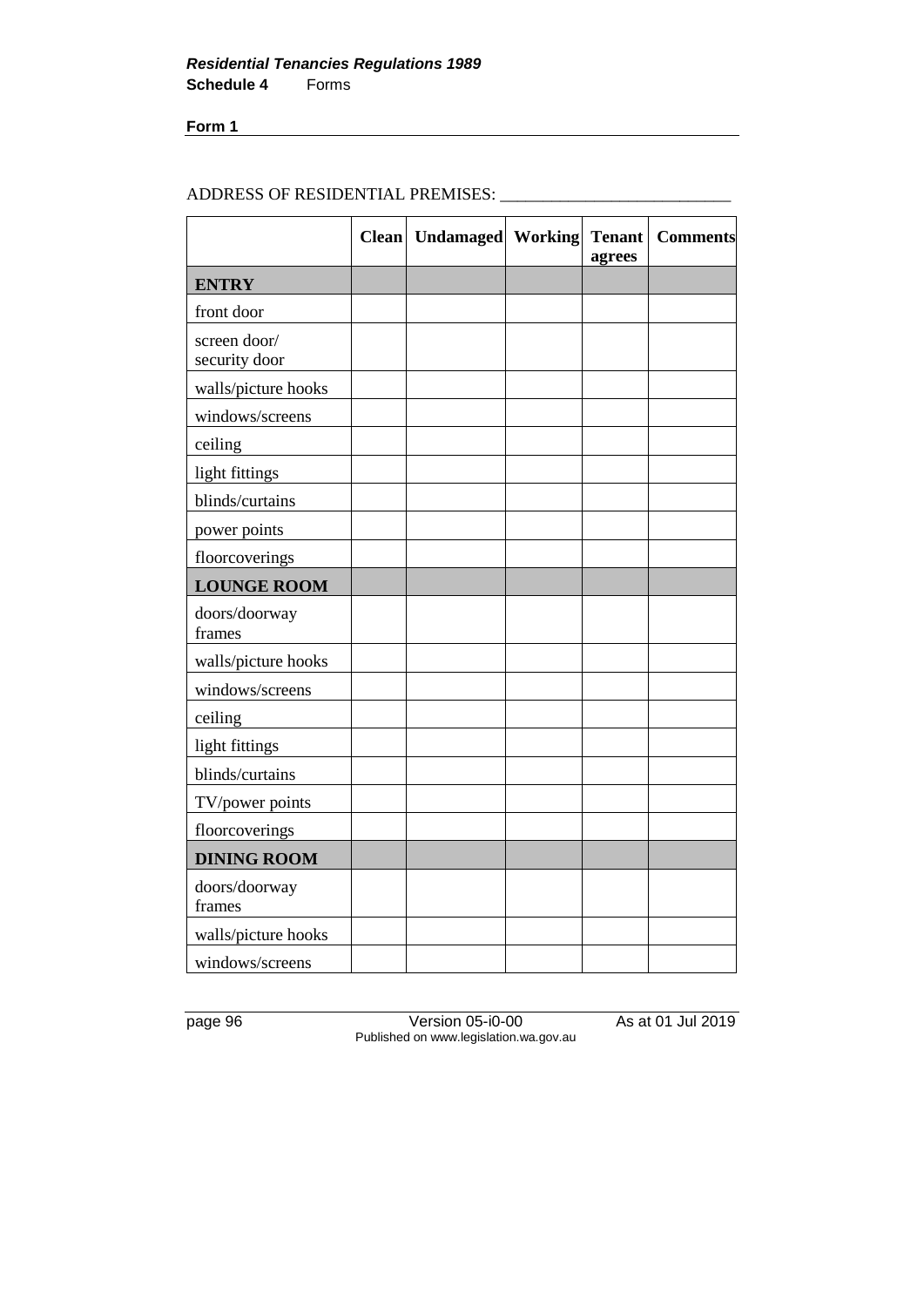|                            | <b>Clean</b> | <b>Undamaged</b> Working | <b>Tenant</b><br>agrees | <b>Comments</b> |
|----------------------------|--------------|--------------------------|-------------------------|-----------------|
| ceiling                    |              |                          |                         |                 |
| light fittings             |              |                          |                         |                 |
| blinds/curtains            |              |                          |                         |                 |
| power points               |              |                          |                         |                 |
| floorcoverings             |              |                          |                         |                 |
| <b>KITCHEN</b>             |              |                          |                         |                 |
| doors/doorway<br>frames    |              |                          |                         |                 |
| walls/picture hooks        |              |                          |                         |                 |
| windows/screens            |              |                          |                         |                 |
| ceiling                    |              |                          |                         |                 |
| light fittings             |              |                          |                         |                 |
| blinds/curtains            |              |                          |                         |                 |
| power points               |              |                          |                         |                 |
| floorcoverings             |              |                          |                         |                 |
| cupboards/drawers          |              |                          |                         |                 |
| bench tops/tiling          |              |                          |                         |                 |
| sink/taps                  |              |                          |                         |                 |
| stove top/hot plates       |              |                          |                         |                 |
| oven/griller               |              |                          |                         |                 |
| exhaust fan/<br>range hood |              |                          |                         |                 |
| <b>EACH BEDROOM</b>        |              |                          |                         |                 |
| doors/doorway<br>frames    |              |                          |                         |                 |
| walls/picture hooks        |              |                          |                         |                 |

As at 01 Jul 2019 Version 05-i0-00 page 97 Published on www.legislation.wa.gov.au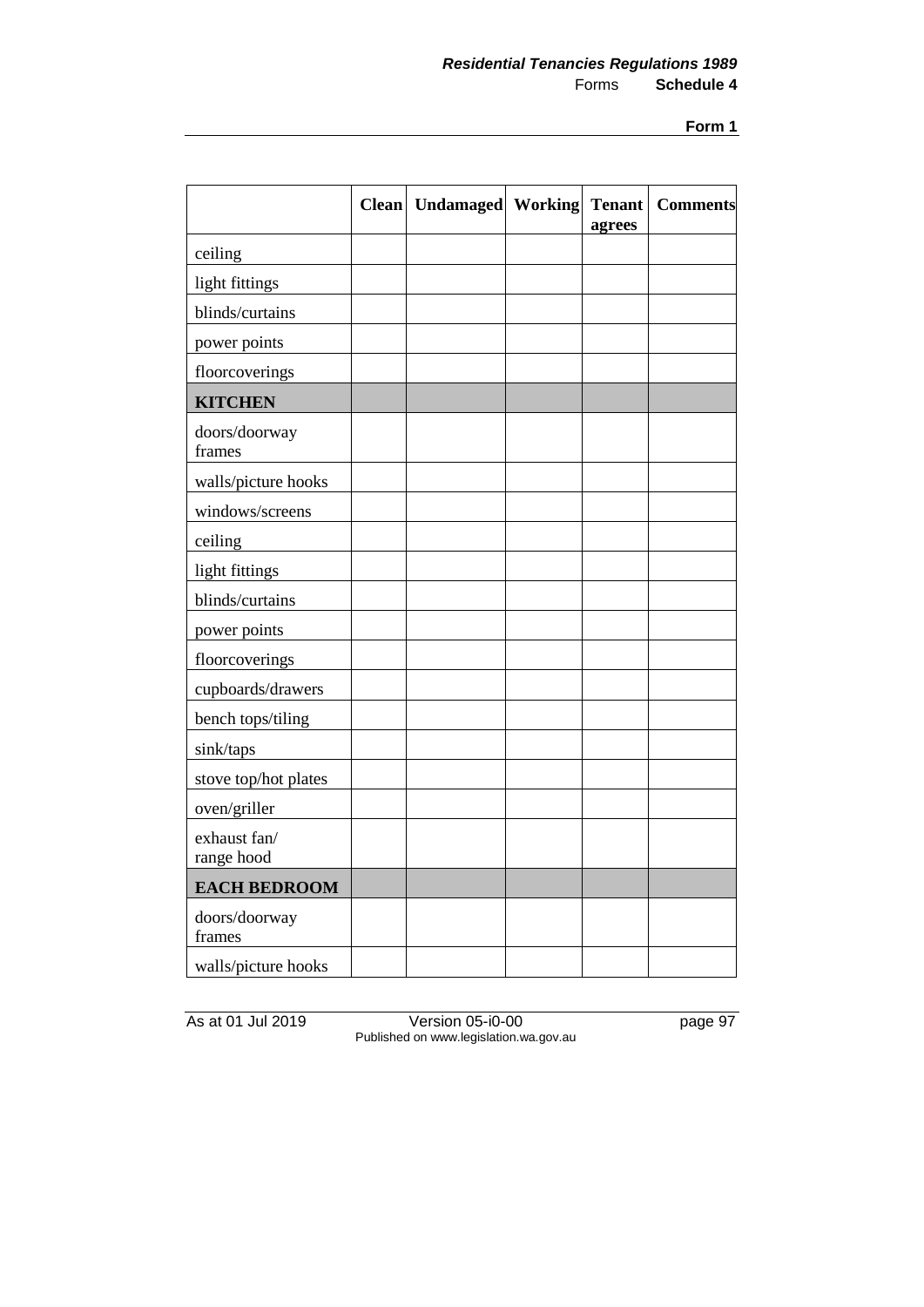|                                | <b>Clean</b> | <b>Undamaged</b> Working | <b>Tenant</b><br>agrees | <b>Comments</b> |
|--------------------------------|--------------|--------------------------|-------------------------|-----------------|
| windows/screens                |              |                          |                         |                 |
| ceiling                        |              |                          |                         |                 |
| light fittings                 |              |                          |                         |                 |
| blinds/curtains                |              |                          |                         |                 |
| power points                   |              |                          |                         |                 |
| floorcoverings                 |              |                          |                         |                 |
| <b>EACH</b><br><b>BATHROOM</b> |              |                          |                         |                 |
| doors/doorway<br>frames        |              |                          |                         |                 |
| walls/tiles                    |              |                          |                         |                 |
| windows/screens                |              |                          |                         |                 |
| ceiling                        |              |                          |                         |                 |
| light fittings                 |              |                          |                         |                 |
| blinds/curtains                |              |                          |                         |                 |
| power points                   |              |                          |                         |                 |
| floorcoverings                 |              |                          |                         |                 |
| bath/taps                      |              |                          |                         |                 |
| shower/screen/taps             |              |                          |                         |                 |
| wash basin/taps                |              |                          |                         |                 |
| mirror/cabinet/vanity          |              |                          |                         |                 |
| towel rails                    |              |                          |                         |                 |
| toilet/cistern/seat            |              |                          |                         |                 |
| toilet roll holder             |              |                          |                         |                 |
| heating/exhaust<br>fan/vent    |              |                          |                         |                 |

page 98 Version 05-i0-00 As at 01 Jul 2019 Published on www.legislation.wa.gov.au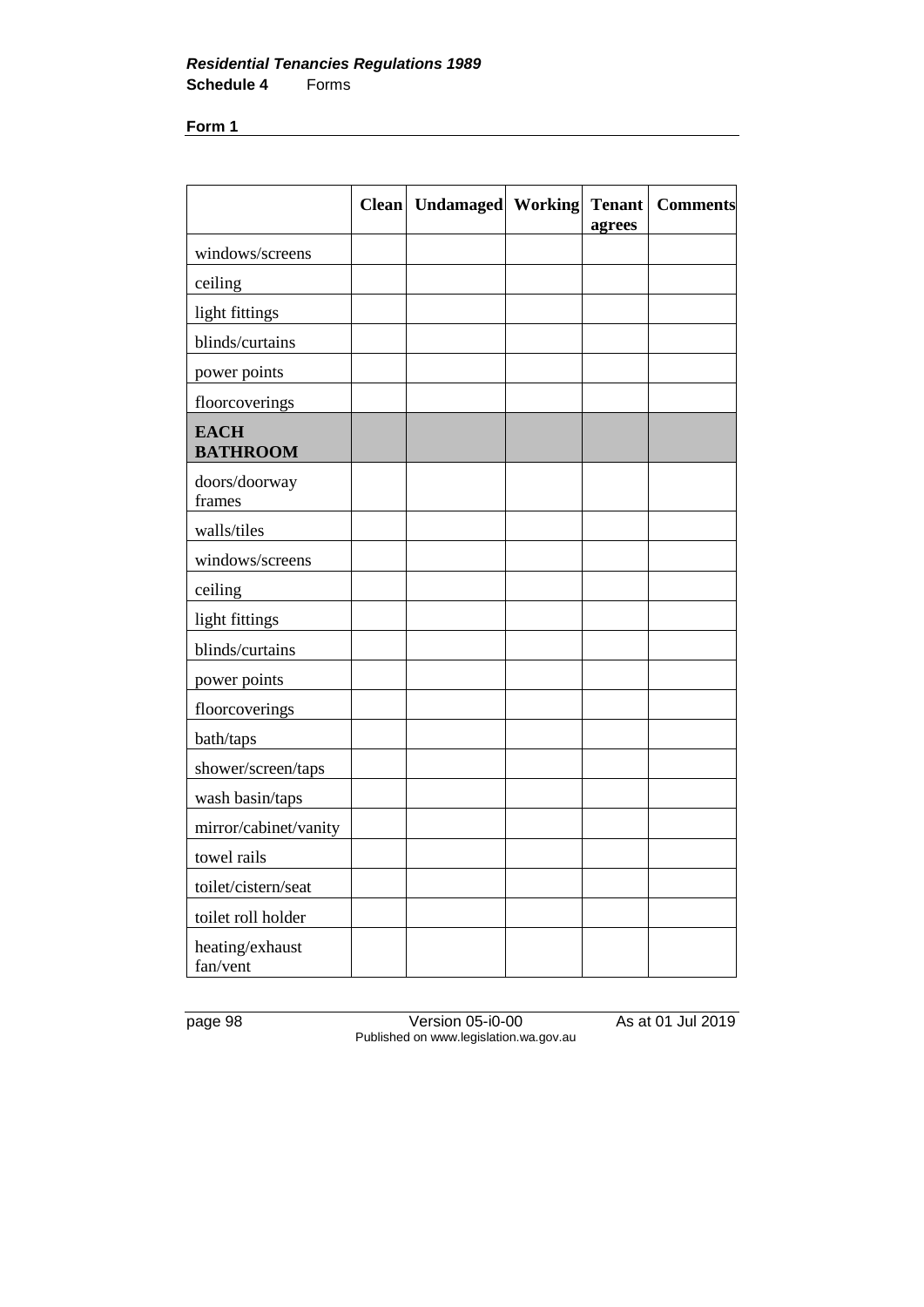|                                   | <b>Clean</b> | <b>Undamaged</b> Working | <b>Tenant</b><br>agrees | <b>Comments</b> |
|-----------------------------------|--------------|--------------------------|-------------------------|-----------------|
| <b>LAUNDRY</b>                    |              |                          |                         |                 |
| doors/doorway<br>frames           |              |                          |                         |                 |
| walls/tiles                       |              |                          |                         |                 |
| windows/screens                   |              |                          |                         |                 |
| ceiling                           |              |                          |                         |                 |
| light fittings                    |              |                          |                         |                 |
| blinds/curtains                   |              |                          |                         |                 |
| power points                      |              |                          |                         |                 |
| floorcoverings                    |              |                          |                         |                 |
| washing machine<br>taps           |              |                          |                         |                 |
| exhaust fan/vent                  |              |                          |                         |                 |
| washing tub                       |              |                          |                         |                 |
| <b>SECURITY/</b><br><b>SAFETY</b> |              |                          |                         |                 |
| smoke alarms                      |              |                          |                         |                 |
| electrical safety<br>switch       |              |                          |                         |                 |
| keys/other opening<br>devices     |              |                          |                         |                 |
| <b>GENERAL</b>                    |              |                          |                         |                 |
| garden                            |              |                          |                         |                 |
| lawn/edges                        |              |                          |                         |                 |
| letterbox/<br>street number       |              |                          |                         |                 |

As at 01 Jul 2019 Version 05-i0-00 page 99 Published on www.legislation.wa.gov.au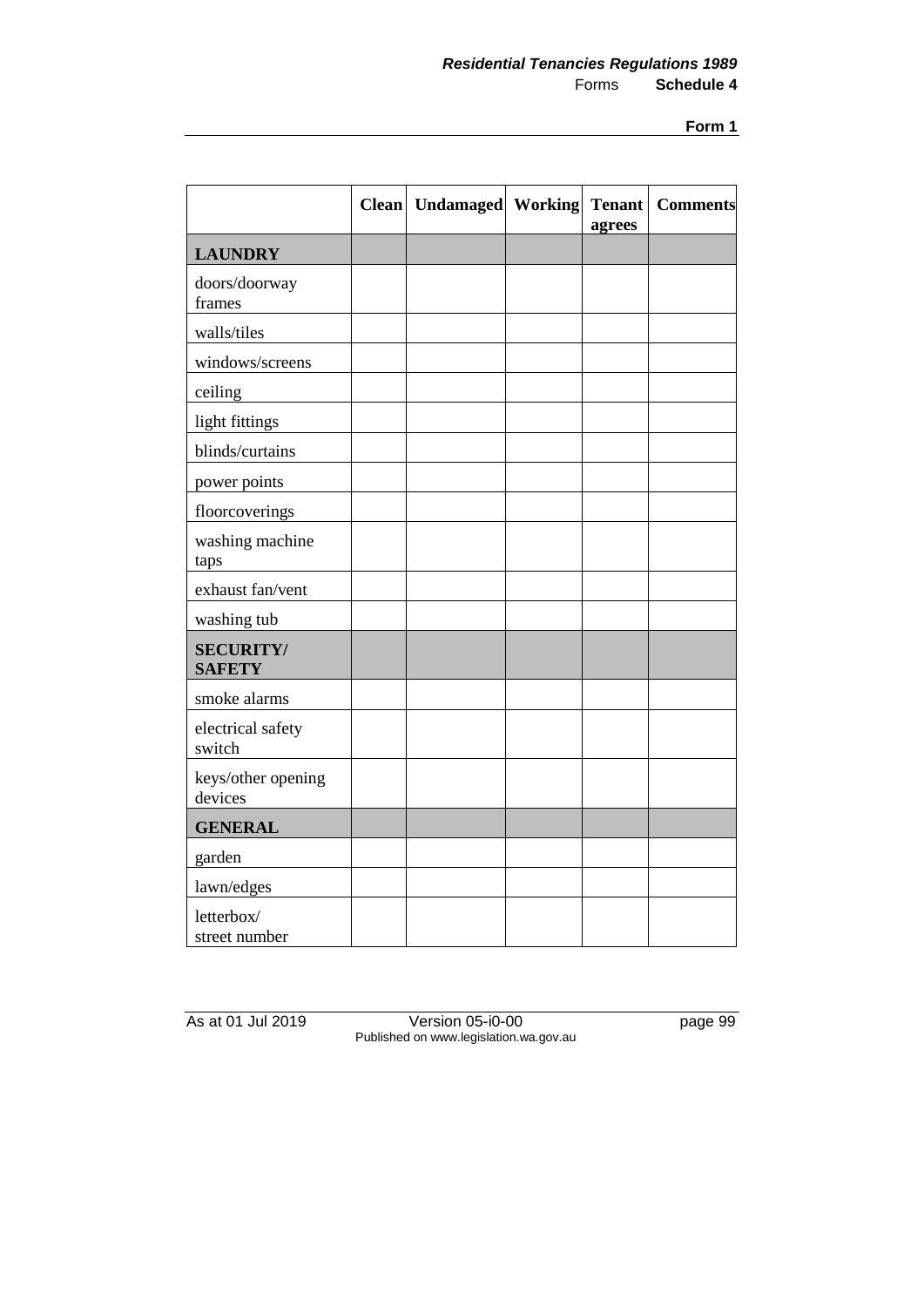|                              | <b>Clean</b> | <b>Undamaged</b> | Working | <b>Tenant</b><br>agrees | <b>Comments</b> |
|------------------------------|--------------|------------------|---------|-------------------------|-----------------|
| water tanks/<br>septic tanks |              |                  |         |                         |                 |
| garbage bins                 |              |                  |         |                         |                 |
| paving/driveways             |              |                  |         |                         |                 |
| clothesline                  |              |                  |         |                         |                 |
| garage/carport/<br>storeroom |              |                  |         |                         |                 |
| garden shed                  |              |                  |         |                         |                 |
| hot water system             |              |                  |         |                         |                 |
| gutters/downpipes            |              |                  |         |                         |                 |

APPROXIMATE DATES WHEN WORK LAST DONE ON RESIDENTIAL PREMISES

*Note: Further items and comments may be recorded on a separate sheet, signed by the lessor/property manager and the tenant, and attached to this report.*

............................................................ Lessor/property manager's signature

Date: .................................................

.......................................................... Tenant's signature

Date: ................................................

*[Form 1 inserted: Gazette 3 May 2013 p. 1817-24.]*

page 100 Version 05-i0-00 As at 01 Jul 2019 Published on www.legislation.wa.gov.au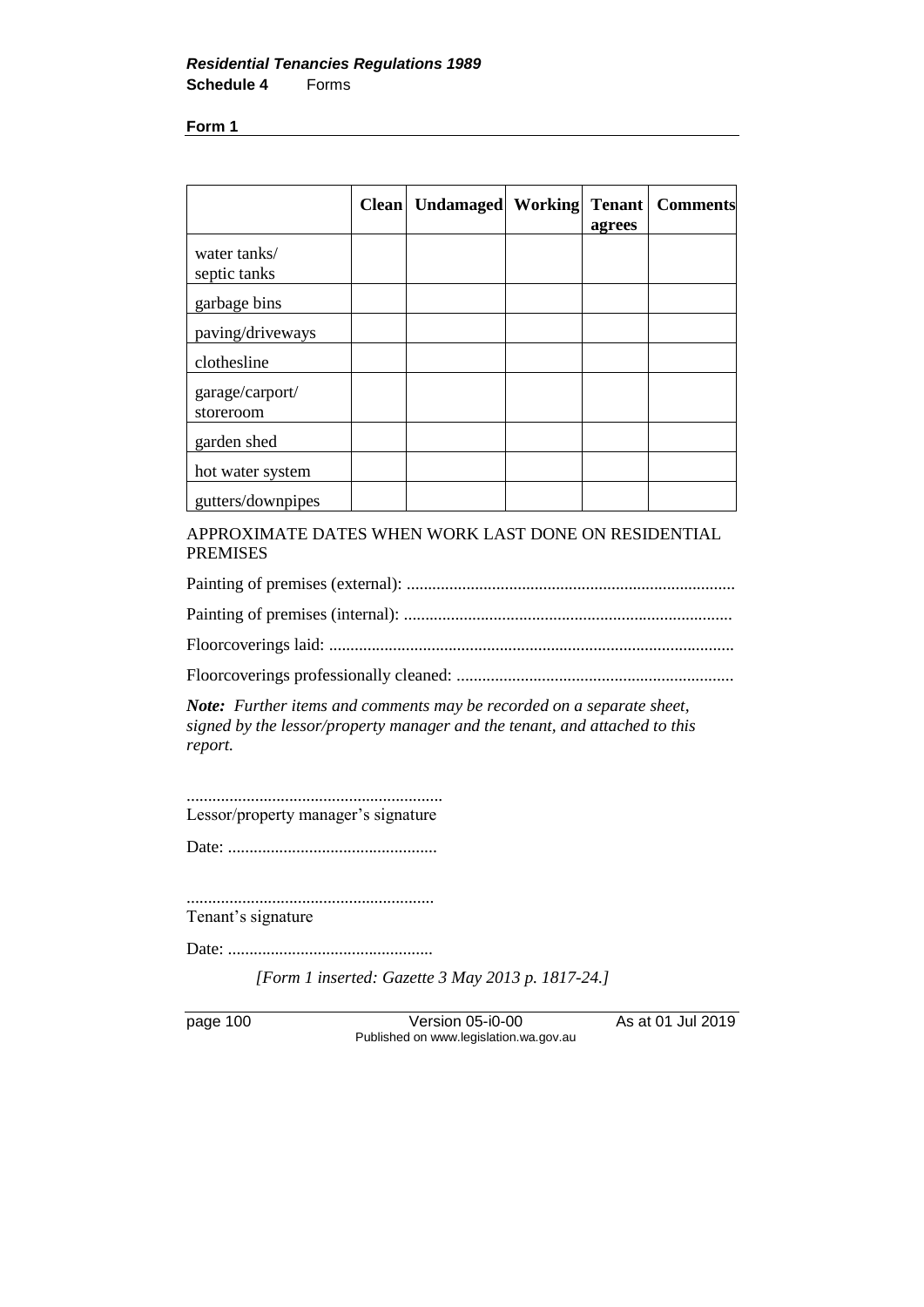| <b>FORM 1A</b>                                                                                                                                                                                                                            |
|-------------------------------------------------------------------------------------------------------------------------------------------------------------------------------------------------------------------------------------------|
| RESIDENTIAL TENANCIES ACT 1987                                                                                                                                                                                                            |
| Section $61(a)$                                                                                                                                                                                                                           |
| NOTICE OF TERMINATION FOR NON-PAYMENT OF RENT                                                                                                                                                                                             |
| (NOTE: This form is ONLY to be used if not less than 14 days' notice of breach<br>of the agreement to pay rent has been given.)                                                                                                           |
|                                                                                                                                                                                                                                           |
| (Name of tenant(s))                                                                                                                                                                                                                       |
| I hereby give you notice of termination of your residential tenancy agreement<br>and require you to deliver up vacant possession of the premises at —                                                                                     |
| (Address of rented premises)                                                                                                                                                                                                              |
| (Date on which vacant possession of the premises is to be given)                                                                                                                                                                          |
| This notice of NOT LESS THAN 7 DAYS is given to you on the ground that<br>you have breached the agreement to pay rent and the rent or any part of the rent<br>due remains unpaid. (See section 62 of the Residential Tenancies Act 1987.) |
|                                                                                                                                                                                                                                           |
| (Lessor/property manager)                                                                                                                                                                                                                 |
|                                                                                                                                                                                                                                           |
|                                                                                                                                                                                                                                           |
| <b>IMPORTANT INFORMATION FOR TENANTS</b>                                                                                                                                                                                                  |
| The lessor is seeking to terminate your residential tenancy agreement and<br>$\bullet$<br>requires you to vacate the premises on the date specified in this notice.                                                                       |

- This notice has no effect unless you were given a notice specifying the breach of the agreement and requiring payment of the rent not less than 14 days before you were given this notice.
- If you do not vacate the premises, the lessor may apply to court for an order terminating your residential tenancy agreement and requiring you to vacate the premises.

As at 01 Jul 2019 Version 05-i0-00 page 101 Published on www.legislation.wa.gov.au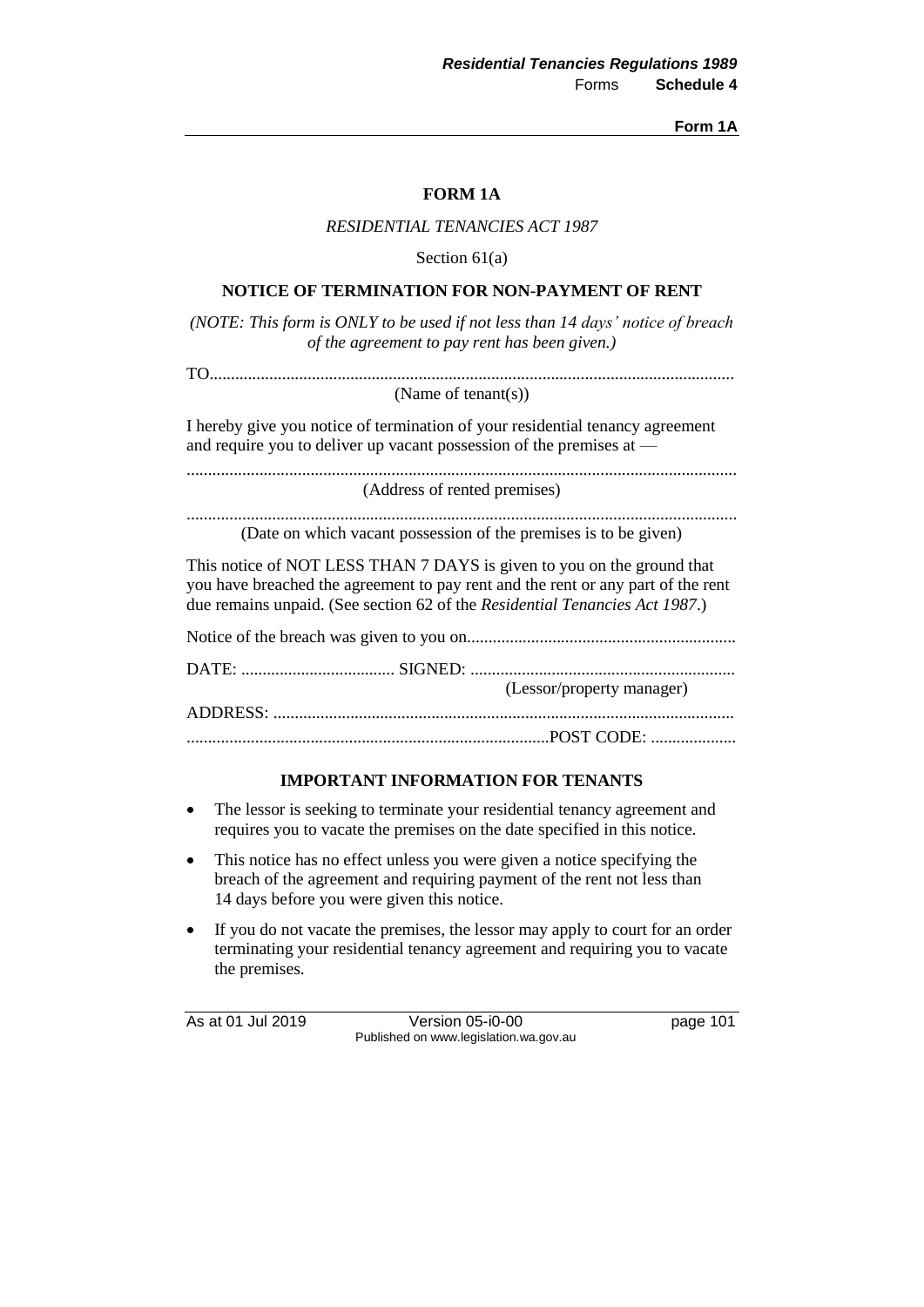- If you pay the rent due under the agreement after receiving this notice, the payment will not prevent the lessor applying in court for an order terminating your residential tenancy agreement and requiring you to vacate the premises.
- You should contact the lessor or property manager of the premises immediately to try and resolve this matter.
- You should seek advice immediately if you do not understand this notice or if you require further information.

*[Form 1A inserted: Gazette 25 Jun 1996 p. 2412-13; amended: Gazette 3 May 2013 p. 1825.]*

page 102 Version 05-i0-00 As at 01 Jul 2019 Published on www.legislation.wa.gov.au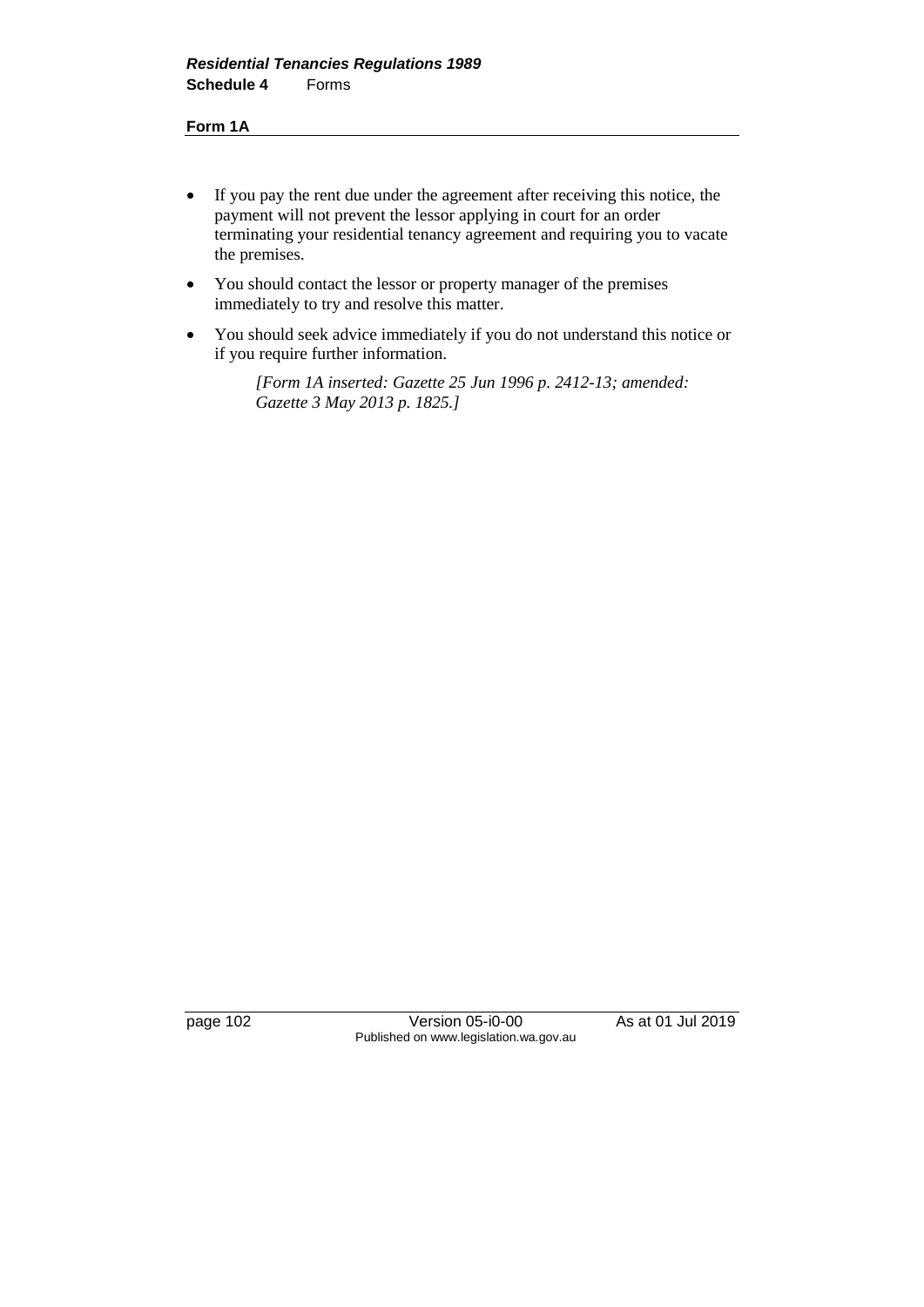#### **Form 1B**

## **FORM 1B**

#### *RESIDENTIAL TENANCIES ACT 1987*

Section 61(a)

#### **NOTICE OF TERMINATION FOR NON-PAYMENT OF RENT**

*(NOTE: This form is ONLY to be used if notice of breach of the agreement to pay rent has NOT been given.)*

TO...........................................................................................................................

(Name of tenant(s))

I hereby give you notice of termination of your residential tenancy agreement and require you to deliver up vacant possession of the premises at —

.................................................................................................................................

(Address of rented premises)

................................................................................................................................. (Date on which vacant possession of the premises is to be given)

This notice of NOT LESS THAN 7 DAYS is given to you on the ground that you have breached the agreement to pay rent and the rent or any part of the rent due remains unpaid. (See section 62 of the *Residential Tenancies Act 1987*.)

| (Lessor/property manager) |  |
|---------------------------|--|
|                           |  |
|                           |  |

## **IMPORTANT INFORMATION FOR TENANTS**

- The lessor is seeking to terminate your residential tenancy agreement and requires you to vacate the premises on the date specified in this notice.
- If you pay the rent due under the residential tenancy agreement in full before the date specified in this notice, you do not need to vacate the premises and no further action will be taken.
- If you do not pay the rent due under the agreement in full and do not vacate the premises, the lessor may apply to court for an order terminating your residential tenancy agreement and requiring you to vacate the premises.

As at 01 Jul 2019 Version 05-i0-00 page 103 Published on www.legislation.wa.gov.au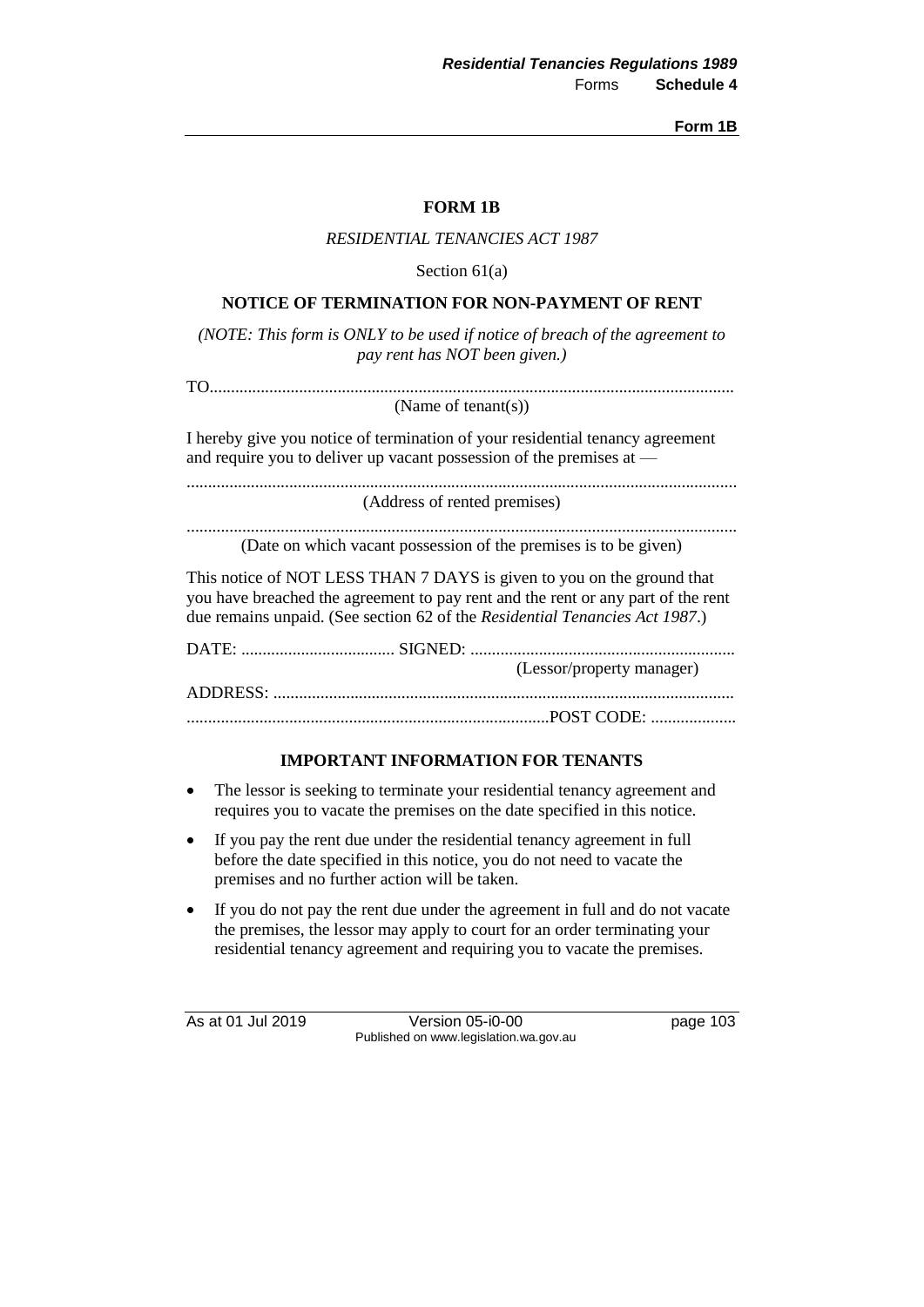## **Form 1B**

- The lessor cannot continue an application for a court order if you pay to the lessor the rent due under the residential tenancy agreement together with the court application fee in full not less than one day before the court hearing.
- You should contact the lessor or property manager of the premises immediately to try and resolve this matter.
- You should seek advice immediately if you do not understand this notice or if you require further information.

*[Form 1B inserted: Gazette 25 Jun 1996 p. 2913-14; amended: Gazette 3 May 2013 p. 1825.]*

page 104 Version 05-i0-00 As at 01 Jul 2019 Published on www.legislation.wa.gov.au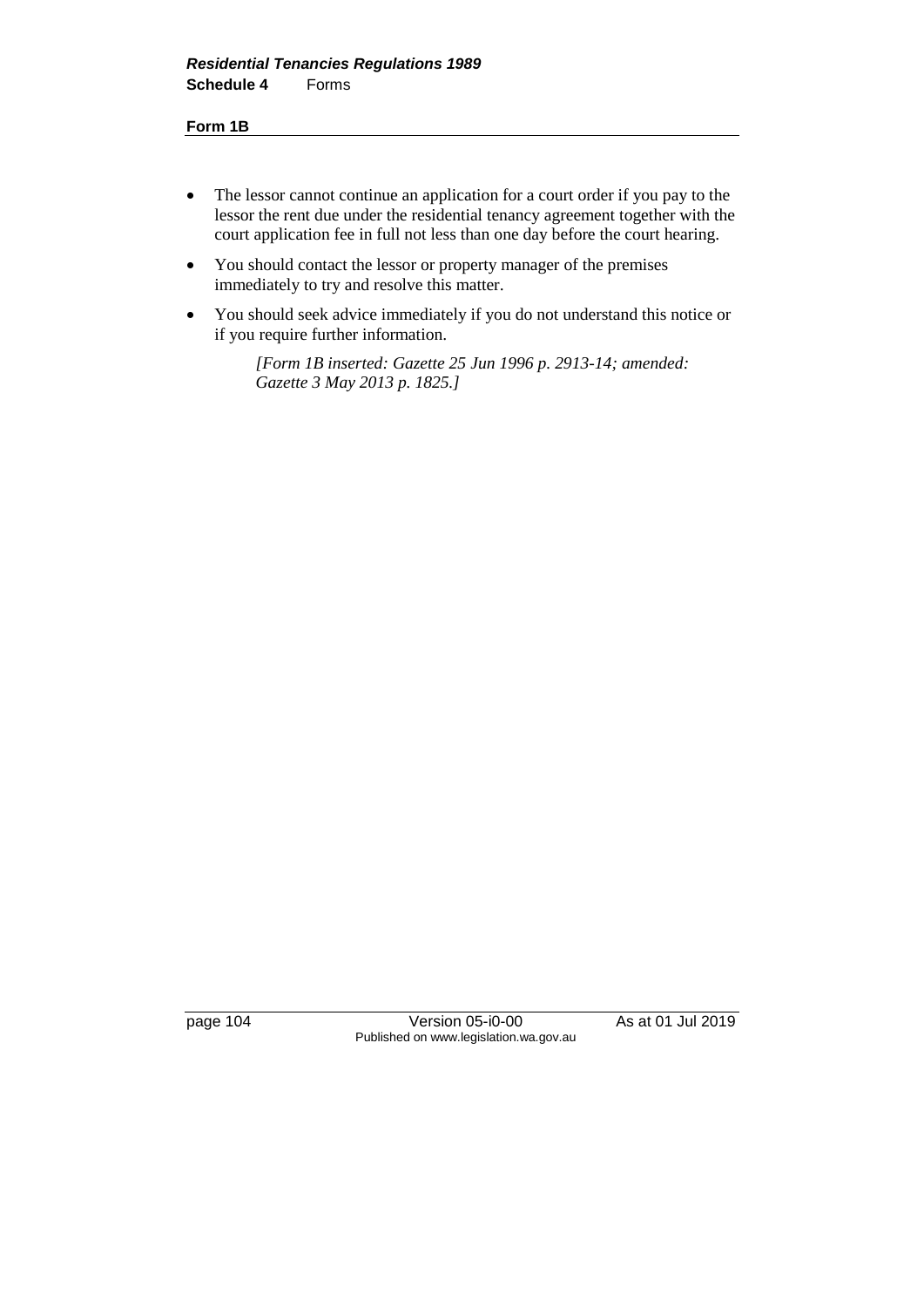**Form 1C**

## **FORM 1C**

#### *RESIDENTIAL TENANCIES ACT 1987*

Section 61(a)

#### **NOTICE OF TERMINATION**

(*NOTE: This form is NOT to be used in respect of non-payment of rent.*)

TO .....................................................................................................................

(Name of tenant(s))

I hereby give you notice of termination of your residential tenancy agreement and require you to deliver up vacant possession of the premises at:

..............................................................................................................................

(Address of rented premises)

..............................................................................................................................

(Date on which vacant possession of the premises is to be given)

#### **ONLY ONE OF THE FOLLOWING GROUNDS IS TO BE SPECIFIED — DELETE THE OTHER 6**

1. This notice of NOT LESS THAN 7 DAYS is given to you on the ground that you have breached a term of the agreement and the breach has not been remedied (see the *Residential Tenancies Act 1987* section 62).

Particulars of the breach are:

................................................................................................................... ...................................................................................................................

Notice of the breach was given to you on ................................................

- (*Note: This notice has no effect unless you were given a notice specifying the breach and requiring that the breach be remedied not less than 14 days before you were given this notice.*)
- 2. This notice of NOT LESS THAN 30 DAYS is given to you on the ground that the lessor has entered into a contract for sale of the premises and under the contract he or she is required to give vacant possession of the premises (see the *Residential Tenancies Act 1987* section 63).

(*Note: This notice cannot be given during the term of a fixed term residential tenancy agreement.*)

As at 01 Jul 2019 Version 05-i0-00 page 105 Published on www.legislation.wa.gov.au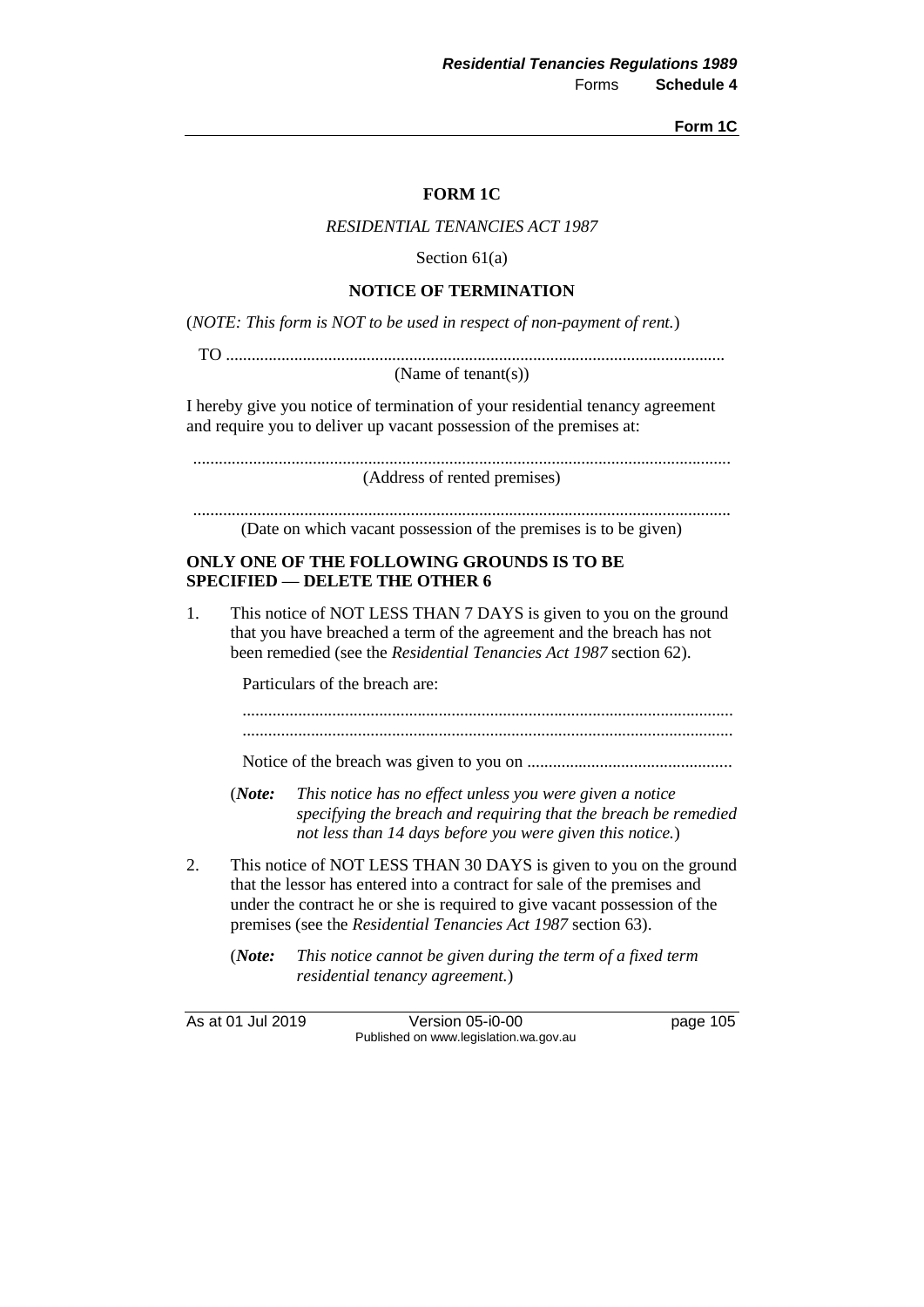## **Form 1C**

3. This notice of NOT LESS THAN 60 DAYS is given to you in exercise of the lessor's right to give notice without specifying any ground for doing so (see the *Residential Tenancies Act 1987* section 64).

(*Note: This notice cannot be given during the term of a fixed term residential tenancy agreement.*)

- 4. This notice of NOT LESS THAN 7 DAYS is given to you on the ground (see the *Residential Tenancies Act 1987* section 69) that the premises or part of the premises:
	- \* have been destroyed
	- \* have been rendered uninhabitable
	- \* have ceased to be lawfully useable as a residence
	- \* have been appropriated or acquired by an authority by compulsory process

(*\* delete as appropriate*)

The lessor believes that this ground applies because ....................... ........................................................................................................... ...........................................................................................................

- (*Note: This notice can be given during the term of a periodic or a fixed term residential tenancy agreement.*)
- 5. This notice of NOT LESS THAN 30 DAYS is given to you in exercise of the lessor's right to end the residential tenancy agreement on its expiry date (see the *Residential Tenancies Act 1987* section 70A).

(*Note: This notice cannot be given during the term of a periodic residential tenancy agreement.*)

- 6. This notice of NOT LESS THAN 60 DAYS is given to you on the grounds that the lessor has determined, as a result of an assessment carried out under the *Residential Tenancies Act 1987* section 71D, that you are not eligible to reside in social housing premises, or to reside in the class of social housing premises to which the agreement relates (see the *Residential Tenancies Act 1987* section 71C).
	- (*Note: This notice can be given during the term of a periodic or a fixed term residential tenancy agreement.*)

page 106 Version 05-i0-00 As at 01 Jul 2019 Published on www.legislation.wa.gov.au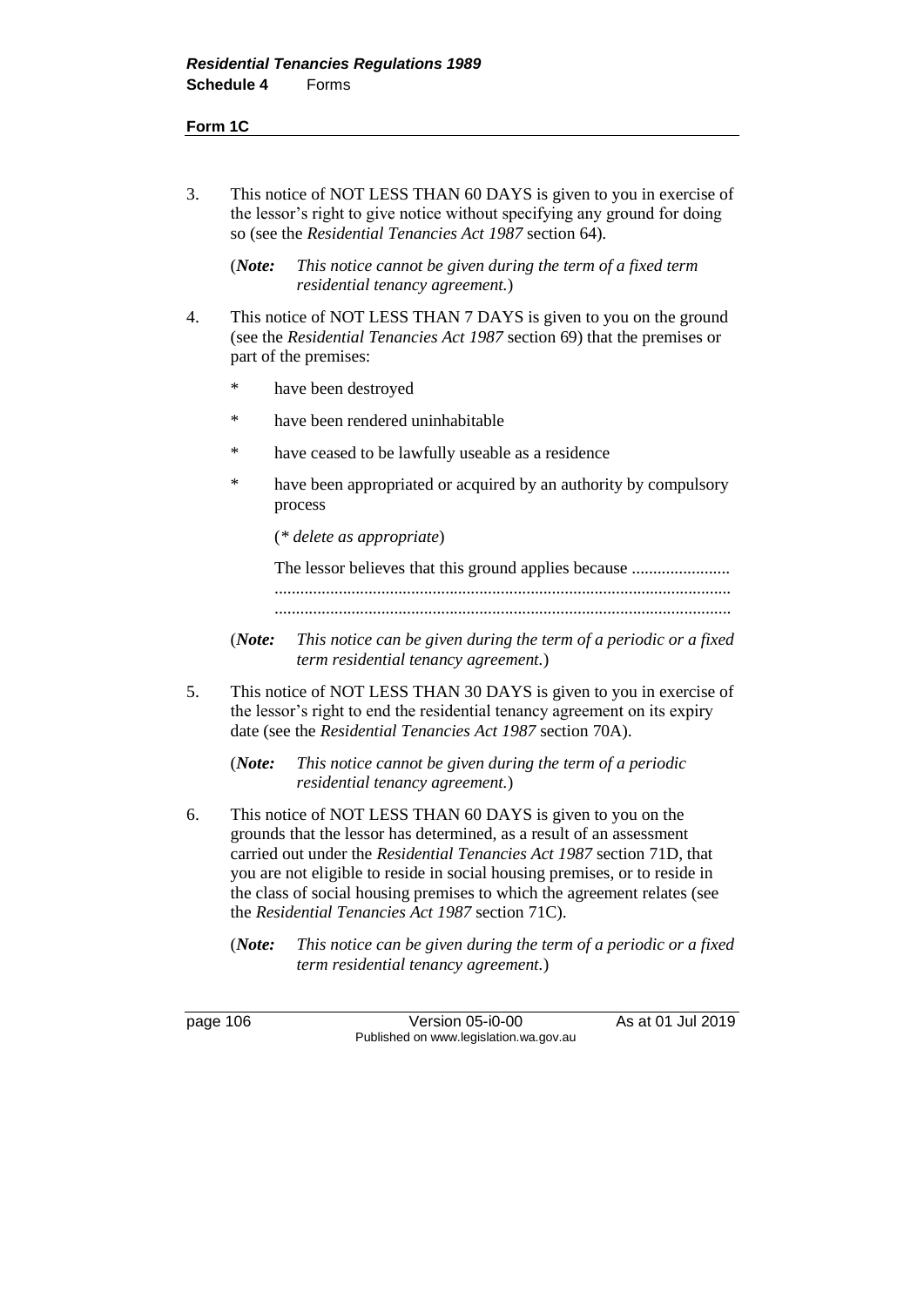- 7. This notice of NOT LESS THAN 60 DAYS is given to you on the ground that the lessor has offered to enter into a new social housing tenancy agreement with you in respect of alternative premises (see the *Residential Tenancies Act 1987* section 71H).
	- (*Note: This notice can be given during the term of a periodic or a fixed term residential tenancy agreement.*)

DATE: .......................................... SIGNED: ...................................................... (Lessor/property manager)

ADDRESS: ............................................................................................................

................................................................................... POST CODE: ....................

## **SEE OVER FOR IMPORTANT INFORMATION**

## FORM 1C — REVERSE

## **IMPORTANT INFORMATION FOR TENANTS**

- The lessor is seeking to terminate your residential tenancy agreement and requires you to vacate the premises on the date specified in this notice.
- If you do not vacate the premises, the lessor may apply to court for an order terminating your residential tenancy agreement and requiring you to vacate the premises.
- You should seek advice immediately if you do not understand this notice or if you require further information.

*[Form 1C inserted: Gazette 3 May 2013 p. 1826-9; amended: Gazette 30 Jun 2017 p. 3559.]*

As at 01 Jul 2019 Version 05-i0-00 page 107 Published on www.legislation.wa.gov.au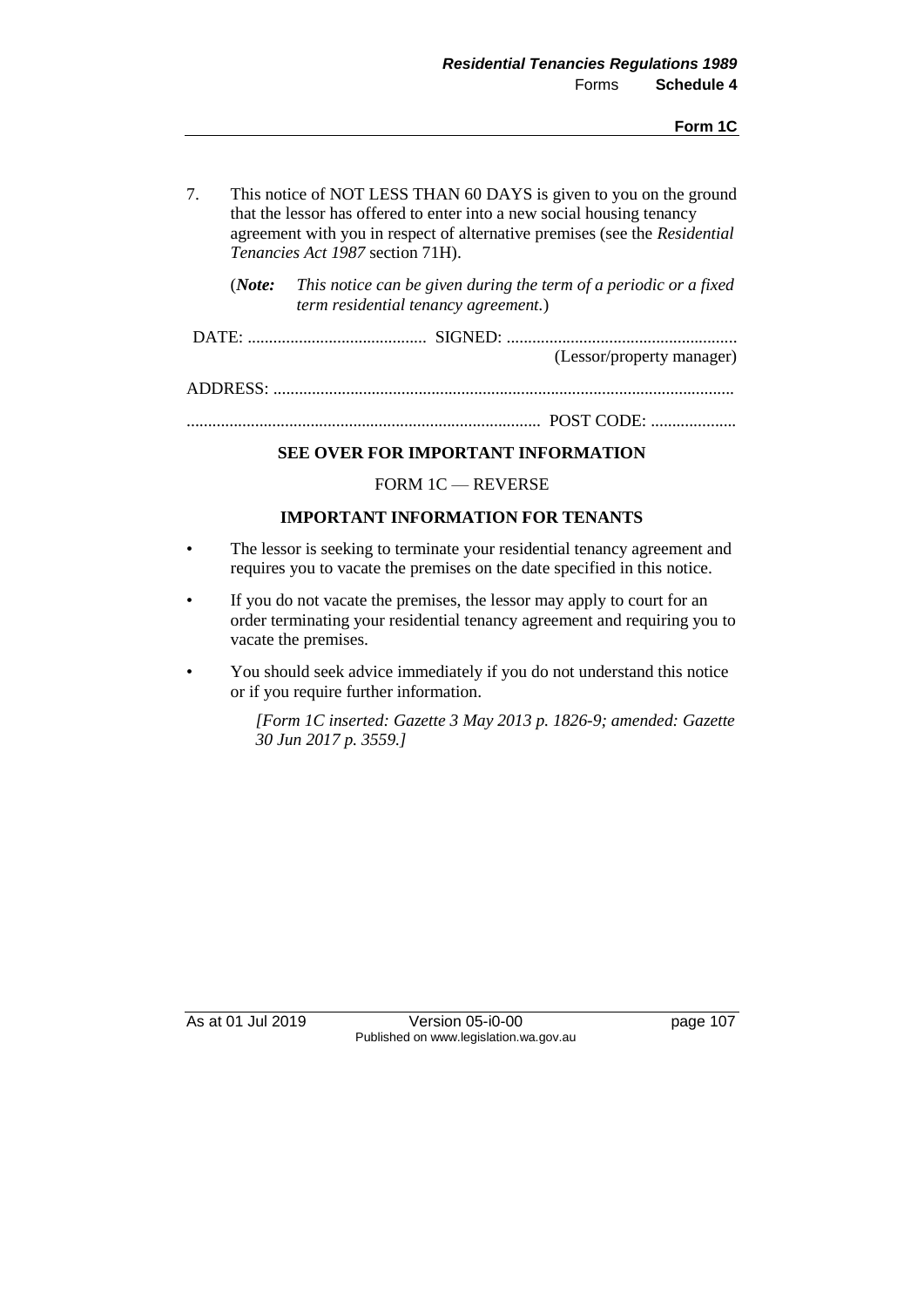|                                                                                                                                                                                                                            | <b>FORM2</b>                                                                                                                                                                                                                                                                                                                                                                                                                                            |  |  |  |
|----------------------------------------------------------------------------------------------------------------------------------------------------------------------------------------------------------------------------|---------------------------------------------------------------------------------------------------------------------------------------------------------------------------------------------------------------------------------------------------------------------------------------------------------------------------------------------------------------------------------------------------------------------------------------------------------|--|--|--|
| Part A<br>Notice of termination of tenant's interest in residential tenancy<br>agreement on grounds of family violence<br>Residential Tenancies Act 1987 s. 67(2), 71AB(1)<br>Residential Tenancies Regulations 1989 r. 18 |                                                                                                                                                                                                                                                                                                                                                                                                                                                         |  |  |  |
| Lessor                                                                                                                                                                                                                     | Family name:<br>Other names:                                                                                                                                                                                                                                                                                                                                                                                                                            |  |  |  |
| <b>Tenant</b>                                                                                                                                                                                                              | Family name:<br>Other names:                                                                                                                                                                                                                                                                                                                                                                                                                            |  |  |  |
| <b>Residential</b><br>premises                                                                                                                                                                                             | Address:<br>Postcode:                                                                                                                                                                                                                                                                                                                                                                                                                                   |  |  |  |
| <b>Notice</b>                                                                                                                                                                                                              | I, the tenant, give notice of the termination of my interest in the residential<br>tenancy agreement on the grounds that I am, or my dependant is, likely to be<br>subjected or exposed to family violence.<br>The last day of my tenancy will be<br>(a day that is not less than 7 days after the giving of this notice).<br>I will move out of the residential premises on or before this day.                                                        |  |  |  |
| <b>Accompanying</b><br>document(s)                                                                                                                                                                                         | I attach 1 or more of the following:<br>σ<br>a DVO:<br>⊓<br>a Family Court injunction or an application for a Family Court<br>injunction;<br>a copy of a prosecution notice or indictment containing a charge<br>⊓<br>relating to violence against the tenant or a court record of a conviction<br>of the charge;<br>a report of family violence under the Residential Tenancies Act 1987<br>□<br>s. $71AB(2)(d)$ .                                     |  |  |  |
| <b>Signature</b>                                                                                                                                                                                                           | Tenant:<br>Date:                                                                                                                                                                                                                                                                                                                                                                                                                                        |  |  |  |
| <b>Further</b><br>information                                                                                                                                                                                              | See Part B of this form and also refer to the Residential Tenancies Act 1987 or<br>contact the Department of Mines, Industry Regulation and Safety — Consumer<br>Protection Division on 1300 304 054 or at<br>www.commerce.wa.gov.au/consumer-protection.<br>For Translating and Interpreting Services please telephone TIS on 131 450 and<br>ask to speak to the Department of Mines, Industry Regulation and Safety<br>(1300 304 054) for assistance. |  |  |  |

| Important information about this notice                                                 |  |  |
|-----------------------------------------------------------------------------------------|--|--|
| The types of tenancy agreements to which this notice applies                            |  |  |
| This notice applies to all tenancy agreements under the Residential Tenancies Act 1987. |  |  |

page 108 Version 05-i0-00 As at 01 Jul 2019 Published on www.legislation.wa.gov.au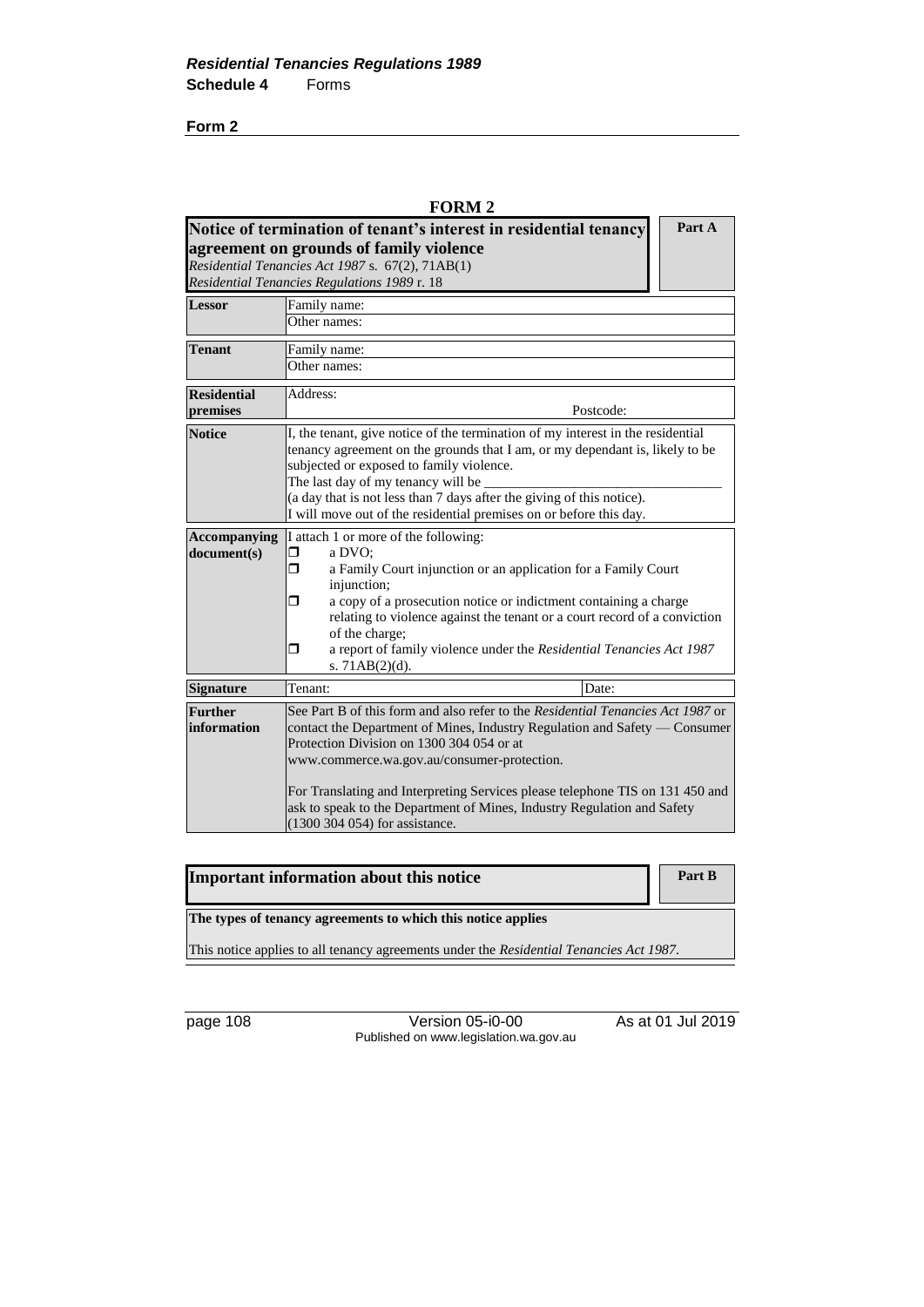#### **Period of notice by tenant**

A tenant can give the lessor this notice if the tenant, or a dependant of the tenant, is likely to be exposed or subjected to family violence during the term of the residential tenancy agreement. The period of the notice must not be less than 7 days before the termination day.

## **Co-tenants**

A lessor must give a copy of this notice (but **not** an accompanying document) to any co-tenants named on the residential tenancy agreement within 7 days after receiving this notice.

A co-tenant may, within 7 days after receiving a copy of this notice, give the lessor notice of termination of the co-tenant's interest in the residential tenancy agreement. This period of notice must not be less than 21 days before the termination day.

**Notice by co-tenant to terminate their interest in the residential tenancy agreement**

A co-tenant does not need to use a specific form to notify the lessor that they wish to terminate their interest in the residential tenancy agreement. They simply need to notify the lessor in writing.

#### **Co-tenant remaining in residential premises**

Any co-tenants who wish to remain in the residential premises are entitled to do so and the existing tenancy agreement will continue to apply to them.

#### **Documents must be kept confidential**

A lessor must not disclose information contained in this notice or an accompanying document to another person except as allowed by the *Residential Tenancies Act 1987* or another written law. A penalty of a fine of up to \$5 000 applies for failure to comply with this requirement.

A lessor must ensure that information given to them in this notice and an accompanying document is kept in a secure manner so far as it is reasonably practicable to do so. A penalty of a fine of up to \$5 000 applies for failure to comply with this requirement.

*[Form 2 inserted: Gazette 9 Apr 2019 p. 1050-1.]*

*[Form 3 deleted: Gazette 30 Jun 2017 p. 3559.]*

*[Form 4 deleted: Gazette 3 May 2013 p. 1830.]*

*[Form 5 deleted: Gazette 30 Jun 2017 p. 3559.]*

As at 01 Jul 2019 Version 05-i0-00 page 109 Published on www.legislation.wa.gov.au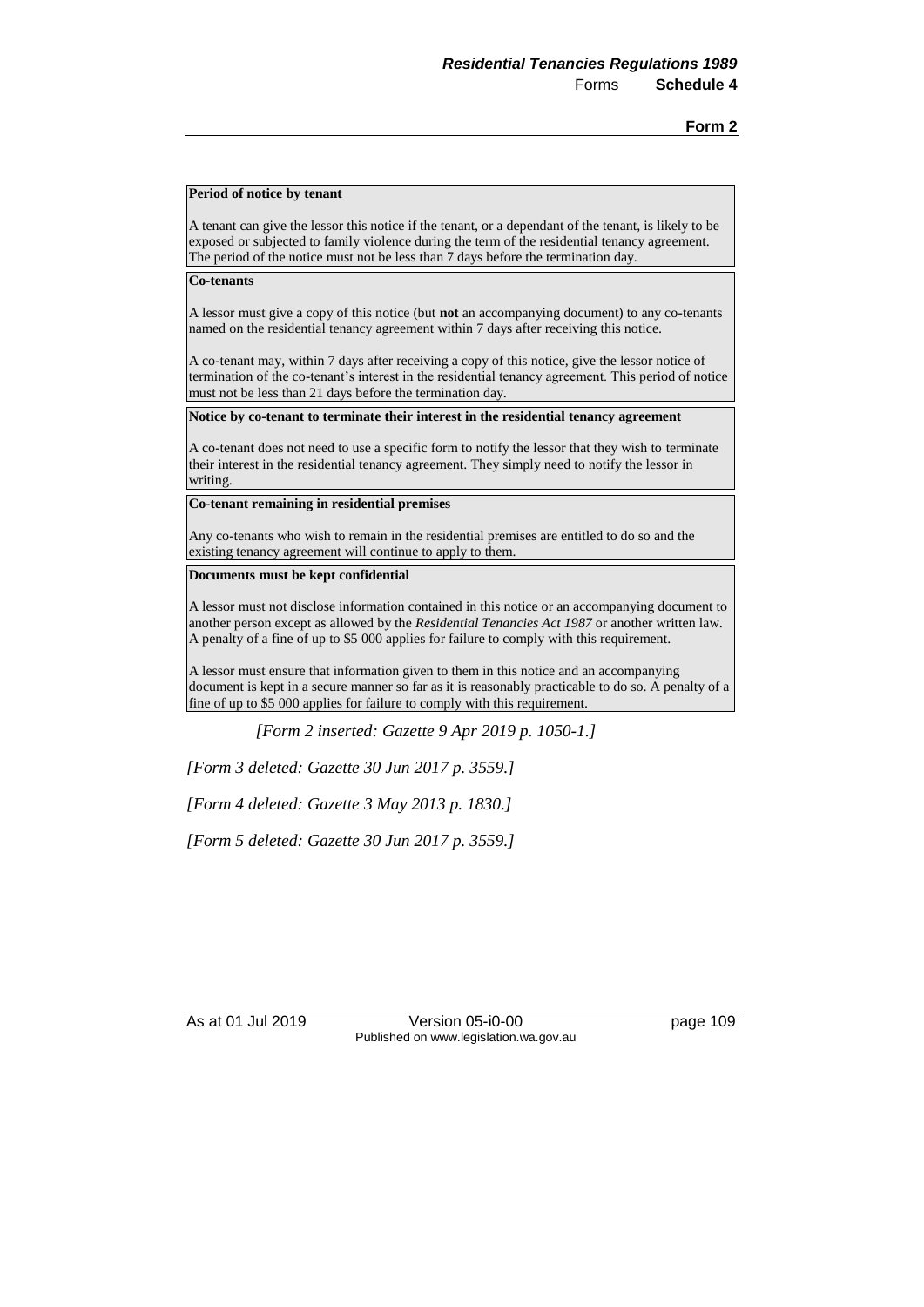| Residential Tenancies Act 1987 section 88A(3) |                                                                                                                           | Infringement |  |
|-----------------------------------------------|---------------------------------------------------------------------------------------------------------------------------|--------------|--|
| Infringement notice                           |                                                                                                                           | notice no.   |  |
| <b>Alleged</b>                                | Name: Family name                                                                                                         |              |  |
| offender                                      | Given names                                                                                                               |              |  |
|                                               | Company name<br><b>or</b>                                                                                                 |              |  |
|                                               |                                                                                                                           | <b>ACN</b>   |  |
|                                               | Address                                                                                                                   |              |  |
|                                               |                                                                                                                           | Postcode     |  |
| <b>Alleged</b>                                | Description of offence                                                                                                    |              |  |
| offence                                       |                                                                                                                           |              |  |
|                                               | Residential Tenancies Act 1987 s.                                                                                         |              |  |
|                                               | Residential Tenancies Regulations 1989 r.<br>/20<br>Time<br>Date                                                          | a.m./p.m.    |  |
|                                               | Modified penalty \$                                                                                                       |              |  |
| <b>Authorised</b>                             | Name                                                                                                                      |              |  |
| person                                        | Signature                                                                                                                 |              |  |
| issuing                                       | Office                                                                                                                    |              |  |
| notice                                        |                                                                                                                           |              |  |
| Date                                          | /20<br>Date of notice                                                                                                     |              |  |
| Notice to                                     | It is alleged that you have committed the above offence.                                                                  |              |  |
| alleged                                       | If you do not wish to have the complaint of the alleged offence                                                           |              |  |
| offender                                      | heard and determined by a court, pay the modified penalty within                                                          |              |  |
|                                               | 28 days after the date of this notice.                                                                                    |              |  |
|                                               | How to pay                                                                                                                |              |  |
|                                               | By post: Send a cheque or money order (payable to 'Authorised                                                             |              |  |
|                                               | Person — Residential Tenancies Act 1987') to:<br>Authorised Person - Residential Tenancies Act 1987                       |              |  |
|                                               | Department of Commerce                                                                                                    |              |  |
|                                               | Locked Bag 14 Cloisters Square                                                                                            |              |  |
|                                               | Perth WA 6850                                                                                                             |              |  |
|                                               | In person: Pay the cashier at:                                                                                            |              |  |
|                                               | Department of Commerce                                                                                                    |              |  |
|                                               | 219 St George's Terrace, Perth WA                                                                                         |              |  |
|                                               | If you do not pay the modified penalty within 28 days, you may be                                                         |              |  |
|                                               | prosecuted or enforcement action may be taken under the Fines,                                                            |              |  |
|                                               | Penalties and Infringement Notices Enforcement Act 1994. Under                                                            |              |  |
|                                               | that Act, some or all of the following action may be taken — your                                                         |              |  |
|                                               | driver's licence may be suspended; your vehicle licence may be                                                            |              |  |
|                                               | suspended or cancelled; your details may be published on a<br>website; your vehicle may be immobilised or have its number |              |  |
|                                               | plates removed; and your property may be seized and sold.                                                                 |              |  |
|                                               |                                                                                                                           |              |  |

**FORM 6**

page 110 Version 05-i0-00 As at 01 Jul 2019 Published on www.legislation.wa.gov.au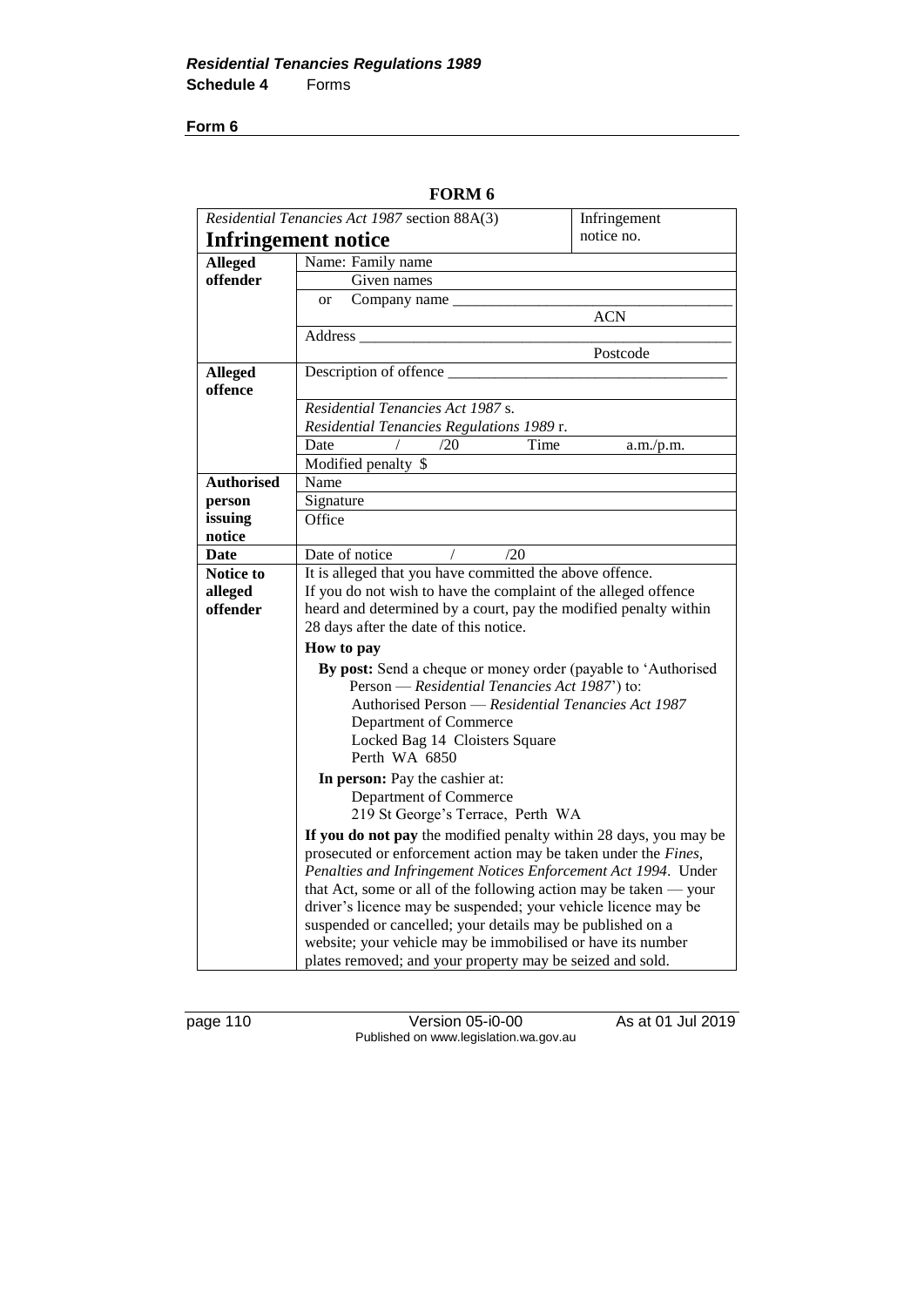| If you need more time to pay the modified penalty, you can apply<br>for an extension of time by writing to the Authorised Person at the<br>above postal address.<br>If you want this matter to be dealt with by prosecution in court,<br>sign here |
|----------------------------------------------------------------------------------------------------------------------------------------------------------------------------------------------------------------------------------------------------|
| and post this notice to the Authorised Person at the above postal<br>address within 28 days after the date of this notice.                                                                                                                         |

*[Form 6 inserted: Gazette 22 Sep 2006 p. 4128; amended: Gazette 24 May 2011 p. 1895; 3 May 2013 p. 1830-1; 20 Aug 2013 p. 3840.]*

As at 01 Jul 2019 Version 05-i0-00 page 111 Published on www.legislation.wa.gov.au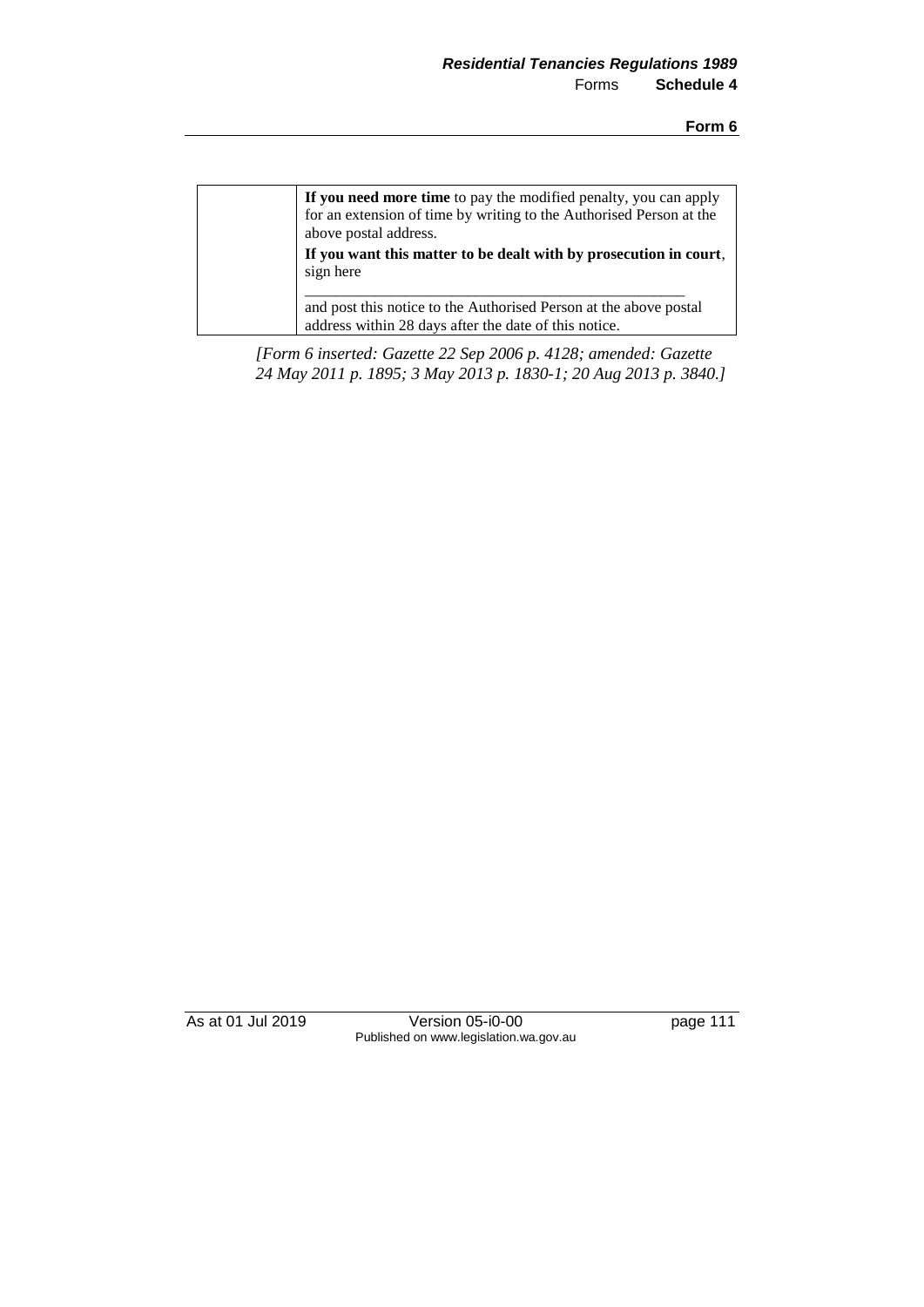| Residential Tenancies Act 1987 section 88A(7) | Withdrawal no.                                                                                                                                                                                                                 |                   |  |  |
|-----------------------------------------------|--------------------------------------------------------------------------------------------------------------------------------------------------------------------------------------------------------------------------------|-------------------|--|--|
|                                               | Withdrawal of infringement notice                                                                                                                                                                                              |                   |  |  |
| <b>Alleged</b>                                | Name: Family name                                                                                                                                                                                                              |                   |  |  |
| offender                                      | Given names                                                                                                                                                                                                                    |                   |  |  |
|                                               | Company name ____<br>or                                                                                                                                                                                                        |                   |  |  |
|                                               |                                                                                                                                                                                                                                | <b>ACN</b>        |  |  |
|                                               | Address and the state of the state of the state of the state of the state of the state of the state of the state of the state of the state of the state of the state of the state of the state of the state of the state of th |                   |  |  |
|                                               |                                                                                                                                                                                                                                | Postcode          |  |  |
| <b>Infringement</b>                           | Infringement notice no.                                                                                                                                                                                                        |                   |  |  |
| notice                                        | Date of issue<br>/20                                                                                                                                                                                                           |                   |  |  |
| <b>Alleged</b>                                | Description of offence                                                                                                                                                                                                         |                   |  |  |
| offence                                       |                                                                                                                                                                                                                                |                   |  |  |
|                                               | Residential Tenancies Act 1987 s.                                                                                                                                                                                              |                   |  |  |
|                                               | Residential Tenancies Regulations 1989 r.                                                                                                                                                                                      |                   |  |  |
|                                               | /20<br>Date                                                                                                                                                                                                                    | Time<br>a.m./p.m. |  |  |
| <b>Authorised</b>                             | Name                                                                                                                                                                                                                           |                   |  |  |
| person                                        | Signature                                                                                                                                                                                                                      |                   |  |  |
| withdrawing                                   | Office                                                                                                                                                                                                                         |                   |  |  |
| notice                                        |                                                                                                                                                                                                                                |                   |  |  |
| <b>Date</b>                                   | Date of withdrawal<br>/20                                                                                                                                                                                                      |                   |  |  |
|                                               | <b>Withdrawal of</b> The above infringement notice issued against you has been                                                                                                                                                 |                   |  |  |
| infringement                                  | withdrawn.                                                                                                                                                                                                                     |                   |  |  |
| notice                                        | If you have already paid the modified penalty for the alleged                                                                                                                                                                  |                   |  |  |
| [*delete                                      | offence you are entitled to a refund.                                                                                                                                                                                          |                   |  |  |
| whichever                                     | * Your refund is enclosed.                                                                                                                                                                                                     |                   |  |  |
| is not applicable]                            | or                                                                                                                                                                                                                             |                   |  |  |
|                                               | If you have paid the modified penalty but a refund is not<br>*<br>enclosed, to claim your refund sign this notice and post it to:                                                                                              |                   |  |  |
|                                               | Authorised Person - Residential Tenancies Act 1987                                                                                                                                                                             |                   |  |  |
|                                               |                                                                                                                                                                                                                                |                   |  |  |
|                                               | Department of Commerce                                                                                                                                                                                                         |                   |  |  |
|                                               | Locked Bag 14 Cloisters Square<br>Perth WA 6850                                                                                                                                                                                |                   |  |  |
|                                               | Signature                                                                                                                                                                                                                      | /20               |  |  |

**FORM 7**

*[Form 7 inserted: Gazette 22 Sep 2006 p. 4128-9; amended: Gazette 24 May 2011 p. 1895; 3 May 2013 p. 1831.]*

page 112 Version 05-i0-00 As at 01 Jul 2019 Published on www.legislation.wa.gov.au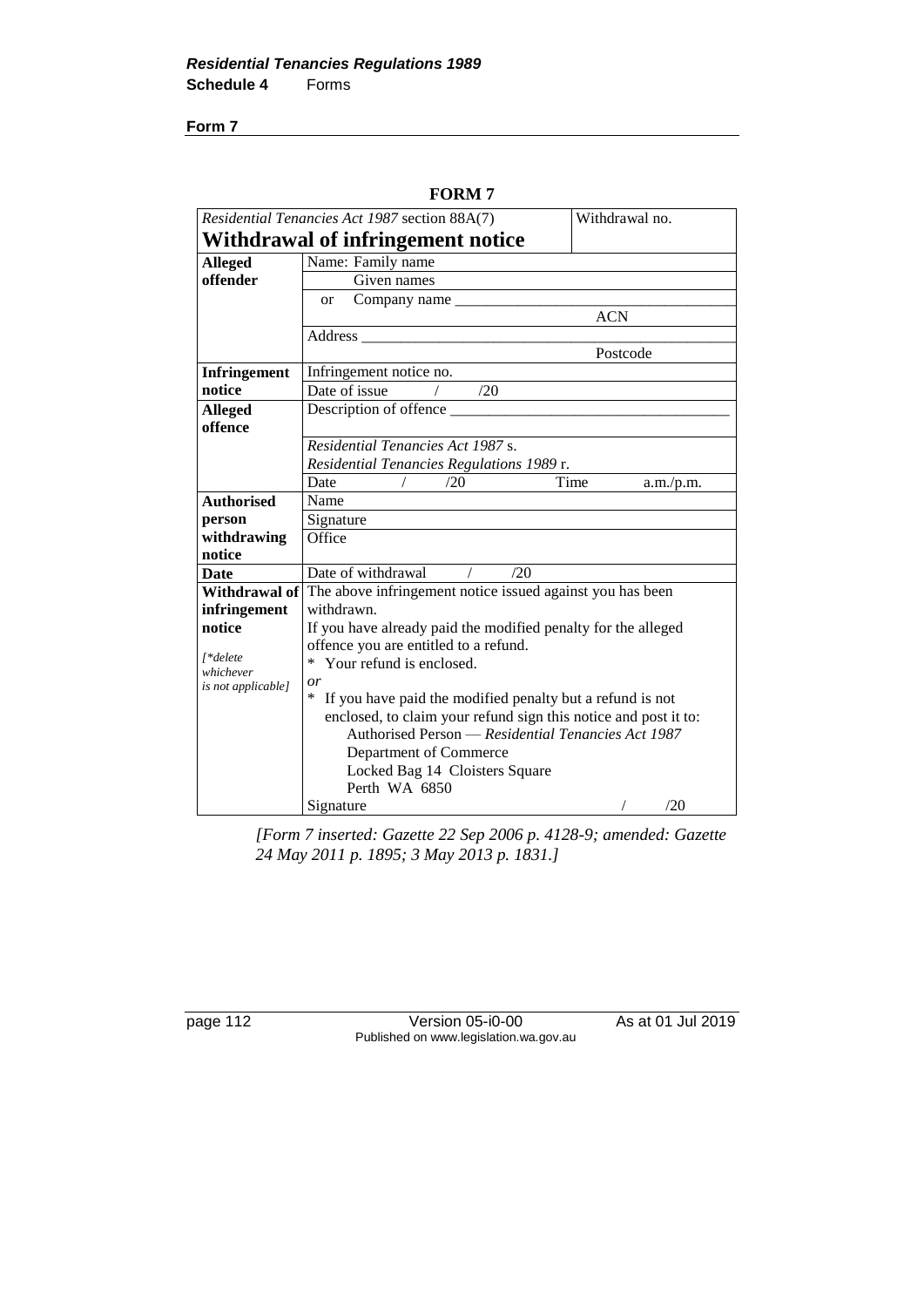# **Schedule 5 — Prescribed offences and modified penalties**

[r. 13]

*[Heading inserted: Gazette 3 May 2013 p. 1832.]*

|                | <b>Offences under Residential Tenancies Act 1987</b>                                                                 | <b>Modified</b><br>penalty |
|----------------|----------------------------------------------------------------------------------------------------------------------|----------------------------|
| s. $22(5)$     | Unlawfully demanding or receiving fee or reward for<br>representing or assisting party to proceedings                | \$1 000                    |
| s. 27A         | Failing to use prescribed form of written residential<br>tenancy agreement                                           | \$1 000                    |
| s. 27B         | Failing to give prescribed information to tenant                                                                     | \$1 000                    |
| s. $27C(1)(a)$ | Failing to prepare property condition report within<br>7 days                                                        | \$1 000                    |
| s. $27C(1)(b)$ | Failing to provide 2 copies of property condition<br>report within 7 days                                            | \$1 000                    |
| s. $27C(4)(a)$ | Failing to inspect premises within 14 days                                                                           | \$1 000                    |
| s. $27C(4)(b)$ | Failing to prepare final property condition report<br>within 14 days                                                 | \$1 000                    |
| s. $27C(4)(c)$ | Failing to provide copy of property condition report<br>within 14 days                                               | \$1 000                    |
| s. $27(1)$     | Requiring or receiving unauthorised amount for or in<br>relation to a residential tenancy agreement                  | \$1 000                    |
| s. $28(1)$     | Requiring more than 2 weeks rent during first<br>2 weeks of tenancy                                                  | \$1 000                    |
| s. $28(2)$     | Requiring more than 2 weeks rent in advance                                                                          | \$1 000                    |
| s. $29(1)(a)$  | Requiring or receiving more than one security bond                                                                   | \$1 000                    |
| s. $29(1)(b)$  | Requiring or receiving security bond of more than<br>4 weeks rent plus pet bond (if applicable)                      | \$1 000                    |
| s. $29(4)(a)$  | Failing to give receipt for security bond                                                                            | \$2 000                    |
| s. $29(4)(b)$  | Failing to pay security bond to bond administrator                                                                   | \$2 000                    |
| s. $29(8)(a)$  | Failing to ensure tenant does not sign bond disposal<br>form before residential tenancy agreement terminates \$1 000 |                            |

As at 01 Jul 2019 Version 05-i0-00 page 113 Published on www.legislation.wa.gov.au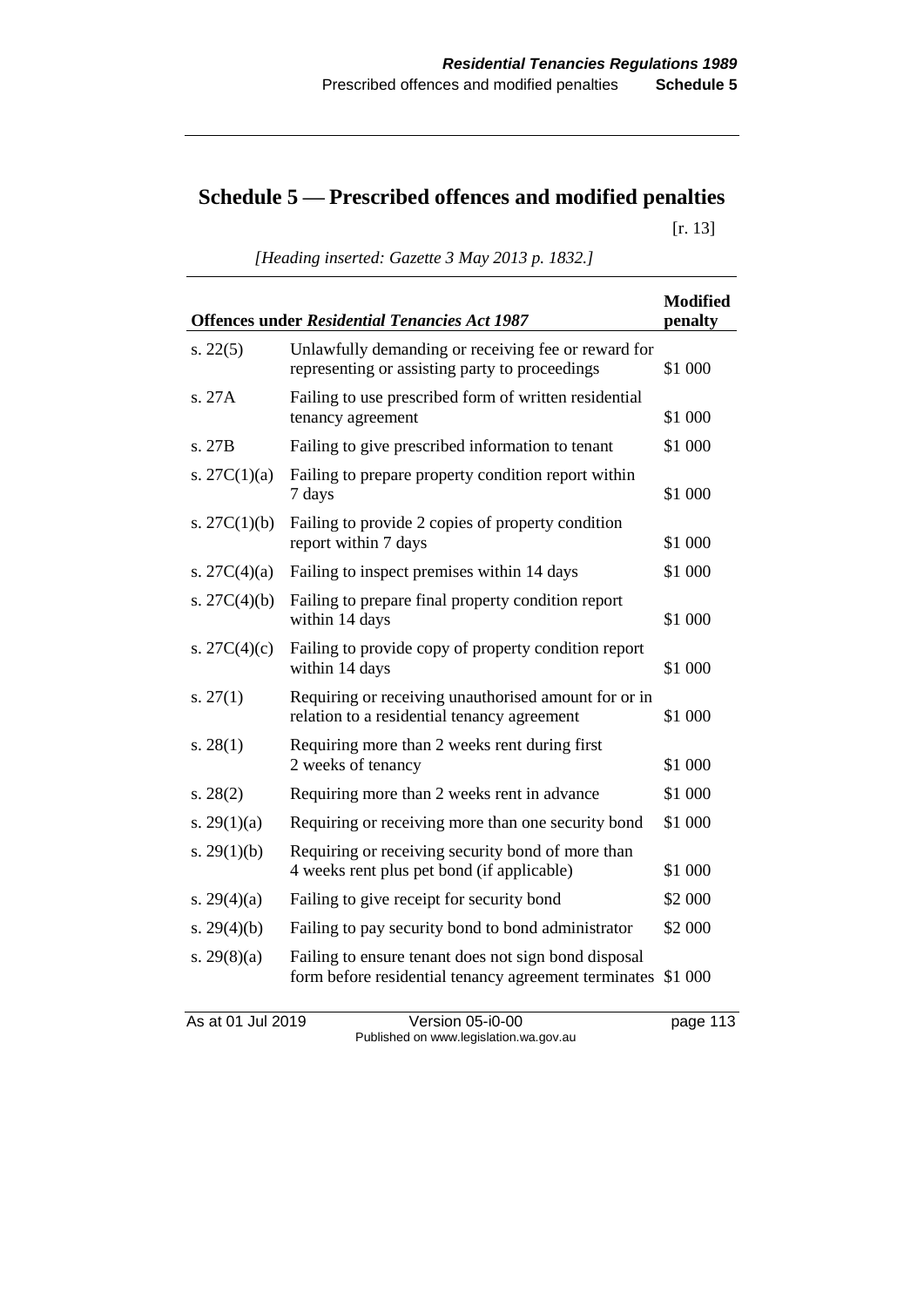|               | <b>Offences under Residential Tenancies Act 1987</b>                                                    | <b>Modified</b><br>penalty |
|---------------|---------------------------------------------------------------------------------------------------------|----------------------------|
| s. $29(8)(b)$ | Failing to ensure tenant does not sign bond disposal<br>form without amount of security bond stipulated | \$1 000                    |
| s. 32         | Requiring or receiving rent in excess of court<br>ordered amount                                        | \$1 000                    |
| s. $33(1)$    | Failing to give receipt for rent                                                                        | \$1 000                    |
| s. $34(1)$    | Failing to keep records of rent received                                                                | \$1 000                    |
| s. $45(3)$    | Failing to give lessor copy of key within 7 days                                                        | \$1 000                    |
| s. $51(1)$    | Failing to notify tenant of lessor's details                                                            | \$1 000                    |
| s. $51(2)$    | Failing to notify tenant of lessor's name and property<br>manager's name and details                    | \$1 000                    |
| s. 51(3)      | Failing to notify tenant of new lessor's details                                                        | \$1 000                    |
| s. $51(4)$    | Failing to notify tenant of change of lessor's details<br>within 14 days                                | \$1 000                    |
| s. $53(1)$    | Giving false name or place of employment                                                                | \$1 000                    |
| s. $53(2)$    | Failing to notify lessor of new place of employment                                                     | \$1 000                    |
| s. $53(3)$    | Failing to provide forwarding address on<br>vacating premises                                           | \$1 000                    |
| s. $54(1)(a)$ | Failing to give tenant copy of residential tenancy<br>agreement                                         | \$1 000                    |
| s. $54(1)(b)$ | Failing to give tenant copy of executed residential<br>tenancy agreement                                | \$1 000                    |
| s. 57(2A)     | Executing residential tenancy agreement providing<br>for accelerated rent or liquidated damages         | \$1 000                    |
| s. $59F(1)$   | Lessor or tenant altering, removing or adding lock<br>without consent                                   | \$2 000                    |
| s. $59F(2)$   | Property manager altering, removing or adding lock<br>without consent                                   | \$2 000                    |
| s. $59F(2A)$  | Lessor breaching term referred to in s. $45(2)(c)$                                                      | \$2 000                    |

page 114 Version 05-i0-00 As at 01 Jul 2019 Published on www.legislation.wa.gov.au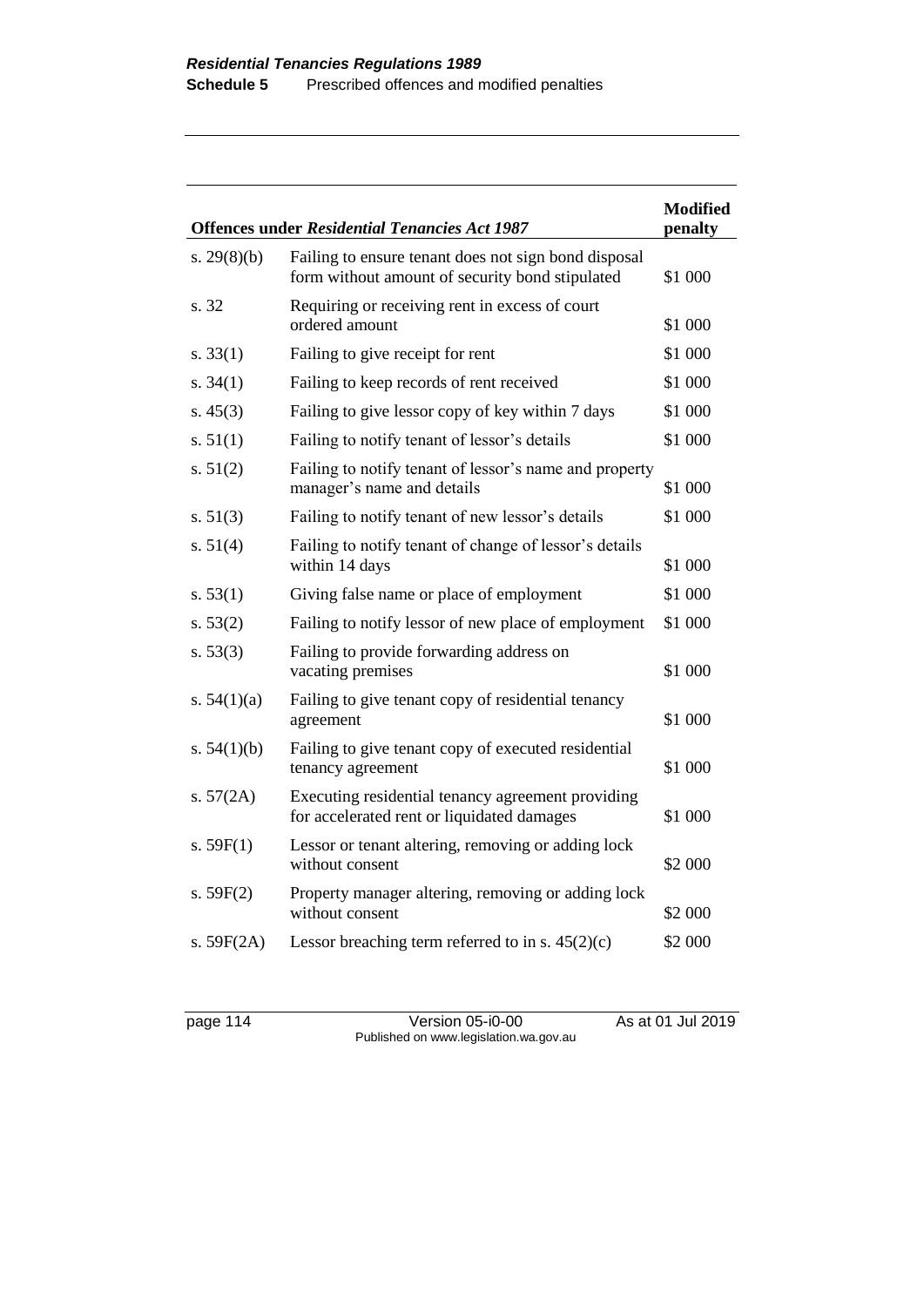|              | <b>Offences under Residential Tenancies Act 1987</b>                                                                           | <b>Modified</b><br>penalty |
|--------------|--------------------------------------------------------------------------------------------------------------------------------|----------------------------|
| s. $63(3)$   | Giving false or misleading notice of termination                                                                               | \$1 000                    |
| s. $71AB(3)$ | Lessor disclosing information referred to in<br>s. $71AB(2)$                                                                   | \$1 000                    |
| s. $71AB(4)$ | Lessor failing to ensure information referred to in<br>s. $71AB(2)$ is kept in secure manner                                   | \$1 000                    |
| s. $79(3)$   | Failing to give notice that abandoned goods have<br>been stored                                                                | \$1 000                    |
| s. $80A(6)$  | Failing to give reclaimed document to person                                                                                   | \$1 000                    |
| s. 80        | Entering leased premises to recover possession<br>without court order                                                          | \$4 000                    |
| s. $82C(2)$  | Failing to give written notice of usual use of<br>residential tenancy database                                                 | \$1 000                    |
| s. $82D(2)$  | Failing to give written notice of personal information<br>in residential tenancy database                                      | \$1 000                    |
| s. $82E(1)$  | Listing personal information in residential tenancy<br>database contrary to section $82E(1)$                                   | \$1 000                    |
| s. $82F(1)$  | Listing personal information in residential tenancy<br>database contrary to section $82F(1)$                                   | \$1 000                    |
| s. $82G(3)$  | Failing to keep copy of written notice under<br>section $82G(2)$ for one year                                                  | \$1 000                    |
| s. $82H(2)$  | Failing to amend or remove personal information<br>from residential tenancy database within 14 days                            | \$1 000                    |
| s. $82I(1)$  | Lessor or lessor's agent failing to give copy of<br>personal information within 14 days of request                             | \$1 000                    |
| s. $82I(2)$  | Database operator failing to give copy of personal<br>information in residential tenancy database within<br>14 days of request | \$1 000                    |
| s. $82K(2)$  | Keeping personal information in residential tenancy<br>database longer than permitted                                          | \$1 000                    |

As at 01 Jul 2019 Version 05-i0-00 page 115 Published on www.legislation.wa.gov.au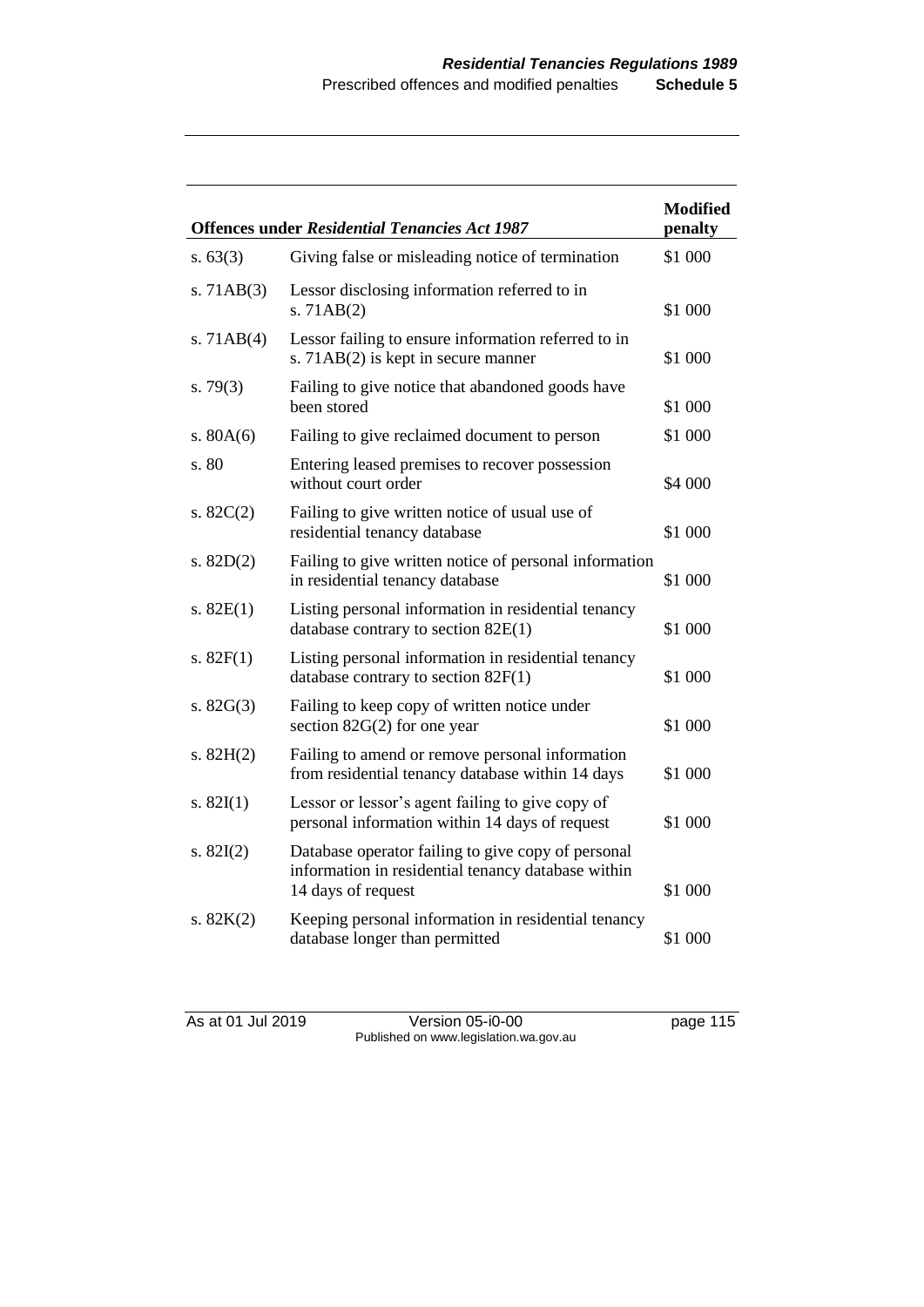|                                                              | <b>Offences under Residential Tenancies Act 1987</b>                                                              | <b>Modified</b><br>penalty |
|--------------------------------------------------------------|-------------------------------------------------------------------------------------------------------------------|----------------------------|
| s. $93(1)$                                                   | Failing to take reasonable steps to ensure security<br>bond is transferred to bond administrator when<br>required | \$1 000                    |
| s. $96(2)$                                                   | Failing to pay bond, or part of bond, when required                                                               | \$1 000                    |
| [Schedule 5 inserted: Gazette 3 May 2013 p. 1832-5; amended: |                                                                                                                   |                            |

*Gazette 9 Apr 2019 p. 1052.]*

page 116 Version 05-i0-00 As at 01 Jul 2019 Published on www.legislation.wa.gov.au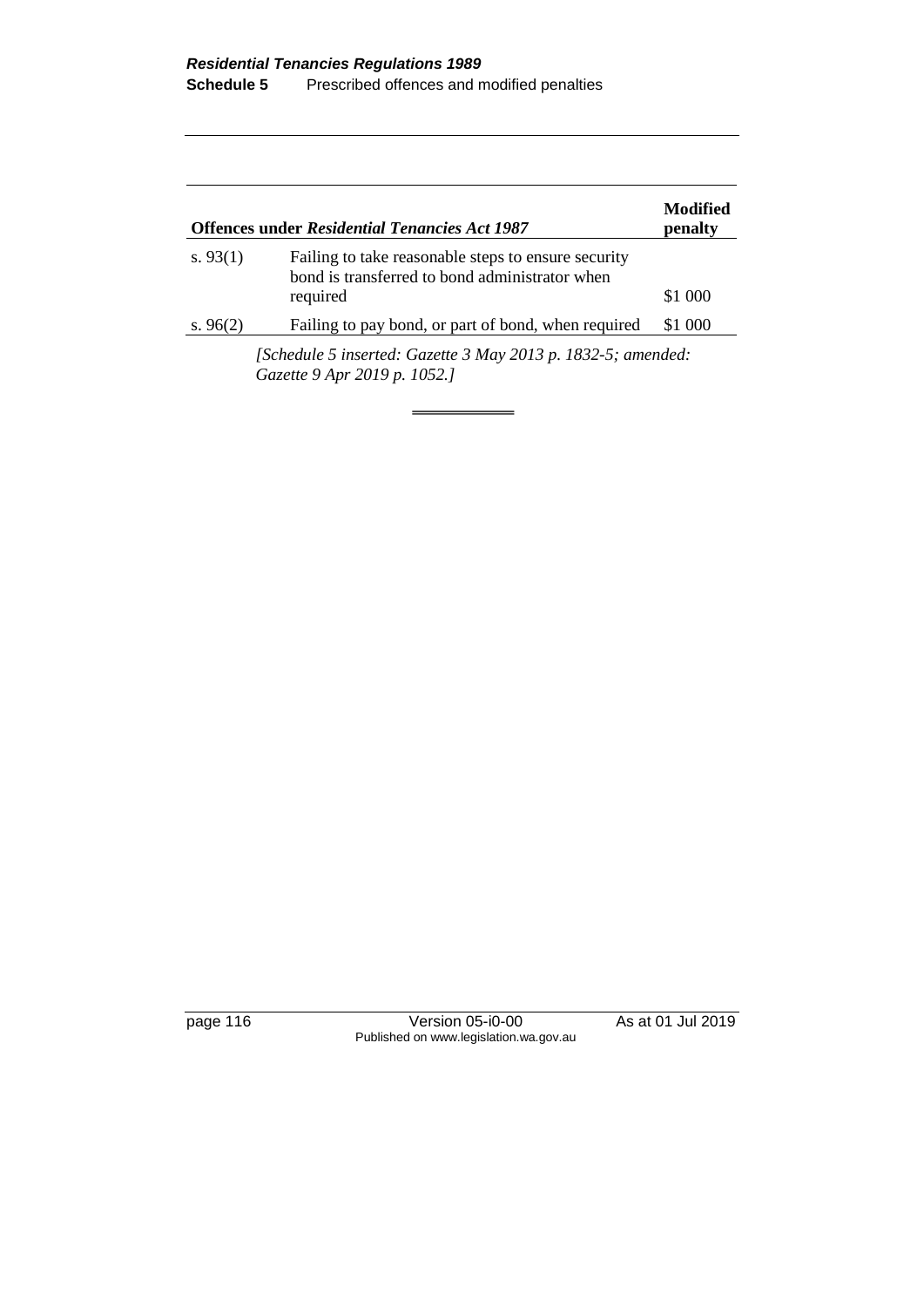## **Notes**

<sup>1</sup> This is a compilation of the *Residential Tenancies Regulations 1989* and includes the amendments made by the other written laws referred to in the following table. The table also contains information about any reprint.

| <b>Citation</b>                                                    | <b>Gazettal</b>                                                 | Commencement                                             |
|--------------------------------------------------------------------|-----------------------------------------------------------------|----------------------------------------------------------|
| <b>Residential Tenancies</b><br>Regulations 1989                   | 9 Aug 1989<br>p. 2563-85<br>(erratum<br>18 Aug 1989<br>p. 2751) | 1 Oct 1989 (see r. 2 and Gazette<br>18 Aug 1989 p. 2748) |
| Residential Tenancies Amendment<br>Regulations 1989                | 15 Sep 1989<br>p. 3433                                          | 15 Sep 1989                                              |
| Residential Tenancies Amendment<br>Regulations (No. 2) 1989        | 6 Oct 1989<br>p. 3766                                           | 6 Oct 1989                                               |
| Residential Tenancies Amendment<br>Regulations 1990                | 23 Feb 1990<br>p. 1152-3                                        | 23 Feb 1990                                              |
| <b>Residential Tenancies Amendment</b><br>Regulations (No. 2) 1990 | 6 Apr 1990<br>p. 1701<br>(erratum<br>12 Apr 1990<br>p. 1907)    | 6 Apr 1990                                               |
| Residential Tenancies Amendment<br>Regulations 1991                | 15 Mar 1991<br>p. 1119                                          | 15 Mar 1991                                              |
| Residential Tenancies Amendment<br>Regulations (No. 2) 1991        | 14 Jun 1991<br>p. 2872-3                                        | 14 Jun 1991                                              |
| <b>Residential Tenancies Amendment</b><br>Regulations (No. 4) 1991 | 13 Dec 1991<br>p. 6153                                          | 13 Dec 1991                                              |
| Residential Tenancies Amendment<br>Regulations (No. 3) 1991        | 13 Dec 1991<br>p. 6154                                          | 13 Dec 1991                                              |
| Residential Tenancies Amendment<br>Regulations 1992                | 8 Jan 1993<br>p. 29                                             | 8 Jan 1993                                               |
| <b>Residential Tenancies Amendment</b><br>Regulations 1993         | 12 Feb 1993<br>p. 1214                                          | 12 Feb 1993                                              |
| Residential Tenancies Amendment<br><b>Regulations 1994</b>         | 9 Sep 1994<br>p. 4629                                           | 9 Sep 1994                                               |
| Residential Tenancies Amendment<br>Regulations (No. 2) 1994        | 30 Dec 1994<br>p. 7231-2                                        | 30 Dec 1994                                              |

## **Compilation table**

As at 01 Jul 2019 Version 05-i0-00 page 117 Published on www.legislation.wa.gov.au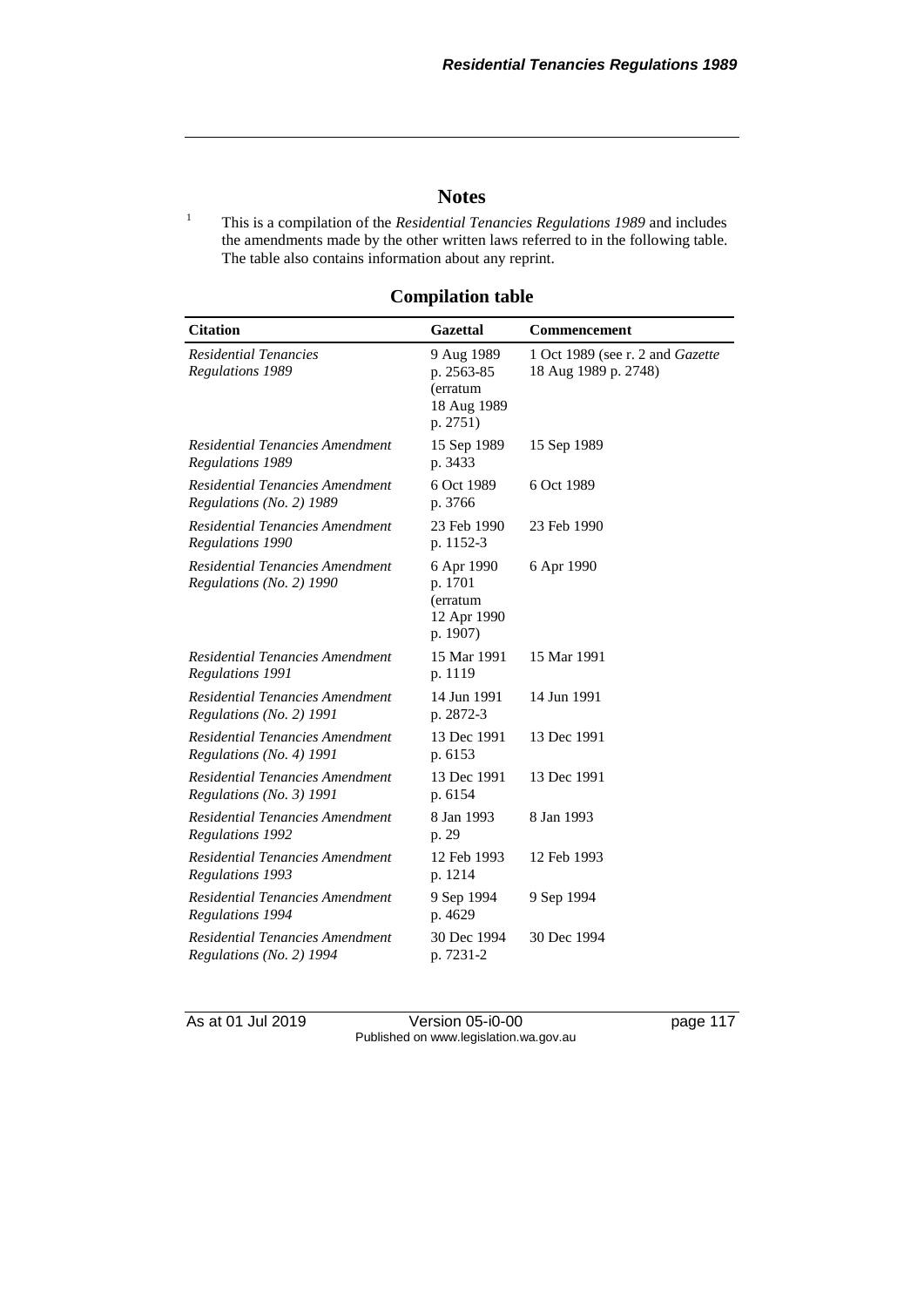| <b>Citation</b>                                                                                               | <b>Gazettal</b>            | Commencement                                                                                                                                    |
|---------------------------------------------------------------------------------------------------------------|----------------------------|-------------------------------------------------------------------------------------------------------------------------------------------------|
| Residential Tenancies Amendment<br>Regulations 1995                                                           | 16 Jun 1995<br>p. 2318     | 16 Jun 1995                                                                                                                                     |
| Reprint of the Residential Tenancies Regulations 1989 as at 9 Apr 1996 (includes<br>amendments listed above)  |                            |                                                                                                                                                 |
| <b>Residential Tenancies Amendment</b><br>Regulations 1996                                                    | 25 Jun 1996<br>p. 2904-17  | 1 Jul 1996 (see r. 2 and Gazette<br>25 Jun 1996 p. 2902)                                                                                        |
| Residential Tenancies Amendment<br>Regulations 1999                                                           | 19 Feb 1999<br>p. 553-4    | 19 Feb 1999                                                                                                                                     |
| Reprint 2: The Residential Tenancies Regulations 1989 as at 19 Sep 2003 (includes<br>amendments listed above) |                            |                                                                                                                                                 |
| Residential Tenancies Amendment<br>Regulations 2004                                                           | 24 Dec 2004<br>p. 6149-53  | 24 Dec 2004                                                                                                                                     |
| <b>Courts and Legal Practice</b><br>(Consequential Amendments)<br>Regulations 2005 r. 11                      | 19 Apr 2005<br>p. 1294-302 | 19 Apr 2005                                                                                                                                     |
| Residential Tenancies Amendment<br>Regulations 2005                                                           | 29 Apr 2005<br>p. 1771-6   | 1 May 2005 (see r. 2 and Gazette<br>31 Dec 2004 p. 7128)                                                                                        |
| <b>Electricity Corporations</b><br>(Consequential Amendments)<br>Regulations 2006 r. 84                       | 31 Mar 2006<br>p. 1299-357 | 1 Apr 2006 (see r. 2)                                                                                                                           |
| Residential Tenancies Amendment<br>Regulations 2006                                                           | 22 Sep 2006<br>p. 4126-30  | 22 Sep 2006 (see r. 2(a))                                                                                                                       |
| Reprint 3: The Residential Tenancies Regulations 1989 as at 26 Jan 2007<br>(includes amendments listed above) |                            |                                                                                                                                                 |
| Residential Tenancies Amendment<br>Regulations 2007                                                           | 30 Mar 2007<br>p. 1452     | 5 Apr 2007 (see r. 2)                                                                                                                           |
| Residential Tenancies Amendment<br>Regulations (No. 2) 2007                                                   | 31 Jul 2007<br>p. 3790-1   | r. 1 and 2: 31 Jul 2007<br>(see r. $2(a)$ );<br>Regulations other than r. 1 and 2:<br>1 Aug 2007 (see r. 2(b))                                  |
| Residential Tenancies Amendment<br>Regulations 2011                                                           | 24 May 2011<br>p. 1894-5   | r. 1 and 2: 24 May 2011<br>(see r. 2(a));<br>Regulations other than r. 1 and 2:<br>1 Jun 2011 (see r. 2(b))                                     |
| Residential Tenancies Amendment<br><b>Regulations 2013</b>                                                    | 3 May 2013<br>p. 1737-835  | r. 1 and 2: 3 May 2013<br>(see r. $2(a)$ );<br>Regulations other than r. 1 and 2:<br>1 Jul 2013 (see r. 2(b) and<br>Gazette 3 May 2013 p. 1735) |

page 118 Version 05-i0-00 As at 01 Jul 2019 Published on www.legislation.wa.gov.au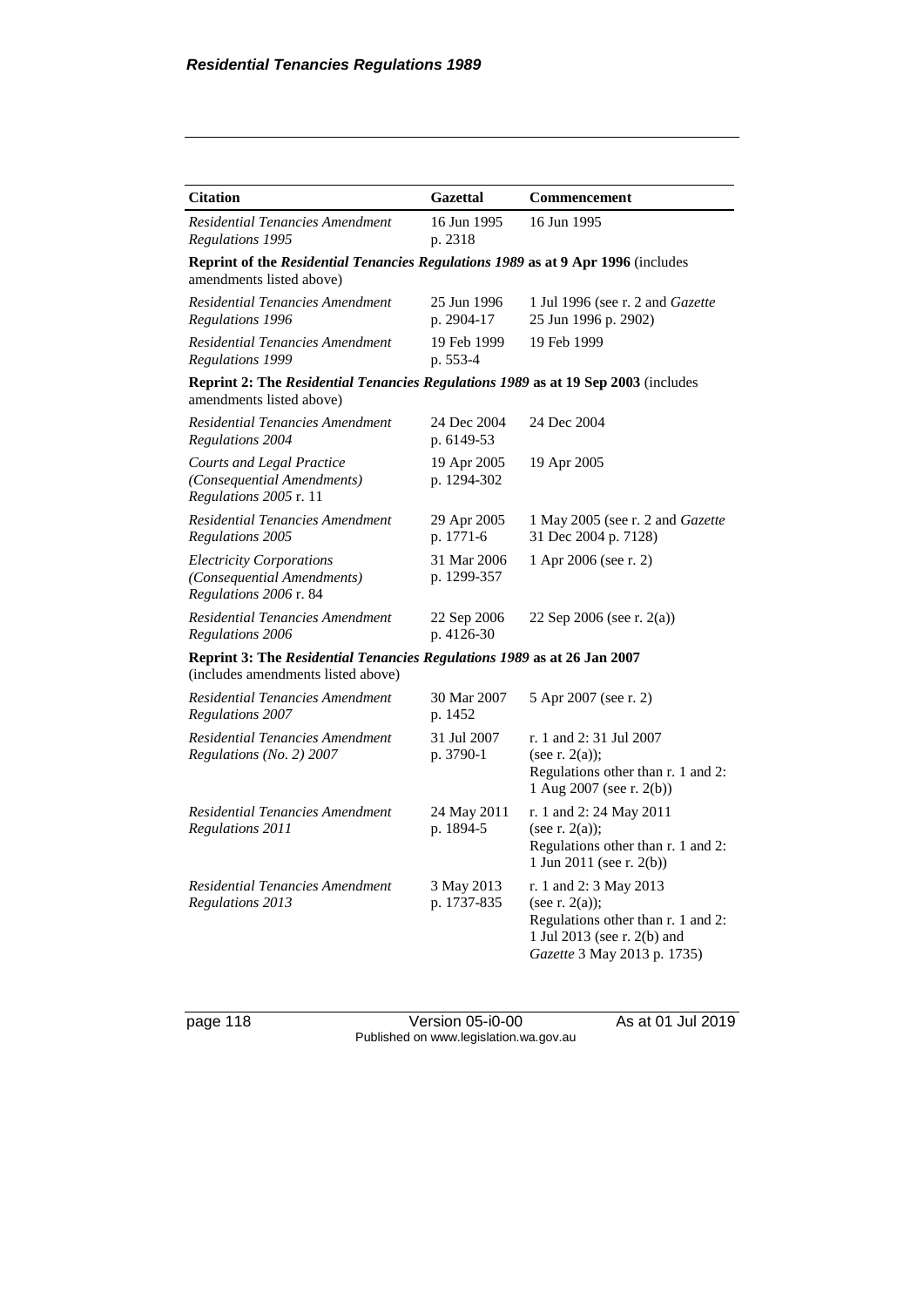| <b>Citation</b>                                                                                               | <b>Gazettal</b>           | Commencement                                                                                                                                                                                              |  |  |
|---------------------------------------------------------------------------------------------------------------|---------------------------|-----------------------------------------------------------------------------------------------------------------------------------------------------------------------------------------------------------|--|--|
| Reprint 4: The Residential Tenancies Regulations 1989 as at 19 Jul 2013<br>(includes amendments listed above) |                           |                                                                                                                                                                                                           |  |  |
| Residential Tenancies Amendment<br>Regulations (No. 2) 2013                                                   | 20 Aug 2013<br>p. 3840    | r. 1 and 2: 20 Aug 2013<br>(see r. $2(a)$ );<br>Regulations other than r. 1 and 2:<br>21 Aug 2013 (see r. 2(b) and<br>Gazette 20 Aug 2013 p. 3815)                                                        |  |  |
| <b>Electricity Corporations</b><br>(Consequential Amendments)<br>Regulations 2013 r. 14                       | 27 Dec 2013<br>p. 6469-79 | 1 Jan 2014 (see r. 2(c) and<br>Gazette 27 Dec 2013 p. 6465)                                                                                                                                               |  |  |
| Residential Tenancies Amendment<br>Regulations 2014                                                           | 21 Mar 2014<br>p. 730-1   | r. 1 and 2: 21 Mar 2014<br>(see r. $2(a)$ );<br>Regulations other than r. 1 and 2:<br>1 Feb 2016 (see r. 2(b))                                                                                            |  |  |
| Residential Tenancies Amendment<br>Regulations (No. 2) 2014                                                   | 20 Jan 2015<br>p. 371     | r. 1 and 2: 20 Jan 2015<br>(see r. $2(a)$ );<br>Regulations other than r. 1 and 2:<br>21 Mar 2015 (see r. 2(b))                                                                                           |  |  |
| Residential Tenancies Amendment<br>Regulations 2015                                                           | 21 Aug 2015<br>p. 3311-16 | r. 1 and 2: 21 Aug 2015<br>(see r. $2(a)$ );<br>r. 3-5: 22 Aug 2015 (see r. 2(b));<br>r. 6: 28 Aug 2015 (see r. 2(c));<br>r. 7 and 9: 20 Sep 2015<br>(see r. $2(d)$ );<br>r. 8: 20 Oct 2015 (see r. 2(e)) |  |  |
| <b>Residential Tenancies Amendment</b><br>Regulations (No. 2) 2015                                            | 29 Dec 2015<br>p. 5171    | r. 1 and 2: 29 Dec 2015<br>(see r. $2(a)$ );<br>Regulations other than r. 1 and 2:<br>1 Jan 2016 (see r. 2(b))                                                                                            |  |  |
| Residential Tenancies Amendment<br>Regulations 2016                                                           | 3 Jun 2016<br>p. 1714-16  | r. 1 and 2: 3 Jun 2016<br>(see r. $2(a)$ );<br>Regulations other than r. 1 and 2:<br>1 Sep 2016 (see r. 2(b))                                                                                             |  |  |
| <b>Commerce Regulations Amendment</b><br>(Fees and Charges) Regulations 2016<br>Pt. 17                        | 3 Jun 2016<br>p. 1745-73  | 1 Jul 2016 (see r. 2(b))                                                                                                                                                                                  |  |  |
| Reprint 5: The Residential Tenancies Regulations 1989 as at 16 Dec 2016 (includes<br>amendments listed above) |                           |                                                                                                                                                                                                           |  |  |
| <b>Commerce Regulations Amendment</b><br>(Fees and Charges) Regulations 2017<br>Pt. 19                        | 23 Jun 2017<br>p. 3213-52 | 1 Jul 2017 (see r. 2(b))                                                                                                                                                                                  |  |  |

As at 01 Jul 2019 **Version 05-i0-00 Page 119 page 119** Published on www.legislation.wa.gov.au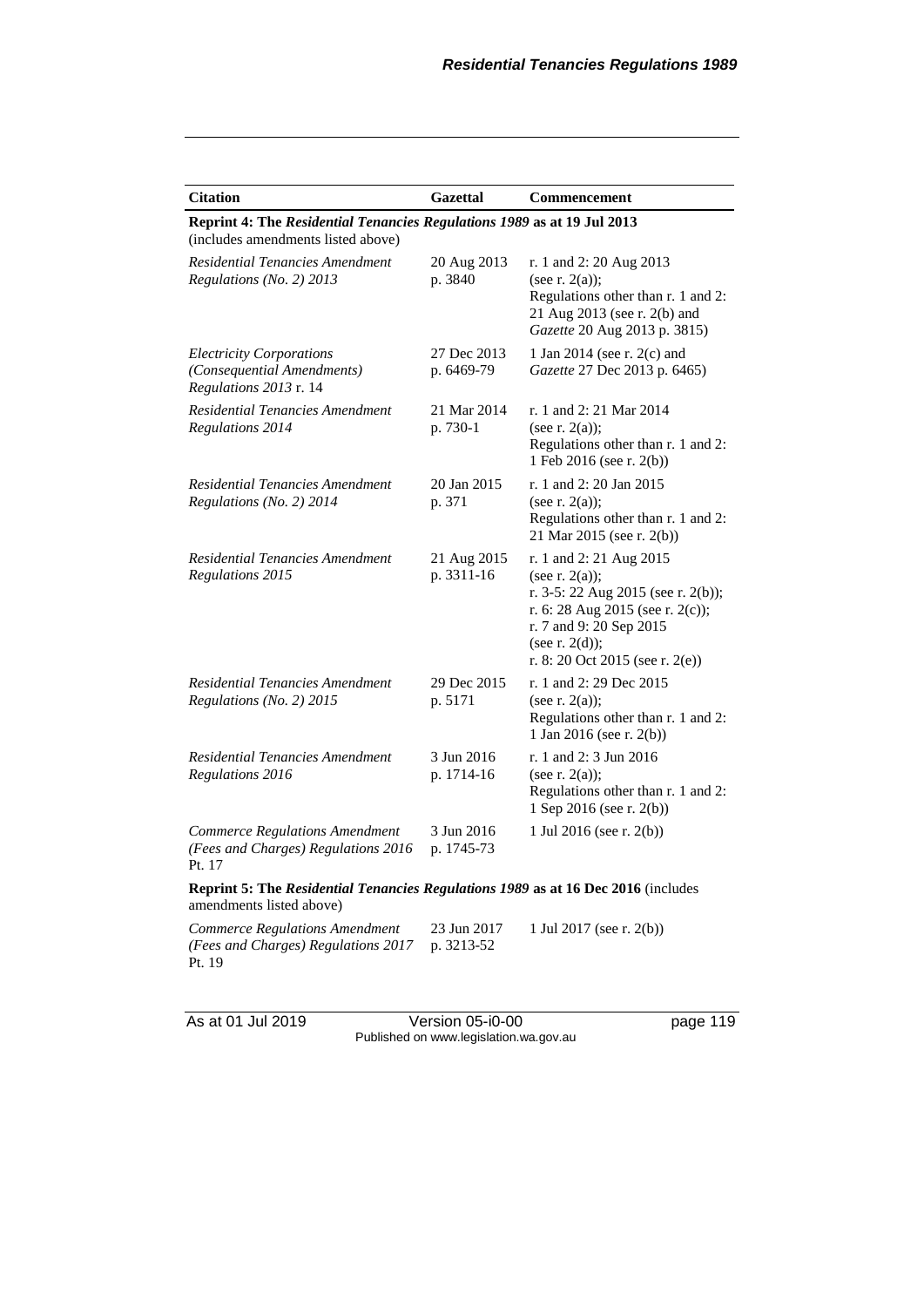| <b>Citation</b>                                                                                          | <b>Gazettal</b>            | Commencement                                                                                                                                              |
|----------------------------------------------------------------------------------------------------------|----------------------------|-----------------------------------------------------------------------------------------------------------------------------------------------------------|
| Residential Tenancies Amendment<br>Regulations 2017                                                      | 30 Jun 2017<br>p. 3554-9   | r. 1 and 2:30 Jun 2017<br>(see r. $2(a)$ );<br>Regulations other than r. 1 and 2:<br>3 Jul 2017 (see r. 2(b) and<br><i>Gazette</i> 30 Jun 2017 p. 3551-2) |
| Residential Tenancies Amendment<br>Regulations (No. 2) 2017                                              | 8 Dec 2017<br>p. 5843      | r. 1 and 2: 8 Dec 2017<br>(see r. $2(a)$ );<br>Regulations other than r. 1 and 2:<br>1 Jan 2018 (see r. 2(b))                                             |
| Commerce and Industrial Relations<br>Regulations Amendment (Fees and<br>Charges) Regulations 2018 Pt. 19 | 25 Jun 2018<br>p. 2325-53  | 1 Jul 2018 (see r. 2(b))                                                                                                                                  |
| Commerce Regulations Amendment<br>(Family Violence) Regulations 2019<br>Pt. $2$                          | 9 Apr 2019<br>p. 1042-55   | 15 Apr 2019 (see r. 2(b) and<br><i>Gazette</i> 9 Apr 2019 p. 1041-2)                                                                                      |
| Commerce Regulations Amendment<br>(Fees and Charges) Regulations 2019<br>Pt. 17                          | 18 Jun 2019<br>p. 2077-115 | 1 Jul 2019 (see r. 2(b))                                                                                                                                  |

<sup>2</sup> Under the *Land Administration Act 1997* s. 281(3), a reference in a written law to the *Land Act 1933* is, unless the contrary intention appears, to be construed as if that reference were a reference to the *Land Administration Act 1997*.

- <sup>3</sup> Repealed by the *Biosecurity and Agriculture Management (Repeal and Consequential Provisions) Act 2007*.
- <sup>4</sup> Repealed by the *Legal Profession Act 2008*.
- <sup>5</sup> The *Residential Tenancies Act 1987* Sch. 1 cl. 7 was deleted by the *Residential Tenancies Amendment Act 2011* s. 87(16).
- <sup>6</sup> Now called the Consolidated Account.

page 120 Version 05-i0-00 As at 01 Jul 2019 Published on www.legislation.wa.gov.au